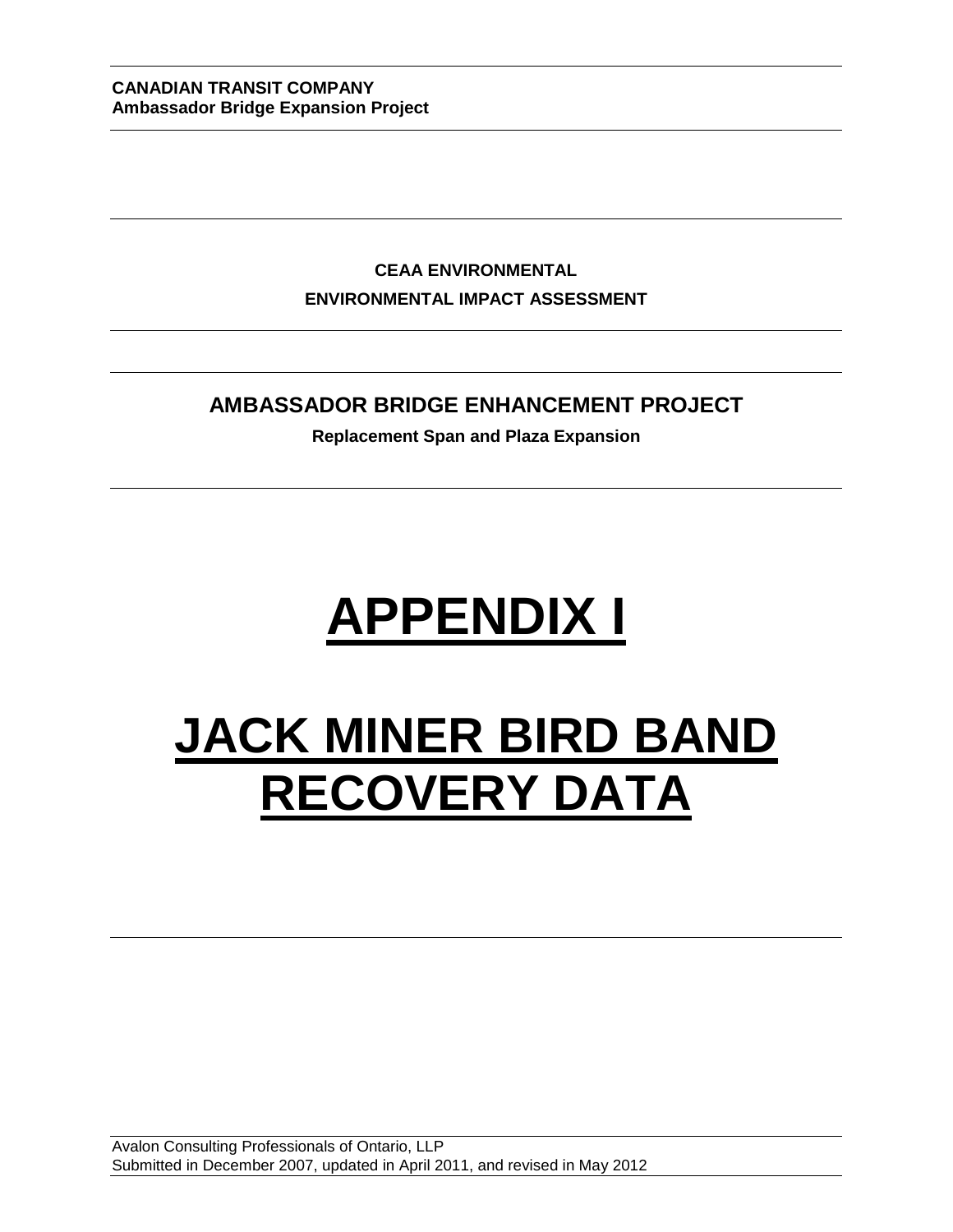During the year ending JANUARY 31, 2010 Jack Miner duck bands were recovered in:

| <b>BAND</b>  | <b>YR. OF RECOVERED</b> | <b>LOCATION RECOVERY</b>      | <b>BY</b>             |
|--------------|-------------------------|-------------------------------|-----------------------|
|              |                         | <b>ALABAMA</b>                |                       |
| $ 01\rangle$ | 12-22-09                | Scottsboro, TN River          | <b>Shane Scott</b>    |
| 02           | $1 - 31 - 10$           | Byrd Spring R & GC Huntsville | <b>Rob Mullins</b>    |
| $ 05\rangle$ | $1 - 02 - 10$           | Ballplay, *Gadsden            | <b>Drew Porter</b>    |
| 06           | $1 - 16 - 10$           | Bryant, Jackson County        | <b>Keith Posey</b>    |
| 06           | $1 - 26 - 10$           | Scottsboro                    | <b>Brad Kennamer</b>  |
| 07           | $12 - 12 - 09$          | NE of Mobile, Stockton        | <b>Trevor Rushing</b> |
| $ 07\rangle$ | $1 - 21 - 10$           | Scottsboro                    | <b>Colton Stewart</b> |
| $ 07\rangle$ | $1 - 31 - 10$           | Ardmore, (TN border)          | <b>Randy Bishop</b>   |
| $ 08\rangle$ | 12-16-09                | Mud Creek WMA, Hollywood      | <b>Tim Pridmore</b>   |
| 09           | 12-12-09                | Coosa River, Riverside        | Jeremy Marlowe        |
|              |                         | <b>ARKANSAS</b>               |                       |
| $ 01\rangle$ | $1 - 30 - 10$           | South of Stuttgart            | Steele Jessup         |
| 03           | $1 - 07 - 10$           | Georgetown, *Bald Knob        | Jeremy Wright         |
| $ 05\rangle$ | 12-31-09                | <b>Cutoff Creek WMA</b>       | Derek White           |
| 09           | $1 - 12 - 10$           | E. Monticello, McArthur       | <b>Brandon Lyon</b>   |
|              |                         | <b>CALIFORNIA</b>             |                       |
| 08(W)        | 12-19-09                | Kern NWR, Delano              | Ken Mossburg          |
|              |                         | EQUADOR, SOUTH AMERICA        |                       |
| 06           | $3-15-09$               | San Eloy, Manabi              | Camacho/Torres        |
|              |                         | <b>GEORGIA</b>                |                       |
| 04           | 12-01-08                | SE Athens, Washington         | <b>Todd Woody</b>     |
|              |                         | <b>ILLINOIS</b>               |                       |
| 02           | 10-31-09                | <b>Rock Falls</b>             | Greg Brown            |
| 03           | 11-04-09                | Savanna, MS backwaters        | <b>Brad Luckie</b>    |
| 04(FD)       | 11-01-09                | Wolf Lake, Chicago            | <b>Brian Chilla</b>   |
| $ 04\rangle$ | 11-14-09                | Carrier Mills, Saline County  | <b>Trevor Jolly</b>   |
| $ 07\rangle$ | 11-19-09                | Chillicothe, N. Peoria        | Kevin Sullivan        |
| 09           | 12-20-09                | Rend Lake, Bonnie             | Jeremy Angus          |
|              |                         | <b>INDIANA</b>                |                       |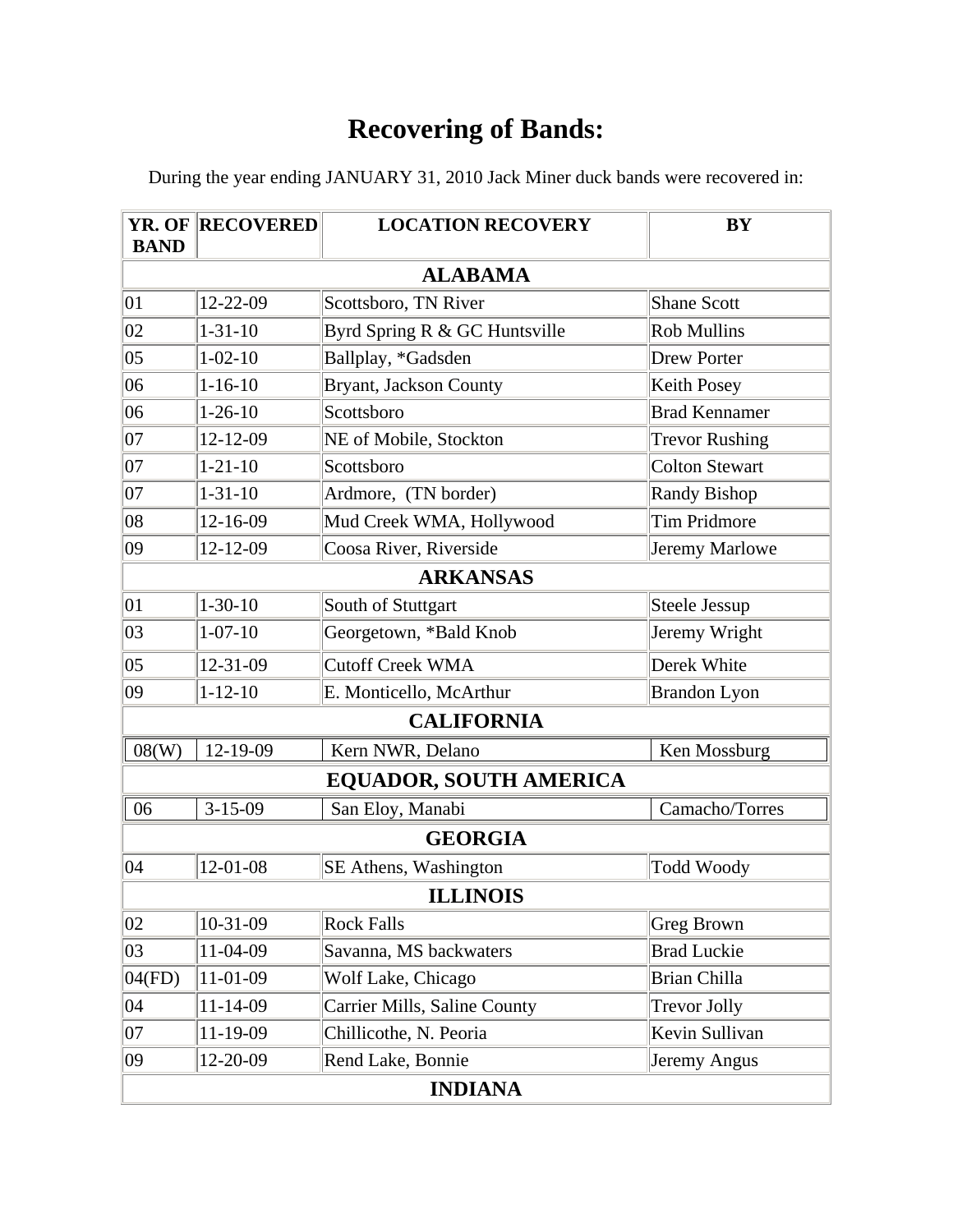| 00           | 11-30-09       | Chapman Lake Warsaw             | <b>Ben Garver</b>          |
|--------------|----------------|---------------------------------|----------------------------|
| 04           | 12-20-09       | White River, Bloomfield         | Dennis Workman             |
| $ 05\rangle$ | 12-31-09       | Ohio River, Tell City           | <b>Brett Birchler</b>      |
| 06           | $1 - 01 - 10$  | Wabash River, Carlisle          | <b>Greg Blome</b>          |
| 07           | $11 - 15 - 08$ | Willow Slough GP, Morocco       | Paul Cox                   |
| $ 07\rangle$ | $10-25-09$     | Willow Slough GP, Morocco       | Ron Skiff                  |
| 07           | $1 - 15 - 10$  | Ohio River, Switzerland County  | Jon Taylor                 |
|              |                | <b>KENTUCKY</b>                 |                            |
| $ 04\rangle$ | 12-19-09       | Green River, Butler County      | <b>Mike Bennett</b>        |
| 04           | 12-24-09       | Lake Barkley, Cadiz             | Nathan Clinkenbeard        |
| 04           | $1 - 30 - 10$  | <b>West of Owensboro</b>        | David Jarvis               |
| 06           | $1 - 08 - 10$  | Cabin Creek, Maysville          | Sam Bevard                 |
| 07           | 12-26-09       | Princeton, West KY              | <b>Trent Peeks</b>         |
| 07           | 12-22-08       | Ohio River, Tola                | <b>Glenn Black</b>         |
| 08           | 12-15-09       | Simpsonville, * Louisville      | <b>Glenn Spalding</b>      |
| 09           | $1 - 08 - 10$  | West of Monticello              | Donnie Robison             |
| 09           | $1 - 28 - 10$  | Henderson                       | Lee Wood                   |
|              |                | <b>LOUISIANA</b>                |                            |
| 06(T)        | $9 - 21 - 09$  | Larose, SW of New Orleans       | <b>Brandon Barrilleaux</b> |
|              |                | <b>MICHIGAN</b>                 |                            |
| 04(FD)       | 10-04-09       | Standish, Saginaw Bay           | <b>Corey Sorensen</b>      |
| 05(FD)       | $3 - 30 - 09$  | Taylor, Allen Park              | <b>Steve Hartz</b>         |
| $ 05\rangle$ | 11-26-09       | Harsens Island, Algonac         | Rat Segarra                |
| $ 05\rangle$ | $1 - 02 - 10$  | Detroit River, Trenton          | Phil Wolbert               |
| 07           | $10-11-09$     | Cemetery Lake, Coldwater        | Ethan Wolf                 |
| 07(W)        | $10-12-09$     | Davison (east of Flint)         | Corey Sorensen             |
| 07           | 12-01-09       | Rabbit River, Holland           | Dave Gerrits               |
| $ 07\rangle$ | 11-09-09       | Fennville, *Zeeland             | <b>Harold Drenton</b>      |
| $ 07\rangle$ | $1 - 03 - 10$  | Detroit River, Trenton          | Les Messer                 |
| $ 07\rangle$ | 11-04-09       | Pte. Mouillee SGA, Monroe       | <b>Jeff Bredow</b>         |
| $ 07\rangle$ | 10-31-09       | St. Clair Flats, Harsens Island | <b>Mark Lapensee</b>       |
| 08           | $10-12-09$     | Davison (east of Flint)         | Cody Dickerson             |
| $ 08\rangle$ | 12-06-09       | Lake Erie, South of Luna Pier   | Virgil Huffman             |
| 08           | 12-06-09       | Detroit River, Gross Ile        | Dave Branik                |
| 09           | $10-25-09$     | Harsens Island SGA, Algonac     | Jerome Burger              |
| 09           | 10-25-09       | Newport, Monroe                 | <b>Rick Nelson</b>         |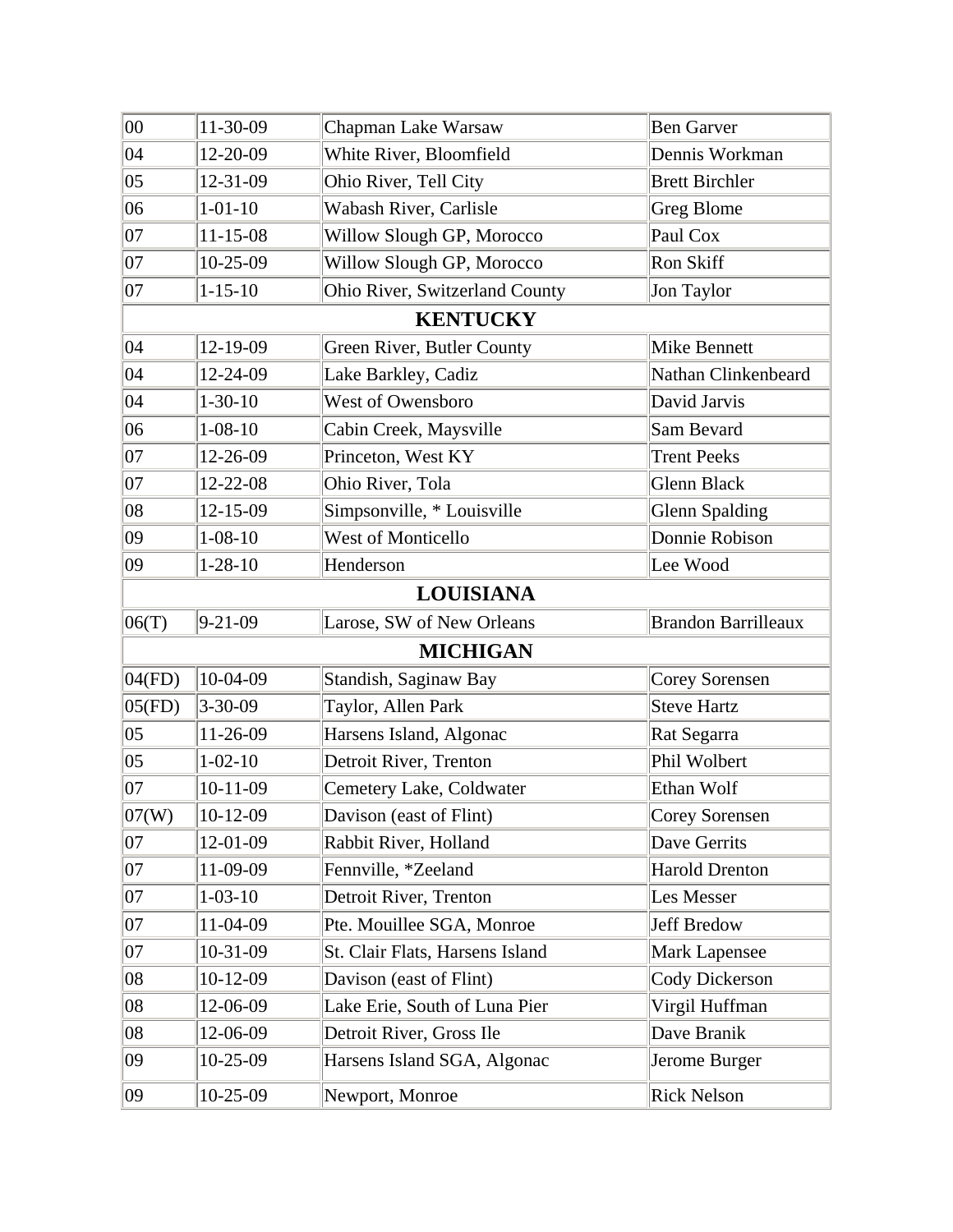| 09                 | 10-27-09       | Erie (South of Toledo)          | Matt McCullough       |
|--------------------|----------------|---------------------------------|-----------------------|
| 09                 | 10-31-09       | Pte. Mouillee SGA, Monroe       | John Bork             |
|                    |                | <b>MASSACHUSETTS</b>            |                       |
| 06                 | $10-15-09$     | Swift River, Belchertown        | Chris Cichaski        |
|                    |                | <b>MISSISSIPPI</b>              |                       |
| 00                 | 11-28-09       | Crowder, NW MS                  | <b>Barry Duke</b>     |
| 07                 | $1-09-10$      | Mississippi River, Greenville   | <b>Scott Russum</b>   |
|                    |                | <b>NEW YORK</b>                 |                       |
| $ 01\rangle$       | 10-30-09       | Keuka Lake, Penn Yan            | John Nolan            |
| 04                 | 11-23-09       | Fenner, *Cazenovia              | <b>Jesse Jones</b>    |
| 07                 | $11 - 11 - 09$ | Oneida Lake, Syracuse           | Greg Jeep             |
|                    |                | <b>NORTH CAROLINA</b>           |                       |
| 06                 | $1 - 30 - 10$  | Chowan River, Bertie County     | <b>Jeff Dunlow</b>    |
| 07                 | 12-24-09       | Maxton, *Laurinburg             | Neal McRae            |
| 07                 | $1 - 08 - 10$  | <b>Winston-Salem</b>            | Alan Idol             |
| 09                 | $1 - 16 - 10$  | Lake Norman, Mooresville        | <b>Gary Davis</b>     |
|                    |                | <b>NORTH DAKOTA</b>             |                       |
| $ 05\rangle$       | $9 - 27 - 09$  | SW of Linton                    | <b>Josh Scherr</b>    |
| $ 07(WID) 9-27-09$ |                | North of Geneseo                | Mike Herrick          |
|                    |                | <b>OHIO</b>                     |                       |
| 04                 | 10-18-09       | Seneca Lake                     | <b>Bubba Ewing</b>    |
| $ 05\rangle$       | 12-06-09       | Lake Erie, Sandusky Bay         | <b>Todd Creamer</b>   |
| 07                 | 12-19-09       | Lake Erie, Ashtabula            | <b>Richard Wainio</b> |
| $ 07\rangle$       | 12-31-09       | Scioto River, South of Columbus | <b>Steve Wharton</b>  |
| 07                 | 12-05-09       | Sandusky Bay, Ottawa County     | Mike Kolinko          |
| $ 07\rangle$       | 12-30-09       | West of Vickery                 | Mike Hrynciw, III     |
| 08                 | 11-23-08       | Port Clinton, near Sandusky     | <b>Scott Brown</b>    |
| 08                 | 10-31-09       | Marblehead, Lake Erie           | Scott Wilson          |
| 08                 | 12-03-09       | <b>Stockport, Morgan County</b> | <b>Steve Shuster</b>  |
| 08                 | $1 - 12 - 10$  | South of Columbus, Lancaster    | Kelly Stump           |
| 09                 | 10-19-09       | Lake Erie, Port Clinton         | Walt Newark           |
| 09                 | 12-24-09       | West of Columbus, London        | Dylan Myers           |
| 09                 | 12-29-09       | South of Wooster, Holmesville   | Kyle Orr              |
| 09                 | $1 - 02 - 10$  | Mad River, Dayton               | Mike Urig             |
| 09                 | $1 - 10 - 10$  | Meldahl Dam, Ohio River         | <b>Tony Caludis</b>   |
|                    |                | <b>ONTARIO</b>                  |                       |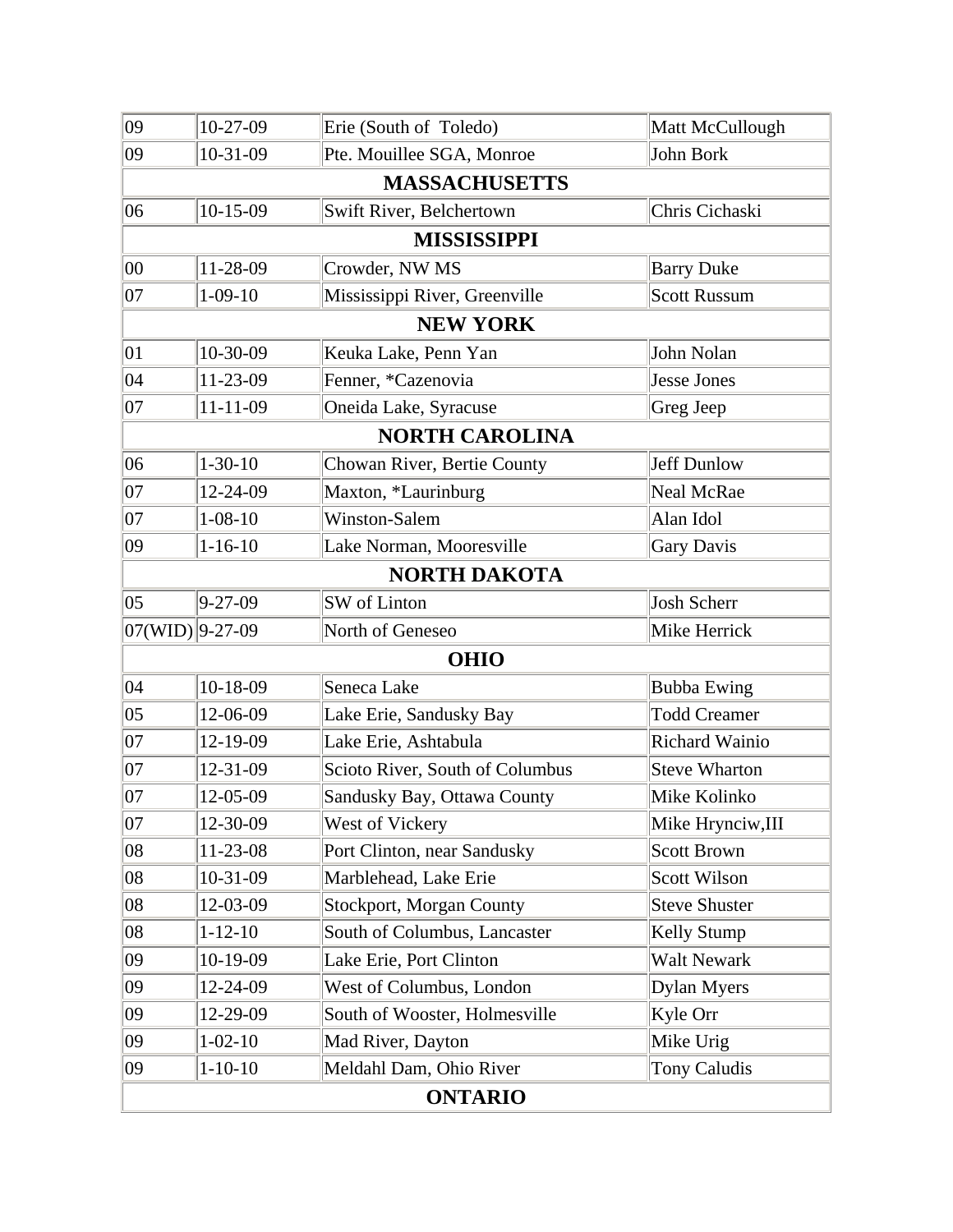| 99(B)        | 12-16-08       | Leamington                        | <b>Kyle Palmer</b>   |
|--------------|----------------|-----------------------------------|----------------------|
| 01           | 10-10-09       | Kingsville/Leamington             | Jim Hickey           |
| $ 01\rangle$ | 12-11-09       | Creekside HC, Tilbury             | Dave Payette         |
| $ 01\rangle$ | 12-31-09       | Walpole Island IR, Lake St. Clair | <b>Todd Hayward</b>  |
| 02           | 11-04-09       | Kingsville                        | John Jones           |
| 02           | $11 - 12 - 09$ | Lake Erie                         | Wes Lightfoot        |
| 03           | 12-19-09       | Pelee Island                      | Jay Nagaleisen       |
| $ 04\rangle$ | 12-25-09       | Leamington                        | Wes Lightfoot        |
| $ 04\rangle$ | 10-06-09       | Thunder Bay                       | <b>Nick Simpson</b>  |
| $ 05\rangle$ | $10-15-09$     | Kingsville                        | John Jones           |
| $ 05\rangle$ | 12-03-09       | Lake Erie                         | Wes Lightfoot        |
| 06           | 12-03-09       | Lake Erie                         | Wes Lightfoot        |
| 06(FD)       | $9-11-09$      | Sturgeon Creek, Leamington        | Wes Lightfoot        |
| 06           | $9 - 26 - 09$  | Kingsville                        | Pedro Matos          |
| 06           | 11-22-08       | Leamington                        | Kyle Palmer          |
| $ 07\rangle$ | $11 - 14 - 08$ | Mitchells Bay, Lake St. Clair     | Hunter Wiggins       |
| 07           | 10-30-08       | Thunder Bay                       | Shane Thorne         |
| 07           | 12-26-09       | Leamington                        | Wes Lightfoot        |
| 08           | 11-28-09       | Lake Erie                         | Wes Lightfoot        |
| 08           | 10-08-08       | Lake Erie, Kingsville             | Jack Synder, Jr.     |
| 08           | $9 - 26 - 09$  | Kingsville                        | Pedro Matos          |
| 08           | 12-26-09       | Hillman Marsh, Leamington         | Devon Jewhurst       |
| 08           | 11-26-09       | Sandbar, Kingsville               | Dean Ware            |
| 08           | 11-06-09       | Amherstburg                       | Mark DiCarlo         |
| 08           | 11-07-09       | Lake Erie                         | Wes Lightfoot        |
| $ 09\rangle$ | 12-10-09       | Leamington                        | <b>Wes Lightfoot</b> |
| 09           | 10-19-09       | Kingsville                        | John Jones           |
| 09           | $9 - 30 - 09$  | Lake St. Clair                    | Tom Loats            |
| 09           | $9 - 30 - 09$  | Hillman Marsh                     | Kyle Tyhurst         |
| 09           | 10-31-09       | Kingsville                        | John Jones           |
| 09           | 10-06-09       | Lake Erie, Kingsville             | Allen Milton, Jr.    |
| 09           | 11-28-09       | Sandbar, Kingsville               | Cody Synder          |
| 09           | 11-13-09       | Walpole Island IR, Lake St. Clair | <b>Bill Sheldon</b>  |
| 09           | 12-16-09       | Walpole Island IR, Lake St. Clair | <b>Scott Clapper</b> |
| 09           | 12-15-09       | North of Leamington               | Joe Palmer           |
| 09           | 10-09-09       | Kingsville, Lake Erie             | Kevin Diemer         |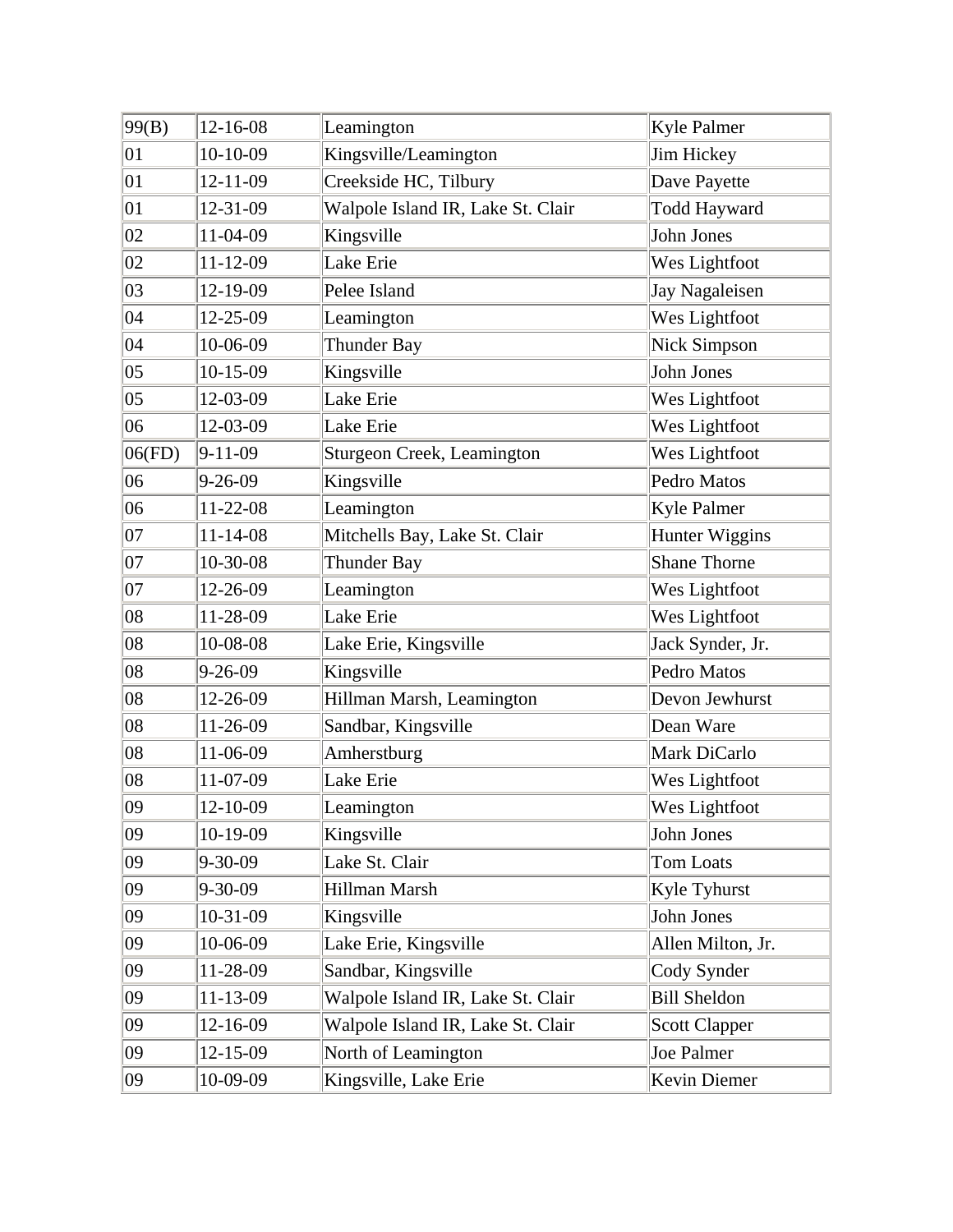| 09           | 10-09-09      | Kingsville, Lake Erie             | Wes Lightfoot          |
|--------------|---------------|-----------------------------------|------------------------|
| 09           | 11-04-09      | Kingsville, Lake Erie             | Wes Lightfoot          |
| 09           | 11-08-09      | Kingsville, Lake Erie             | Wes Lightfoot          |
| 09(5)        | $9 - 26 - 09$ | Kingsville                        | <b>Ben Evans</b>       |
|              |               | <b>PENNSYLVANIA</b>               |                        |
| 07           | $10-16-09$    | <b>Hartstown Swamp</b>            | Chris Blatt            |
|              |               | <b>SOUTH CAROLINA</b>             |                        |
| 02           | $1-29-10$     | Lake Murray, Saluda County        | <b>Jacob Bowdler</b>   |
| 03           | $1 - 31 - 10$ | Starr-Iva, * Anderson             | <b>Brett Cash</b>      |
| 05(W)        | $1 - 09 - 10$ | Congaree River, Calhoun County    | Larry Yobs             |
| 06(T)        | $2 - 06 - 10$ | N. Santee River                   | Critt Gore, III        |
|              |               | <b>TENNESSEE</b>                  |                        |
| $ 00\rangle$ | 12-25-09      | New Johnsonville, *Waverly        | <b>Terry Curtis</b>    |
| 02           | $2 - 04 - 09$ | Mt. Juliet, Wilson County         | Cole Joines (JH)       |
| 02           | 12-16-09      | Cumberland city                   | <b>Matt Baggett</b>    |
| 02           | 12-24-09      | Ten Mile (eastern TN)             | <b>Toby Steele</b>     |
| 02           | $1 - 13 - 10$ | Open Lake, Ripley                 | Larry McCord, Jr.      |
| 03           | 12-12-09      | Lake Barkley                      | Jeremy Childress       |
| 03           | 12-27-09      | Spring City (eastern TN)          | Don Brown              |
| 04           | 12-28-09      | <b>Woods Res. Winchester</b>      | Cody Hale              |
| 04           | $1 - 11 - 10$ | <b>Reelfoot Lake</b>              | Ron Dyer               |
| 06           | 12-09-09      | <b>Woods Res. Franklin County</b> | Jerry Mattern          |
| 07           | $1 - 01 - 10$ | Rutledge, *Jefferson City         | <b>Justin Carroll</b>  |
| 07           | 12-18-09      | Mud Creek, Morris Chapel          | Rob McCullough         |
| 07           | 12-30-09      | <b>Cumberland City</b>            | <b>Matt Baggett</b>    |
| 07           | 12-26-08      | 'Bevis Farm' Covington            | Logan Wall             |
| $ 08\rangle$ | 12-30-08      | Clarksville                       | Jon Blick              |
| 08           | 12-21-09      | <b>Smith Fork Creek, Liberty</b>  | Chris Renolds          |
| 08           | $1 - 08 - 10$ | Old Hickory Lake, Lebanon         | Jeff Rutledge          |
| 08           | $1 - 11 - 10$ | NE of Chattanooga, Cleveland      | John Carroll           |
| 08           | $1 - 14 - 10$ | Lake Barkley, Bumpus Mills        | Chris Caspino          |
| 08           | $1 - 25 - 10$ | Lick Creek at Mohawk              | Mike Brown             |
| 09           | 12-12-09      | Big Sandy, *Paris                 | Justin Miller          |
| 09           | 12-17-09      | Hico Bottoms, McKenzie            | <b>Todd Scarbrough</b> |
| 09           | 12-12-09      | Big Sandy, *Paris                 | <b>Dylan Powley</b>    |
| 09           | $1 - 16 - 10$ | Loudon County, Knoxville          | Lee Congleton, III     |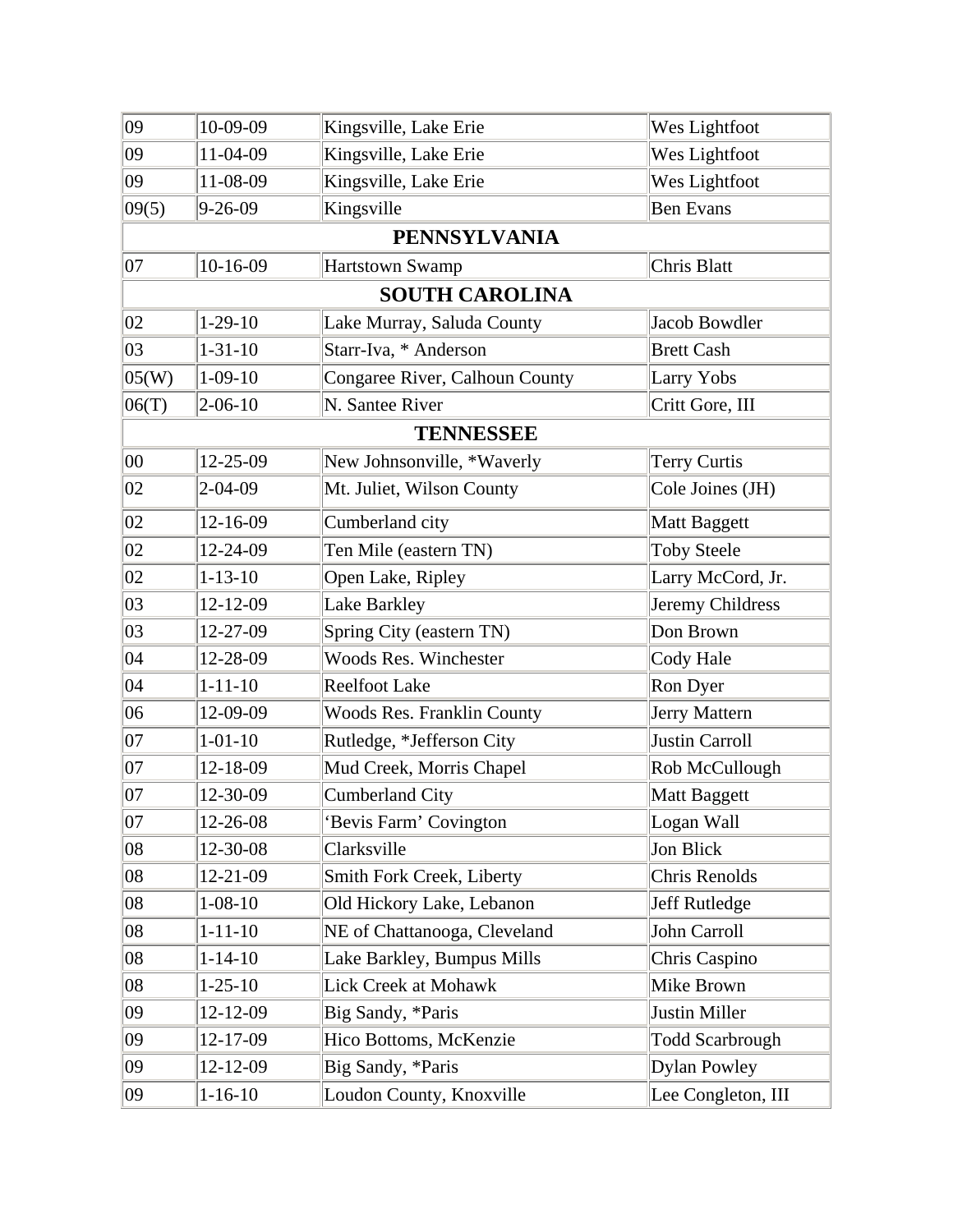| $ 09\rangle$ | $1 - 20 - 10$ | Kingsport, Holston River         | <b>Bill Holland</b>     |
|--------------|---------------|----------------------------------|-------------------------|
| 09           | $1 - 30 - 10$ | East Memphis, Savannah           | Paul Dockery            |
|              |               | <b>VIRGINIA</b>                  |                         |
| $ 05\rangle$ | $1 - 05 - 10$ | Appomattox River, Fredericksburg | Allen Owen, Jr.         |
| 06           | $1 - 24 - 09$ | Rawlings                         | Jim Stariha(11Yrs old)  |
| 06           | 12-26-09      | Lake Gaston (NC border)          | <b>Anderson Marlone</b> |
| 07           | 12-14-09      | Glade Hill, Rocky Mountain       | Mike Hankins            |
|              |               | <b>WISCONSIN</b>                 |                         |
| 07           | 10-30-08      | Potter, *Brillion                | Nick Loose              |

 CODES (FD) Found Dead, (W) Wood duck, (T) Teal, (B) Black, (WID) Widgeon, (NWR) National Wildlife Refuge, (WMA) Wildlife Management Area, (SGA) State Game Area, (IR) Indian

Reservation, (\*) Postmarked

During the year ending JANUARY 31, 2009 Jack Miner geese bands were recovered in:

| YR.<br>OF   | <b>RECOVERED</b>    | <b>LOCATION RECOVERY</b>      | BY                   |  |
|-------------|---------------------|-------------------------------|----------------------|--|
| <b>BAND</b> |                     |                               |                      |  |
|             |                     | <b>ILLINOIS</b>               |                      |  |
| 07          | $1 - 17 - 10$       | South of St. Louis, Millstadt | Tom Hoock            |  |
|             |                     | <b>INDIANA</b>                |                      |  |
| 97          | $10-17-09$          | Fort Wayne                    | <b>Matt Thompson</b> |  |
| 06          | 12-12-09            | Fort Wayne                    | George Whittle       |  |
| 07          | 12-26-09            | Elkhart                       | Jimmy Cobb           |  |
|             |                     | <b>MICHIGAN</b>               |                      |  |
| 89          | $11 - 10 - 09$      | Bellville, Se Michigan        | David Garcia         |  |
| 04          | 10-28-08            | Auburn, *Bay City             | Eric Lamframboise    |  |
| 04          | $10-10-09$          | Grosse Ile, Detroit River     | Adam Limbach         |  |
| 07          | $10-20-09$          | Saginaw                       | <b>Bill Lafleur</b>  |  |
| 08          | $10-11-09$          | Monroe, Southeast Michigan    | Ken Achauer          |  |
| 09          | 11-08-09            | SE of Cadillac, Marion        | Rob Ellsworth        |  |
|             | <b>NORTH DAKOTA</b> |                               |                      |  |
| 98(S)       | 4-19-09             | Edmore, * Grand Forks         | <b>Matt Jones</b>    |  |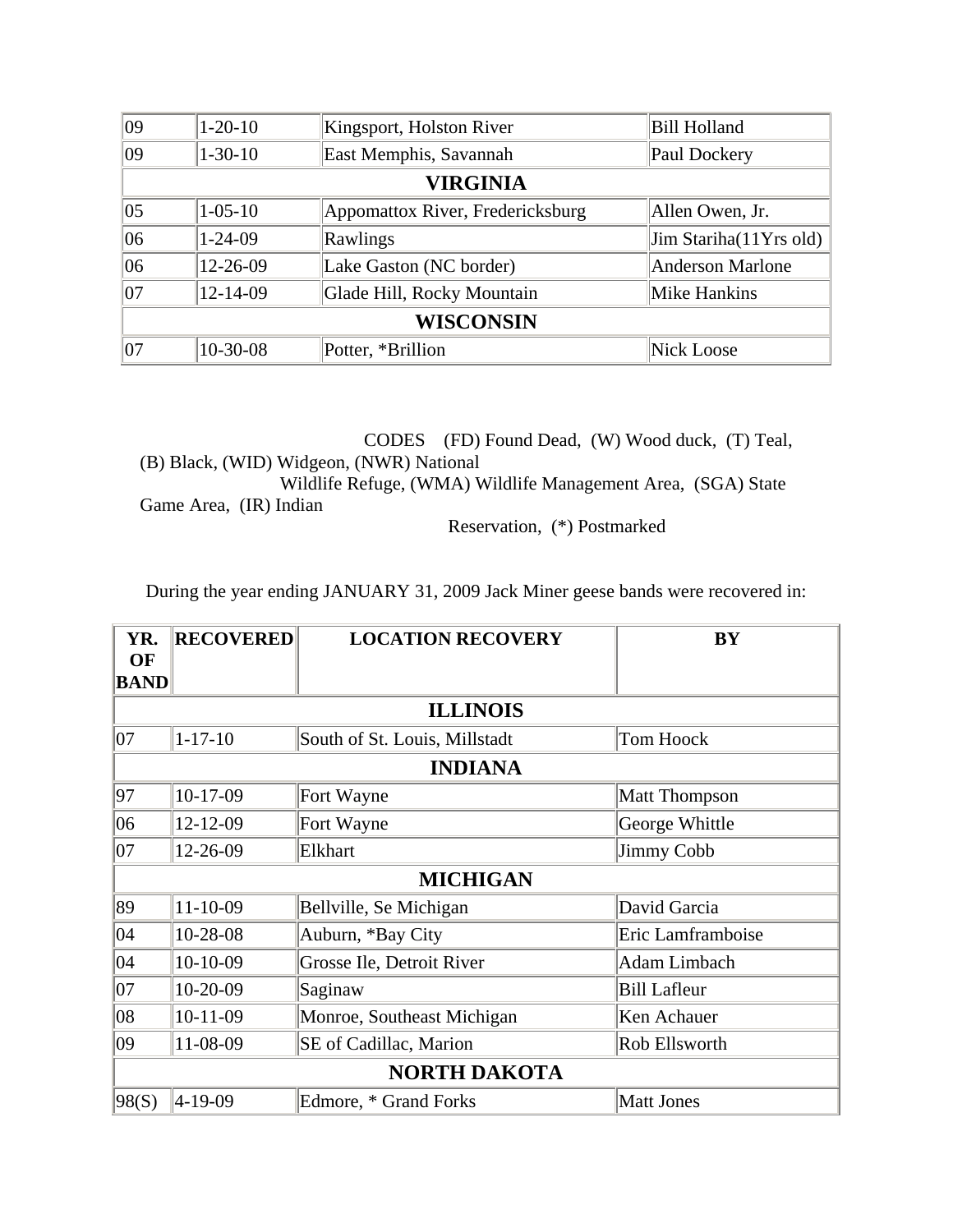| 07                   | 8-30-09          | Wahpeton, SE North Dakota       | Jay Schimelfenio      |  |  |
|----------------------|------------------|---------------------------------|-----------------------|--|--|
|                      | <b>OHIO</b>      |                                 |                       |  |  |
| 89                   | $1 - 31 - 10$    | Grove City, Columbus            | Zach Taylor           |  |  |
| 90                   | $1 - 24 - 09$    | Medway, NE of Dayton            | Rob Kidd              |  |  |
| 91                   | $1 - 02 - 10$    | Sunbury, NE of Columbus         | Perry Swain           |  |  |
| 92                   | 12-27-08         | Barrsmills, Beach City          | Kevin Sthlabach       |  |  |
| 04                   | $1 - 01 - 10$    | Maumee River, Perrysburg        | Tom Aden              |  |  |
| 06                   | 10-18-09         | Davis Bessie, Lake Erie         | Pete Shupe            |  |  |
| 07                   | $1 - 11 - 10$    | Germantown, SW of Dayton        | Martin Thomas         |  |  |
| 08                   | $1 - 10 - 10$    | Deer Creek, Williamsport        | <b>Bobby Roycroft</b> |  |  |
|                      |                  | <b>ONTARIO</b>                  |                       |  |  |
| 93                   | 4-24-09          | Pike River, James Bay           | Henry Friday          |  |  |
| 04                   | 9-30-09          | Pinkerton, * Walkerton          | <b>Shawn Parks</b>    |  |  |
| 04                   | 10-10-09         | Kinlough, near Kincardine       | Carla Pereira         |  |  |
| 04                   | 10-30-09         | Cedar Creek, Kingsville         | <b>Brain Miinch</b>   |  |  |
| 04                   | $11 - 14 - 09$   | London                          | Sean Keane            |  |  |
| 05                   | 4-24-09          | Moose River, James Bay          | <b>Bill Louttit</b>   |  |  |
| 06                   | 4-18-09          | Cochrane                        | John MacDonald        |  |  |
| 07                   | 9-30-09          | Oil Springs, Sarnia             | Al Jones              |  |  |
| 07(G)                | 12-04-09         | Kingsville                      | <b>Steve Branch</b>   |  |  |
| 08                   | $9 - 11 - 09$    | Stoco Lake, Tweed               | <b>Riley Mousseau</b> |  |  |
| 08                   | 12-09-08         | Hillman Marsh                   | Wes Lightfoot         |  |  |
| 08                   | 10-16-09         | Cedar Creek, Harrow             | Mitch Lepine          |  |  |
| 08                   | 10-25-09         | Lake Erie, Kingsville           | <b>Brian Miinch</b>   |  |  |
| $ 08\rangle$         | 12-04-09         | Kingsville                      | Steve Branch          |  |  |
| 09                   | 12-04-09         | Kingsville                      | Steve Branch          |  |  |
|                      |                  | <b>PENNSYLVANIA</b>             |                       |  |  |
| 91                   | $11-27-08$       | Mercer, *Utica                  | <b>Rich Clark</b>     |  |  |
| <b>QUEBEC</b>        |                  |                                 |                       |  |  |
| 08                   | $6 - 09 - 09$    | Chisasibi, James Bay            | Shaun Pachano         |  |  |
| <b>TENNESSEE</b>     |                  |                                 |                       |  |  |
| 07                   | $9 - 11 - 09$    | Holston River, Rogersville      | Mike Brown            |  |  |
| <b>WEST VIRGINIA</b> |                  |                                 |                       |  |  |
| 08                   | $1 - 23 - 10$    | Pleasants County, Willow Island | Dave Hackathorn       |  |  |
|                      | <b>WISCONSIN</b> |                                 |                       |  |  |
| 90                   | 10-26-09         | Fox Lake                        | Dave Somers           |  |  |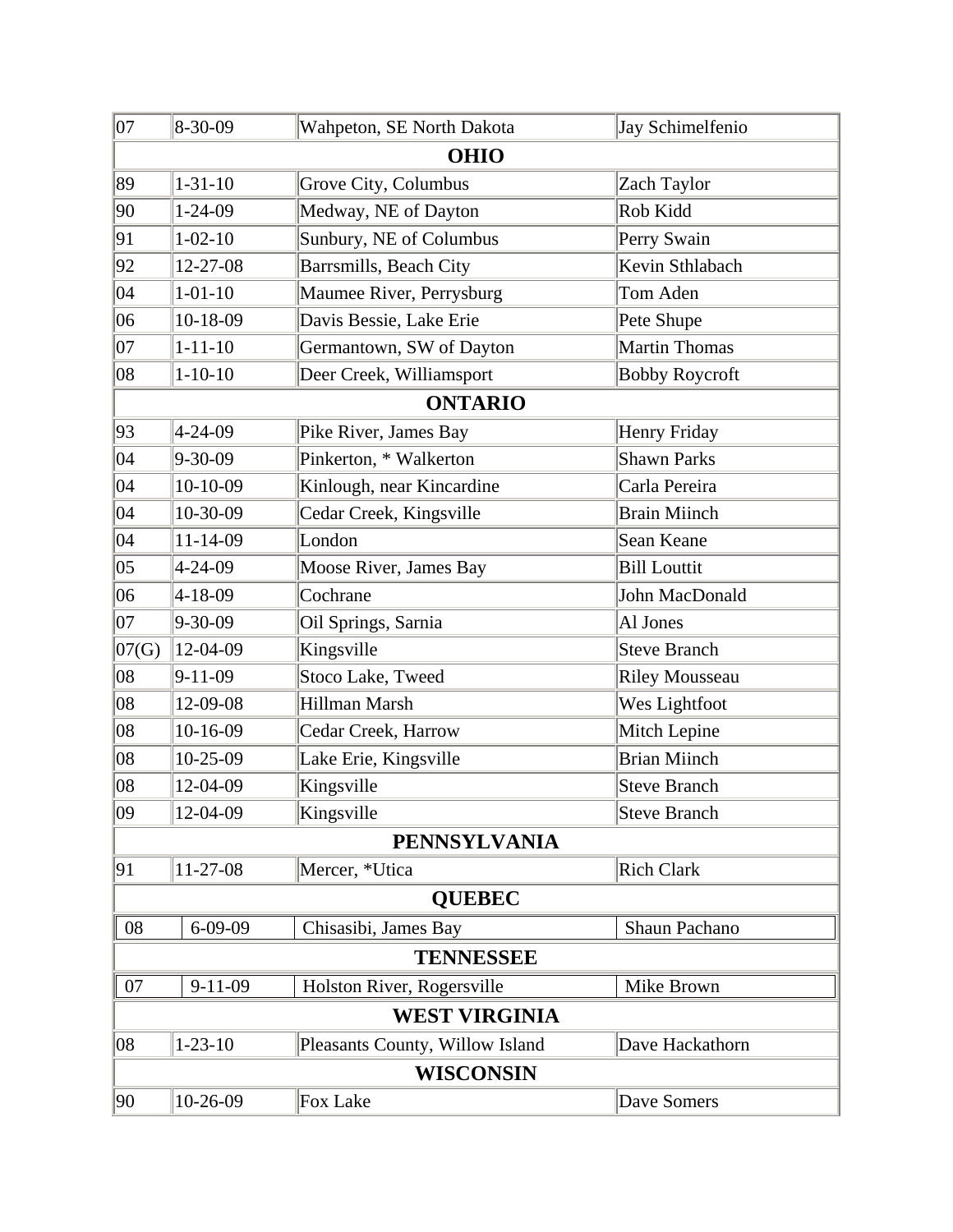| 00 | /-09<br>$10-17$ | <b>Sun Prairie</b> | ∥Jason Ackerman |
|----|-----------------|--------------------|-----------------|
|----|-----------------|--------------------|-----------------|

During the year ending JANUARY 31, 2009 Jack Miner duck bands were recovered in:

| YR.<br>OF    | <b>RECOVERED</b> | <b>LOCATION RECOVERY</b>             | BY                    |
|--------------|------------------|--------------------------------------|-----------------------|
| <b>BAND</b>  |                  |                                      |                       |
|              |                  | <b>ALABAMA</b>                       |                       |
| 02           | 11-29-08         | TN River, Laceys Spring              | <b>Schuyler Moore</b> |
| 04           | $12 - 11 - 08$   | Stevenson                            | <b>Brad Kennamer</b>  |
| $ 05\rangle$ | $12 - 12 - 08$   | Swan Creek WMA, Decatur              | <b>Adam Barnett</b>   |
| 06(W)        | 11-27-08         | TN Tombigbee River, Boligee          | <b>Jay Moyer</b>      |
| $ 07\rangle$ | 12-09-08         | Cullman, South of Huntsville         | <b>Ryne Ashley</b>    |
| $ 08\rangle$ | $1 - 14 - 09$    | South of TN River, Leighton          | John Belue            |
|              |                  | <b>ARKANSAS</b>                      |                       |
| 99           | $1 - 13 - 08$    | <b>Bayou Meto WMA</b>                | Dan Gassaway          |
| 03           | 12-06-08         | Little Red River, Searcy             | <b>Brent Carper</b>   |
| $ 07\rangle$ | 11-23-08         | Big Lake WMA, Manila                 | <b>Grant Galyean</b>  |
| $ 08\rangle$ | $1 - 22 - 09$    | <b>Cutoff Creek WMA, Drew County</b> | <b>Brandon Cruce</b>  |
|              |                  | <b>GEORGIA</b>                       |                       |
| 06(W)        | 12-23-08         | Lake Seminole, Bainbridge            | Kris Bowden           |
| $ 07\rangle$ | $12 - 13 - 08$   | Cohutta, *Dalton                     | Jeff Mullis           |
|              |                  | <b>ILLINOIS</b>                      |                       |
| 03           | $12 - 27 - 08$   | <b>Union County, Ware</b>            | Damon Acuff           |
| 04           | $10-26-08$       | <b>Sycamore, Dekalb County</b>       | Terry Wybourn         |
| 06           | $1 - 18 - 09$    | SE of Marion, Stonefort              | <b>Jason Whiting</b>  |
| 07           | $12 - 11 - 08$   | Rend Lake, Bonnie                    | Rob Blair             |
| $ 07\rangle$ | $1 - 11 - 09$    | Wolf Lake, IN line / Hammond         | Jer Clarke            |
| 08           | 11-28-08         | Rend Lake, Bonnie                    | Duane Gulley          |
|              |                  | <b>INDIANA</b>                       |                       |
| 94**         | 12-02-08         | Tippecanoe River, Rochester          | <b>Rod Talbott</b>    |
| 02(2)        | 12-28-08         | Scottsburg, North of Louisville, KY  | Billy Maddox, Jr.     |
| 04           | 11-01-08         | <b>South Pike County</b>             | <b>Bill Ausbrooks</b> |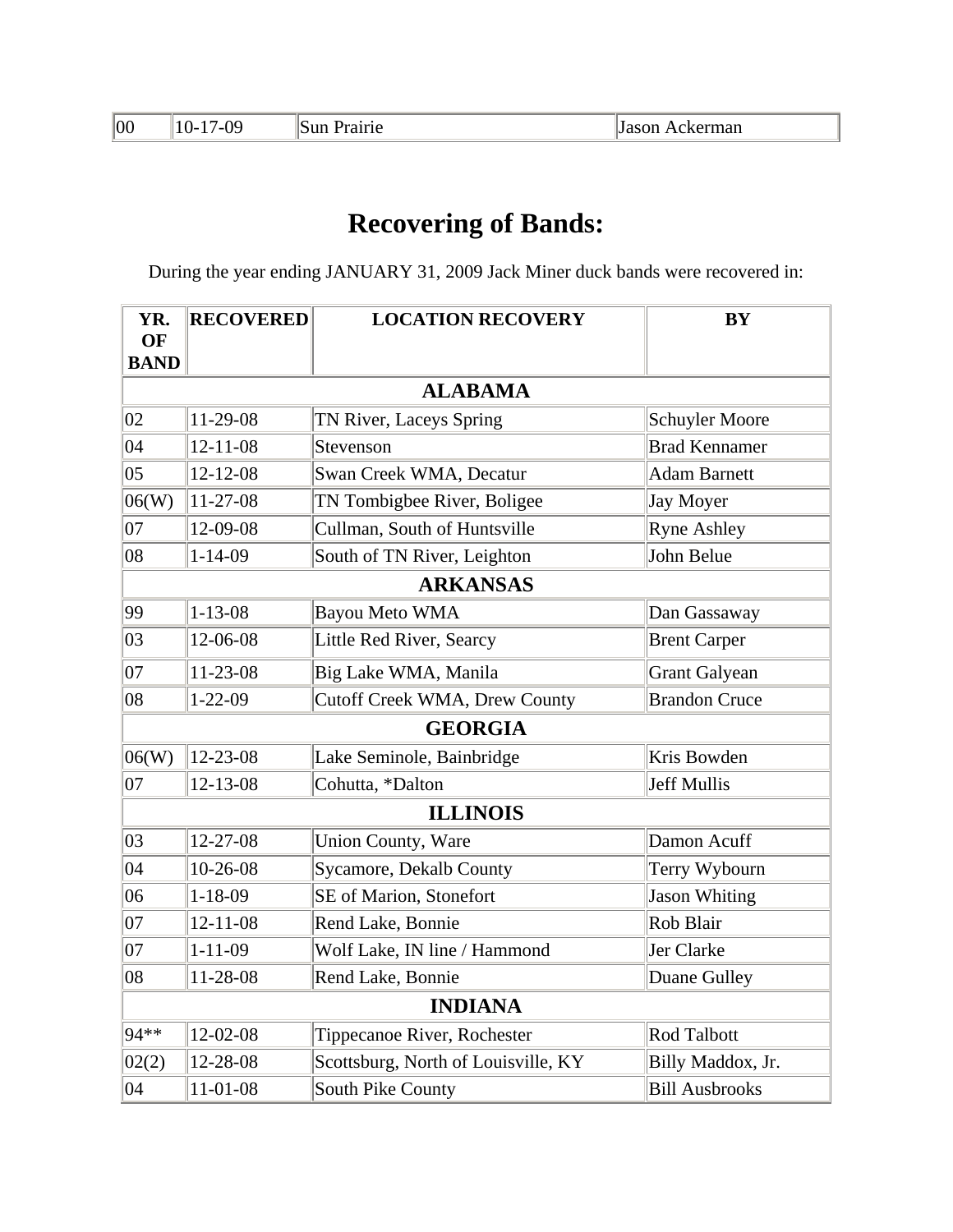| $ 04\rangle$ | $1 - 09 - 09$      | White River, Washington         | Dustin Troutman             |
|--------------|--------------------|---------------------------------|-----------------------------|
| 07           | 12-05-08           | <b>Grand Kankakee Marsh</b>     | <b>Greg Hutson</b>          |
| $ 07\rangle$ | $1 - 13 - 09$      | Wabash River, Princeton         | Keith Reutter               |
| 07           | 12-04-08           | <b>East Muscatatuck NWR</b>     | Rod Vogel                   |
| 07           | $11 - 15 - 08$     | Portage, off Lake Michigan      | Paul Cox                    |
| 08           | 12-10-08           | Orleans *W. Baden Springs       | <b>Toby Campbell</b>        |
| 08           | $1 - 24 - 09$      | Ohio River, Mt. Vernon          | Mark Chandler               |
|              |                    | <b>IOWA</b>                     |                             |
| 08           | $10-27-08$         | Otter Creek Marsh, Chealsea     | Cody Ellis                  |
|              |                    | <b>KENTUCKY</b>                 |                             |
| 02           | 11-30-08           | Madisonville, *Hanson           | Dan Martin                  |
| 02           | $1 - 18 - 09$      | Carlisle County, Bardwell       | <b>Tom Russell</b>          |
| 03           | $1 - 15 - 09$      | Corydon, SW of Henderson        | <b>Scott McNabb</b>         |
| 06           | $1 - 01 - 08$      | Lick Creek, Beaverlick          | Lucas Turner (9 yrs<br>old) |
| $ 07\rangle$ | 11-27-08           | Six Mile Island, Louisville     | Don Lamar                   |
| $ 07\rangle$ | 12-03-08           | Barlow, western Kentucky        | <b>Frankie Cage</b>         |
| 07           | $1 - 18 - 09$      | Floyd's Fork, Mt. Washington    | Nick Hibbs                  |
| 08           | 12-18-08           | East of Lexington               | Jim McCarty                 |
| 08           | $1 - 03 - 09$      | Henderson                       | A.D. Boehman                |
| 08           | $1 - 18 - 09$      | East of Lexington, Mt. Sterling | Jay Caskey                  |
|              |                    | <b>LOUISIANA</b>                |                             |
| 04           | 12-15-08           | Waverly Club, Delhi             | George Seacrist             |
|              |                    | <b>MANITOBA</b>                 |                             |
|              | $ 06(wid) 9-13-08$ | Netley Marsh, Petersfield       | Braydon Chwartacki          |
|              |                    | <b>MICHIGAN</b>                 |                             |
| 98           | 11-09-08           | Harsens Island SGA, Algonac     | <b>Bryon Hammond</b>        |
| 02           | $12 - 01 - 07$     | Lake St. Clair                  | <b>Todd Fahner</b>          |
| 02           | 12-06-08           | Lake Erie, Rockwood             | Mike McKee Jr.              |
| 03           | $10-11-08$         | <b>East Lansing</b>             | Gib King                    |
| $ 05\rangle$ | 11-20-08           | Harsens Island SGA, Algonac     | Jake Gillespie              |
| 05(FD)       | $1 - 30 - 09$      | Saginaw Bay, Bay City           | Greg Kukla                  |
| 06(W)        | 10-07-08           | St. Johns, North of Lansing     | Ven Lengkeek                |
| $ 07\rangle$ | $10-14-08$         | Harsens Island SGA, Algonac     | Chris Hiltunen              |
| 07           | 11-08-08           | Harsens Island SGA, Algonac     | John Childs                 |
| 07           | $10-14-08$         | St. Marys River, south of Soo   | Rob Harford                 |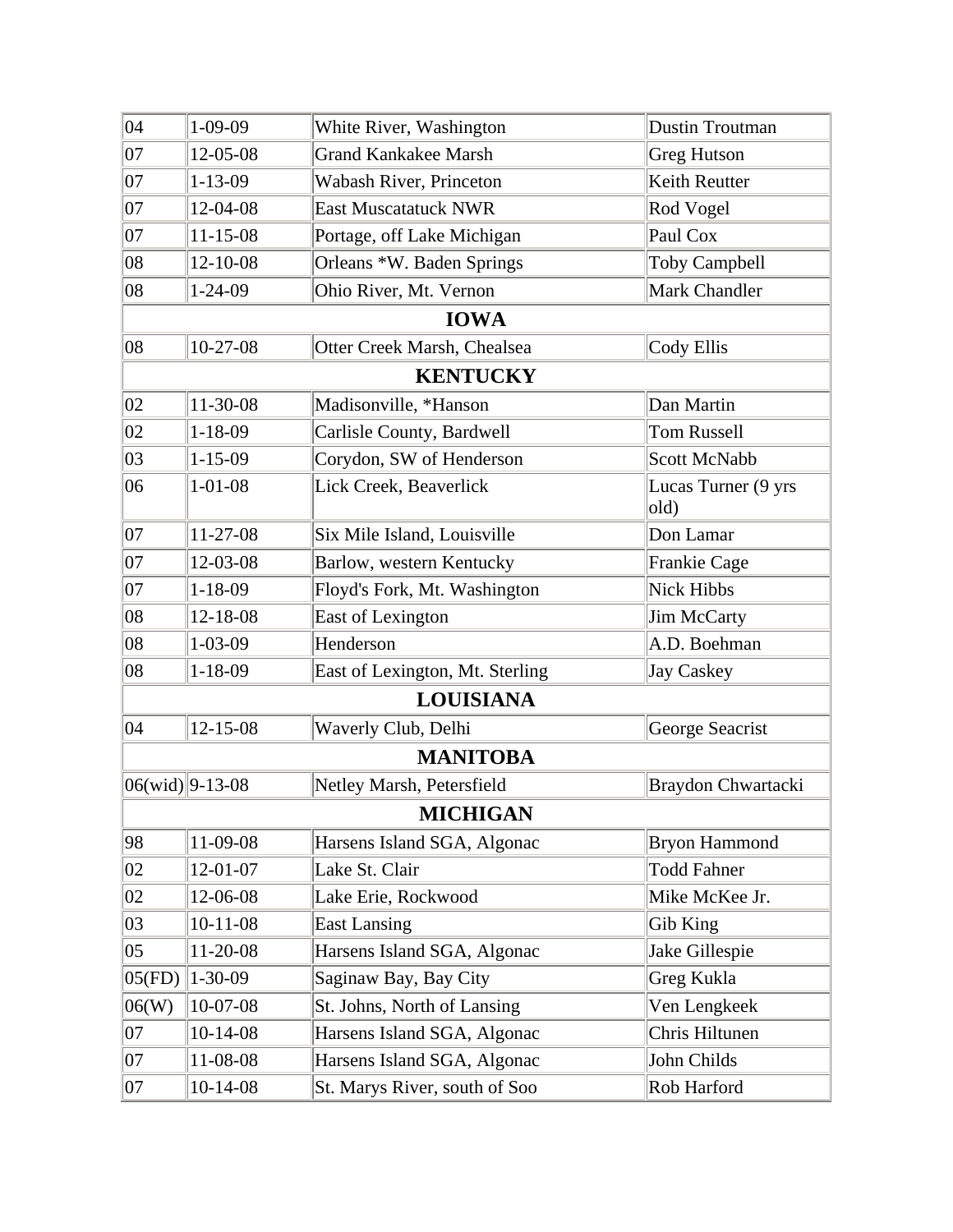| 97           | 10-04-08       | Pickerel Creek, Castalia          | Kyle Wardrope          |
|--------------|----------------|-----------------------------------|------------------------|
|              |                | <b>OHIO</b>                       |                        |
| 06           | 10-24-08       | Forman, Southeastern North Dakota | Logan Roth             |
|              |                | <b>NORTH DAKOTA</b>               |                        |
| 08(W)        | 12-20-08       | Pee Dee River, Anson County       | Kevin Thomas           |
| $ 07\rangle$ | 10-04-08       | <b>Hyde County</b>                | <b>Greg McDonald</b>   |
| 06(S)        | 12-25-08       | Pantego, Pungo River              | <b>Charles Brown</b>   |
| $ 05\rangle$ | $1 - 15 - 09$  | Lake Hickory, Hickory             | <b>Heath Adams</b>     |
|              |                | <b>NORTH CAROLINA</b>             |                        |
| 07           | 11-13-08       | Wawarsing, West of Poughkeepsie   | Al Babcock, IV         |
|              |                | <b>NEW YORK</b>                   |                        |
| 06           | 12-27-08       | Pedericktown, *Woodstown          | Nate Seely             |
| 06           | 12-22-08       | Cape May County, Dennisville      | <b>Bill Paul</b>       |
| 04           | 10-25-08       | Hospitality Lake, Williamstown    | Chris Castineira       |
| 04           | $1 - 06 - 09$  | Salem County, Woodstown           | <b>Bill Trainor</b>    |
|              |                | <b>NEW JERSEY</b>                 |                        |
| 08           | $1 - 08 - 09$  | New Madrid, southeast Missouri    | <b>Ryan Riley</b>      |
| $ 05\rangle$ | $12 - 10 - 08$ | East Prairie, southeast Missouri  | Rob Barker             |
|              |                | <b>MISSOURI</b>                   |                        |
| 08           | $1 - 11 - 09$  | West of Batesville, Marks         | <b>Buck Blair</b>      |
| 08           | $1 - 14 - 09$  | Prentiss County, TN/Tom Waterway  | Clay Pearson           |
| 07           | $1 - 25 - 09$  | Arkabutla Club, Coldwater         | Charlie Brindell, Jr.  |
| $ 07\rangle$ | 12-27-08       | O'Keefe WMA, Lambert              | <b>Brandon Allred</b>  |
| 06           | $1 - 07 - 09$  | Tallahatchie County, Sumner       | <b>Shawn Counce</b>    |
| 06(T)        | $1 - 05 - 08$  | Tuscumbia WMA, Corinth            | John Watts             |
| 04           | 12-29-08       | "Belle Chase", Minter City        | Jim Robbins, IV        |
| 99           | $1 - 09 - 09$  | Mississippi River near Vicksburg  | <b>Wayne Roberts</b>   |
|              |                | <b>MISSISSIPPI</b>                |                        |
| $ 07\rangle$ | $10 - 15 - 08$ | Dayton, *Champlin                 | Ross Schended          |
| $ 07\rangle$ | 10-04-08       | Clinton, South Dakota Line        | <b>Blaine Peterson</b> |
|              |                | <b>MINNESOTA</b>                  |                        |
| 08           | 11-09-08       | Pointe Mouillee SGA, Monroe       | Matt Stein             |
| $ 08\rangle$ | 10-29-08       | Harsens Island SGA, Algonac       | Ron Laszczak           |
| $ 08\rangle$ | 10-28-08       | Grosse Isle, Detroit River        | Rob Abraham            |
| $ 08\rangle$ | $10-21-08$     | Harsens Island SGA, Algonac       | Jon Kelly              |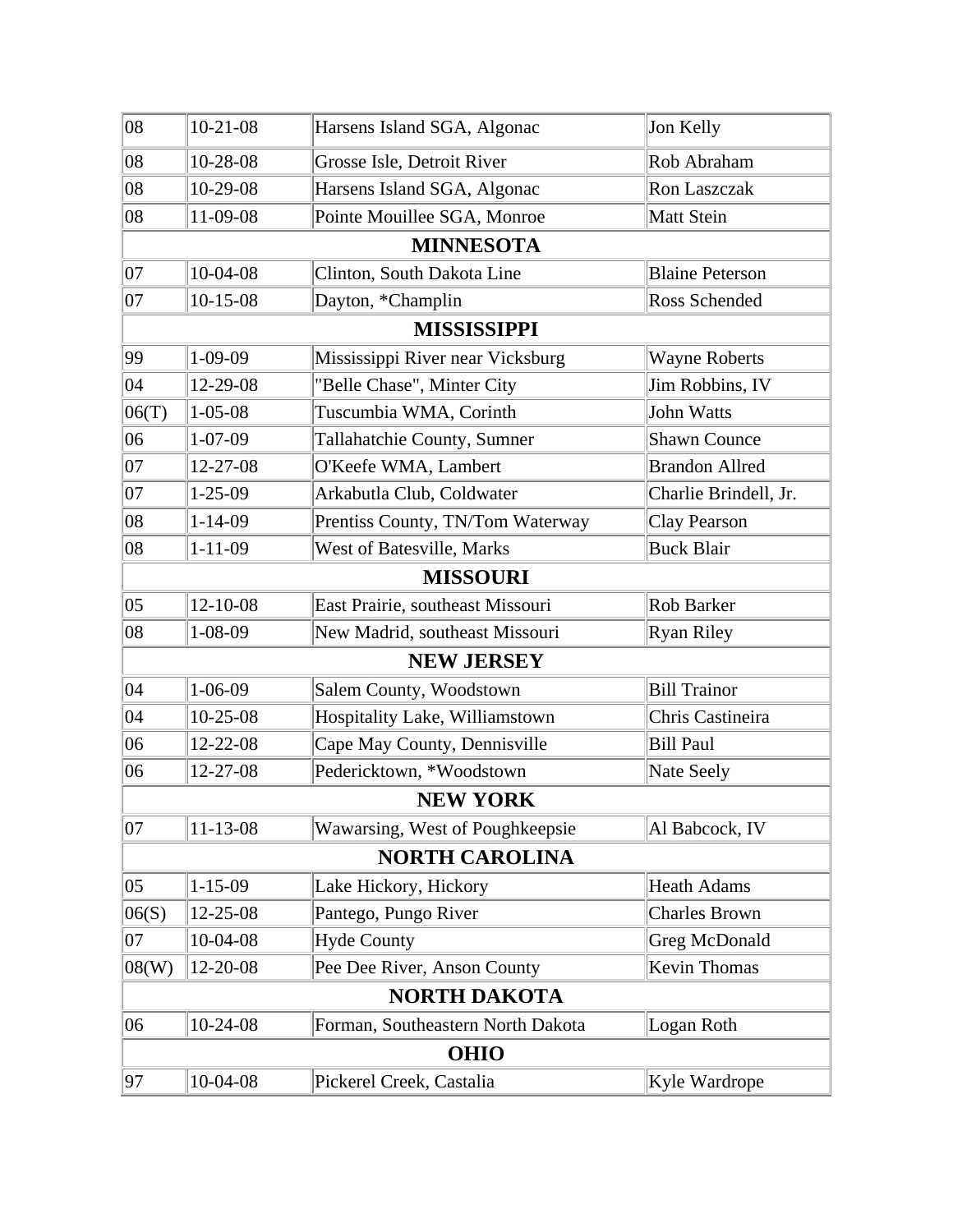| 02           | 10-20-07       | Lake Erie, Huron                    | <b>Brian Ford</b>     |
|--------------|----------------|-------------------------------------|-----------------------|
| 03           | 12-26-08       | Wooster                             | Mike Snyder           |
| 04           | 11-06-08       | <b>Sandusky Bay</b>                 | Kurt Rohrbacher       |
| $ 04\rangle$ | 12-24-08       | Maumee River, Waterville            | Greg Wagener          |
| 05(W)        | 10-18-08       | Northeast of Akron, Streetsboro     | Jeff Hunter           |
| 06           | $11-27-08$     | Winous Point Club, Port Clinton     | Dave Welles, Jr.      |
| 06           | 11-08-08       | Curtice, east of Toledo             | Sand Weil             |
| 06           | 12-26-08       | Charles Mill Lake, Mansfield        | Vic Owens             |
| 06           | 12-29-08       | Clark Lake, Springfield             | <b>Kirk Anderson</b>  |
| $ 07\rangle$ | $1 - 23 - 08$  | Scioto River, Circleville           | Jeremiah Evans        |
| 07           | 12-01-08       | Ottawa NWR, Martin                  | <b>Larry Porter</b>   |
| $ 07\rangle$ | 12-24-08       | East of Akron, Rootstown            | Larry Caudill         |
| 07           | $12 - 26 - 08$ | East of Cleveland, Burton           | Terry Wiggins         |
| $ 07\rangle$ | $1 - 18 - 09$  | Scioto River, South of Columbus     | <b>Toby Rodock</b>    |
| $ 08\rangle$ | $10-05-08$     | Port Clinton                        | Matt Huckaby          |
| 08           | 10-20-08       | East of Cleveland, Geneva           | Jeff Gribble          |
| $ 08\rangle$ | $10-18-08$     | Ottawa NWR, Oak Harbor              | Dylan Witt (age 10)   |
| $ 08\rangle$ | 12-27-08       | South of Columbus, Commercial Point | Jared Garren          |
| 08           | $1 - 01 - 09$  | Springfield                         | <b>Brad Niemeyer</b>  |
| 08           | $1 - 08 - 09$  | London, west of Columbus            | Kevin Bennett         |
| 08           | $1 - 17 - 09$  | Northeast of Dayton, Enon           | Lee Clonch            |
| $ 08\rangle$ | 12-20-08       | Camden, Preble County               | Mike O'Diam           |
|              |                | <b>ONTARIO</b>                      |                       |
| 99           | $9 - 27 - 07$  | Lake Erie, Kingsville               | Rob Galiano           |
| $ 00\rangle$ | 11-01-07       | Kingsville                          | Rob Archambault       |
| $ 02\rangle$ | 12-05-08       | Walpole Island IR, L. St. Clair     | <b>Biscuit Steuer</b> |
| 02           | $11 - 14 - 08$ | Lake Erie, Leamington               | Wes Lightfoot         |
| 02           | $11 - 15 - 08$ | Leamington                          | <b>Chad Ouellette</b> |
| 02           | 12-13-08       | Leamington                          | Jason Grieve          |
| 03           | 11-22-07       | Holiday Beach, Amherstburg          | <b>Rick Spencler</b>  |
| 03           | $11 - 18 - 08$ | Lake Erie, Leamington               | Wes Lightfoot         |
| 03           | 12-13-08       | Colchester, Lake Erie               | <b>Tyler Shepley</b>  |
| $ 04\rangle$ | 12-13-08       | Colchester, Lake Erie               | <b>Tyler Shepley</b>  |
| 04           | 12-09-08       | Colchester, Lake Erie               | Kirk Shepley          |
| $ 04\rangle$ | 11-20-08       | Lake Erie, Kingsville               | John Jones            |
| $ 04\rangle$ | $9 - 03 - 08$  | Big Point Marsh, Lake St. Clair     | Jim Vanos (A)         |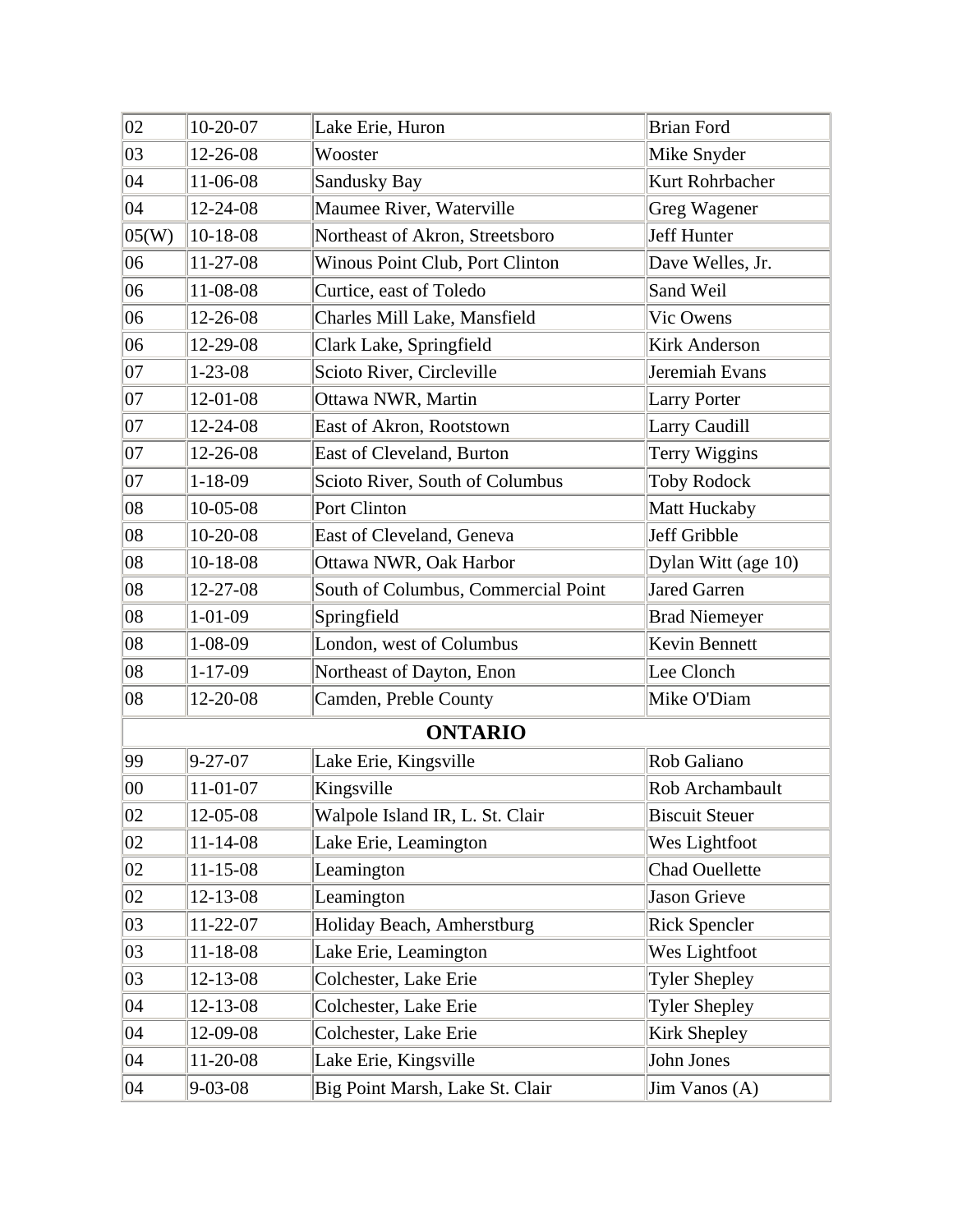| 04           | $10-11-08$                | <b>Outside Leamington</b>         | Tyler Sabelli           |
|--------------|---------------------------|-----------------------------------|-------------------------|
| 05(W)        | $9 - 27 - 08$             | Hardwood Lake, Denbigh            | Morris Keller           |
| $ 05\rangle$ | 10-30-08                  | Walpole Island IR, Lake St. Clair | Ron Gorski              |
| $ 05\rangle$ | 11-29-08                  | Lake Erie, Leamington             | Wes Lightfoot           |
| 05(W)        | 10-07-08                  | Lake St. Clair                    | <b>Mike Frak</b>        |
| $ 05\rangle$ | $10-27-08$                | Lake St. Clair                    | <b>Mike Frak</b>        |
| 05(B)        | 12-13-08                  | Leamington                        | Jason Grieve            |
| 06           | 12-13-08                  | Colchester, Lake Erie             | Kirk Shepley            |
| 06           | 12-02-08                  | Lake Erie, Kingsville             | John Jones              |
| 06(W)        | $10-18-08$                | Ruthven/Kingsville                | Mike Coppola            |
| 07(2)        | 10-05-07                  | Leamington                        | Tyler Sabelli           |
| $ 07\rangle$ | $9 - 27 - 08$             | Walpole Island IR, Lake St. Clair | <b>Bob Rolfs</b>        |
| $ 07\rangle$ | $9 - 27 - 08$             | Walpole Island IR, Lake St. Clair | Ken McEwen              |
| 07           | $12 - 14 - 07$            | Lake St. Clair                    | John Haggeman           |
| $ 07\rangle$ | $9 - 27 - 08$             | North of Leamington               | <b>Joe Palmer</b>       |
| $ 07\rangle$ | 11-08-08                  | Big Creek, Amherstburg            | John Farmer             |
| 07           | 11-19-08                  | Lake Erie, Leamington             | Wes Lightfoot           |
|              | $ 07(\text{FD}) $ 4-04-08 | Lake St. Clair                    | <b>Mike Frak</b>        |
| $ 07\rangle$ | $10-22-08$                | Lake St. Clair                    | Mike Frak               |
| $ 07\rangle$ | 12-17-08                  | Lake Erie, Kingsville             | John Jones              |
| 08           | $9 - 27 - 08$             | Lake St. Clair                    | Mike Frak               |
| 08           | 11-20-08                  | Big Point Club, Lake St. Clair    | Ray Sylvain             |
| 08           | 11-08-08                  | Lake St. Clair                    | Ean Duplessis           |
| $ 08\rangle$ | $10-15-08$                | Lake Erie, Kingsville             | John Jones              |
| 08           | $9 - 27 - 08$             | Detroit River, LaSalle            | <b>Steve Taylor</b>     |
| 08           | $9 - 28 - 08$             | Lake St. Clair, Mitchell's Bay    | <b>Aaron Duplessis</b>  |
| 08           | $9 - 27 - 08$             | Kingsville                        | Ryan Hickey             |
| 08(2)        | 9-30-08                   | North of Leamington               | Joe Palmer              |
| 08           | $10-14-08$                | North of Leamington               | Joe Palmer              |
| 08           | 11-01-08                  | Walpole Island IR, L. St. Clair   | Keith Cole              |
| 08           | $11 - 10 - 08$            | Paincourt (near L. St. Clair)     | Keith Cole              |
| $ 08\rangle$ | $10-15-08$                | Lake St. Clair, Mitchell's Bay    | <b>Hunter Duplessis</b> |
| 08           | $11 - 15 - 08$            | Holiday Beach, Amherstburg        | <b>Matt Thier</b>       |
| $ 08\rangle$ | 11-21-08                  | Rondeau Park, Blenheim            | <b>Scott Loveday</b>    |
| $ 08\rangle$ | 11-19-08                  | Lake Erie, Leamington             | Wes Lightfoot           |
| 08           | 12-15-08                  | Big Point Club, Lake St. Clair    | Maurice Sylvain         |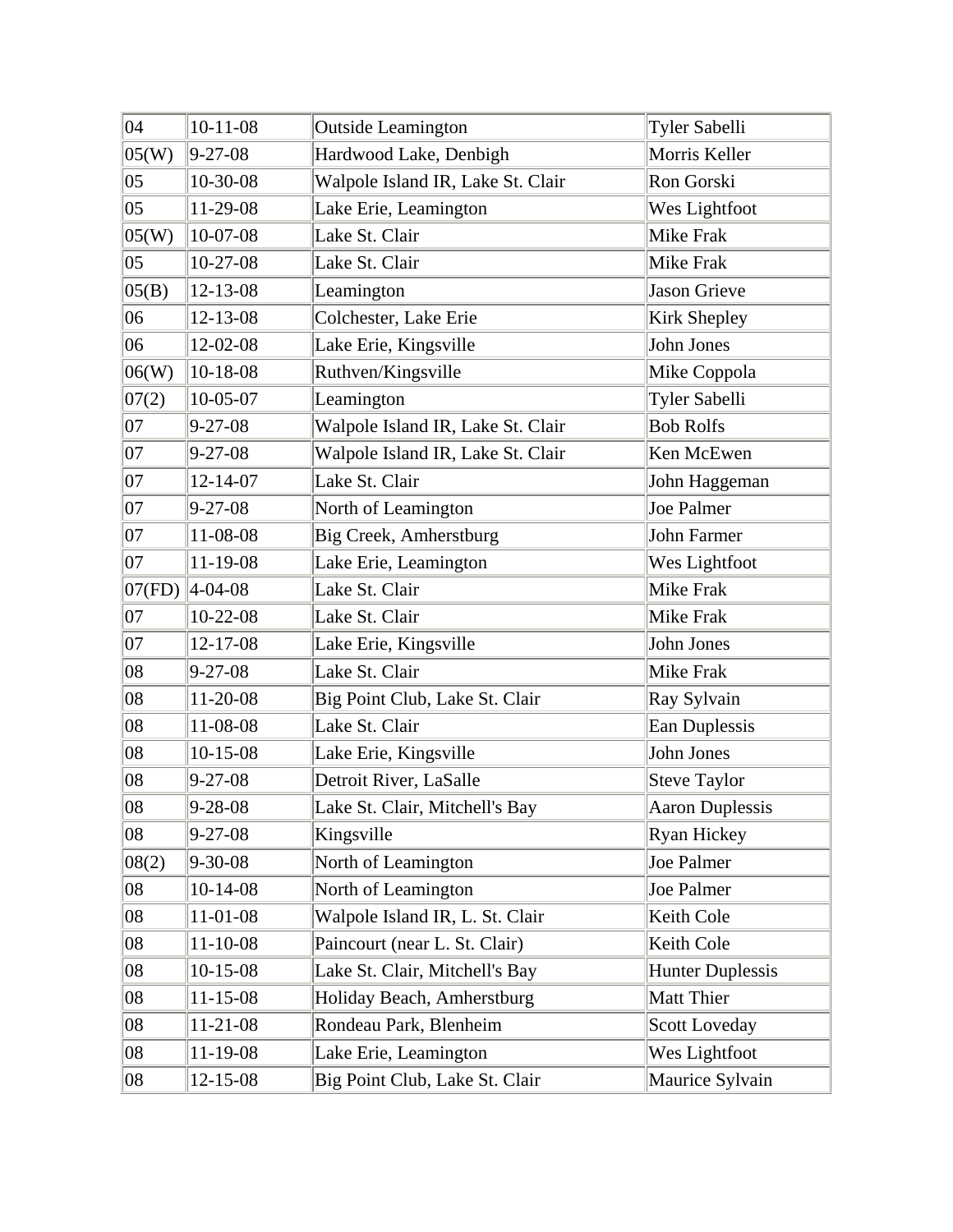|              |                | <b>PENNSYLVANIA</b>              |                          |
|--------------|----------------|----------------------------------|--------------------------|
| 02           | $1 - 05 - 08$  | Cross Creek Lake, Hickory        | Dave Lochner, Jr.        |
| $ 05\rangle$ | $1 - 02 - 09$  | Allegheny River, Creighton       | Eric Castello            |
| $ 08\rangle$ | $10-18-08$     | Columbus Township, *Youngsville  | <b>Steve Morris</b>      |
| $ 08\rangle$ | $11 - 15 - 08$ | Juniata River, Newport           | <b>Scott Kerstetter</b>  |
|              |                | <b>SOUTH CAROLINA</b>            |                          |
| 97           | $1 - 24 - 09$  | Broad River WMA, Newberry        | <b>Chad Sweatman</b>     |
| $ 04\rangle$ | 11-28-07       | Santee, Summerton                | Rod Galiano              |
| 07(W)        | 12-17-08       | Georgetown                       | John Lumpkin             |
| $ 07\rangle$ | $1 - 17 - 09$  | southwest of Columbia, Lexington | Jer Joyner               |
|              |                | <b>TENNESSEE</b>                 |                          |
| 02           | $1 - 18 - 07$  | "Haskins Field" Humboldt         | Ty Oldfield              |
| 03           | $1 - 03 - 09$  | Tigrett/Friendship               | Rich Webb                |
| 03           | $1 - 11 - 09$  | Fort Loudon Lake, Knoxville      | Dave Christopher         |
| 03           | $1 - 01 - 09$  | Big Sandy WMA, Paris             | Mike Williams            |
| 03           | $1 - 15 - 09$  | Old Hickory Lake, Hartsville     | <b>Brad Lund</b>         |
| 03           | $1 - 20 - 09$  | Morristown, Greene County        | Joe Livesay              |
| 03           | $1 - 15 - 09$  | <b>Weakley County, Macken</b>    | Ryan Arnold              |
| $ 05\rangle$ | $1 - 25 - 09$  | Dover Bottoms, Dover             | <b>Nick Rhoades</b>      |
| 06(W)        | $9 - 13 - 08$  | Lebanon, east of Nashville       | <b>Brandon Benderman</b> |
| 06(W)        | 12-07-08       | Darden, Henderson County         | <b>Shane Hardison</b>    |
| 06           | $1 - 03 - 09$  | Milledgeville, A5 Club           | <b>Brad Davis</b>        |
| 06           | $12 - 21 - 08$ | SE of Manchester, Hillsboro      | Jeff Tidwell             |
| $ 07\rangle$ | $1 - 22 - 08$  | Lebanon, east of Nashville       | <b>Brandon Benderman</b> |
| 07(B)        | $12 - 13 - 08$ | Decatur County, Busseltown       | Danny Burton             |
| $ 07\rangle$ | 12-23-07       | Nolichucky River, Mosheim        | Aaron McPeek             |
| 07           | 12-22-08       | northwest of Knoxville           | Rob Bennett              |
| $ 07\rangle$ | 12-25-08       | West Sandy, Paris                | Joey Williams            |
| $ 07\rangle$ | 12-16-08       | Swamp near Surgoinsville         | J.R. Adkins              |
| $ 07\rangle$ | $1 - 01 - 09$  | <b>Benton County</b>             | Jake Lumpkin             |
| $ 07\rangle$ | $1 - 24 - 09$  | Hatchie River, Brownsville       | Sonny Maddox             |
| $ 07\rangle$ | $1 - 24 - 09$  | East of Mississippi, Finley      | Don Smith                |
| $ 07\rangle$ | $1 - 25 - 09$  | Old Hickory Lake, Lebanon        | David Wiedlocher         |
| $ 07\rangle$ | 12-29-08       | Bean Switch, Greenfield          | Doug Fisher              |
| 07           | 12-01-08       | Camden Bottoms, Camden           | Ken Salhany              |
| $ 08\rangle$ | 12-20-08       | Cheatham WMA, West of Nashville  | Herm King                |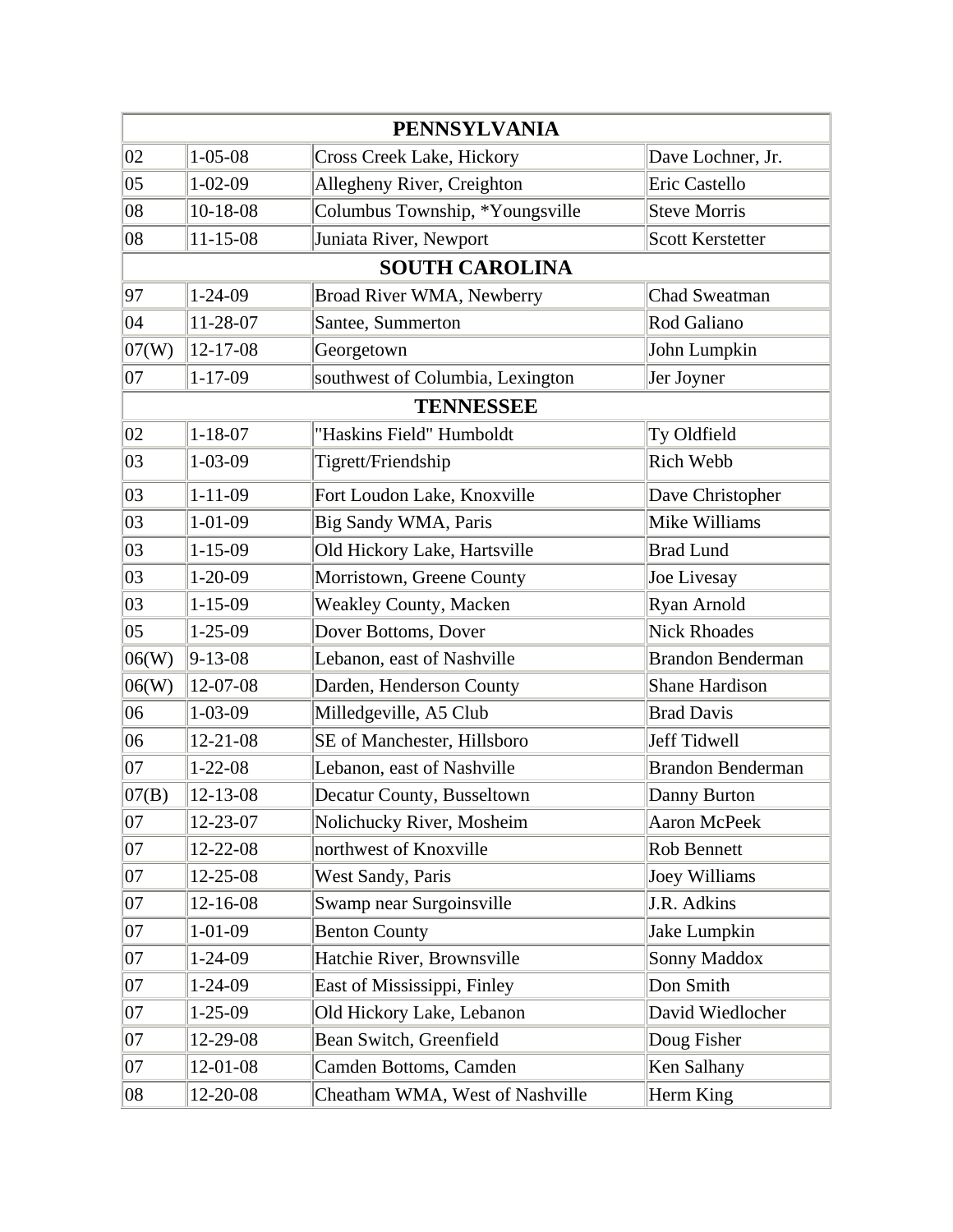| 08           | $1 - 13 - 09$  | Obion River, Rives              | Josh Leo                 |
|--------------|----------------|---------------------------------|--------------------------|
| $ 08\rangle$ | $1 - 07 - 09$  | Horn Bluff Refuge, Humboldt     | Mike Woods               |
| $ 08\rangle$ | $1 - 18 - 09$  | Old Hickory Lake, Lebanon       | <b>Brandon Benderman</b> |
| 08           | $2 - 01 - 09$  | Obion Bottoms, Tezevant         | <b>Dustin Alexander</b>  |
|              |                | <b>TEXAS</b>                    |                          |
| $ 04\rangle$ | $1 - 05 - 08$  | Southwest of Amarillo, Dimmitt  | Marco Olsen              |
| $ 07\rangle$ | $11 - 14 - 08$ | NE Galveston Bay, *Houston      | <b>Rob New</b>           |
|              |                | <b>VIRGINIA</b>                 |                          |
| $ 00\rangle$ | $1 - 25 - 08$  | Chesapeake Bay, Lancaster       | <b>Tom Croxton</b>       |
| 02           | 11-25-08       | Lake Anna, NW of Richmond       | Jack Iden                |
| 02           | $1 - 24 - 09$  | York River, Croaker             | Tom Turner               |
| 03           | 12-10-08       | Caroline County, Bagby          | Ned Upshaw               |
| 06           | 11-29-08       | S. Fork Holston River, Alvarado | David Henry              |
| 06           | $1 - 03 - 09$  | Rockingham County, Koontz Farm  | Joe Buckner              |
| $ 07\rangle$ | 12-26-08       | Brookneal, *Callaway            | Martin Owen              |
| 07(W)        | $1 - 14 - 09$  | Chickhominy River, Valley Forge | <b>Tripp Upshur</b>      |
|              |                | <b>WISCONSIN</b>                |                          |
| 02           | $10-05-08$     | White River, Neshkoro           | <b>Glenn Reetz</b>       |
| 03           | 10-19-08       | Puchyan Marsh, Berlin           | Randy Jodarski           |
| 04           | 11-23-08       | Mississippi River, Maiden Rock  | Kris Brantner            |
| $ 07\rangle$ | 10-19-08       | Trempealeau NWR, NW of LaCrosse | Don Heidel               |
| $ 07\rangle$ | $11 - 15 - 08$ | "the bay of Green Bay"          | Kevin Stiller            |
|              |                |                                 |                          |

During the year ending JANUARY 31, 2009 Jack Miner geese bands were recovered in:

| YR.<br>OF       | <b>RECOVERED</b> | <b>LOCATION RECOVERY</b>        | <b>BY</b>          |
|-----------------|------------------|---------------------------------|--------------------|
| <b>BAND</b>     |                  |                                 |                    |
|                 |                  | <b>ILLINOIS</b>                 |                    |
| 01              | $12 - 11 - 08$   | Dupage River, Naperville        | <b>B.</b> Townsend |
|                 |                  | <b>INDIANA</b>                  |                    |
| 92              | $11-25-08$       | <b>Fulton County, Rochester</b> | Rod Talbott        |
| 07              | $10-11-08$       | LaPorte                         | Jim Sopko          |
| <b>MICHIGAN</b> |                  |                                 |                    |
| 04              | $10-12-08$       | Chesaning                       | <b>James Sass</b>  |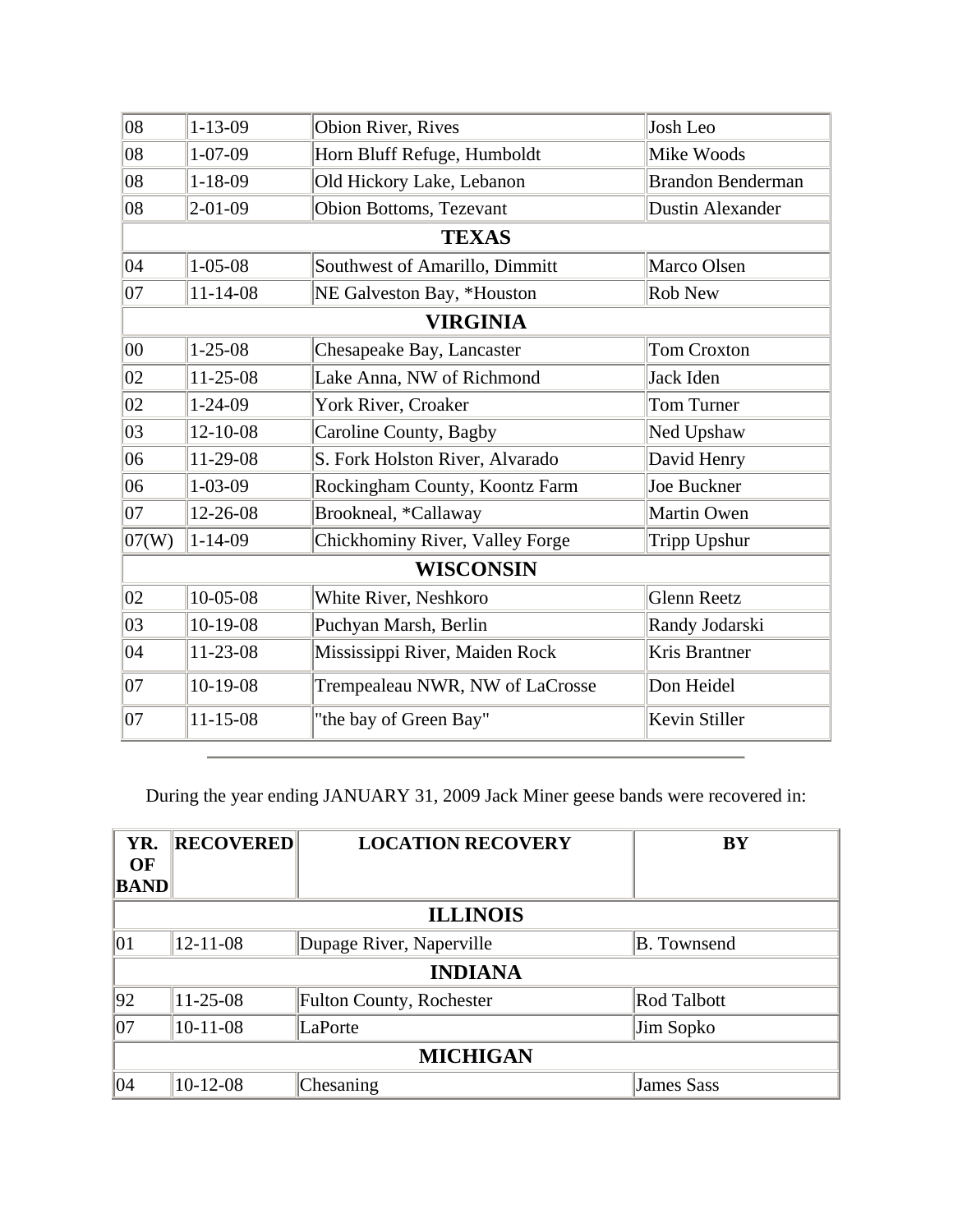| 06           | $9 - 06 - 08$  | The Soo                      | Dave Cahilly          |
|--------------|----------------|------------------------------|-----------------------|
| 07           | $9 - 01 - 08$  | Fostoria                     | Rocky Tedford         |
| 07           | $9 - 14 - 08$  | <b>Livingston County</b>     | Berend/Baker          |
| 07           | $9 - 11 - 08$  | Monroe County                | Sam Vassallo          |
| 07           | 10-28-08       | <b>Imlay City</b>            | Jerry Quimby          |
| 08           | 10-29-08       | Saginaw Bay                  | Mike Galloner         |
|              |                | <b>NEW YORK</b>              |                       |
| 07           | $1 - 01 - 09$  | Niagara River, Grand Island  | Rob Klinshaw          |
|              |                | <b>OHIO</b>                  |                       |
| 03           | $1 - 25 - 09$  | Groveport, SE of Columbus    | <b>Spencer Cooper</b> |
| 04           | $1 - 10 - 09$  | Springfield, Clark County    | <b>Brandon Thomas</b> |
| 04           | $1 - 22 - 09$  | Near Ohio River, Felicity    | <b>Bryan Shively</b>  |
| 07           | $1 - 24 - 09$  | Ohio River, Portsmouth       | <b>Tyler Evans</b>    |
| $ 07\rangle$ | 12-31-08       | Valley City, Medina County   | <b>Josh Smith</b>     |
| 08           | 10-04-08       | Maumee Bay, Lake Erie        | <b>Brice Bassett</b>  |
| $ 08\rangle$ | 11-26-08       | Wellington (SW of Cleveland) | Mike Youngberg        |
| 08           | 12-16-08       | <b>Oak Harbor</b>            | Jim Meek              |
| 08           | $1 - 05 - 09$  | South of Findlay             | Ryan Robinson         |
|              |                | <b>ONTARIO</b>               |                       |
| 86           | $1 - 02 - 09$  | Stratford                    | <b>Fred Buck</b>      |
| 91           | 11-26-08       | Lake St. Clair               | Ron Griffore          |
| 94           | 10-27-08       | Leamington                   | Mike Coppola          |
| 96           | $2 - 26 - 08$  | Corunna, Lambton County      | Dave Miller           |
| 96           | 12-13-08       | Colchester, Lake Erie        | Kirk Shepley          |
| 98           | $1 - 04 - 08$  | Kingsville                   | <b>Andrew Kozub</b>   |
| 99           | 4-23-08        | James Bay, Moosonee          | Doug Small            |
| 04           | $9 - 11 - 08$  | St. Marys, Thames River      | <b>Scott McLeod</b>   |
| 04           | $10-11-08$     | Lake Huron, Bayfield         | <b>August Seggie</b>  |
| 04           | 10-02-08       | Dorehester, *London          | <b>Steve Sohl</b>     |
| $ 04\rangle$ | 12-13-08       | Colchester, Lake Erie        | <b>Tyler Shepley</b>  |
| 05(D)        | $3 - 26 - 08$  | <b>Windsor Airport</b>       | Dianna Lovell         |
| $ 05\rangle$ | $11 - 10 - 07$ | Lake St. Clair               | Rob Archambault       |
| 07           | $9 - 17 - 07$  | Cottam, Essex County         | Kyle Morency          |
| 07           | 9-28-08        | North of Bath, *Napanee      | <b>Todd Thompson</b>  |
| 07           | 10-09-08       | Lake Erie, Kingsville        | John Jones            |
| $ 08\rangle$ | 10-07-08       | Oldcastle, Essex County      | <b>Randy Dame</b>     |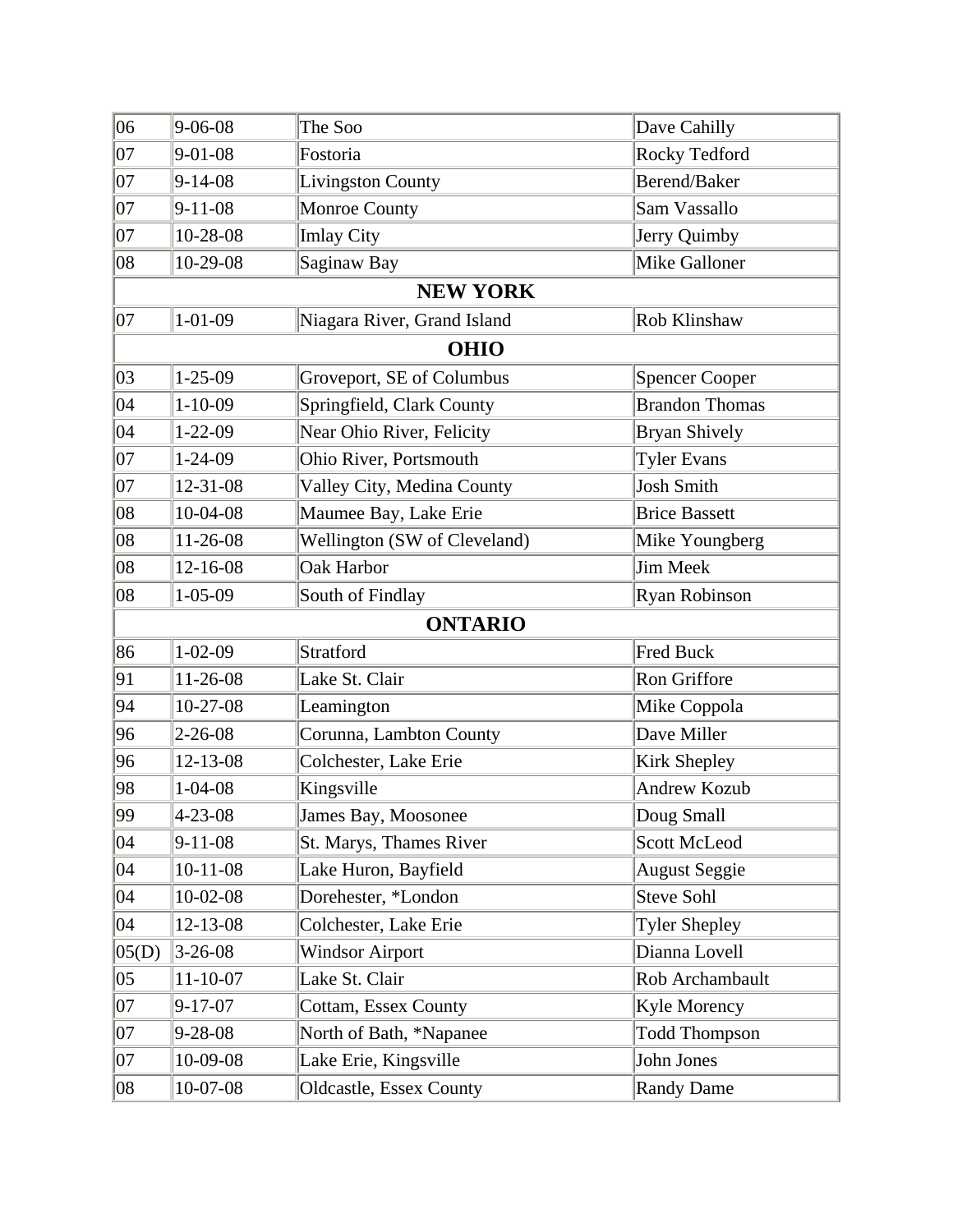| 08                  | 10-08-08       | Point Pelee                    | John Jones    |  |  |
|---------------------|----------------|--------------------------------|---------------|--|--|
| 08                  | $10-23-08$     | Lake St. Clair, Puce           | Ray Beaudet   |  |  |
| <b>PENNSYLVANIA</b> |                |                                |               |  |  |
| 07                  | $12 - 22 - 08$ | Blue Marsh Lake, NW of Reading | Dave Ely      |  |  |
|                     | VIRGINIA       |                                |               |  |  |
| 07                  | $1 - 05 - 08$  | Lake Anna, Louisa County       | Jim Ashley    |  |  |
| 107                 | $1 - 02 - 09$  | Quantico, south of Manassas    | Rod Braillier |  |  |
| <b>WISCONSIN</b>    |                |                                |               |  |  |
| 99                  | $ 9-27-08 $    | 'Salley's Marsh' E. of Troy    | Dale Arenz    |  |  |

During the year ending JANUARY 31, 2008 Jack Miner duck bands were recovered in:

| YR.<br><b>OF</b><br><b>BAND</b> | <b>RECOVERED</b> | <b>LOCATION RECOVERY</b>       | <b>BY</b>              |
|---------------------------------|------------------|--------------------------------|------------------------|
|                                 |                  | <b>ALABAMA</b>                 |                        |
|                                 | $(JH)03$ 2-10-07 | Long Pond Club, Huntsville     | John Cancilla (11 yrs) |
| 03                              | $1 - 05 - 08$    | Scottsboro, East of Huntsville | <b>Jim Packard</b>     |
| 03                              | $1 - 23 - 08$    | Tennessee River, Stevenson     | <b>Matt Freeman</b>    |
| $ 05\rangle$                    | $1 - 06 - 06$    | Guntersville, NE Alabama       | Nathan Matthews        |
| $ 05\rangle$                    | 11-24-07         | E. Florence, Wilson Lake       | Devin Burden           |
| 06                              | $1 - 12 - 08$    | Guntersville Lake              | <b>Jason Mahathey</b>  |
| 07                              | $1 - 05 - 08$    | Long Pond, S. Huntsville       | Charlie Howell         |
|                                 |                  | <b>ALASKA</b>                  |                        |
| $ 05\rangle$                    | 12-02-07         | Anchorage                      | Pat Ellis (AFB)        |
|                                 |                  | <b>ARKANSAS</b>                |                        |
| 99                              | 12-27-07         | "Whiskey Shoot", Mellwood      | Walt McCord            |
| 02                              | 12-13-07         | Parkin, Crittenden County      | Ken Killebrew          |
| 04                              | 12-27-07         | Tuckerman, North of Newport    | Mark Ferguson          |
| 04                              | $1-19-08$        | Fair Oaks, west of Wynne       | Chris Reed             |
| 06                              | 12-01-07         | <b>Felsenthal Game Reserve</b> | <b>Bret Lasater</b>    |
| 06                              | 12-31-07         | Cash, near Jonesboro           | <b>Tom Chivers</b>     |
| 06                              | 12-27-07         | Bayou Meto, east of Pine Bluff | <b>Bo Brock</b>        |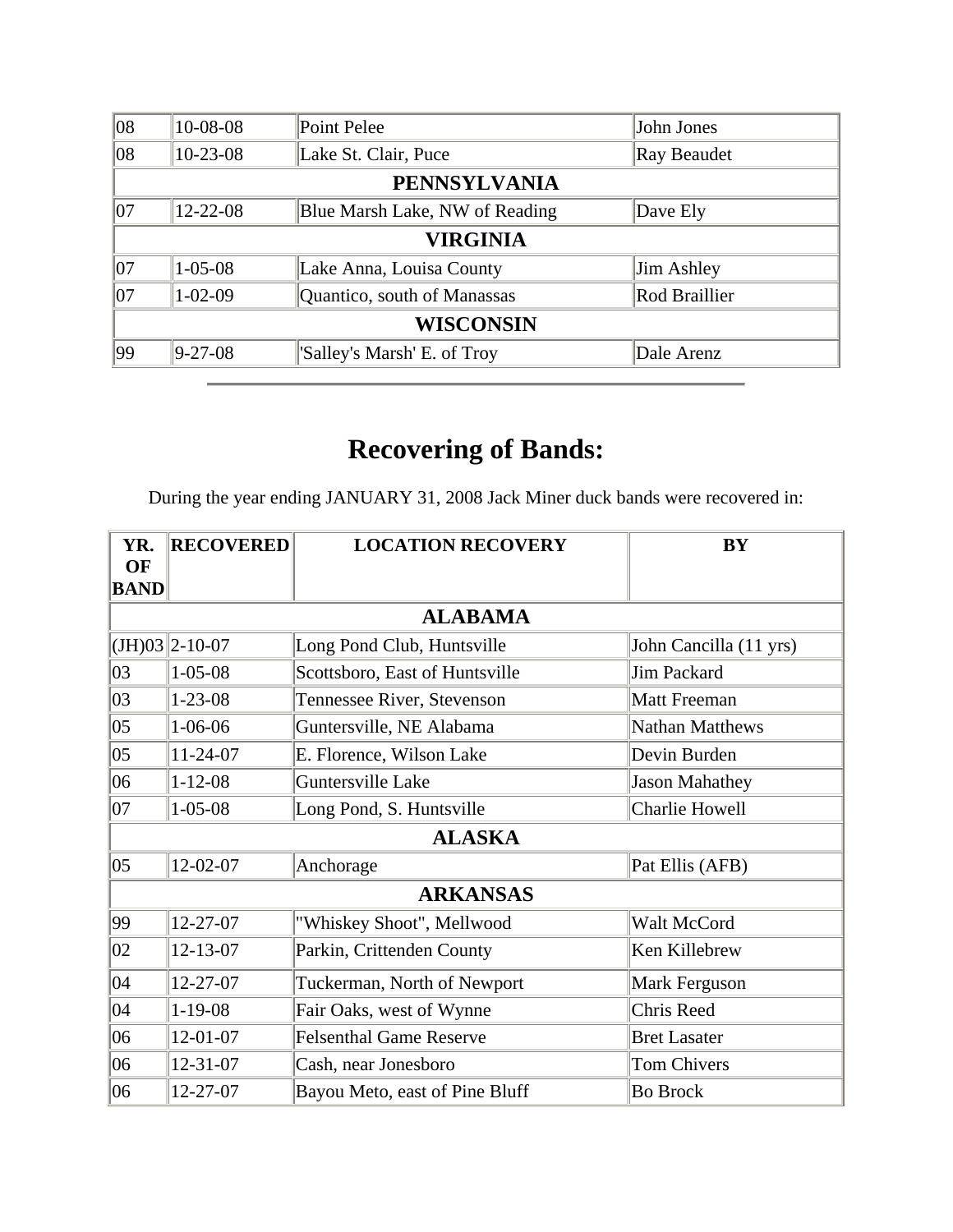| 06           | $1 - 12 - 08$    | Earl Buss WMA, Weiner           | Craig Mross           |
|--------------|------------------|---------------------------------|-----------------------|
| $ 07\rangle$ | 12-29-07         | St. Francis River, Payneway     | Chamberlain/Sharp     |
| 07           | $1 - 15 - 08$    | Earle, West of Memphis          | Larry Gardner         |
|              |                  | <b>DELAWARE</b>                 |                       |
| 07           | $1 - 03 - 08$    | Leipsic, North of Dover         | <b>Kurt Price</b>     |
|              |                  | <b>FLORIDA</b>                  |                       |
|              | $06(W)$ 12-23-07 | Madison, east of Tallahassee    | Grif Bishop           |
|              |                  | <b>GEORGIA</b>                  |                       |
|              | $ 05(W) 1-26-08$ | <b>Baxley, Appling County</b>   | Marc Shumans          |
|              |                  | <b>ILLINOIS</b>                 |                       |
| 94           | 12-22-06         | Illinois River, Lacon           | Gil Fash              |
| 95           | 12-06-06         | LaSalle Lake, Grand Ridge       | Tom Rowe              |
| 99           | $10-27-07$       | Illinois River, north of Peoria | <b>Hylee Kemp</b>     |
| $ 00\rangle$ | $1 - 18 - 08$    | Olive Branch, Alexander County  | <b>Bill Guffey</b>    |
| 02           | 11-03-07         | Illinois River, Lacon           | K.F. McCarthy         |
| 02           | 12-22-07         | Staunton, NE of St. Louis       | Kevin Zuber           |
| $ 04\rangle$ | $1 - 12 - 08$    | NW Champaign                    | <b>Josh Young</b>     |
| $ 04\rangle$ | $1-19-08$        | NW Champaign, Mahomet           | <b>Josh Young</b>     |
| $ 05\rangle$ | $1 - 12 - 08$    | Carlyle Lake, Vandalia          | <b>Drew Cress</b>     |
| 05(B)        | $1 - 12 - 08$    | <b>East Central Illinois</b>    | <b>Josh Young</b>     |
| 06           | $1 - 13 - 08$    | Ware, North of Cape Girardeau   | Larry Harnetiaux      |
| 07           | $12 - 15 - 07$   | Big Bay, Massac County          | Gary Jenkins          |
|              |                  | <b>INDIANA</b>                  |                       |
| $ 00\rangle$ | $11 - 27 - 07$   | Ohio River, Rising Sun          | Shawn Harris          |
| $ 05\rangle$ | $1 - 16 - 08$    | Hovey Lake, Mt. Vernon          | Jon Sellers           |
| 06           | 12-02-07         | Hamilton, Stueben County        | Tim Boman             |
| 07           | 12-01-07         | Hamilton, Stueben County        | Mark Thrie            |
| 07           | $1 - 05 - 08$    | Turtle Creek Reservoir, Merom   | Kenny Goff            |
| 07           | $1 - 12 - 08$    | Corydon, West Louisville        | Mike Rosbottom        |
| 07           | $1 - 08 - 08$    | Dexter, Perry County            | Greg Hubert, Jr.      |
| 07           | $1 - 19 - 08$    | Ohio River, New Albany          | <b>Billy Burress</b>  |
| 07           | $12 - 15 - 07$   | Linton, SW Bloomington          | John Dosch            |
|              |                  | <b>KENTUCKY</b>                 |                       |
| 99           | 12-16-07         | Nicolasville, SW of Lexington   | Jon Neyman            |
| 99           | $1 - 07 - 08$    | Ohio River, Augusta             | Aaron Heater (age 15) |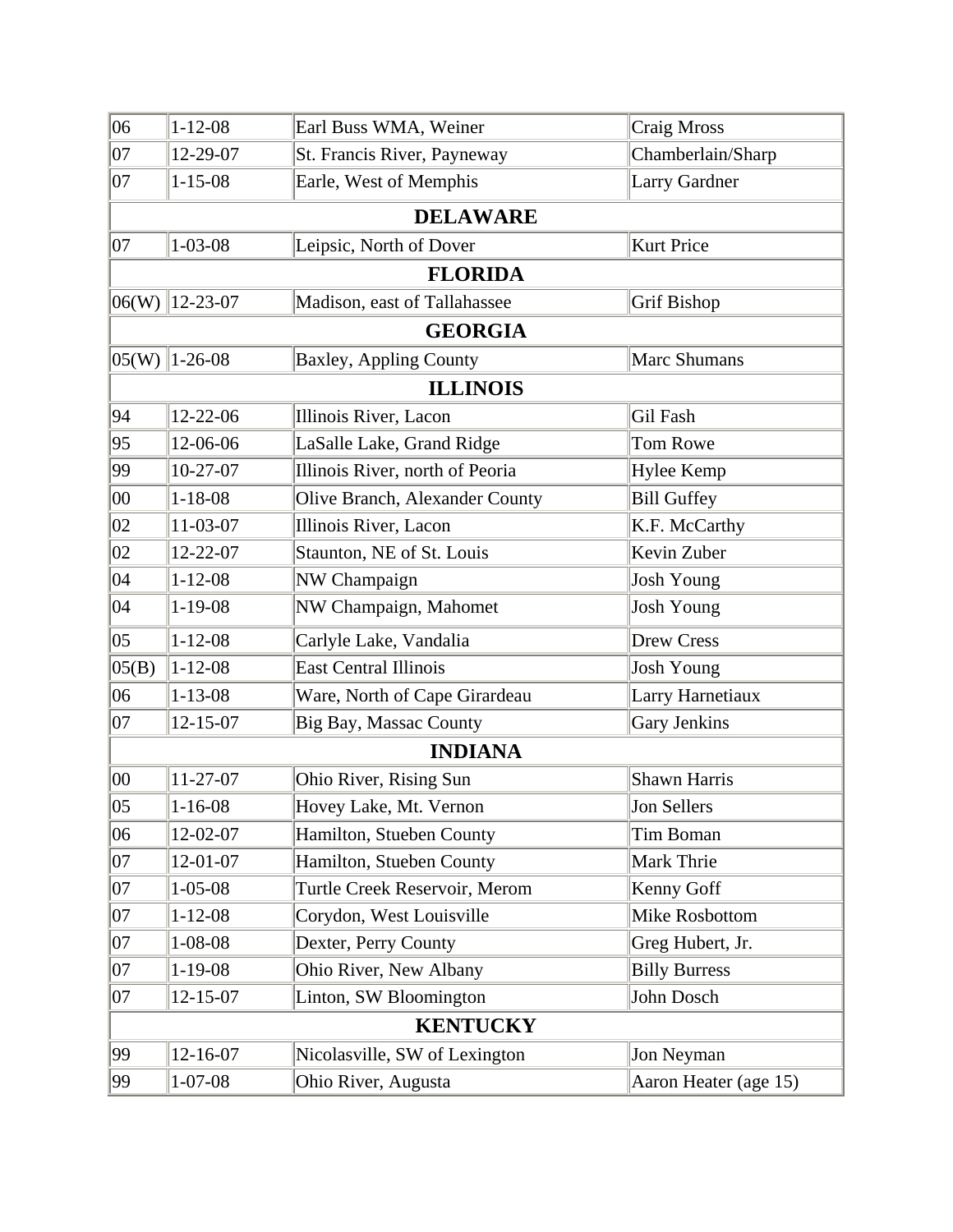| 02           | $1 - 13 - 08$  | Kentucky Lake, Lyon County        | R.G. O'Nan              |
|--------------|----------------|-----------------------------------|-------------------------|
| 02           | $1 - 12 - 08$  | SE of Lexington, Pilotview        | Gregg Moberly           |
| $ 04\rangle$ | $1 - 21 - 08$  | Cayce, near Hickman (MS river)    | <b>Slayton Gearin</b>   |
| 04           | 12-23-07       | Kentucky Lake, Cadiz              | <b>Tim Overton</b>      |
| $ 04\rangle$ | $1 - 25 - 08$  | Lake Cumberland, Monticello       | <b>Bruce Jasper</b>     |
| 05           | $1 - 05 - 08$  | <b>Barkley Lake, Linton</b>       | Doug Cox                |
| 06           | $1 - 20 - 08$  | Green River, Beaver Dam           | <b>Sandrick Howard</b>  |
| 06           | $1 - 04 - 08$  | Ohio River, KY/IL border          | <b>Josh Dossett</b>     |
| 06           | 12-09-07       | Richwood, *Crittenden             | <b>Bryan Slaughter</b>  |
| 06           | $1 - 18 - 08$  | Nancy, near Somerset              | <b>Gene Collins</b>     |
| 07           | 12-27-07       | Hickman, *Boaz                    | Evan McCombs            |
| 07           | $1 - 01 - 08$  | Berkley, Carlisle County          | <b>Shannon Provance</b> |
| 07           | $1 - 01 - 08$  | Oscar, Ballard County             | Craig Shepherd          |
| 07           | $1 - 05 - 08$  | Hickman, Mississippi River        | John Fulcher            |
| 07           | $1 - 07 - 08$  | Lebanon, Central Kentucky         | <b>Chad Farmer</b>      |
| 07           | $1 - 09 - 08$  | Irvington, West of Radcliff       | Josh Ory                |
|              |                | <b>LOUISIANA</b>                  |                         |
| 96           | $1 - 06 - 08$  | Caldwell Parish, *Olla            | <b>Jason Talley</b>     |
| 07(W)        | $ 12-01-07$    | Holmwood, *Lake Charles           | <b>Glyn Foreman</b>     |
|              |                | <b>MANITOBA</b>                   |                         |
| 03           | $10-17-07$     | Northwest of Douglas              | Drew Whaley             |
|              |                | <b>MARYLAND</b>                   |                         |
| 02           | 10-18-07       | West of Frostburg, Garrett County | Bill Carder, Jr.        |
|              |                | <b>MICHIGAN</b>                   |                         |
| 03           | $11 - 11 - 07$ | Detroit River                     | Mark Bresnahan          |
| 03           | 11-30-07       | Harsens Island, Algonac           | <b>Jay Dixon</b>        |
| 03           | $1 - 05 - 08$  | St. Clair Flats, Algonac          | Bryan Wallick           |
| 04           | 10-26-06       | Pointe Mouillee SGA, Monroe       | <b>Jeff Pratt</b>       |
| 04           | 10-20-07       | Rogue River, Rockford             | Chad Scholten           |
| $ 04\rangle$ | $10-14-07$     | Les Cheneaux Is., Cedarville (UP) | Dave Stevenson          |
| 04           | 11-30-07       | Goose Bay, Lake St. Clair         | Gary Wiegand            |
| $ 04\rangle$ | 11-23-07       | <b>Black River, Holland</b>       | Joe Budnik              |
| $ 05\rangle$ | 11-18-07       | Pointe Mouillee SGA, Monroe       | <b>Mike Peters</b>      |
| 05           | 11-21-07       | Newaygo, NE Muskegon              | Sam Musser              |
| 06           | 1 2-02-06      | Pointe Mouillee SGA, Monroe       | <b>Steve Sadvery</b>    |
| 06           | 10-21-06       | Pointe Mouillee SGA, Monroe       | Artie Hall              |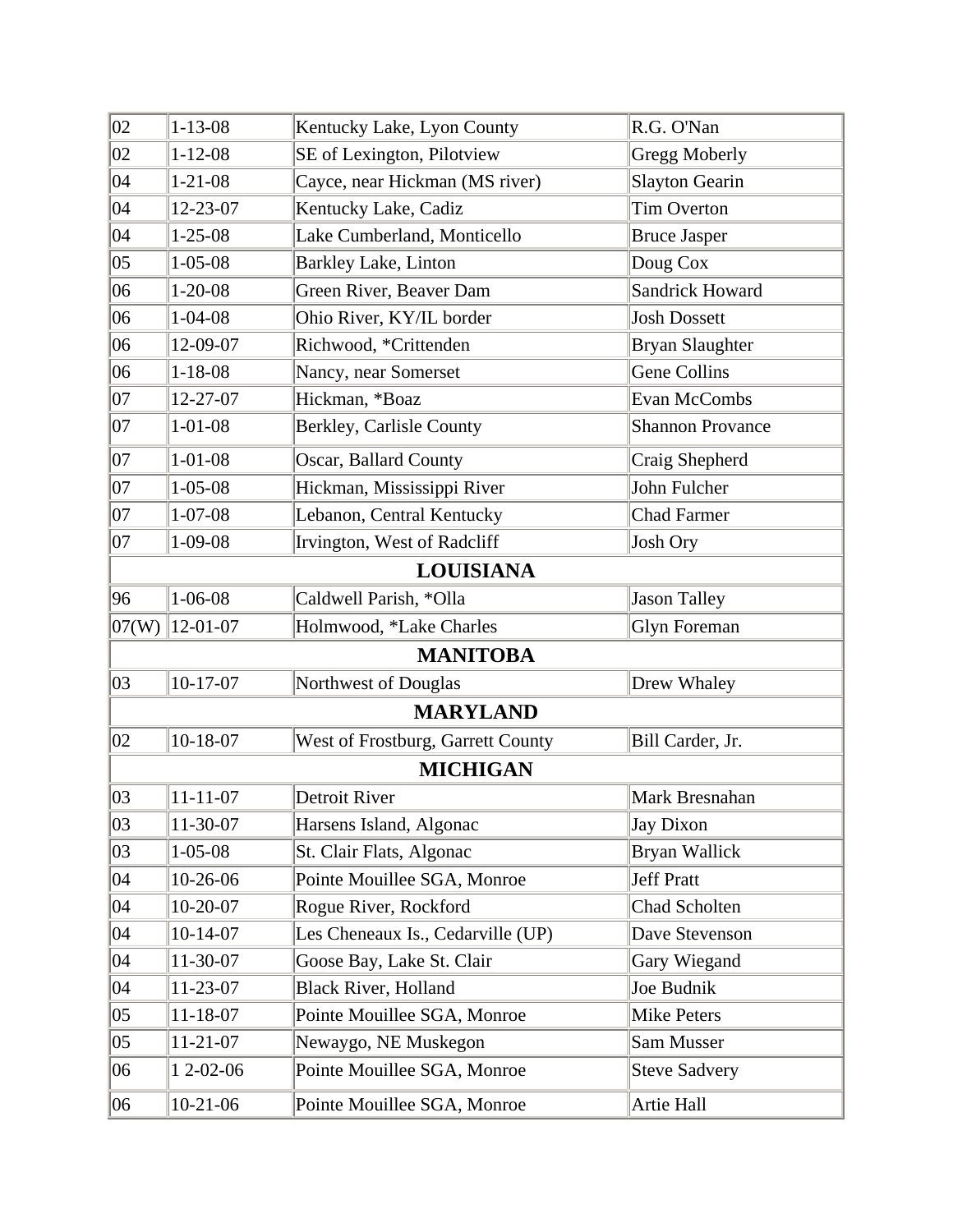| 06           | $10-25-07$     | Harsens Island, Algonac       | Frank Nadolski        |
|--------------|----------------|-------------------------------|-----------------------|
| 06(T)        | 11-03-07       | Erie S & F Club, Erie         | Mike Miller           |
| 06           | $11 - 11 - 06$ | Harsens Island, Algonac       | <b>Shelby Romales</b> |
| 06           | 11-02-07       | Harsens Island, Algonac       | Mike Martin           |
| 06           | 12-02-07       | South Rockwood, Monroe County | Steve Sell            |
| 06           | $1 - 06 - 08$  | Harsens Island, Algonac       | <b>Cord Walker</b>    |
| $ 07\rangle$ | 10-06-07       | South Rockwood                | Joe Robison           |
| 07           | $10 - 12 - 07$ | Lake St. Clair, FairHaven     | <b>Larry Posey</b>    |
| 07           | $10-16-07$     | Detroit River, Trenton        | <b>Todd Begeman</b>   |
| 07           | $10-16-07$     | Pointe Mouillee SGA, Monroe   | Artie Hall            |
| 07           | 10-18-07       | Harsens Island, Algonac       | <b>Matt Desmet</b>    |
| $ 07\rangle$ | 10-06-07       | Harsens Island, Algonac       | Sam Dobbs             |
| 07           | 10-26-07       | Pointe Mouillee SGA, Monroe   | Mike Martin           |
| $ 07\rangle$ | 10-28-07       | St. Clair Flats, Algonac      | Dab Teetor            |
| 07           | $10-27-07$     | Pointe Mouillee SGA, Monroe   | <b>Bret Kostyu</b>    |
| 07           | $10-21-07$     | Pointe Mouillee SGA, Monroe   | Keith Flood           |
| 07           | 10-30-07       | Harsens Island, Algonac       | Jeff Vons             |
| 07           | $11 - 11 - 07$ | Brownstown, Woodhaven         | <b>Nick Schultz</b>   |
| 07           | 11-08-07       | Harsens Island, Algonac       | <b>Shelby Romales</b> |
| 07           | $11 - 17 - 07$ | Pointe Mouillee SGA, Monroe   | Mike Glowe            |
| 07           | 10-09-07       | Harsens Island, Algonac       | <b>Harold Huber</b>   |
| $ 07\rangle$ | $1 - 05 - 08$  | S. Rockwood, Monroe County    | Paul Cypher           |
|              |                | <b>MINNESOTA</b>              |                       |
| 02           | $9-04-07$      | Agassiz NWR, Middle River     | John Braastad (A)     |
| 02           | $11-10-07$     | Mississippi River, Winona     | Tom Bublitz           |
| 03           | $9 - 07 - 07$  | Thief Lake WMA                | Jim Berdeen (A)       |
| 04           | $9 - 03 - 07$  | Roseau River WMA              | Jim Berdeen (A)       |
| 05           | $9 - 26 - 07$  | Thief Lake WMA                | Jim Berdeen (A)       |
|              |                | <b>MISSISSIPPI</b>            |                       |
| 04(W)        | $1 - 01 - 08$  | Tombigbee River, Columbus     | Donnie Yarbrough      |
| 06           | 12-24-07       | Lambert, SW Batesville        | John Everett          |
| 06           | $1 - 02 - 07$  | Tunica, *Memphis              | Ellis Young, Jr.      |
| 07(W)        | 12-13-07       | Grenada                       | Ty Williams           |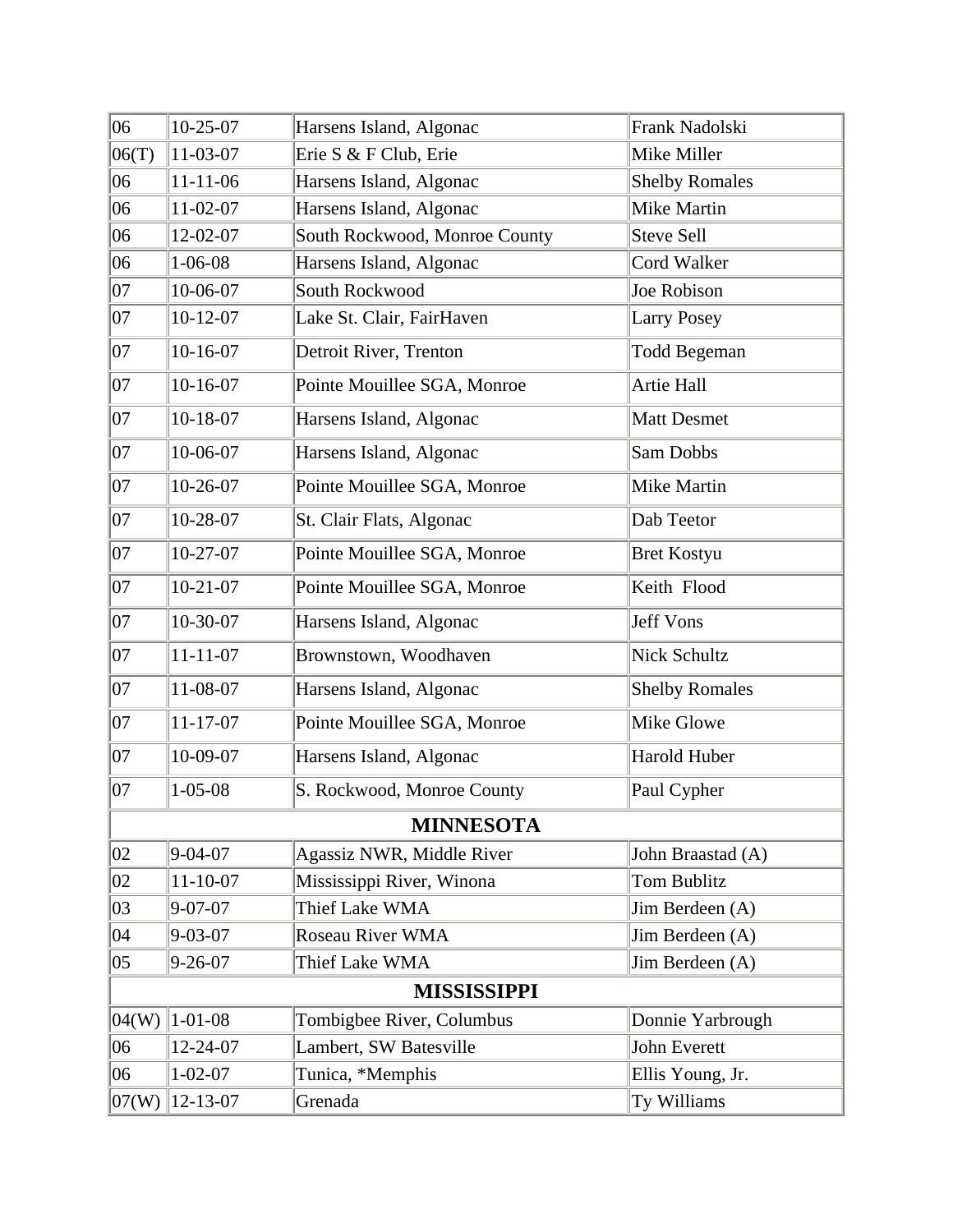|              | $ 07(W) 12-26-07$ | Greenwood                         | <b>Andy Duvall</b>   |
|--------------|-------------------|-----------------------------------|----------------------|
| $ 07\rangle$ | $1 - 04 - 08$     | Arkansas River, Rosedale          | Justin George        |
| 07           | $1 - 05 - 08$     | Corinth, NE Mississippi           | Jon Nunley           |
|              |                   | <b>MISSOURI</b>                   |                      |
| $ 04\rangle$ | $1 - 06 - 08$     | Pinhook Hunt Club, East Prairie   | <b>Baird Graham</b>  |
| $ 07\rangle$ | 12-16-07          | Sikeston, SE Missouri             | Mark Thompson        |
|              |                   | <b>NEW YORK</b>                   |                      |
| 95           | $11-06-07$        | Canoga, *Rochester                | Jeff Marsh           |
| $ 01\rangle$ | 11-04-07          | Lyndonville, West Rochester       | <b>Jim Starr</b>     |
| 04           | $1 - 02 - 08$     | Sodus, East of Rochester          | Steve Lush           |
| 06           | $11-02-07$        | Oneida Lake, Syracuse             | <b>John Simmons</b>  |
| 06           | 12-01-07          | Hopewell, *Canandaigua            | <b>Tom Voeltz</b>    |
| 07           | 10-28-07          | Savona, NW Corning                | <b>Bill Hager</b>    |
|              |                   | <b>NORTH CAROLINA</b>             |                      |
| 98           | $1 - 26 - 08$     | Cabarrus County, Concord          | Dale Hathcock        |
| 00           | $1 - 17 - 07$     | <b>High Point</b>                 | Chad Hull            |
| 03           | $11 - 17 - 07$    | Willow Springs, *Raleigh          | <b>Lowell Dallas</b> |
| 03           | 12-22-07          | Mills River, Asheville            | Rob Johnson          |
| $ 07\rangle$ | $1 - 12 - 08$     | Mountain Island Lake, Charlotte   | Caleb Huneycutt      |
| 07           | $1-19-08$         | Jackson Springs, W. Pinehurst     | Randall McCarver     |
| 07           | $1 - 26 - 08$     | Lenoir County, Kinston            | Jeff Kennedy         |
|              |                   | <b>NORTH DAKOTA</b>               |                      |
| 04           | 11-06-07          | Lakota, *Grand Forks              | Matt Vanderpan       |
|              |                   | <b>OHIO</b>                       |                      |
| 97           | 12-23-07          | Stillwater River, N. Dayton       | Andy Hamann          |
| 00           | 11-22-06          | <b>Ottawa County</b>              | <b>Tim Smith</b>     |
| 02           | $10-21-07$        | N. Bay Gun Club, Port Clinton     | John Rimelspach      |
| 03           | $1 - 02 - 08$     | near Scioto River, Chillicothe    | Doug Elson           |
| 03           | 12-26-07          | Huron, L. Erie shoreline          | <b>Bryon Schue</b>   |
| 03           | 11-22-07          | Maumee River, Liberty Center      | Rob Murdock          |
| $ 04\rangle$ | 12-19-07          | Ohio River, Portsmouth            | <b>Bill Nichols</b>  |
| $ 04\rangle$ | 12-25-07          | Sandusky River, Old Fort          | Jayuid Opp           |
| $ 05\rangle$ | 12-26-07          | Indian Lake, Logan County         | Jarrett Gast         |
| 06(T)        | $9-01-07$         | <b>Winous Point, Port Clinton</b> | Jeff Nemecek         |
| 06           | 11-06-07          | Port Clinton                      | Jerry Higgins        |
| 06           | 11-22-07          | Ashland, NE Mansfield             | Tom Krebs            |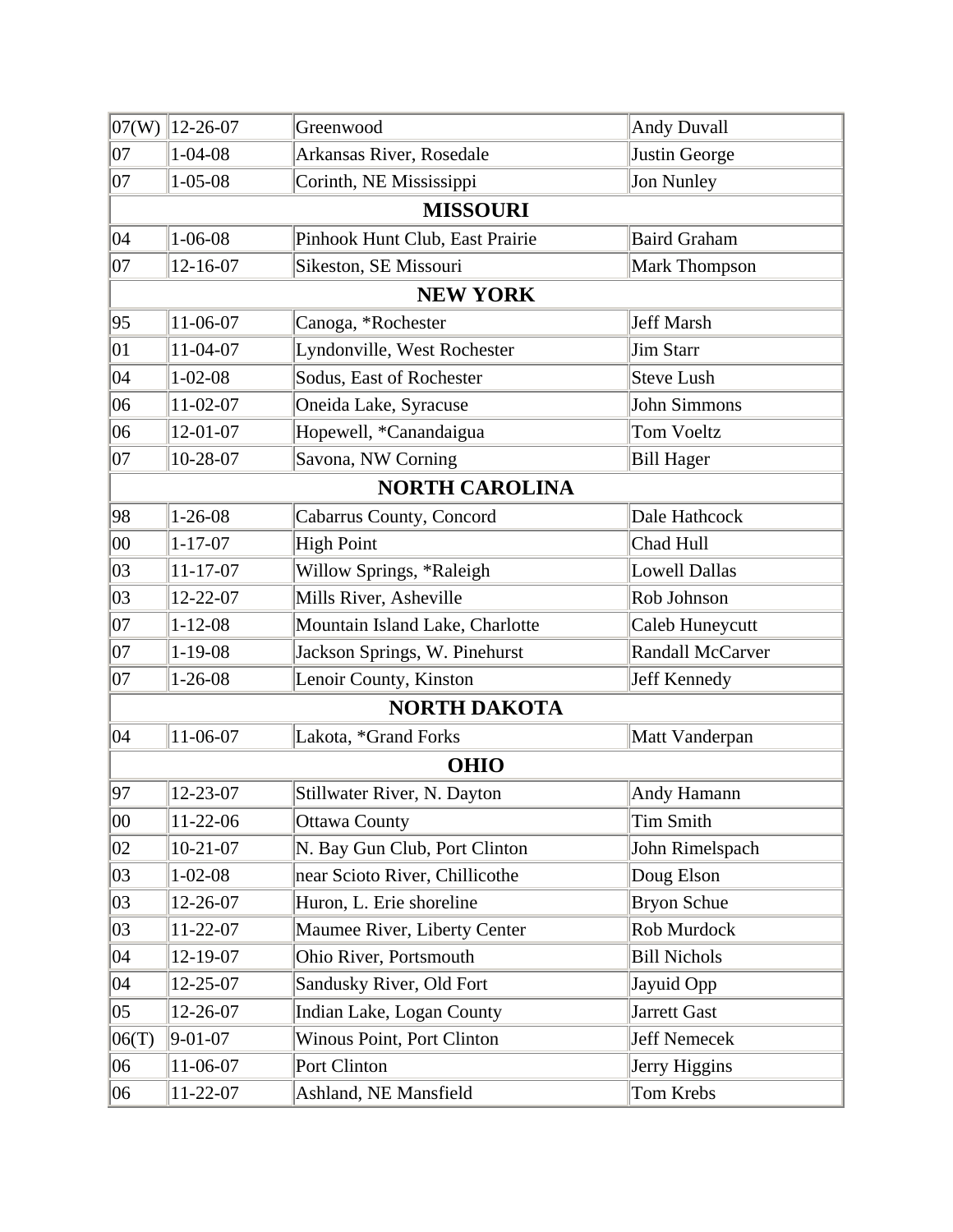| 06           | 12-03-07       | Muddy Creek, Port Clinton           | Opie Rohrer            |
|--------------|----------------|-------------------------------------|------------------------|
| 06           | 12-08-07       | Oregon, Lake Erie                   | Dan McCarthy, Jr.      |
| 06(B)        | 12-17-07       | Sugar Creek, S. Canton              | Zach Kaiser            |
| 06           | 12-22-07       | Ohio River, Hockingport             | <b>Scott Meadows</b>   |
| 06           | 12-24-07       | Medina County, Valley City          | Joshua Smith           |
| 06           | 12-28-07       | Marion, N. Columbus                 | <b>Andrew Miglets</b>  |
| 07           | 10-23-07       | S. of Cedar Point NWR               | <b>Richard Kiss</b>    |
| $ 07\rangle$ | 10-23-07       | Oak Harbor, Lake Erie               | <b>Adam Novak</b>      |
| 07           | 11-02-07       | East Sandusky Bay                   | Jordan Bender (age 16) |
| 07           | 11-05-07       | McGee Marsh, Sandusky               | Carl Ruff              |
| 07           | $11 - 11 - 07$ | Lorain County, Lagrange             | <b>Brian Laux</b>      |
| $ 07\rangle$ | $12 - 15 - 07$ | Tuscarawas County, Port Washington  | Jerry Quillin          |
| 07           | 12-03-07       | Pickerel Creek WA, Vickery          | Tim Cadle              |
| $ 07\rangle$ | 12-23-07       | Sandusky Hunt Club                  | <b>Jeff Nehls</b>      |
| 07           | 12-29-07       | Springfield, NE of Dayton           | <b>Shawn Edmunds</b>   |
| $ 07\rangle$ | $11 - 12 - 07$ | Mosquito Lake, Mecca                | <b>Scot Oehlstrom</b>  |
| 07(B)        | $1 - 27 - 08$  | <b>Stillwater Creek, Tippecanoe</b> | Matt Shaw              |
| 07           | $1 - 26 - 08$  | near Scioto River, Waverly          | Paul Lallier, II       |
| 07           | $1-19-08$      | South of Jackson, Oak Hill          | <b>Floyd Yates</b>     |
| $ 07\rangle$ | 11-22-07       | Metzger Marsh WA, Oregon            | Mike Placzkiewicz      |
|              |                | <b>ONTARIO</b>                      |                        |
| 99           | 10-19-07       | Joyceville, N. Kingston             | <b>Steven Best</b>     |
| 99           | 12-07-07       | Mitchell's Bay, Lake St. Clair      | Dave Payette           |
| 02           | $9 - 22 - 07$  | Essex County, Kingsville            | Cam Branch             |
| 02           | $11 - 16 - 07$ | Lake Erie, off Kingsville           | Chris Snip             |
| 03           | 11-06-07       | Walpole Island IR, Lake St. Clair   | Greg Warden            |
| 04           | $5 - 01 - 07$  | Gore Hill PS, Leamington            | Dan Simpson (FD)       |
| 04           | 10-05-07       | Leamington                          | Mike Coppola           |
| $ 05\rangle$ | $10-14-07$     | Westport, N. Kingston               | Mark DesRoches         |
| $ 05\rangle$ | 11-29-07       | Lake St. Clair, *Wallaceburg        | <b>Suzie Foster</b>    |
| 05           | 12-07-07       | Pelee Island, Lake Erie             | Jay Nageleisen         |
| 05           | 11-29-07       | Big Creek, Amherstburg              | John Farmer            |
| 06           | 10-08-07       | St. Lukes Bay, Lake St. Clair       | <b>Terry Neville</b>   |
| 07           | $9 - 22 - 07$  | West of Kingsville                  | Chris Snip             |
| 07(2)        | 10-05-07       | Leamington                          | Mike Coppola           |
| 07           | $10-01-07$     | Lake St. Clair, Paincourt           | Rob Grosteffon         |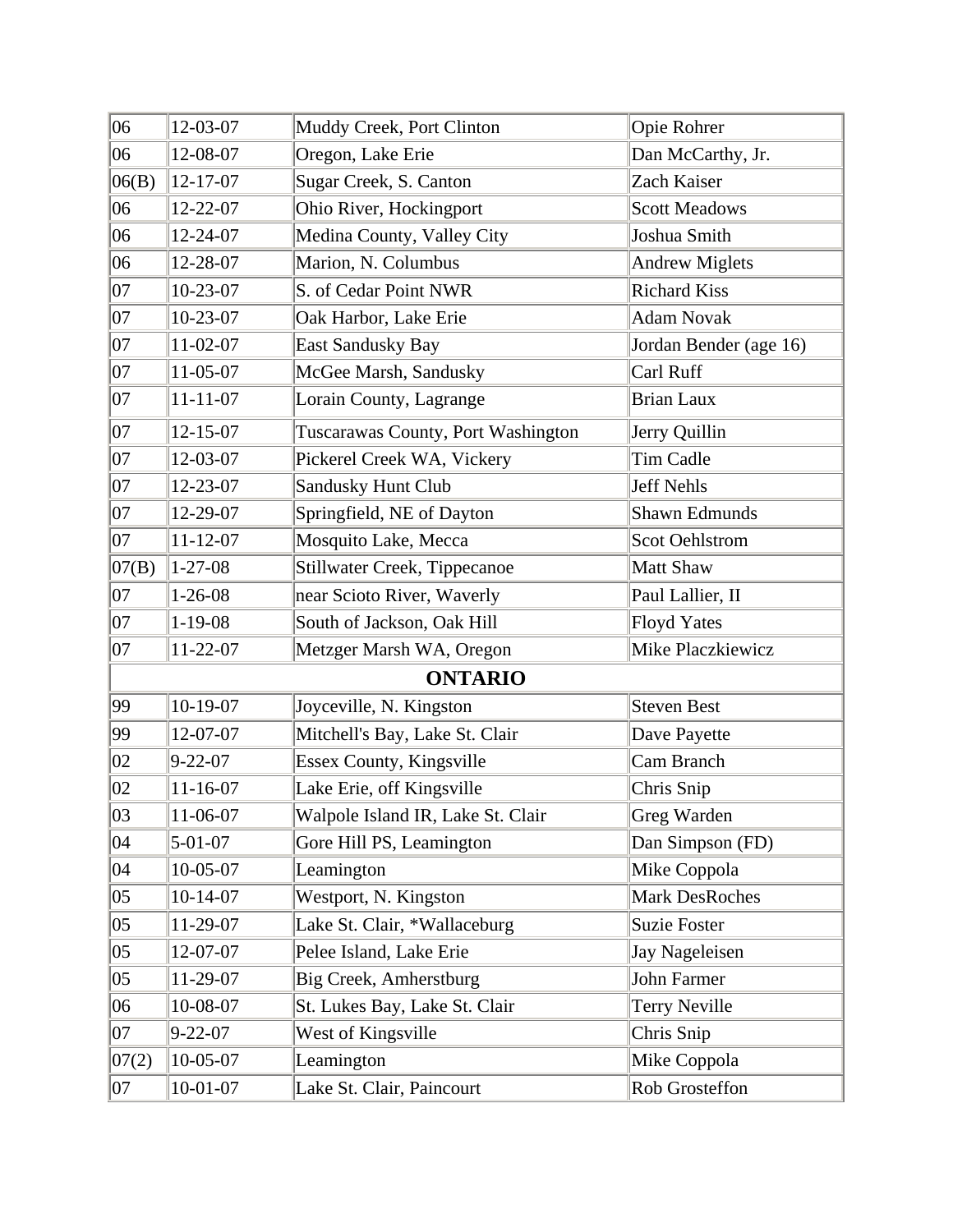| 07(2)        | 10-08-07       | Lake Erie, east of Kingsville     | Doug Daniels             |
|--------------|----------------|-----------------------------------|--------------------------|
| 07(W)        | $10-15-07$     | Kingsville                        | Dave Charette            |
| 07           | $9 - 25 - 07$  | Kingsville                        | Dave Charette            |
| 07           | $10-02-07$     | St. Lukes Bay, Lake St. Clair     | <b>Bernie Mullins</b>    |
| $ 07\rangle$ | $10-31-07$     | Holiday Beach CA, Amherstburg     | Gary Kaminski            |
| $ 07\rangle$ | 10-30-07       | Big Creek, Amherstburg            | <b>John Farmer</b>       |
| $ 07\rangle$ | 10-29-07       | Sandbar, off Kingsville           | Wes Lightfoot            |
| $ 07\rangle$ | 11-05-07       | Sandbar, off Kingsville           | Wes Lightfoot            |
| 07           | 11-27-07       | Detroit River, Amherstburg        | Digger D'Angelo          |
| $ 07\rangle$ | 11-30-07       | near Hillman Marsh, Leamington    | Mark Mallia              |
| 07(B)        | 11-27-07       | St. Lukes Bay, Lake St. Clair     | Drew Mummery             |
| $ 07\rangle$ | 11-27-07       | Pelee Island, Lake Erie           | Jay Nageleisen           |
| $ 07\rangle$ | 12-07-07       | Kingsville                        | <b>Ross Girard</b>       |
| $ 07\rangle$ | 12-04-07       | Walpole Island IR, Lake St. Clair | Jim Cooper               |
| 07           | $9 - 22 - 07$  | Mitchell's Bay, Lake St. Clair    | <b>Robert Colussi</b>    |
| 07(B)        | 12-20-07       | Balmoral Marsh, Lake St. Clair    | <b>Alex Cattrysse</b>    |
|              |                | <b>PENNSYLVANIA</b>               |                          |
| 04           | $12 - 14 - 07$ | Somerset, SE Pittsburgh           | <b>Bill Enos</b>         |
| 07           | $11 - 17 - 07$ | Cranberry, N. Pittsburgh          | Sean Farrell             |
|              |                | <b>QUEBEC</b>                     |                          |
| 04           | $9 - 26 - 06$  | Palmarolle                        | Felix Goulet             |
|              |                | <b>SASKATCHEWAN</b>               |                          |
| $ 05\rangle$ | $9 - 26 - 07$  | Kelvington                        | Phil Johns               |
|              |                | <b>SOUTH CAROLINA</b>             |                          |
| 03           | $1 - 04 - 08$  | Lake Bowen, Inman                 | Jon Fowler               |
| 03           | $1 - 26 - 08$  | Newberry County, NW Columbia      | <b>Brett Setzler</b>     |
| $ 05\rangle$ | $1 - 02 - 08$  | Parr Shoals, NW Columbia          | <b>Baylis MacInnis</b>   |
| 06(W)        | 12-22-07       | <b>Rock Hill</b>                  | Will Randall             |
| 07           | 12-28-07       | Beaufort, SE South Carolina       | <b>Byron Kirkpatrick</b> |
| $ 07\rangle$ | $1 - 26 - 08$  | Newberry County, NW Columbia      | <b>Garrett Setzler</b>   |
|              |                | <b>TENNESSEE</b>                  |                          |
| 99           | $1 - 15 - 08$  | Hiwassee River, Charleston        | <b>Greg Austin</b>       |
| 04           | 12-19-07       | North of Memphis                  | <b>Brandon Elzie</b>     |
| $ 04\rangle$ | $1 - 20 - 07$  | Sandy River Bottoms, Benton Co.   | <b>Kyle Palmer</b>       |
| $ 05\rangle$ | $1 - 27 - 08$  | Greeneville, NE Knoxville         | Lewis Morelock           |
| $ 05\rangle$ | 12-08-07       | Dover, Lake Barkley               | Dan Largent              |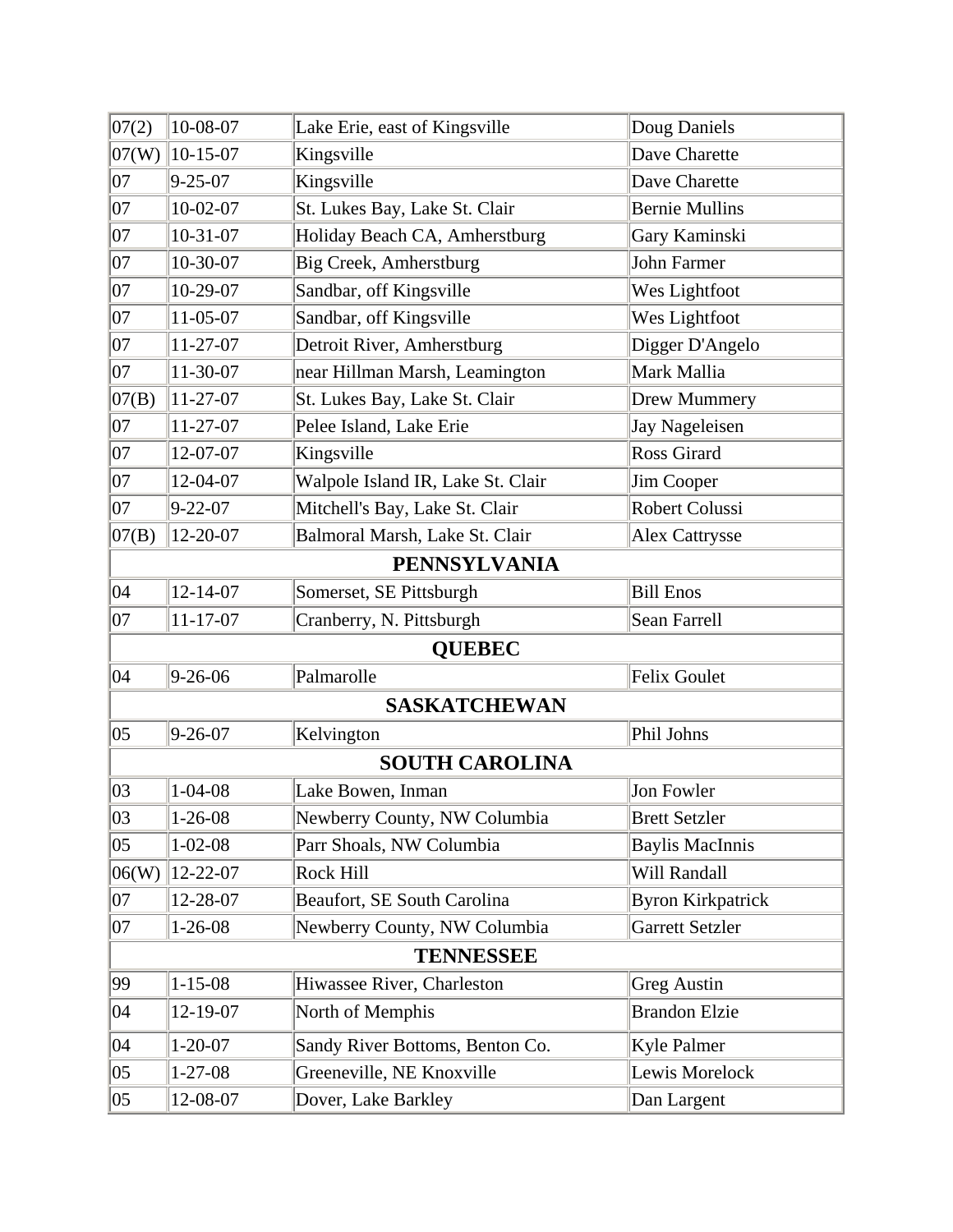| $ 05\rangle$ | $1 - 02 - 08$      | <b>SW NcBaurt County, Ramar</b>    | <b>Randy Stanfield</b>    |
|--------------|--------------------|------------------------------------|---------------------------|
|              | $ 06(JH) $ 2-03-08 | Woods Reservoir, Manchester        | Jackson English (11 yrs.) |
| 06           | $1 - 12 - 07$      | Hatchie River, Covington           | <b>Scott McDivitt</b>     |
| 06           | $1 - 04 - 08$      | Hatchie River, Bolivar             | Tim Hearnsberger          |
| $ 07\rangle$ | $1 - 27 - 08$      | Dyersburg, Mississippi R.          | <b>Jason Boswell</b>      |
| $ 07\rangle$ | $1 - 24 - 08$      | Reelfoot Lake, *Union City         | <b>Glen Reed</b>          |
| $ 07\rangle$ | $1 - 27 - 08$      | Gooch WMA, Obion                   | <b>Eugene Stephens</b>    |
| $ 07\rangle$ | 12-08-07           | Cheatham WMA, W. Nashville         | <b>Jimmy Temple</b>       |
| $ 07\rangle$ | 12-02-07           | Cheatham WMA, W. Nashville         | Sean Baskin               |
| 07           | 12-17-07           | Holsten River, Church Hill         | <b>Gary Grills</b>        |
| $ 07\rangle$ | 12-28-07           | Gooch WMA, Trimble                 | <b>Brad Davis</b>         |
| $ 07\rangle$ | 12-27-07           | <b>Reelfoot Lake</b>               | Danny Wright              |
| $ 07\rangle$ | $1 - 02 - 08$      | West Sandy, Springville            | Chris Camp                |
| $ 07\rangle$ | $1 - 04 - 08$      | Old Hickory Lake, Gallatin         | <b>Ben Brooks</b>         |
| $ 07\rangle$ | $1 - 06 - 08$      | N. Fork, Forked Deer River         | <b>Jay Horton</b>         |
| $ 07\rangle$ | $1 - 15 - 08$      | Tigrett WMA, Dyersburg             | <b>Stan Throgmorton</b>   |
| 07           | $1 - 27 - 08$      | Stanton, NE Memphis                | Joey Woodard              |
|              |                    | <b>VIRGINIA</b>                    |                           |
| 04           | 12-22-07           | Dragonsville, King & Queen Co.     | <b>Mark Davis</b>         |
| 06           | $1 - 04 - 08$      | Rappahannock River, Tappahannock   | Gil Seay                  |
| 06           | 12-20-07           | Lake Gaston WMA, NC Border         | <b>Chad Coley</b>         |
| 07           | 12-26-07           | Willis River, Cumberland           | <b>Josh Rayfield</b>      |
|              |                    | <b>WEST VIRGINIA</b>               |                           |
| 03           | $1 - 25 - 08$      | Green Bottom WMA, NE of Huntington | Terry Wintz               |
| 07           | $1 - 19 - 08$      | Green Bottom WMA, NE of Huntington | Roger Chapman             |
|              |                    | <b>WISCONSIN</b>                   |                           |
| 99           | $10-14-07$         | Menominee River                    | <b>Cody Piontek</b>       |
| 06           | 11-14-07           | Mississippi River, Ferryville      | <b>Mark Steckling</b>     |

During the year ending JANUARY 31, 2008 Jack Miner geese bands were recovered in:

| YR.<br>$\Omega$<br><b>BAND</b> | <b>RECOVERED</b> | <b>LOCATION RECOVERY</b>  | $\mathbf{B}\mathbf{Y}$ |
|--------------------------------|------------------|---------------------------|------------------------|
|                                |                  | <b>ILLINOIS</b>           |                        |
| 104                            | $12 - 18 - 07$   | Gardner, west of Kankakee | Jerry Golgin           |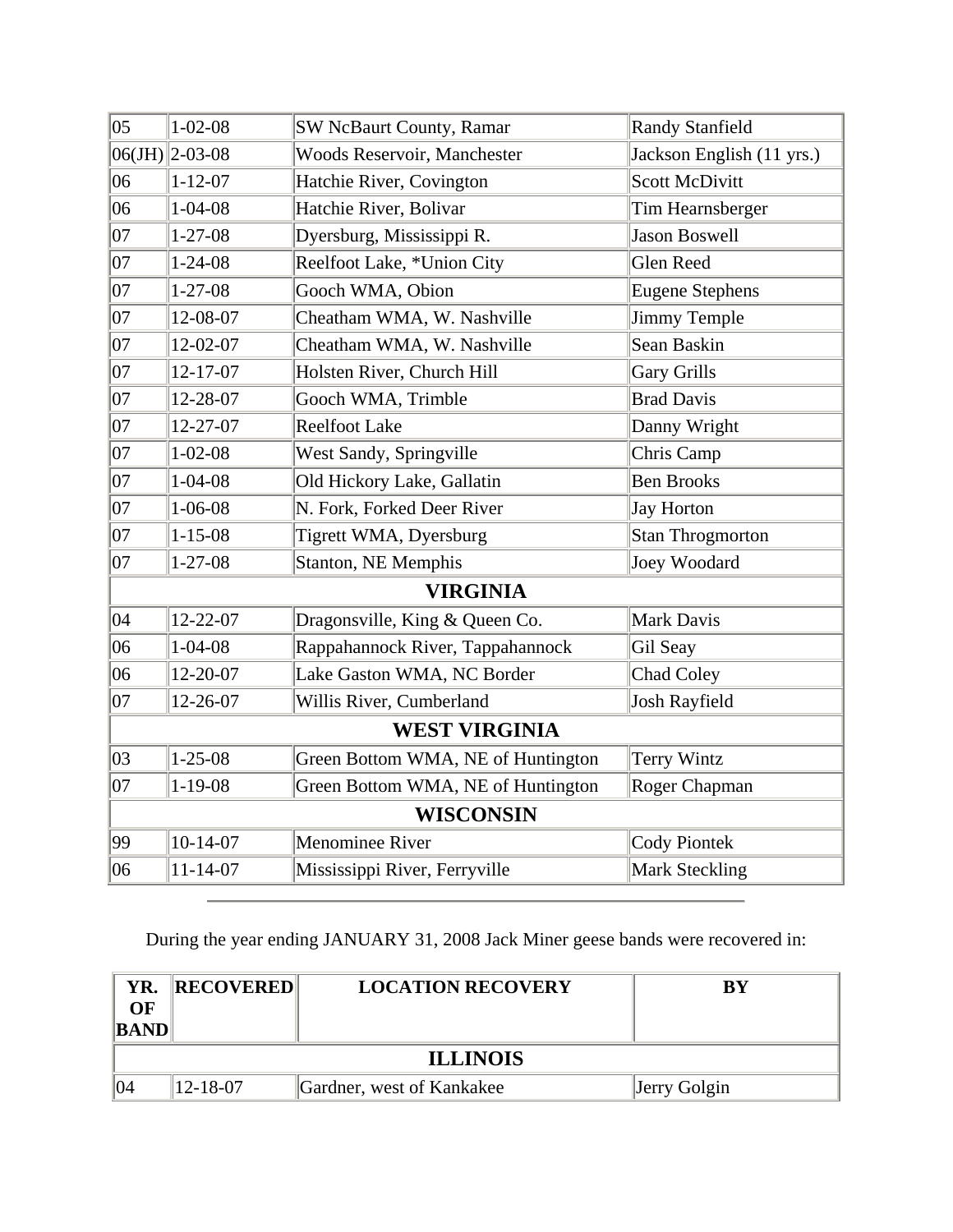| $ 04\rangle$ | 12-29-07       | Horseshoe Lake, SW Illinois     | Danny Wright          |
|--------------|----------------|---------------------------------|-----------------------|
| 06           | 12-29-07       | Horseshoe Lake, SW Illinois     | Danny Wright          |
|              |                | <b>INDIANA</b>                  |                       |
| 04           | $1 - 02 - 08$  | Lafayette                       | Jordan Rexing         |
|              |                | <b>MICHIGAN</b>                 |                       |
| 96           | 10-06-07       | <b>Bad Axe</b>                  | Jim Macdowall         |
| 96           | $10 - 11 - 07$ | Sandusky                        | Aaron Czarneci        |
| 04           | 10-09-07       | Romeo                           | Bidoul/Gurrero        |
| $ 04\rangle$ | $1 - 05 - 08$  | Wixon                           | David Craite          |
|              |                | <b>NEW YORK</b>                 |                       |
| 98           | 12-02-07       | Romulus, East Seneca Lake       | Dick Heffron          |
| $ 04\rangle$ | $11-26-07$     | Madison County, Fenner          | Mike Podgorski        |
|              |                | <b>NORTH DAKOTA</b>             |                       |
| 91           | 10-20-06       | Lake Canola, Cleveland          | Levis Glines          |
|              |                | <b>OHIO</b>                     |                       |
| 96           | $9 - 02 - 07$  | Pioneer, NW Ohio                | Stan Wright           |
| $00\,$       | $1 - 25 - 08$  | Summit County, Akron            | <b>Chad Meridieth</b> |
| 04           | $9 - 03 - 07$  | Perry County, SE Columbus       | Tom McCray            |
| 04           | $10-21-07$     | Port Clinton                    | <b>Bryan Rogers</b>   |
| 04           | 12-02-07       | Norwalk/Sandusky                | Jason Jobe            |
| 04           | 12-25-07       | Port Clinton                    | Dick Rhode            |
| $ 05\rangle$ | $1 - 01 - 08$  | London, SW Columbus             | Codey Myers           |
| 06           | 12-23-07       | Castalia, *Vickery              | Mark Riedy            |
| 06           | 12-28-07       | Metzger Marsh, Lake Erie        | Georg McGee           |
| 07           | 12-20-07       | Lodi, west of Akron             | <b>Tom Burrill</b>    |
|              |                | <b>ONTARIO</b>                  |                       |
| 91           | $10-19-07$     | Walkerton                       | <b>Kevin Mays</b>     |
| 92           | 12-22-07       | Forest, Lake Huron              | Lori Jennings         |
| 92           | 12-24-07       | North of Leamington             | <b>Kyle Palmer</b>    |
| 96           | $10-27-07$     | Speed River, Guelph             | Jacob Roncato         |
| 97           | 10-31-07       | Guelph Twsp., Guelph Lake       | Jack Weiler           |
| 98           | 12-26-07       | Hillman Marsh, Leamington       | <b>Steven Ives</b>    |
| $00\,$       | $10-20-07$     | Petrolia                        | <b>Randy Raab</b>     |
| 04           | $3 - 28 - 07$  | <b>Essex County, Harrow</b>     | Don Bissonnette (FD)  |
| $ 04\rangle$ | $4 - 25 - 07$  | North of Lake Superior, Caramat | Alex Taylor           |
| 04           | 10-09-07       | Lake Huron, Port Franks         | Lawrence Barbarich    |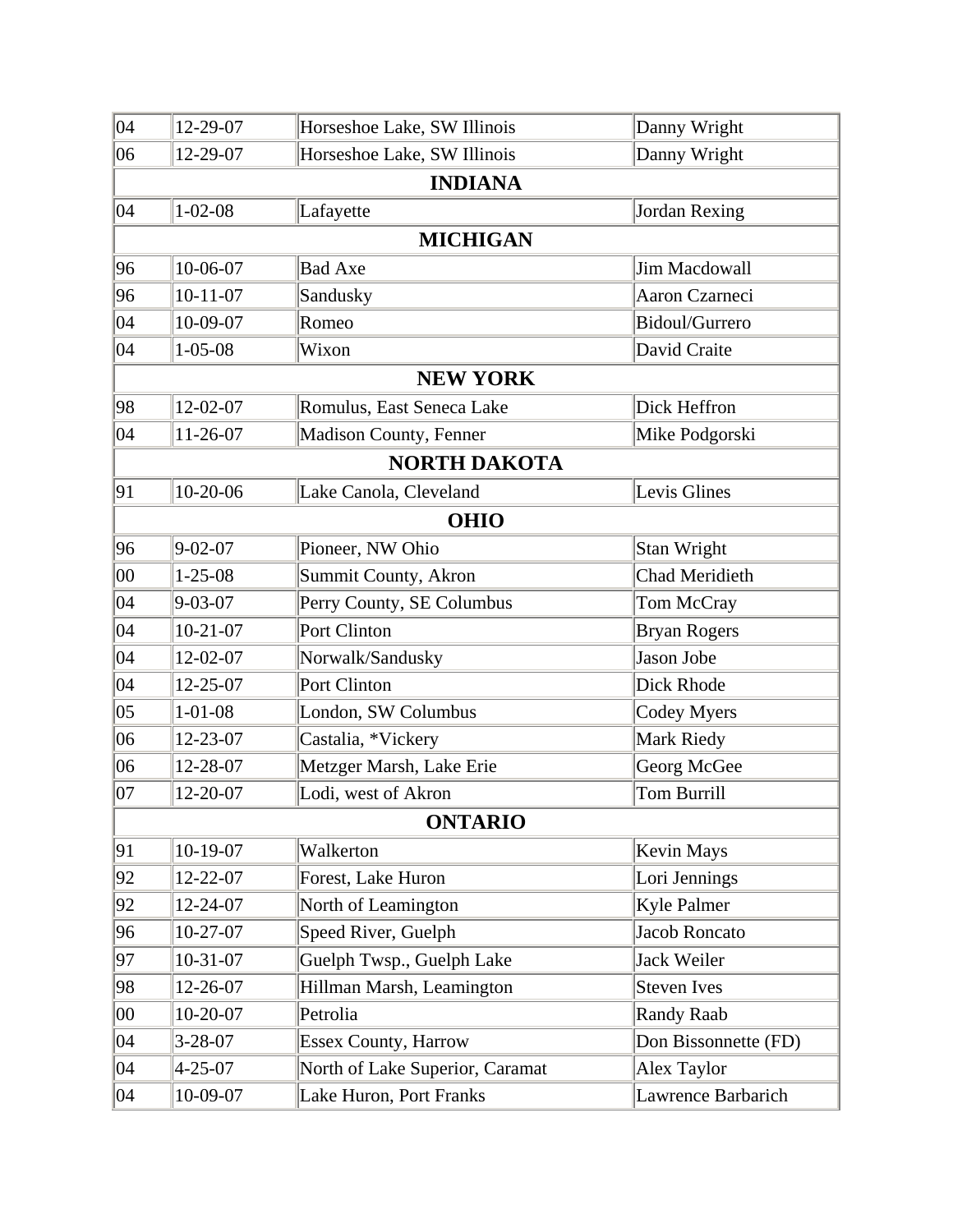| 04           | $10-31-07$       | Walkerton                     | <b>Scott Rumble</b>  |  |  |
|--------------|------------------|-------------------------------|----------------------|--|--|
| 04           | 12-18-07         | Hillman Marsh, Leamington     | <b>Steven Ives</b>   |  |  |
| 06           | $ 4 - 21 - 07 $  | Cree Territory, Moose Factory | <b>Frank Turner</b>  |  |  |
| 06           | 12-27-06         | Lake Erie, Kingsville         | Ken Went             |  |  |
| 06           | 10-08-07         | Near Kingsville               | Cam Branch           |  |  |
| 07           | 12-03-07         | Near Kingsville               | <b>Greg Drummond</b> |  |  |
| $ 07\rangle$ | 12-22-07         | Near Kingsville               | <b>Tyler Mann</b>    |  |  |
| 07           | 12-22-07         | Near Kingsville               | Jim Branch           |  |  |
| 07           | 12-18-07         | Hillman Marsh, Leamington     | Steven ives          |  |  |
|              |                  | <b>PENNSYLVANIA</b>           |                      |  |  |
| 06           | $1 - 22 - 08$    | Mercer County, Greenville     | Ralph Barca          |  |  |
|              | <b>WISCONSIN</b> |                               |                      |  |  |
| 94           | 10-07-07         | <b>Walworth County</b>        | David Labinski       |  |  |
| 04           | $9 - 09 - 07$    | Freedom, SW of Green Bay      | Darin Daul           |  |  |
| 04           | 9-09-07          | Freedom, SW of Green Bay      | Dustin Daul          |  |  |

During the year ending JANUARY 31, 2007 Jack Miner duck bands were recovered in:

| YR.               | <b>RECOVERED</b> | <b>LOCATION RECOVERY</b>           | <b>BY</b>           |  |  |
|-------------------|------------------|------------------------------------|---------------------|--|--|
| OF<br><b>BAND</b> |                  |                                    |                     |  |  |
|                   |                  | <b>ALABAMA</b>                     |                     |  |  |
| 97                | $1 - 15 - 05$    | Flint River, Huntsville            | <b>Buford Hovis</b> |  |  |
| $ 00\rangle$      | 12-22-06         | Crow Creek Reserve, Stevenson      | J.D. Ottley, Sr.    |  |  |
| 02                | 12-28-06         | Woodville, *Madison                | <b>Ben Matthews</b> |  |  |
| $ 05\rangle$      | 12-26-06         | Lake Guntersville, *Arab           | Dusty Larkin        |  |  |
| 06                | $11 - 24 - 06$   | <b>Elk River, Limestone County</b> | Adam Reece          |  |  |
| 06                | 12-09-06         | Mud Creek, Scottsboro              | Kevin Atkinson      |  |  |
| 06                | $12 - 25 - 06$   | Decatur, Tennessee River           | <b>TJ</b> Akin      |  |  |
|                   | <b>ALBERTA</b>   |                                    |                     |  |  |
| 05(T)             | $ 6-14-06 $      | 30 Miles South of Edmonton         | Steve Charkiw (FD)  |  |  |
|                   |                  | <b>ARKANSAS</b>                    |                     |  |  |
| 98                | $1 - 18 - 07$    | Hazen, Crowley's Pond              | <b>Josh Simmons</b> |  |  |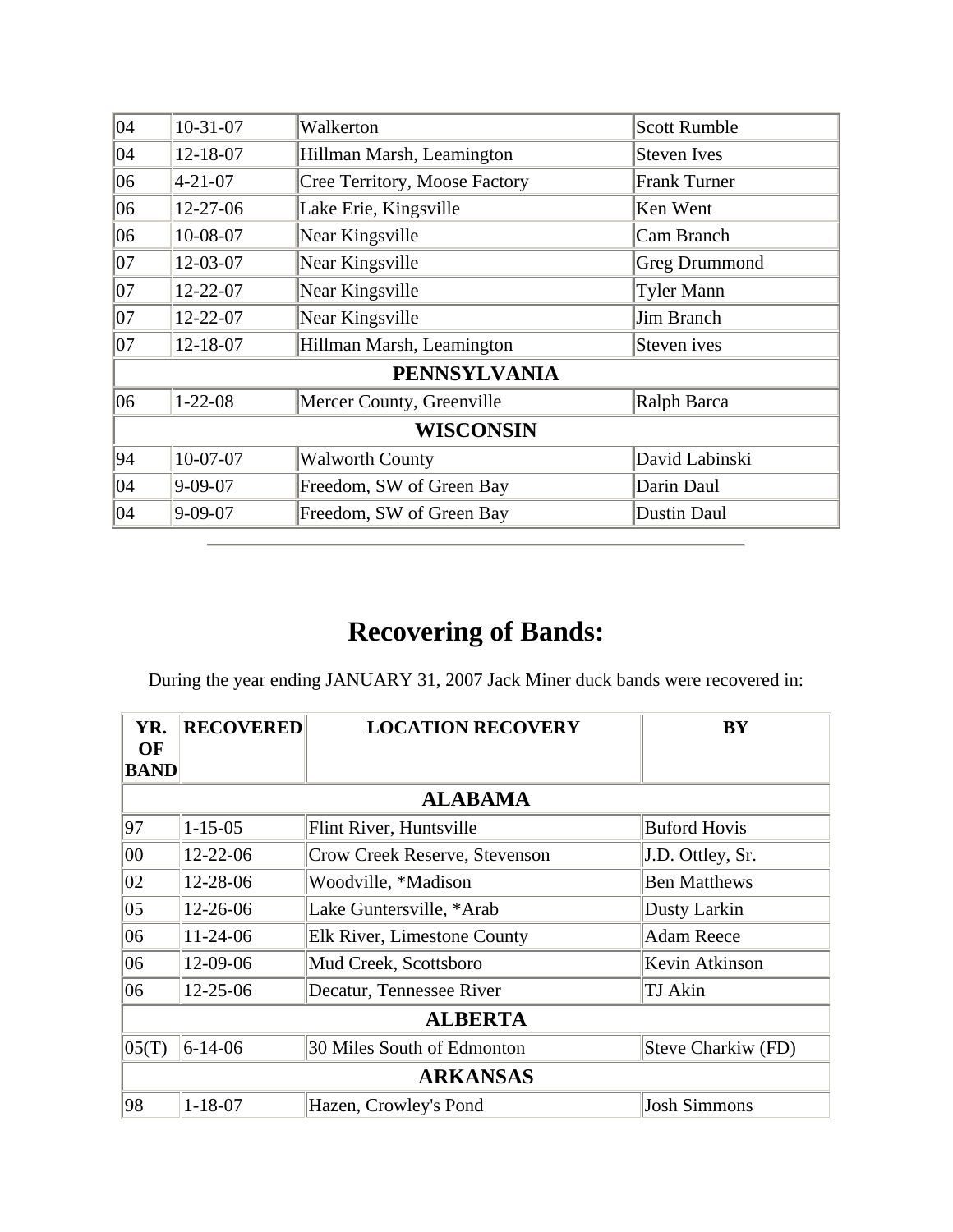| 03           | $12 - 21 - 05$ | Tuckerman, SW of Jonesboro         | <b>Scott Hayes</b>   |
|--------------|----------------|------------------------------------|----------------------|
| 04           | $1 - 21 - 06$  | Walnut Ridge, NW of Jonesboro      | <b>Nick Cottrell</b> |
| 04           | $1 - 19 - 07$  | Oneida, near Helena                | Len Rohrscheib, Jr.  |
| 05           | 12-17-05       | Walnut Ridge, NW of Jonesboro      | <b>Brad Jackson</b>  |
|              |                | <b>CALIFORNIA</b>                  |                      |
| 04           | $1 - 22 - 07$  | North of Sacramento, Gridley       | Erik Hicks           |
|              |                | <b>DELAWARE</b>                    |                      |
| 03           | 11-20-06       | Bear, Southwest of Wilmington      | Jeff Pruitt          |
|              |                | <b>FLORIDA</b>                     |                      |
| 06(T)        | 12-16-06       | Merritt Island NWR, Cape Canaveral | Kevin Cooksey        |
| 06(T)        | $1 - 07 - 07$  | Broadmoor Marsh, Vero Beach        | Kelby Brueggman      |
|              |                | <b>GEORGIA</b>                     |                      |
| $ 05\rangle$ | $1 - 21 - 07$  | Lake Blackshear, NE Albany         | Kris Bowden          |
| 06           | 12-30-06       | Hartwell, South Carolina Line      | <b>Jeff Mullis</b>   |
| 06(W)        | $1 - 07 - 07$  | South Georgia, N. of Tallahassee   | Peter Coors          |
| 06           | $1 - 20 - 06$  | Ocmulgee N. Monument, Macon        | <b>Bradon Oren</b>   |
|              |                | <b>ILLINOIS</b>                    |                      |
| $ 05\rangle$ | 12-02-06       | Kankakee River, Aroma Park         | Jason Fowler, (FD)   |
| 06           | $11 - 10 - 06$ | Mazonia FWA, S. Wilmington         | <b>Bill Gill</b>     |
| 06           | $1 - 06 - 07$  | Wabash/Ohio Rivers, New Haven      | Keelan Holloway      |
| 06           | $1 - 06 - 06$  | Cache River, Cypress               | Steph Wells          |
|              |                | <b>INDIANA</b>                     |                      |
| 01           | $1 - 01 - 07$  | White River, Decker                | Tom Hess             |
| 02           | $1 - 07 - 07$  | Franklin County, Brookville        | Dustin Fain (Age 10) |
| $ 02\rangle$ | $1-09-06$      | Hovey Lake, Mt. Vernon             | <b>Frank Davis</b>   |
| 03           | 12-29-06       | South of Jasper, Huntingburg       | Nick Giesler         |
| 04           | 12-26-06       | Noblesville                        | Slopsema/Lortz       |
| 04           | $1 - 09 - 07$  | Oatsville, *Evansville             | <b>Bud Hall</b>      |
| 05           | 12-16-06       | Linton, *Spencer                   | <b>Billy LeCocq</b>  |
|              |                | <b>IOWA</b>                        |                      |
| 99           | 11-29-05       | Marion County, Lake Red Rock       | Chad Rinehart        |
|              |                | <b>KENTUCKY</b>                    |                      |
| 02           | 12-16-06       | Clear Creek, Providence            | <b>Brian Rothe</b>   |
| 03           | $1 - 24 - 07$  | Springfield, *Elkhorn              | Nathan Rhodes        |
| 04           | $1 - 20 - 07$  | Ohio River, Cloverport             | Rob DeHaven          |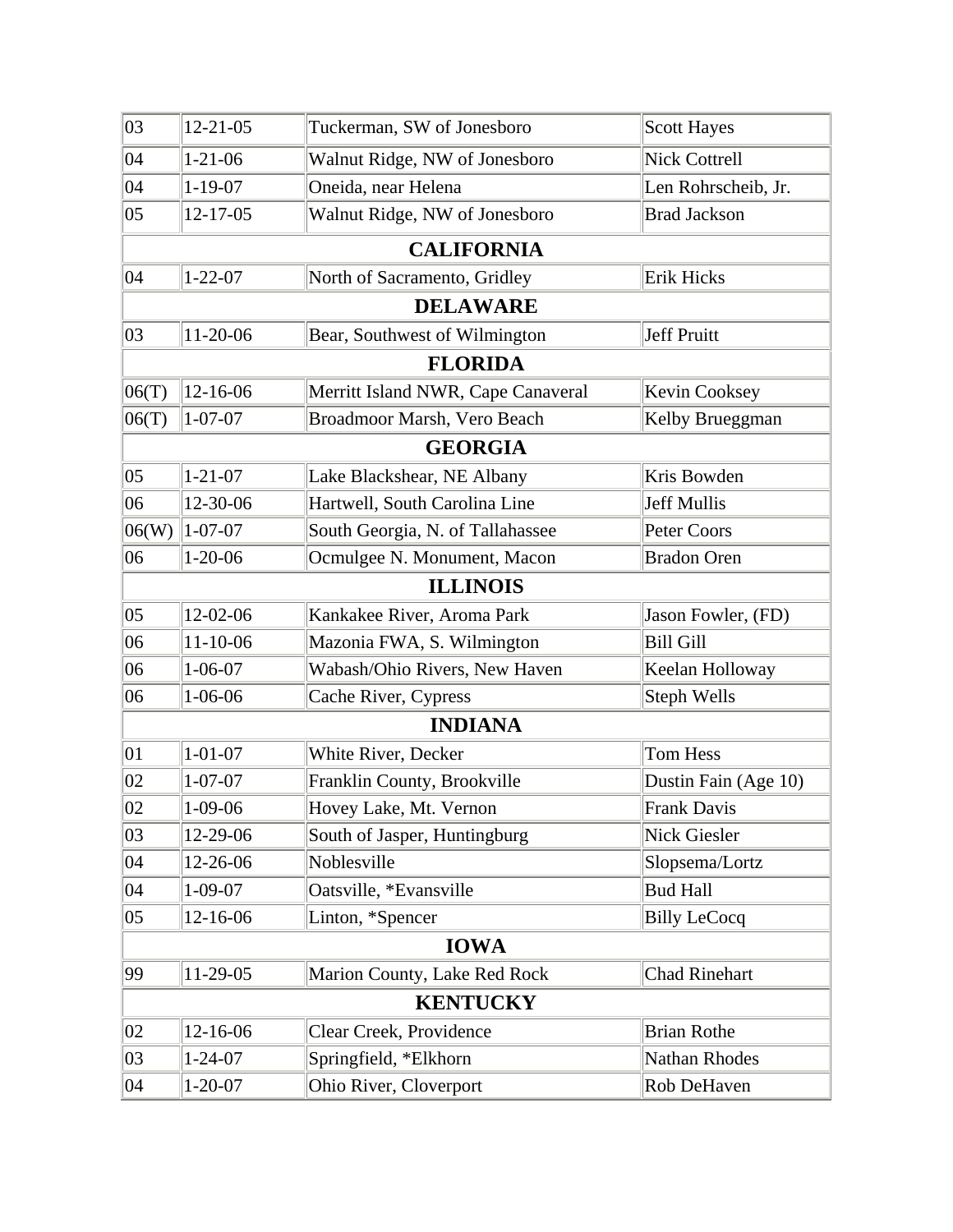| $ 04\rangle$ | $1 - 26 - 07$     | Green River, Campbellsville        | <b>Trevor Wilson</b>    |
|--------------|-------------------|------------------------------------|-------------------------|
| 04           | 12-20-06          | Minor Lake, Ballard County         | <b>Brad Inman</b>       |
| $ 05\rangle$ | $1 - 02 - 07$     | Off Ohio River, Geneva             | Rafe Tanaka             |
| $ 05\rangle$ | $1 - 10 - 07$     | Taylorsville Lake, Spencer County  | <b>Charles Dick</b>     |
| 06           | $1 - 01 - 07$     | West of Franklin, Schochoh         | Chris Higgins           |
| 06           | $1 - 01 - 07$     | Henderson, West Kentucky           | Don Ferguson            |
| 06           | $1 - 28 - 07$     | West Central Kentucky, *Bremen     | Ed Gray                 |
|              |                   | <b>LOUISIANA</b>                   |                         |
| 03           | $12 - 15 - 05$    | Red River, Shreveport              | Mike Hancock            |
| 06(T)        | $1 - 20 - 07$     | Northeast of Lake Charles, Kinder  | Reagan Kent             |
|              | $ 06(W) $ 1-21-07 | Maringouin, west of Baton Rouge    | <b>Robin Liles</b>      |
|              |                   | <b>MANITOBA</b>                    |                         |
| 02           | $10-02-06$        | Saskram Lake, The Pas              | <b>Bryce Osborn</b>     |
| $ 05\rangle$ | 10-03-06          | Minnedosa, North of Brandon        | Justin Wray             |
|              |                   | <b>MICHIGAN</b>                    |                         |
| 94           | $12 - 31 - 06$    | SE Michigan/Ohio Border            | Montana Overwegner      |
| 96           | 12-03-06          | Celeron Island, Detroit River      | <b>Brian Salliotte</b>  |
| 97           | 11-01-06          | Harsens Island, Algonac            | Tom Durik               |
| 98           | 11-23-06          | Harsens Island, Algonac            | Eric Sosnowski          |
| $ 01\rangle$ | 11-04-06          | Pte. Mouillee SGA, Monroe          | Doug Gradin             |
| 02           | $9 - 30 - 06$     | Little Bay de Noc, SW Escanaba(UP) | Erik Johnson            |
| 03           | 12-31-06          | Swan Creek, Monroe County          | <b>Steven Evanoff</b>   |
| 03           | 12-03-06          | Pinckney, *Brighton                | Chris Bumpus            |
| 03           | 12-01-06          | Holland, western Michigan          | Allan Zych, Jr.         |
| 04           | 10-21-06          | Mt. Pleasant, Central Michigan     | <b>Bernard Zeneberg</b> |
| $ 05\rangle$ | $10 - 07 - 06$    | Pte. Mouillee SGA, Monroe          | Wayne Pitock            |
| $ 05\rangle$ | 11-23-05          | Harrison Twsp., Lake St. Clair     | Jim Pappas              |
| $ 05\rangle$ | 10-17-06          | Harsens Island, Algonac            | Rob Stubbs              |
| $ 05\rangle$ | 10-22-06          | Shiawassee SGA, St. Charles        | Scott Schoch            |
| $ 05\rangle$ | 10-31-06          | Maple River, north of St. Johns    | Gary Watson             |
| $ 05\rangle$ | 11-05-06          | Lake Erie, near town of Erie       | <b>Rick Hymore</b>      |
| $ 05\rangle$ | 11-05-06          | Fish Point SGA, Saginaw Bay        | David Middaugh          |
| $ 05\rangle$ | 11-18-06          | Harsens Island, Algonac            | Jeff Hunter             |
| $ 05\rangle$ | 11-28-06          | Shiawassee SGA, St. Charles        | John Bakos              |
| 06           | 10-11-06          | North channel Anchor Bay, *Algonac | Mike VanVelle           |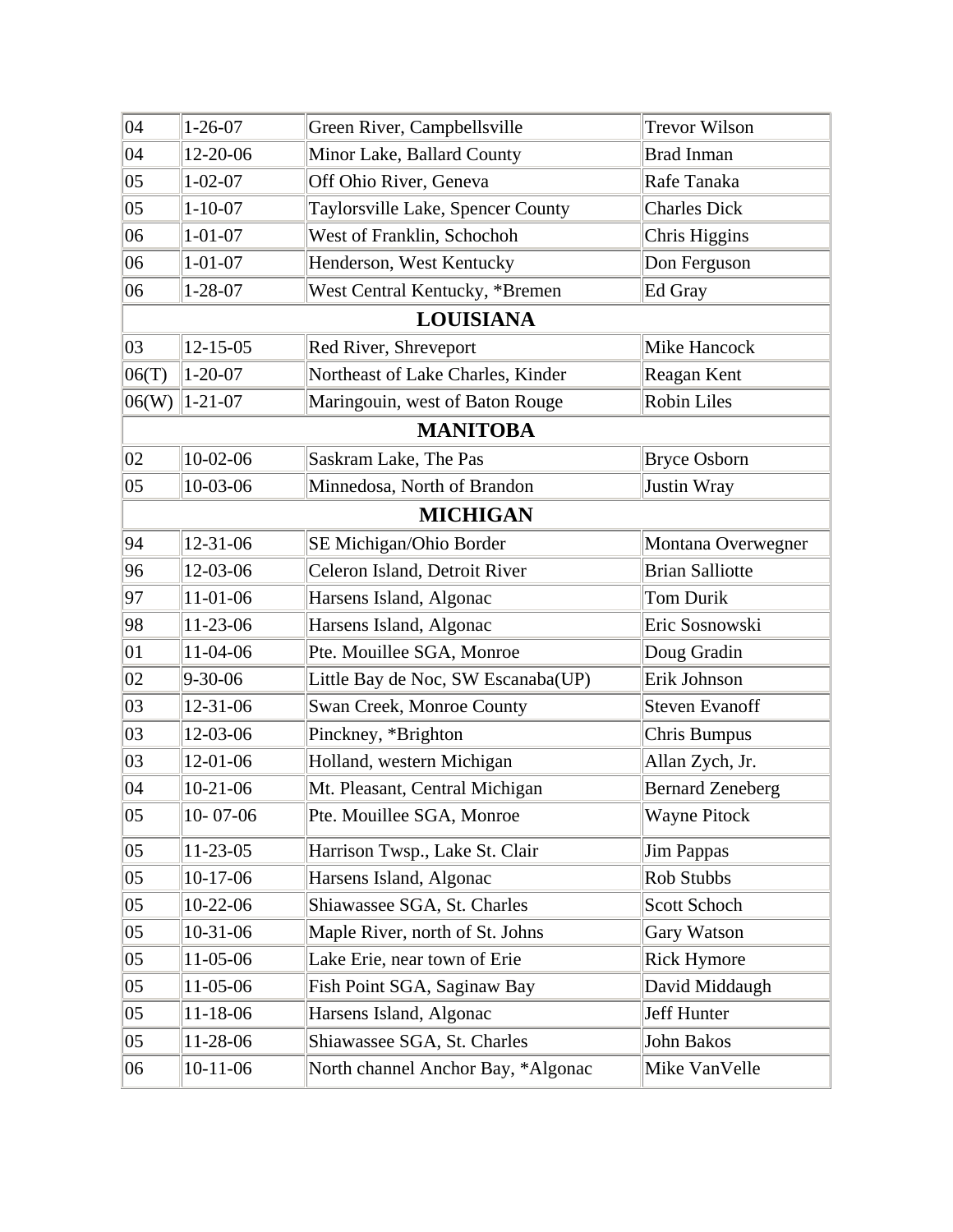| 06           | $10-12-06$     | Harsens Island, Algonac                 | Ed Kuss               |
|--------------|----------------|-----------------------------------------|-----------------------|
| 06           | $10-14-06$     | Celeron Island, Detroit River           | Ray Salliotte         |
| 06           | $10-12-06$     | Erie Marsh, Monroe County               | Mike Majewski         |
| 06           | 10-24-06       | Harsens Island, Algonac                 | Don Moats             |
| 06           | 10-29-06       | Pte. Mouillee SGA, Monroe               | George Horger         |
| 06           | 10-07-06       | Pte. Mouillee SGA, Monroe               | Eric Esper            |
| 06           | 10-25-06       | Harsens Island, Algonac                 | Eric Esper            |
| 06           | 10-22-06       | Ottawa Lake, Ohio Line                  | <b>Scott Domschot</b> |
| 06(P)        | 10-16-06       | Harsens Island, Algonac                 | Jerry Stanton         |
| 06           | 11-03-06       | Gibralter, mouth of the Detroit River   | Tom Lindsay           |
| 06(P)        | 10-06-06       | Pte. Mouillee SGA, Monroe               | Traci Korte           |
| 06           | 12-02-06       | Harsens Island, Algonac                 | Len Sandbank          |
|              |                | <b>MINNESOTA</b>                        |                       |
| $ 04\rangle$ | $11-12-06$     | Maple Grove, north of Minneapolis       | Justin Pomerleau      |
| $ 05\rangle$ | 10-28-06       | Vermilion Dam, south of Buyck           | Jim Weber             |
|              |                | <b>MISSISSIPPI</b>                      |                       |
| 02           | $1 - 28 - 07$  | North of Jackson, Greenwood             | Sam Bates             |
| 02           | 11-25-06       | Tombigbee River, near Aberdeen          | Jeremy Hester         |
| 04           | 12-27-05       | Pelahatchie, East of Jackson            | Freddie Rowell        |
| $ 05\rangle$ | $12 - 11 - 06$ | Walls, 3 miles south of Memphis         | Jerry Robertson       |
| 05(W)        | $1 - 06 - 07$  | Pascagoula River Management Area        | <b>Tim Mason</b>      |
| $ 05\rangle$ | $1 - 21 - 07$  | Quitman County, Vance                   | Charles Adams, Jr.    |
|              |                | <b>MISSOURI</b>                         |                       |
| 06           | 12-02-06       | Ten Mile CA, *East Prairie, SE Missouri | Eddie Sanders         |
|              |                | <b>NEW YORK</b>                         |                       |
| $ 00\rangle$ | 10-27-06       | Canandaigua, SE of Rochester            | Tom Finnick           |
| $ 04\rangle$ | 12-24-06       | Water Mill, Eastern Long Island         | Marc Zaluski          |
|              |                | <b>NORTH CAROLINA</b>                   |                       |
| $ 05\rangle$ | 12-30-06       | West of Engelhard, Lake Mattamuskeet    | Mickel Gibbs          |
| 06           | $1 - 13 - 07$  | Statesville, *Troutman                  | <b>Rich Sykes</b>     |
|              |                | <b>NORTH DAKOTA</b>                     |                       |
| 03           | 10-27-06       | <b>West of Grand Forks</b>              | <b>Todd Mattson</b>   |
|              |                | <b>OHIO</b>                             |                       |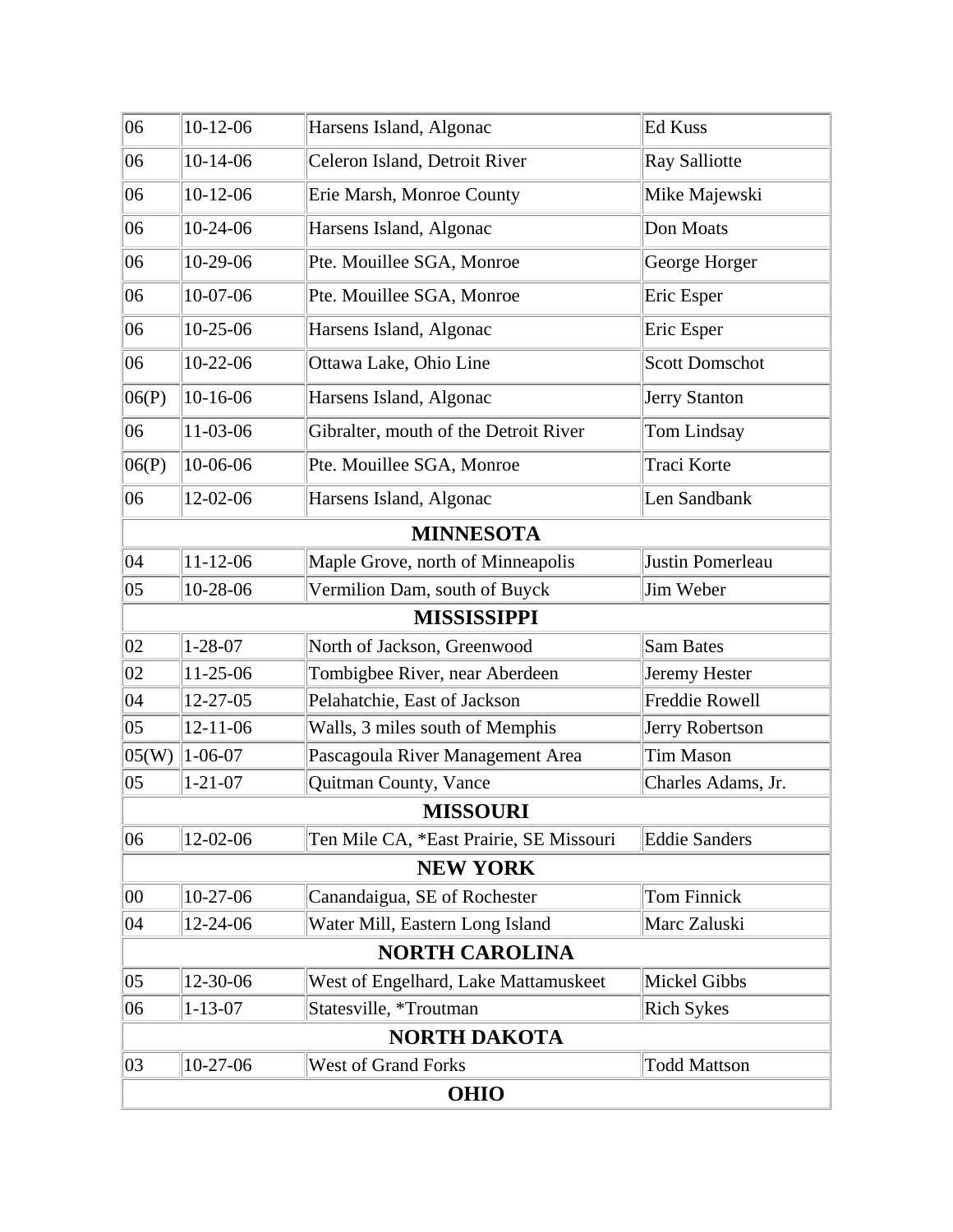| 98             | 12-18-06       | Funk, *Shreve                              | <b>Todd Kelly</b>    |  |
|----------------|----------------|--------------------------------------------|----------------------|--|
| $ 00\rangle$   | $1 - 27 - 07$  | Croton, *Johnstown                         | <b>Jason Moore</b>   |  |
| 01             | $11 - 11 - 05$ | Otsego, *New Concord                       | Mike Legats          |  |
| 01             | 12-19-06       | Scioto River, Columbus                     | Don Halfhill         |  |
| 01             | 12-30-06       | Muddy Creek Bay, Lake Erie                 | John Limbocker, Jr.  |  |
| 02             | $1 - 21 - 07$  | Rocky Fork Lake, Hillsboro                 | Leon Cole            |  |
| 02             | 11-08-06       | Oak Harbor, Lake Erie                      | Gary Luman           |  |
| 02             | $1 - 07 - 07$  | Scioto River, Portsmouth                   | <b>Ben Hamilton</b>  |  |
| 03             | $1 - 23 - 07$  | Northwest of Springfield                   | Eric Hicks           |  |
| 03             | 12-30-06       | Southest of Wooster, Kidron                | <b>Bart Biggs</b>    |  |
| 03             | 11-26-06       | St. Marys, Southwest of Lima               | Rob Muter            |  |
| 04             | 11-25-06       | Port Clinton                               | <b>Scott Nemecek</b> |  |
| 04             | 12-02-06       | Lake Erie, near Cleveland                  | Scott Ruic           |  |
| 04             | 12-16-06       | Darby Creek, Plain City                    | <b>Ed Schemine</b>   |  |
| $ 05\rangle$   | $12-01-05$     | Lima, Mahoning County                      | Gerhard Steinlechner |  |
| $ 05\rangle$   | 12-28-05       | Sandusky                                   | <b>Bob Hochevar</b>  |  |
| 05             | 10-22-06       | Marion, *Caledonia                         | Jessie Brady         |  |
| 05             | $10-21-06$     | <b>Ottawa County</b>                       | <b>Bill Tracey</b>   |  |
| $ 05\rangle$   | $11-12-06$     | Sandusky Bay                               | Gary Grueshaber      |  |
| 05             | 12-10-06       | Put-IN-Bay, S. Bass Island, Lake Erie      | Jay Jones            |  |
| $ 05\rangle$   | 12-23-06       | Port Clinton                               | Michael Mayle        |  |
| 05             | 12-31-06       | Indian Lake, Logan County                  | <b>Brian Todd</b>    |  |
| 06             | $1 - 25 - 07$  | Alum Creek Reservoir, NE of Columbus       | Perry Swain          |  |
| 06             | $1 - 16 - 07$  | Northeast of Cincinnati, Warren County     | Tim Calardo          |  |
| 06             | $10-21-06$     | Northwest Middlefield, east of Cleveland   | Joe Gdovichin        |  |
| $ 06\rangle$   | $11 - 12 - 06$ | East of Akron, Brimfield Township          | Duane King           |  |
| 06             | $11-17-06$     | Marblehead, tip of Sandusky Bay, L. Erie   | Jason Ray            |  |
| 06             | $10-21-06$     | North Bass Island, Lake Erie, *Pt. Clinton | Dale Allen           |  |
| 06             | 12-09-06       | Lake Erie, Port Clinton                    | Matt Rhode           |  |
| 06             | 12-10-06       | Catawba, Lake Erie near Port Clinton       | Dave Demeter         |  |
| 06             | 11-09-06       | Ottawa Club, Sandusky Bay                  | Ryan Schultz         |  |
| 06             | 12-06-06       | Big Island, New Bloomington                | Tom Reynolds         |  |
| 06             | 12-18-06       | Great Miami River, Seven Mile              | Dave Studenka        |  |
| 06             | 12-30-06       | Scioto River, South of Columbus            | Dan Bare             |  |
| 06             | 12-31-06       | Bellevue, South of Sandusky                | Don McRitchie        |  |
| <b>ONTARIO</b> |                |                                            |                      |  |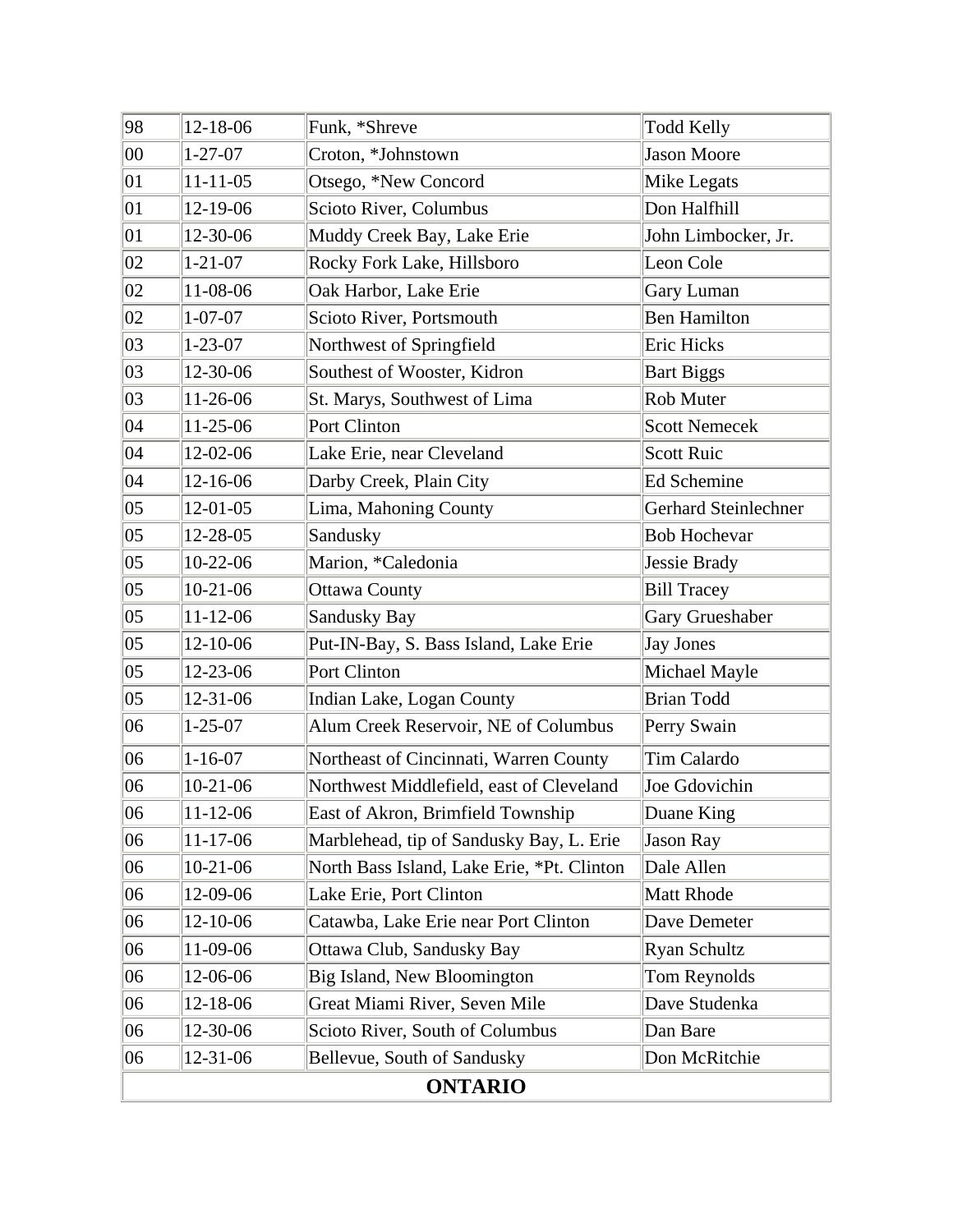| 93     | 12-09-06       | Mitchell's Bay, Lake St. Clair       | <b>Ryan Stadnick</b>  |
|--------|----------------|--------------------------------------|-----------------------|
| 94     | $11 - 15 - 06$ | Long Point WMU, Eastern Lake Erie    | Jim Broadbridge       |
| 96     | $9 - 23 - 06$  | Mitchell's Bay, Lake St. Clair       | Ryan Stadnick         |
| $00\,$ | 11-08-06       | Lake Erie, Kingsville                | <b>Brandon Wood</b>   |
| $00\,$ | $11 - 18 - 06$ | Joyceville, *Seeleys Bay             | Mark DesRoches        |
| 03     | $9 - 03 - 06$  | West of Sudbury                      | Luc St-Amant          |
| 03     | 12-14-06       | North of Leamington                  | Joe Palmer            |
| 04     | 11-28-05       | Essex County, Kingsville             | Rob Croom             |
| 04     | $9 - 22 - 06$  | Mitchell's Bay, Lake St. Clair       | Dan Bourassa          |
| 04     | 10-26-06       | Mitchell's Bay, Lake St. Clair       | <b>Scott Foster</b>   |
| 05     | 11-27-06       | Mitchell's Bay, Lake St. Clair       | Lorne Janjatovic      |
| 05     | $11-26-05$     | North of Leamington                  | Joe Palmer            |
| 05(P)  | $11 - 15 - 05$ | Essex County, Kingsville             | Dale Nelson, Jr.      |
| 05     | $12 - 17 - 05$ | Grand River, South of Hamilton       | Jim Yachetti          |
| 05     | $10-18-06$     | Holiday Beach CA, Amherstburg        | Jim Smithson (FD)     |
| 05     | 12-02-06       | Holiday Beach CA, Amherstburg        | <b>Barry Wood</b>     |
| 05(P)  | 10-07-06       | Lake Erie, near Kingsville           | Dean Ware             |
| 05     | $12 - 14 - 06$ | North of Leamington                  | Joe Palmer            |
| 06     | 12-09-06       | South of Harrow                      | Mike Pillon           |
| 06     | 11-25-06       | Holiday Beach CA, Amherstburg        | Paul Micallef         |
| 06     | 12-02-06       | Lake St. Clair, near Tilbury         | Chris Mailloux        |
| 06     | $11 - 17 - 06$ | Holiday Beach CA, Amherstburg        | <b>Stephen Benson</b> |
| 06     | $9 - 27 - 06$  | Holiday Beach CA, Amherstburg        | <b>Mark Montague</b>  |
| 06     | $9 - 23 - 06$  | North of Leamington                  | Ed Fischer            |
| 06(T)  | 10-03-06       | South of Harrow                      | Mike Pillon           |
| 06(T)  | 10-03-06       | Big Creek, Amherstburg               | John Farmer           |
| 06     | 10-03-06       | Lake St. Clair, Chatham              | <b>Bernie Mullins</b> |
| 06(T)  | $9 - 26 - 06$  | Big Creek, Amherstburg               | <b>Brian Sprague</b>  |
| 06     | 10-10-06       | <b>Essex County, near Kingsville</b> | Nick Cottrell         |
| 06     | $10-12-06$     | Lake St. Clair, Chatham              | Ron Chevalier         |
| 06     | 10-16-06       | Holiday Beach CA, Amherstburg        | <b>Rusty Heron</b>    |
| 06     | 10-10-06       | Lake St. Clair                       | Tom Hutchins          |
| 06     | 10-18-06       | Holiday Beach CA, Amherstburg        | <b>Rusty Heron</b>    |
| 06     | $9 - 28 - 06$  | North of Leamington                  | Joe Palmer            |
| 06(T)  | $10-13-06$     | North of Leamington                  | Joe Palmer            |
| 06     | 10-26-06       | Lake St. Clair, Mitchell's Bay       | <b>Scott Foster</b>   |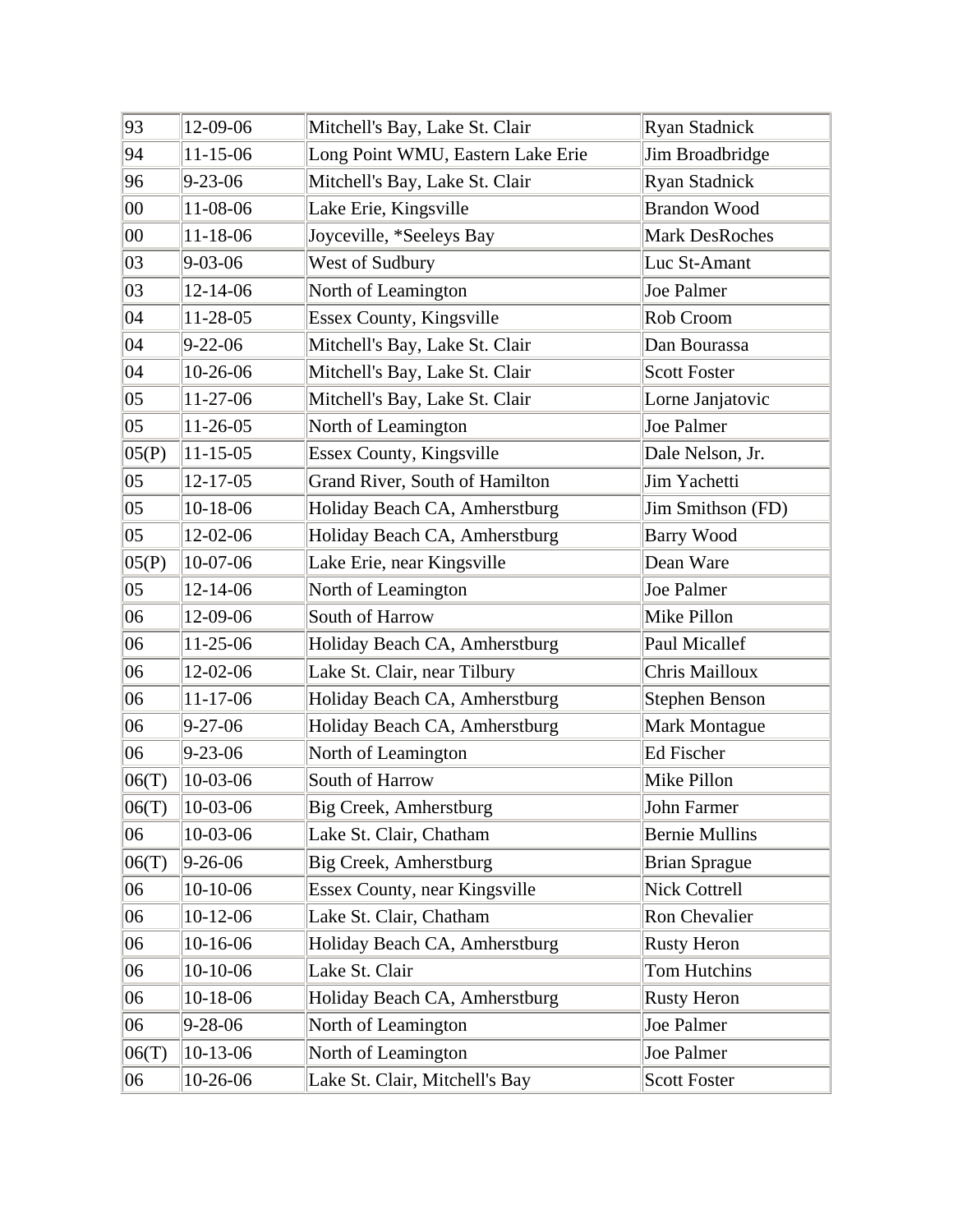| 06              | $9 - 23 - 06$       | North of 20, Big Creek, Amherstburg          | Charles O'Hara         |  |  |
|-----------------|---------------------|----------------------------------------------|------------------------|--|--|
| 06              | 10-25-06            | Hillman Marsh, Leamington                    | Don Robert             |  |  |
| 06              | 10-30-06            | Hillman Marsh, Leamington                    | Dean Ware              |  |  |
| 06              | 10-20-06            | Mitchell's Bay, Lake St. Clair               | Rob Ranka              |  |  |
| 06              | 10-25-06            | West of Kingsville                           | Chris Snip             |  |  |
| 06              | 11-09-06            | Mitchell's Bay, Lake St. Clair               | Ryan Zawacki           |  |  |
| 06              | 11-24-06            | St. Annes Club, Walpole Island IR            | Jim Cooper             |  |  |
| 06              | 11-08-06            | St. Luke's Bay, Lake St. Clair               | Ean Duplessis          |  |  |
| 06(W)           | 11-18-06            | Lake St. Clair, *Wallaceburg                 | <b>Ashton Snary</b>    |  |  |
| 06              | 11-04-06            | Amherstburg                                  | John Dallas            |  |  |
| 06              | 12-16-06            | Lighthouse Cove, Lake St. Clair              | <b>Josh Dawson</b>     |  |  |
| 06              | 10-28-06            | North of Leamington                          | Kyle Palmer            |  |  |
| 06              | 12-04-06            | North of Leamington                          | Kyle Palmer            |  |  |
|                 | <b>PENNSYLVANIA</b> |                                              |                        |  |  |
| 04              | 12-15-06            | Northwest of Philadelphia, Montgomery<br>Co. | Wilmer Kline           |  |  |
| $ 05\rangle$    | $10-15-06$          | Armstrong County, Worthington                | <b>Jim Cowan</b>       |  |  |
| 06              | $10-14-06$          | Ohio River, Monaca                           | <b>Chad Douglas</b>    |  |  |
| 06              | $1 - 06 - 07$       | South Central PA, near Chambersburg          | Jason Krebs            |  |  |
|                 |                     | <b>SASKATCHEWAN</b>                          |                        |  |  |
| 03              | 10-04-06            | Foam Lake, Yorkton                           | Jack Bainbridge        |  |  |
|                 |                     | <b>SOUTH CAROLINA</b>                        |                        |  |  |
| 06(W)           | $1 - 06 - 07$       | Cooper River, Moncks Corner                  | Peter Dodds            |  |  |
| 06              | $1 - 04 - 07$       | Fairfield County, Lake Monticello            | Dave Segars            |  |  |
|                 | <b>TENNESSEE</b>    |                                              |                        |  |  |
| $ 01\rangle$    | $1 - 21 - 07$       | "Lockbottoms", Decatur                       | Chris McKenzie         |  |  |
| 03              | $1 - 14 - 06$       | Crockett County, Alamo                       | <b>Justin Connally</b> |  |  |
| 04              | $1 - 10 - 07$       | Greenback, *Maryville                        | <b>Bill Smith</b>      |  |  |
| $ 05\rangle$    | 12-23-05            | Davy Crockett Club, Northwest Sharon         | Jim Williams           |  |  |
| $ 05\rangle$    | 11-25-06            | Big Sandy River. Springville                 | <b>Andy Troutt</b>     |  |  |
| 06              | 12-05-06            | Cherokee Lake, Jefferson City                | Tim Wilder             |  |  |
| 06              | $1 - 20 - 07$       | Winchester, Franklin County                  | <b>Jim Scott</b>       |  |  |
| <b>VIRGINIA</b> |                     |                                              |                        |  |  |
| 97              | 11-28-06            | Chesterfield County, near Richmond           | Jason Namola           |  |  |
| $ 01\rangle$    | $1 - 22 - 07$       | Smith Mountain Lake, SE Roanoke              | Wetzel Wooten          |  |  |
| $ 01\rangle$    | $1 - 22 - 07$       | Washington Birthplace, Colonial Beach        | Greg Headley           |  |  |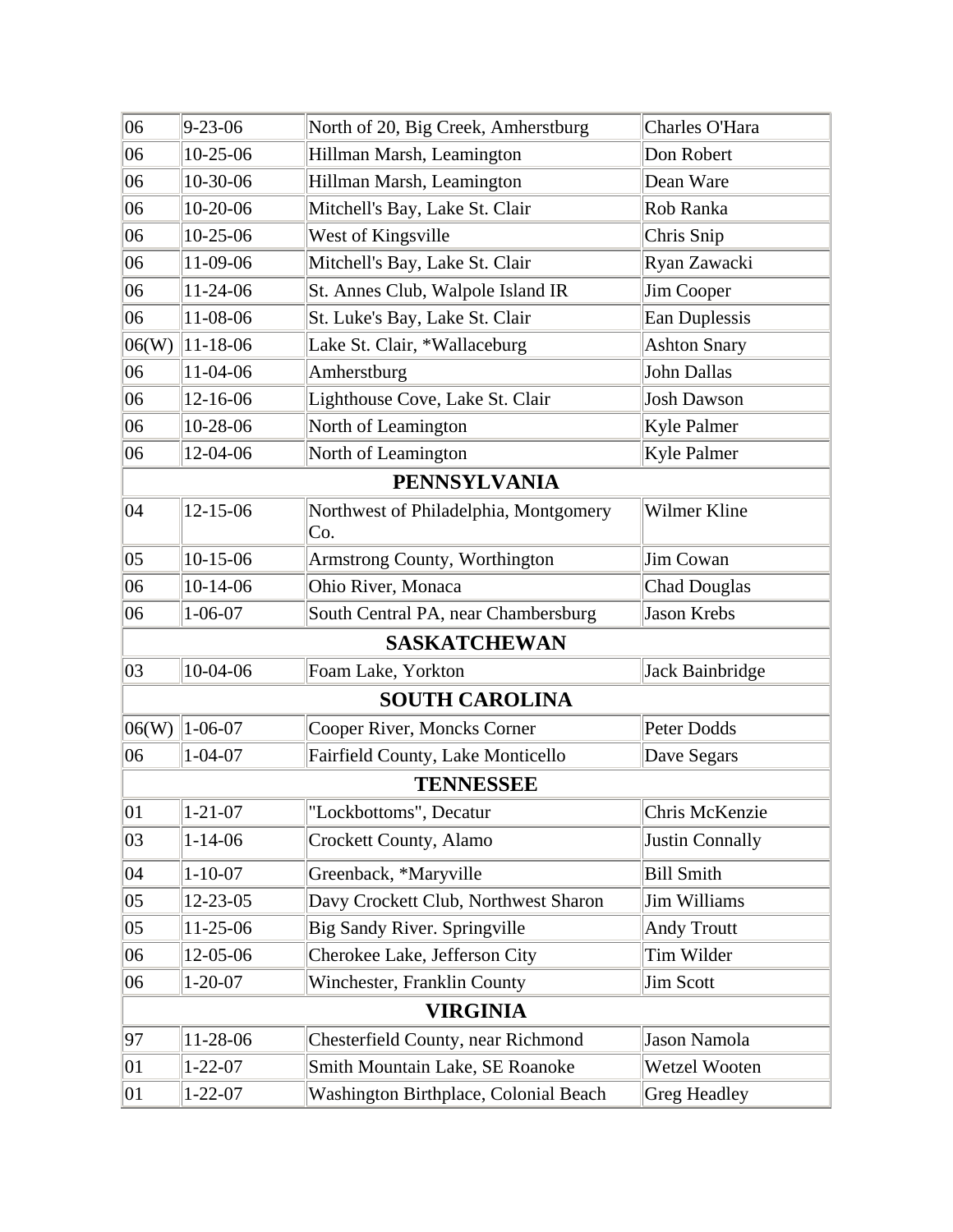| $\overline{02}$  | $1 - 22 - 07$  | Parksley, East shore of Virginia   | Matt Young       |
|------------------|----------------|------------------------------------|------------------|
| $ 03\rangle$     | $12 - 15 - 06$ | Carrsville, northeast of Franklin  | Jesse Williams   |
| $ 04\rangle$     | $1 - 27 - 06$  | Lake Gaston, North Carolina Border | Chad Coley       |
| $ 04\rangle$     | $1 - 28 - 06$  | Roanoke River Swamp                | Charlie Smith    |
| 04               | $1 - 27 - 07$  | Mt. Landing Creek, Essex County    | Bill Walker, III |
| <b>WISCONSIN</b> |                |                                    |                  |
| $ 02\rangle$     | $10-05-06$     | Sheboygan County                   | Alfred Kleppek   |
| $ 02\rangle$     | 11-05-06       | Horicon Marsh, Mayville            | Mark Napreilla   |
| $ 04\rangle$     | $10-28-06$     | Tenderfoot Lake, West Land O'Lakes | Chad Westfall    |
|                  |                |                                    |                  |

During the year ending JANUARY 31, 2007 Jack Miner geese bands were recovered in:

| YR.<br><b>OF</b> | <b>RECOVERED</b> | <b>LOCATION RECOVERY</b>            | <b>BY</b>            |
|------------------|------------------|-------------------------------------|----------------------|
| <b>BAND</b>      |                  |                                     |                      |
|                  |                  | <b>ILLINOIS</b>                     |                      |
| 94               | $12 - 24 - 05$   | Plainfield, Naperville              | John Wimmer          |
| 04               | $11-24-06$       | <b>Wadsworth (North of Chicago)</b> | Glen Eppers          |
|                  |                  | <b>INDIANA</b>                      |                      |
| 91               | $10-15-06$       | Plymouth, Northwest Indiana         | Randall Fritz, Jr.   |
| 93               | $1 - 14 - 07$    | Southwest Indianapolis, Plainfield  | Leon Champine        |
| 96               | $10-22-06$       | White River, Anderson               | Don Marstall         |
| 04               | 11-05-06         | Mishawaka, East of South Bend       | <b>Mark Moreland</b> |
| 04               | $9 - 01 - 05$    | Beaver Dam Lake, *Claypool          | Ken Jones            |
|                  |                  | <b>KENTUCKY</b>                     |                      |
| 04               | 12-06-06         | Southwest of Paducah, Milburn       | Chris Wheeler        |
|                  |                  | <b>MICHIGAN</b>                     |                      |
| 89               | $9 - 30 - 06$    | <b>Houghton Lake</b>                | Ken Confer           |
| 90               | 12-06-06         | Kelloggs' Battle Creek              | Gene da la Foret     |
| 91               | $10-22-06$       | Fish Point SGA, Saginaw Bay         | <b>Gary Sovey</b>    |
| 92               | 12-02-06         | Romeo                               | <b>August Seggie</b> |
| 92               | $10-14-06$       | South of Alpena, Harrisville        | <b>Jim Blust</b>     |
| 96               | $12 - 31 - 06$   | South of Lansing, Mason             | <b>Steven Pascoe</b> |
| 98               | 12-01-06         | Saginaw                             | <b>Jeff Madison</b>  |
| $ 01\rangle$     | $10-11-05$       | <b>Macomb Township</b>              | Ben Rizzo, Jr.       |
| 01               | $9 - 08 - 06$    | Fish Point SGA, Saginaw Bay         | DuWayne Fox          |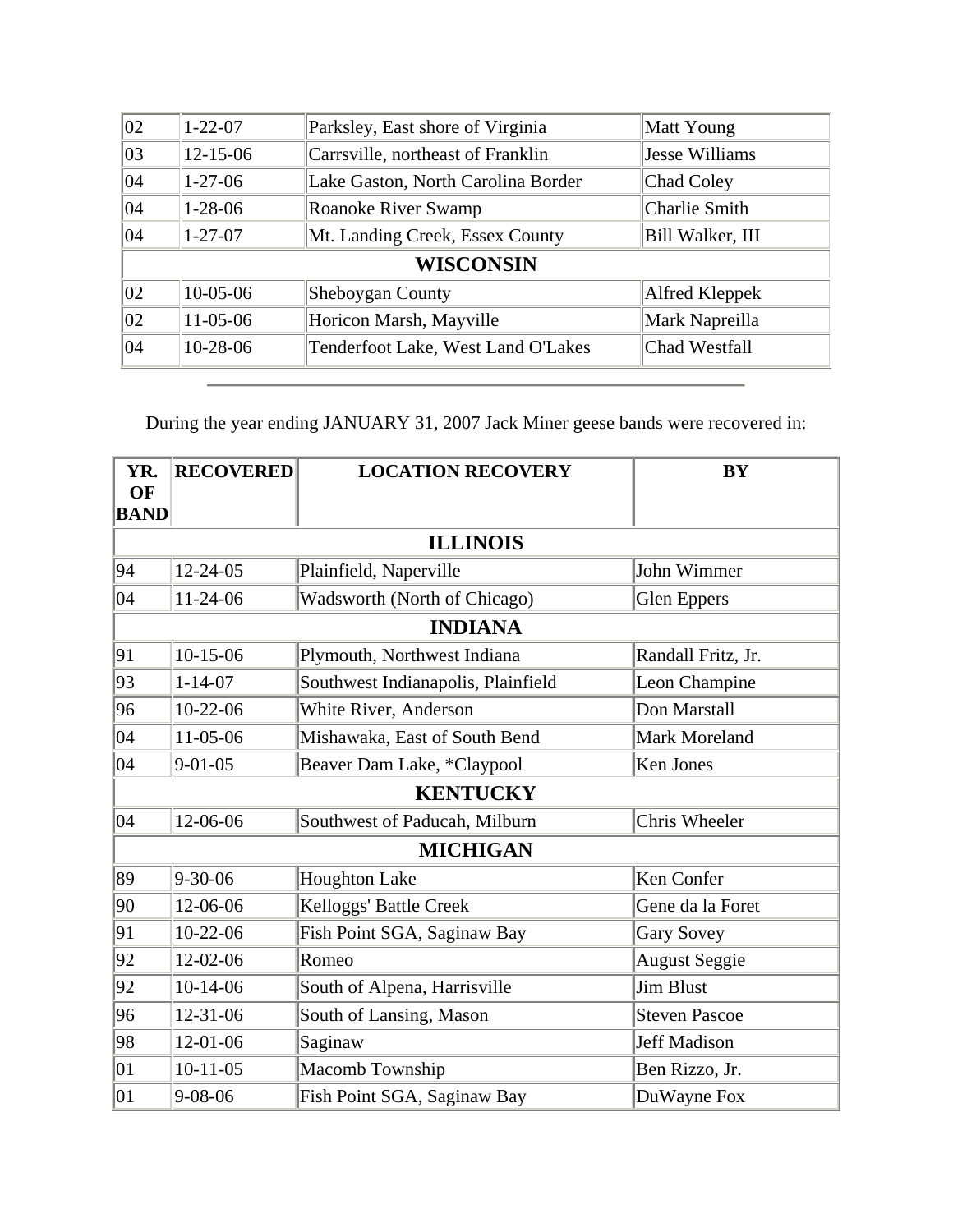| $9 - 07 - 06$       | Port Austin, Huron County          | <b>Jim Stephens</b>    |  |  |
|---------------------|------------------------------------|------------------------|--|--|
| $9 - 09 - 06$       | <b>Elk Rapids</b>                  | <b>Jim Misico</b>      |  |  |
| 12-31-06            | Lake Erie, near Monroe             | <b>Scott Bettinger</b> |  |  |
| $1 - 06 - 07$       | North of Howell                    | Victor Boscher         |  |  |
|                     | <b>OHIO</b>                        |                        |  |  |
| $10-21-06$          | Hartford Township, Trumbull County | Chuck Matthews Jr.     |  |  |
| $1 - 25 - 07$       | West of Columbus, Piqua            | <b>Greg Smith</b>      |  |  |
| $12 - 17 - 06$      | Huntsburg                          | Russ Schwendeman, II   |  |  |
| $10-24-06$          | Southwest of Cleveland, Grafton    | Chris Vettel           |  |  |
| 12-20-06            | South of Sandusky                  | Jim Lewis              |  |  |
| 11-05-06            | Winfield, near Dover               | <b>Jim Peoples</b>     |  |  |
| 11-05-06            | Sherrodsville                      | <b>Bob Thompson</b>    |  |  |
| 10-30-06            | McGee Marsh, Oak Harbor            | Don Meek               |  |  |
|                     | <b>ONTARIO</b>                     |                        |  |  |
| $10-02-06$          | Courtright, *Sarnia                | Dave Miller (FD)       |  |  |
| $12-07-06$          | Essex County, Kingsville           | Joe Gainfort           |  |  |
| $9 - 11 - 06$       | Bright, Southwest of Kitchener     | Derek Snyder           |  |  |
| 11-07-06            | Paisley, Southeast of Port Elgin   | <b>Aaron Musial</b>    |  |  |
| $9 - 25 - 06$       | Hillman Marsh, Leamington          | <b>Jason Robson</b>    |  |  |
| $10-26-06$          | St. Lawrence River, Iroquois       | Dan Dauksch            |  |  |
| $10-05-06$          | Essex County, Kingsville           | Sean Drummond          |  |  |
| 10-03-06            | Essex County, Kingsville           | <b>Rusty Heron</b>     |  |  |
| $10-05-06$          | Essex County, Kingsville           | Sean Drummond          |  |  |
| $12 - 12 - 06$      | Amherstburg                        | <b>Brian Sutts</b>     |  |  |
| 12-17-06            | Harrow                             | <b>Brent Clark</b>     |  |  |
| <b>PENNSYLVANIA</b> |                                    |                        |  |  |
| 11-08-06            | Pymatuning GMA, Linesville         | <b>Tim Glass</b>       |  |  |
| <b>TENNESSEE</b>    |                                    |                        |  |  |
| $7 - 23 - 06$       | Hillsboro                          | Rod Ballard (FD)       |  |  |
| <b>VIRGINIA</b>     |                                    |                        |  |  |
| $1 - 02 - 07$       | Madison, Southwest of Culpepper    | Ron Lambrich           |  |  |
| <b>WISCONSIN</b>    |                                    |                        |  |  |
| $11-10-06$          | North of Beaver Dam                | Gary Braun             |  |  |
| 10-03-06            | Germantown, northwest of Milwaukee | Jim Woerishofer        |  |  |
|                     |                                    |                        |  |  |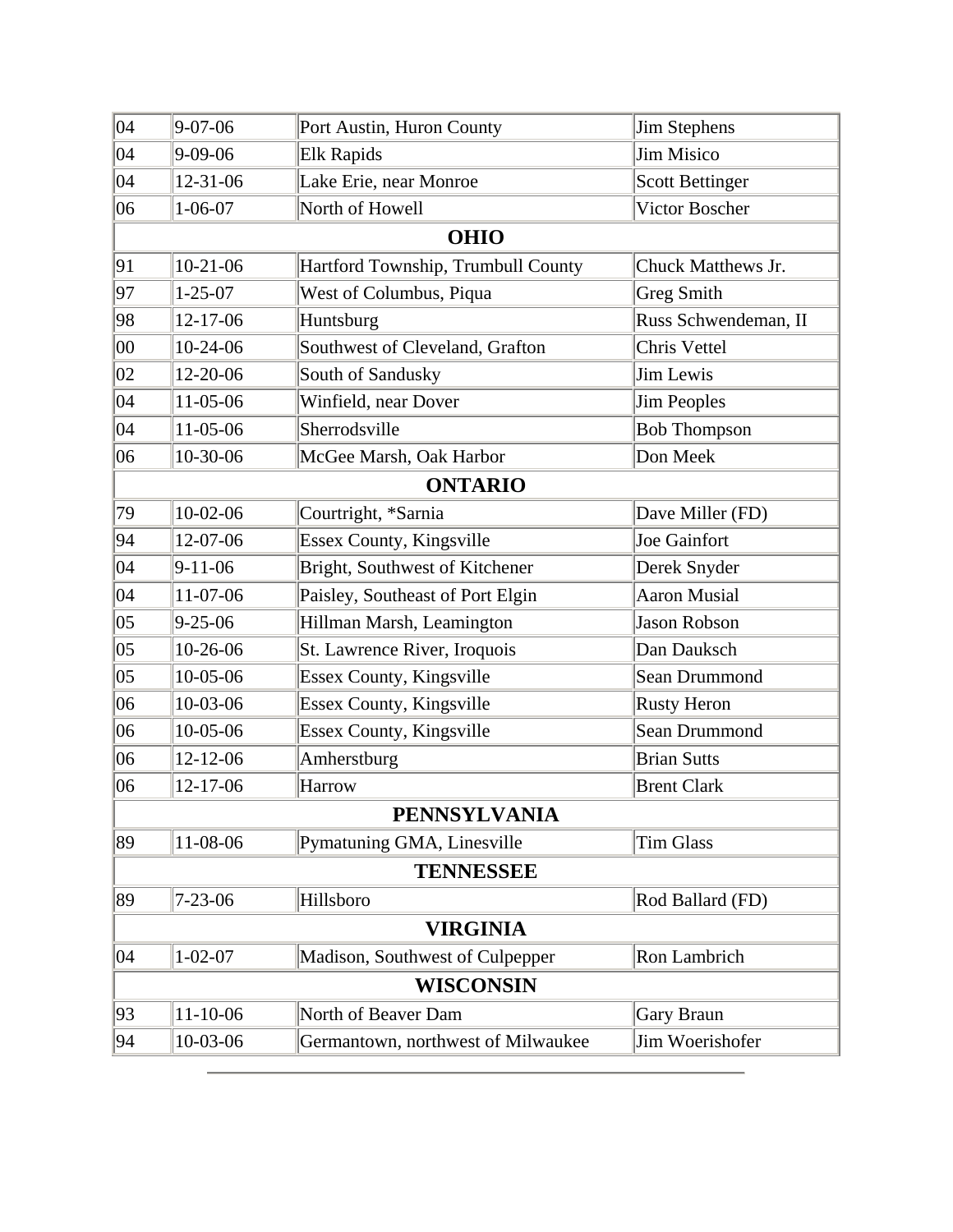During the year ending JANUARY 31, 2006 Jack Miner duck bands were recovered in:

| YR.               | <b>RECOVERED</b> | <b>LOCATION RECOVERY</b>                  | <b>BY</b>            |  |  |
|-------------------|------------------|-------------------------------------------|----------------------|--|--|
| OF<br><b>BAND</b> |                  |                                           |                      |  |  |
|                   | <b>ALABAMA</b>   |                                           |                      |  |  |
| 00                | $12 - 05 - 05$   | Warrior River/Oak Grove                   | <b>Chris Gaither</b> |  |  |
| 01                | $1 - 10 - 06$    | Swamp - Steele, *Southside                | Chris Bellamy        |  |  |
| 02                | 12-27-05         | Tennessee River, Trinity                  | <b>Jason Nelms</b>   |  |  |
| 03                | $1 - 15 - 06$    | Swan Creek WMA, Decatur                   | <b>Jim Garner</b>    |  |  |
| 04                | $1 - 28 - 06$    | Huntsville                                | <b>Wes Bridges</b>   |  |  |
| 05                | $12 - 24 - 05$   | Swan Creek WMA, Decatur                   | Dave Hulsey          |  |  |
| 05                | $1 - 02 - 06$    | <b>Wheeler Lake, Athens</b>               | <b>Marty Hirsch</b>  |  |  |
| 05                | $12 - 18 - 05$   | Swan Creek WMA, Decatur                   | <b>Tim Pridmore</b>  |  |  |
| <b>ARKANSAS</b>   |                  |                                           |                      |  |  |
| $ 01\rangle$      | $11-27-05$       | Heth, near Earle                          | Henri Wedell         |  |  |
| 02                | $12 - 17 - 05$   | Mud Lake Club, Hughes                     | <b>Bill Deupree</b>  |  |  |
| 02                | $12 - 24 - 05$   | Felsenthal NWR, El Dorado                 | Joe Kendrick (FD)    |  |  |
| 03                | $1 - 16 - 06$    | <b>NW Stuttgart, Brummitt</b>             | Dennis Adkins        |  |  |
| 03                | $1 - 05 - 06$    | Gillett, south of Stuttgart               | Collin Holzhauer     |  |  |
| 04                | $11-23-05$       | McCrory, west of Wynne                    | Kevin Fisk           |  |  |
|                   |                  | <b>DELAWARE</b>                           |                      |  |  |
| 04                | $12 - 13 - 05$   | Odessa, *New Castle                       | <b>Todd Breisch</b>  |  |  |
|                   |                  | <b>FLORIDA</b>                            |                      |  |  |
| 05(T)             | 12-28-05         | Lake Seminole, *Marianna                  | Louy Harris          |  |  |
|                   |                  | <b>GEORGIA</b>                            |                      |  |  |
| 97                | $1 - 15 - 05$    | Lake Hartwell                             | Tom Kell             |  |  |
|                   | <b>ILLINOIS</b>  |                                           |                      |  |  |
| 98                | $12 - 14 - 05$   | IL RIVER, Chillicothe                     | John Anderson        |  |  |
| 00                | $10-30-05$       | IL RIVER, Spring Bay                      | Kirk Malec           |  |  |
| 02                | $11-19-05$       | IL RIVER, Hennepin                        | <b>Bill Lehman</b>   |  |  |
| 03                | $12 - 01 - 05$   | IL RIVER/Goose Lake, Hennepin Brett Brown |                      |  |  |
| 04                | 11-09-05         | Deer Lake, Antiock                        | Rob Norten (FD)      |  |  |
| 04                | 11-29-05         | IL RIVER, Chillicothe                     | Don Willock          |  |  |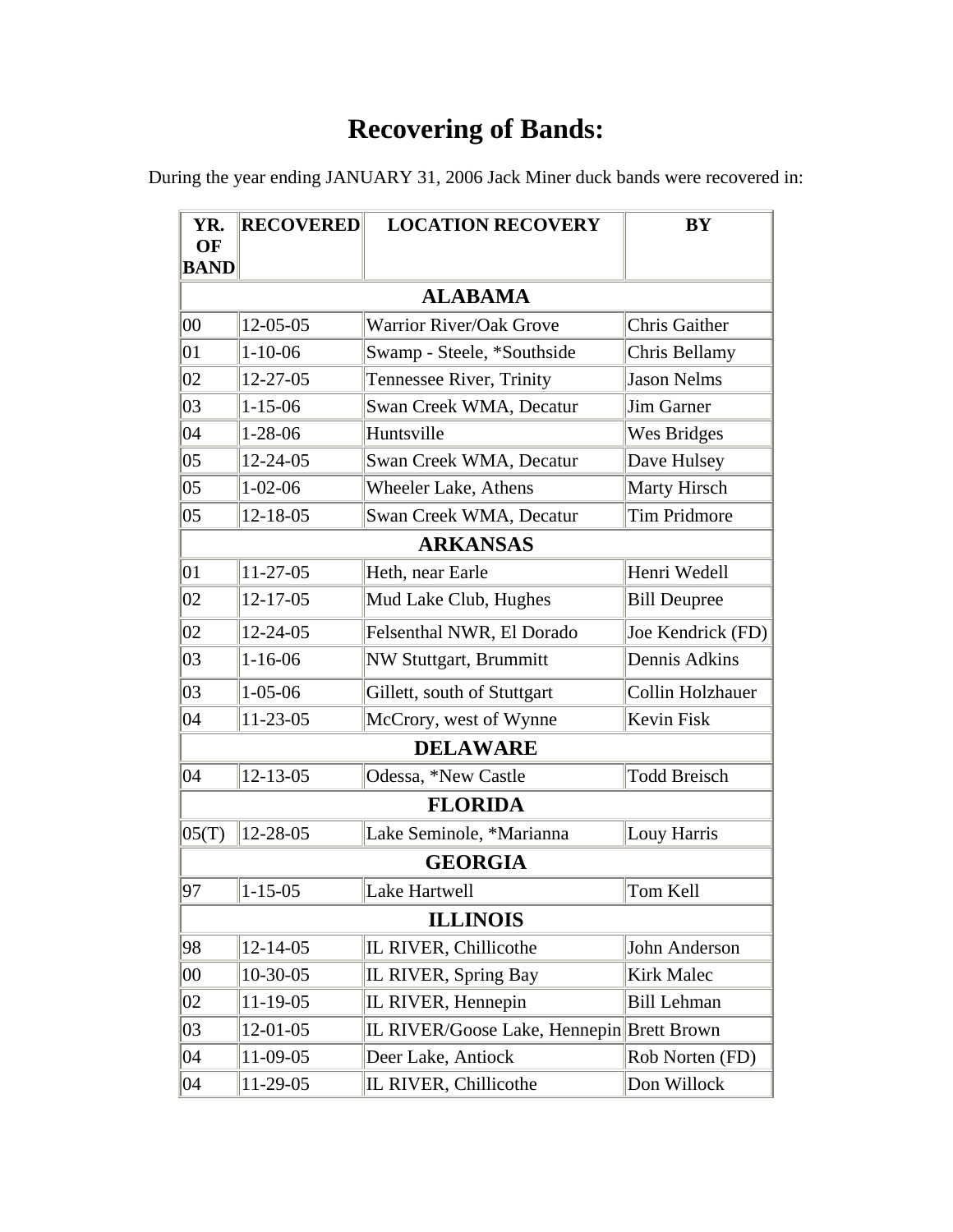| 04               | 11-28-05       | Shelbyville WA, Allenville              | Dave Hettinger                |
|------------------|----------------|-----------------------------------------|-------------------------------|
| 04               | $1-19-06$      | Carlyle Lake, Vandalia                  | John Zimmer                   |
| 04               | $12 - 23 - 05$ | <b>Spring Lake Bottoms</b>              | <b>Mark Stevens</b>           |
| $ 05\rangle$     | $1 - 17 - 06$  | Carlyle Lake, Vandalia                  | <b>Rick Miller</b>            |
|                  |                | <b>INDIANA</b>                          |                               |
| 95               | 12-28-05       | Bloomington                             | <b>Steve Lill</b>             |
| 97               | $1 - 07 - 06$  | Big Blue River, Spiceland               | Alan Smith                    |
| 01               | 12-08-04       | St. John, southwest Gary                | <b>Jason Raduenz</b>          |
| 01               | $12 - 03 - 05$ | Dugger, Sullivan County                 | Jason Bobbitt                 |
| 02               | 11-06-05       | Wakarusa, *Goshen                       | <b>Rich Hostetler</b>         |
| 03               | $1 - 04 - 06$  | Wabash River, Lafayette                 | <b>Tim Powell</b>             |
| 04               | $1 - 04 - 06$  | Losantville, *Mooreland                 | Pat Shaffmaster               |
| 04               | $1 - 20 - 06$  | Patoka River, Oakland City              | <b>Brian Ferguson</b>         |
|                  |                | <b>IOWA</b>                             |                               |
| 02               | 12-23-04       | "Coralville Resevoir", Swisher          | <b>Travis Mueller</b><br>(FD) |
|                  |                | <b>KENTUCKY</b>                         |                               |
| 95               | $1 - 03 - 06$  | Ohio River, Louisville                  | <b>Jason Dattilo</b>          |
| 96               | $1 - 06 - 06$  | Lake Cumberland, Jabez                  | Gene Collins                  |
| 96               | $1 - 02 - 06$  | <b>Smith Mills</b>                      | <b>Rich Haskett</b>           |
| 02               | 12-31-04       | Winchester, SE Lexington                | John Walsh                    |
| 02               | $12 - 13 - 05$ | Lebanon Jct., South of Louisville       | John Akers                    |
| 04               | $11-24-05$     | Lake Barkley                            | <b>Mark Mayes</b>             |
| 04               | $1 - 22 - 05$  | Trimble County, *Louisville             | Jim Fackler, III              |
| 04               | 12-18-04       | Hopkinsville                            | Jeff McLean                   |
| 04               | $1 - 28 - 05$  | Cyprus Creek, Greenville                | Jeff Young                    |
| 05               | 12-10-05       | McCracken County, Paducah               | <b>Chance Futrell</b>         |
| $ 05\rangle$     | 12-18-05       | Ohio River, Brandenburg                 | John Zsido                    |
| $ 05\rangle$     | 12-24-05       | <b>Ballard County, Paducah</b>          | <b>Tyler Moore</b>            |
| <b>LOUISIANA</b> |                |                                         |                               |
| 02               | $1 - 13 - 06$  | Wambrake, N. Russell Sage<br><b>NWR</b> | Oliver Underwood              |
| $ 05\rangle$     | 11-27-05       | North of Columbia, *Calhoun             | Dave Lowrey                   |
| <b>MANITOBA</b>  |                |                                         |                               |
| 03               | $9 - 09 - 05$  | Northwest of Brookdale,<br>*Brandon     | Tim Bill                      |
| 03               | $9 - 08 - 05$  | North of Rivers, *Brandon               | <b>Travis Cairns</b>          |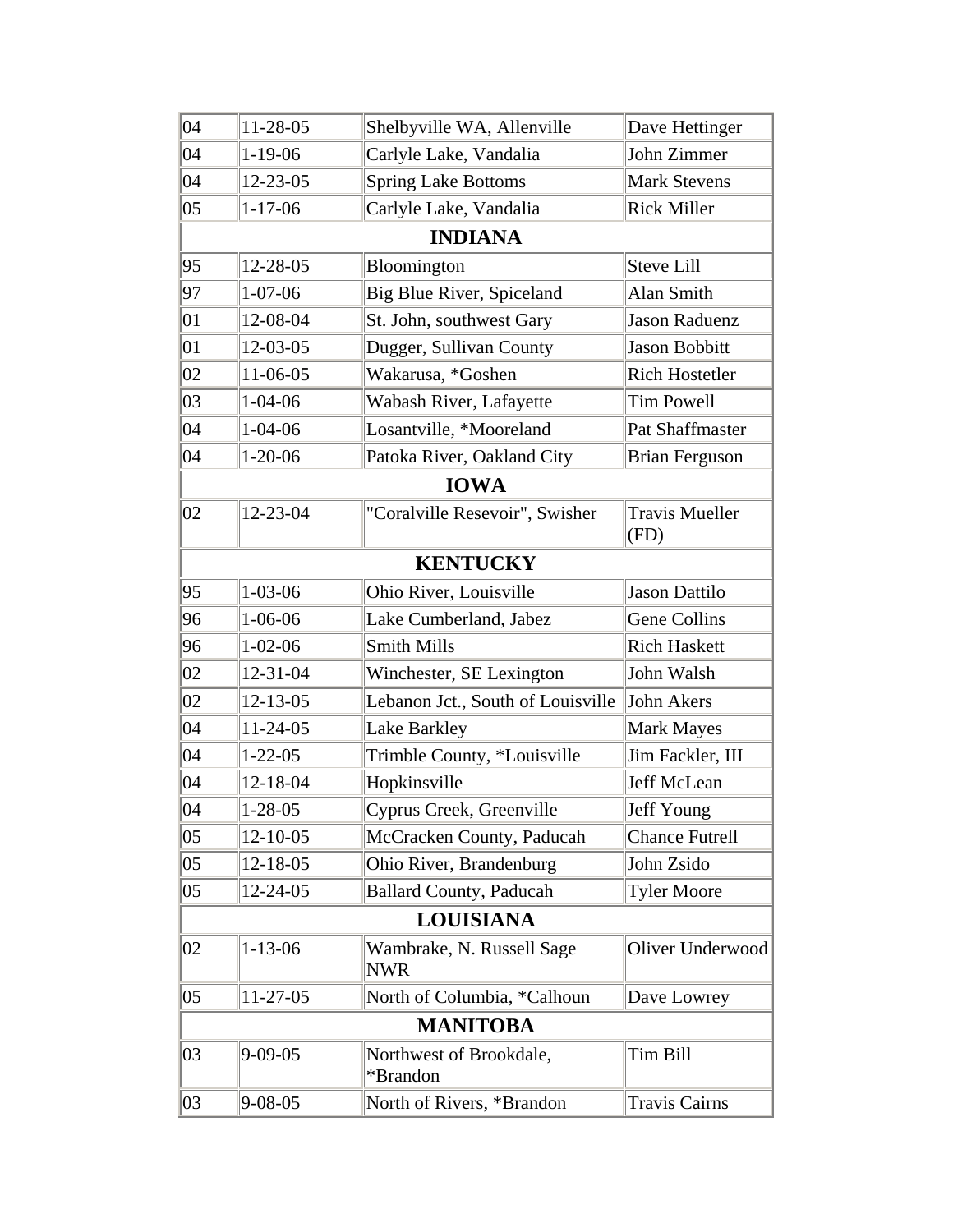| 04     | $9 - 10 - 05$   | Little Saskatchewan River      | Luke Richard         |  |  |
|--------|-----------------|--------------------------------|----------------------|--|--|
|        |                 | <b>MICHIGAN</b>                |                      |  |  |
| 94     | $11 - 11 - 05$  | Ottawa Marsh, Allegan          | <b>Scott Bender</b>  |  |  |
| 97     | $11 - 14 - 04$  | Harsens Island SGA, Algonac    | <b>Frank Hilvers</b> |  |  |
| 99     | $12 - 11 - 05$  | Celeron Island, Gibraltar      | <b>Rich Novak</b>    |  |  |
| 00     | $11 - 24 - 05$  | Newport                        | Carl Beaubien        |  |  |
| 01     | $11 - 16 - 05$  | Anchor Bay, Lake St. Clair     | Mike Conigliaro      |  |  |
| 02     | $10-16-05$      | Harsens Island SGA, Algonac    | George Tache         |  |  |
| 03     | $10-26-05$      | Saginaw Bay, Essexville        | Josh Brodeur         |  |  |
| 03     | 11-06-05        | Swan Creek, Burr Oak           | Larry Howard         |  |  |
| 03     | $11-20-05$      | Harsens Island SGA, Algonac    | Cody Gordon          |  |  |
| 04     | $6 - 28 - 05$   | Detroit Metro Airport, Romulus | Clay McSparn<br>(FD) |  |  |
| 04     | $10-25-04$      | Pointe Mouillee SGA, Monroe    | Chris McKinney       |  |  |
| 04     | $11 - 13 - 05$  | Harsens Island SGA, Algonac    | <b>Mike Karalis</b>  |  |  |
| 04     | $11-02-05$      | St. Clair Flats, Algonac       | Rob Younkins         |  |  |
| 04     | $11-24-05$      | Lake Erie, Gibraltar           | <b>Ray Crooks</b>    |  |  |
| $05\,$ | $10-19-05$      | Pointe Mouillee SGA, Monroe    | Paul Prucka          |  |  |
| 05     | $10-16-05$      | Pointe Mouillee SGA, Monroe    | Mike Craine          |  |  |
| 05     | $11-02-05$      | Pointe Mouillee SGA, Monroe    | John Saduery         |  |  |
| 05(W)  | $11 - 02 - 05$  | Harsens Island SGA, Algonac    | Luigi Pandori        |  |  |
| 05     | $11-23-05$      | Lake St. Clair                 | Mike Donovan         |  |  |
| 05     | $12 - 11 - 05$  | Lake Erie, Brownstown Twsp.    | Tony Hall            |  |  |
|        |                 | <b>MINNESOTA</b>               |                      |  |  |
| 01     | $10-16-05$      | North of Brandon               | <b>Adam Wirtjes</b>  |  |  |
| 03     | $10-23-05$      | Clear Lake, New Ulm            | Joshua Kamrath       |  |  |
| 04     | $10-22-05$      | Mud Lake, Randall              | <b>Brent Carry</b>   |  |  |
| 04     | $10-15-05$      | Artichoke Lake, Ortonville     | Brian McNamara       |  |  |
|        |                 | <b>MISSISSIPPI</b>             |                      |  |  |
| 01     | $12 - 11 - 05$  | Dundee, *Batesvile             | <b>Greg Garrett</b>  |  |  |
| 03     | $1 - 27 - 06$   | Oxford, Enid Lake              | <b>Omar Ahmed</b>    |  |  |
| 03     | 12-04-05        | Clay County, West Point        | <b>Butch White</b>   |  |  |
| 05     | $12 - 10 - 05$  | <b>Alcorn County, Corinth</b>  | Hank Butler          |  |  |
|        |                 | <b>MISSOURI</b>                |                      |  |  |
| 04     | $11-24-05$      | Fredrictown, *Park Hills       | <b>Randy Glen</b>    |  |  |
|        | <b>NEW YORK</b> |                                |                      |  |  |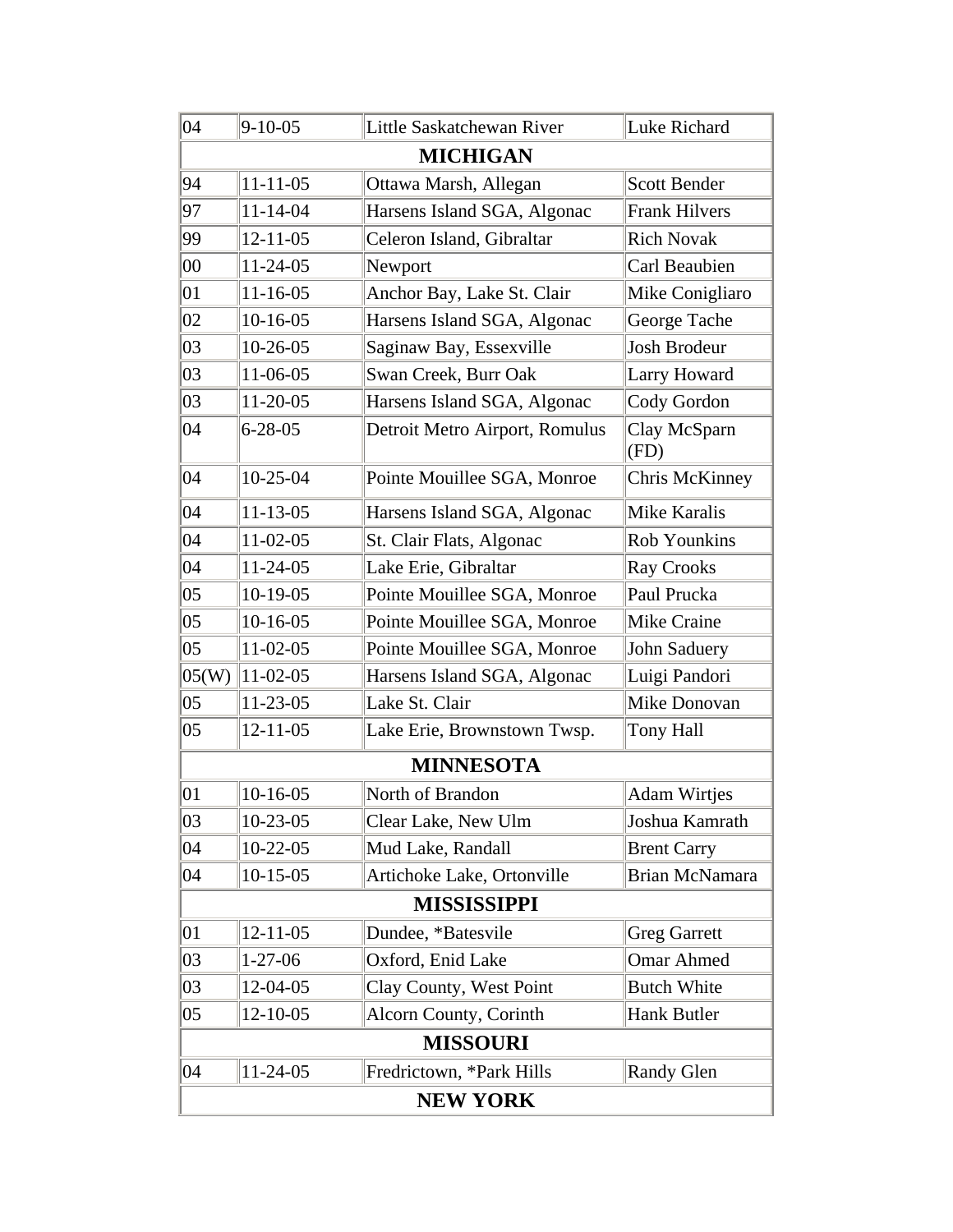| 04     | 11-29-05       | South Dayton, *Fredonia            | Doug Zeller            |
|--------|----------------|------------------------------------|------------------------|
| 04     | $12 - 10 - 05$ | Point Peninsula, Lake Ontario      | Jim McRae              |
|        |                | <b>NORTH CAROLINA</b>              |                        |
| 02     | $12 - 17 - 05$ | Kerr Lake, Henderson               | Chris Fisher           |
| 04     | $11-25-05$     | Lake Tillery, Norwood              | Rob Cohen              |
| 04     | $1 - 05 - 06$  | Four Oaks, Johnston County         | <b>Brandon Batten</b>  |
| 04     | $1 - 24 - 06$  | Currituck County, *Maple           | <b>Chandler Sawyer</b> |
| 04     | 11-28-05       | Swanquarter                        | <b>Stacy Duncan</b>    |
| 05     | $12 - 22 - 05$ | Lake Norman, Charlotte             | Craig Bullis           |
| 05     | $1 - 11 - 06$  | Taylorsville, *Hickory             | <b>Todd Lail</b>       |
| 05     | $1 - 25 - 06$  | Efland, *Timberlake                | <b>Chris Cates</b>     |
| 05     | $1 - 15 - 06$  | Pamlico Point                      | <b>Stacy Duncan</b>    |
|        |                | <b>NORTH DAKOTA</b>                |                        |
| 92     | $10-28-05$     | Churchs Fairy, Irvin Lake          | Rudy Czechan           |
| 97     | $10-05-05$     | <b>Starkweather, Ramsey County</b> | John Baker             |
| 03     | $10-01-05$     | Rugby, Norwest of Devils Lake      | John Riley             |
| 03     | $10-02-04$     | North of Devils Lake               | Louis Williams         |
|        |                | <b>OHIO</b>                        |                        |
| 95     | $11 - 13 - 05$ | Lake Erie, Vermillion              | Mark Riddle            |
| 95     | $1 - 01 - 05$  | Hocking River, Lancaster           | Doug Hintz             |
| 96     | $10-22-05$     | Ottawa County, Port Clinton        | Mike Kristof           |
| 98     | $10-27-05$     | Ottawa NWR, outside Toledo         | Joe Montie             |
| $00\,$ | 12-03-05       | Long Lake, *Brunswick              | Dan Thomas             |
| 03     | 12-20-04       | Ashtabula Harbor                   | Wayne Lomas            |
| 03     | $1-29-05$      | Scioto River, south of Columbus    | <b>Orion Carey</b>     |
| 03     | $10-23-05$     | Medina, *Ashland                   | Tim Dilgard            |
| 03     | $11-02-05$     | Magee Marsh, Lake Erie             | <b>Mike Patton</b>     |
| 03     | 12-20-04       | Madison County, London             | Rob Estheimer          |
| 03     | $11 - 16 - 05$ | Muddy Creek, Port Clinton          | Bill Englefield, Jr.   |
| 03     | $11-26-05$     | Lake Erie, Ashtabula               | Doug Milo              |
| 03     | $1 - 07 - 06$  | South of Canton, Minerva           | Jim Gajewski           |
| 04     | 10-24-04       | St. Clairsville (near W. Virginia) | Rob Rauschenberg       |
| 04     | $1 - 30 - 05$  | Seneca Lake, *Zanesville           | Sam Beskis             |
| 04     | $10-16-05$     | Medina                             | Robert Holl            |
| 04     | $11 - 16 - 05$ | Port Clinton                       | Doug Krzywicki         |
| 04(P)  | 11-29-05       | Sandusky                           | <b>Marty Smith</b>     |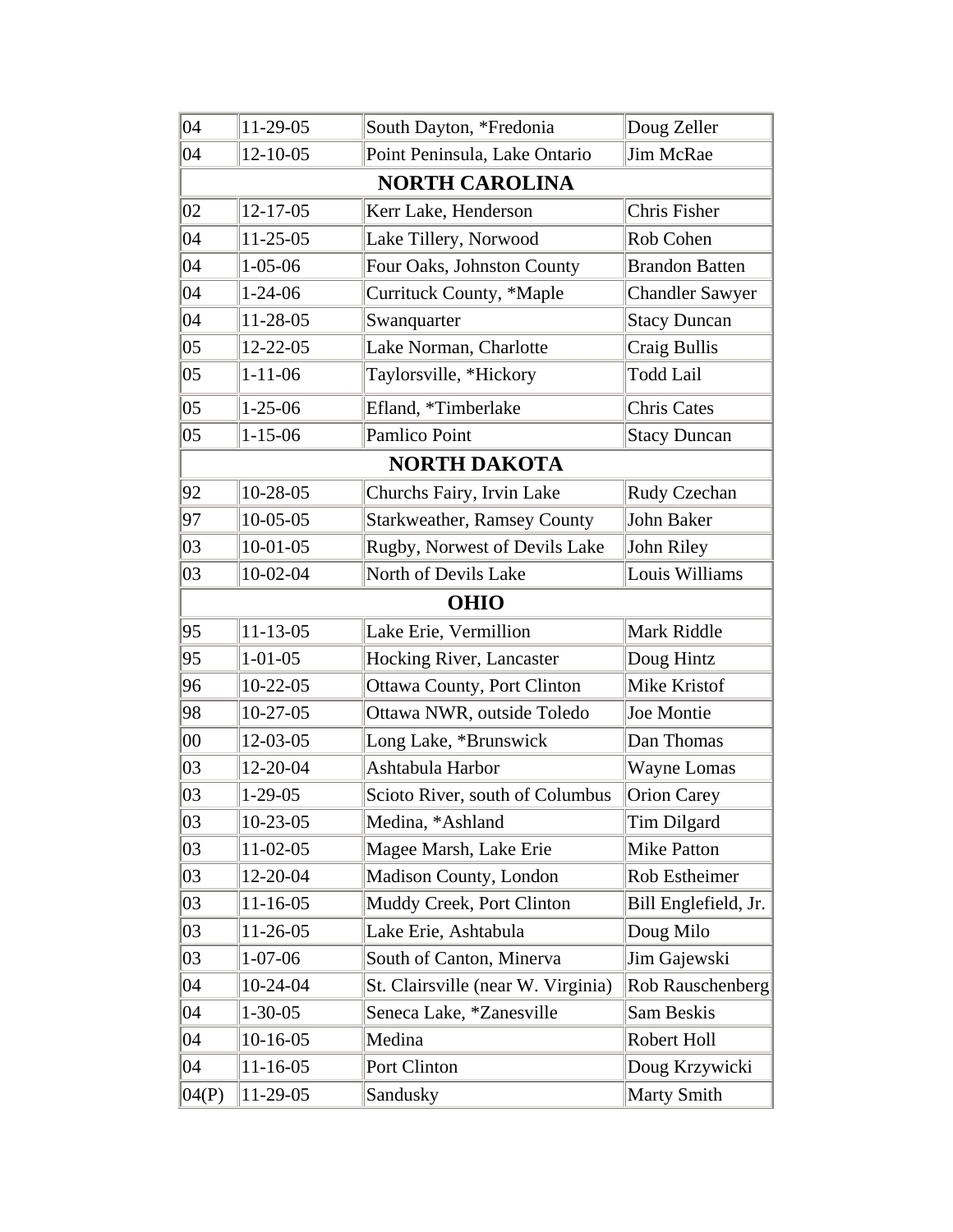| 04           | $1 - 13 - 06$  | Pickaway County, *Circleville        | Joe Schneider                |
|--------------|----------------|--------------------------------------|------------------------------|
| 04           | 12-28-05       | Mt. Orab, Brown County               | <b>Tim Russell</b>           |
| $ 04\rangle$ | $11 - 15 - 05$ | Port Clinton                         | <b>Kevin Gottron</b>         |
| 04           | $10-20-05$     | Lake Erie Zone, Jerusalem Twsp.      | <b>Brad Soncrant</b>         |
| 05           | 10-09-05       | Pickel Creek WA, Sandusky            | <b>Nathan Rose</b>           |
| 05           | $11 - 11 - 05$ | <b>Winous Point, Port Clinton</b>    | Fred Floyd                   |
| 05           | $11-22-05$     | North Bay Gun Club, Port<br>Clinton  | <b>Jason Whitt</b>           |
| $ 05\rangle$ | 12-02-05       | Sandusky Bay                         | <b>Robert Demby</b>          |
| $ 05\rangle$ | $12 - 17 - 05$ | Ohio River, Portsmouth               | <b>William Nichols</b>       |
| 05           | 12-26-05       | Great Miami River, Hamilton          | Rob Koth                     |
| $ 05\rangle$ | 12-29-05       | Port Clinton                         | Doug Krzywicki               |
| 05           | 12-25-05       | Mahoning River, Levittsburg          | Christian Mrosko             |
| $ 05\rangle$ | 12-18-05       | Milford, *Reading                    | Terry Garman                 |
| $ 05\rangle$ | 10-30-05       | Oregon, outside Toledo               | <b>Scott Russell</b>         |
|              |                | <b>ONTARIO</b>                       |                              |
| $ 01\rangle$ | $9 - 30 - 05$  | Eastern Lake Erie, Wainfleet         | <b>Todd Acaster</b>          |
| 02           | 11-26-04       | Kingsville, Essex County             | <b>Harold Braggs</b>         |
| 03           | 10-18-04       | Northwest of Sudbury,<br>Chelmsford  | <b>Scott Poirier</b>         |
| 03           | $12 - 15 - 05$ | Leamington                           | <b>Andrew Crozier</b>        |
| 04           | 11-03-04       | Walpole Island Indian<br>Reservation | Ron Gorski                   |
| 04           | $11-21-05$     | Hillman Marsh, Leamington            | <b>Wayne Bauer</b>           |
| 04           | 11-20-04       | Kingsville, Essex County             | <b>Harold Braggs</b>         |
| 04           | 12-16-04       | Mitchell's Bay, Lake St. Clair       | <b>Brian</b><br>Vankerkhoven |
| 04           | $9 - 30 - 05$  | Hullett Marsh, Clinton               | <b>Bosco Cenic</b>           |
| 04           | $10-01-05$     | Walpole Island, Wallaceburg          | Chip Whitney                 |
| 04           | $10-07-05$     | Cedar Creek, Kingsville              | Sean Drummond                |
| 04           | 11-07-05       | Walpole Island, Wallaceburg          | Bill Brown, III              |
| 04           | $10-29-05$     | Walpole Island, Wallaceburg          | Graham Hoogterp              |
| 04           | $11 - 11 - 05$ | Walpole Island, Wallaceburg          | Rob Reisig                   |
| $ 05\rangle$ | $9 - 27 - 05$  | <b>Colchester South, Harrow</b>      | Kevin Quinlan                |
| 05           | $9 - 28 - 05$  | <b>Rondeau Provincial Park</b>       | Sean Drummond                |
| 05           | $10-05-05$     | Petersburg, *Baden                   | Derek Snyder                 |
| 05           | $11-04-05$     | Cedar Creek, Kingsville              | Jeff Goetz                   |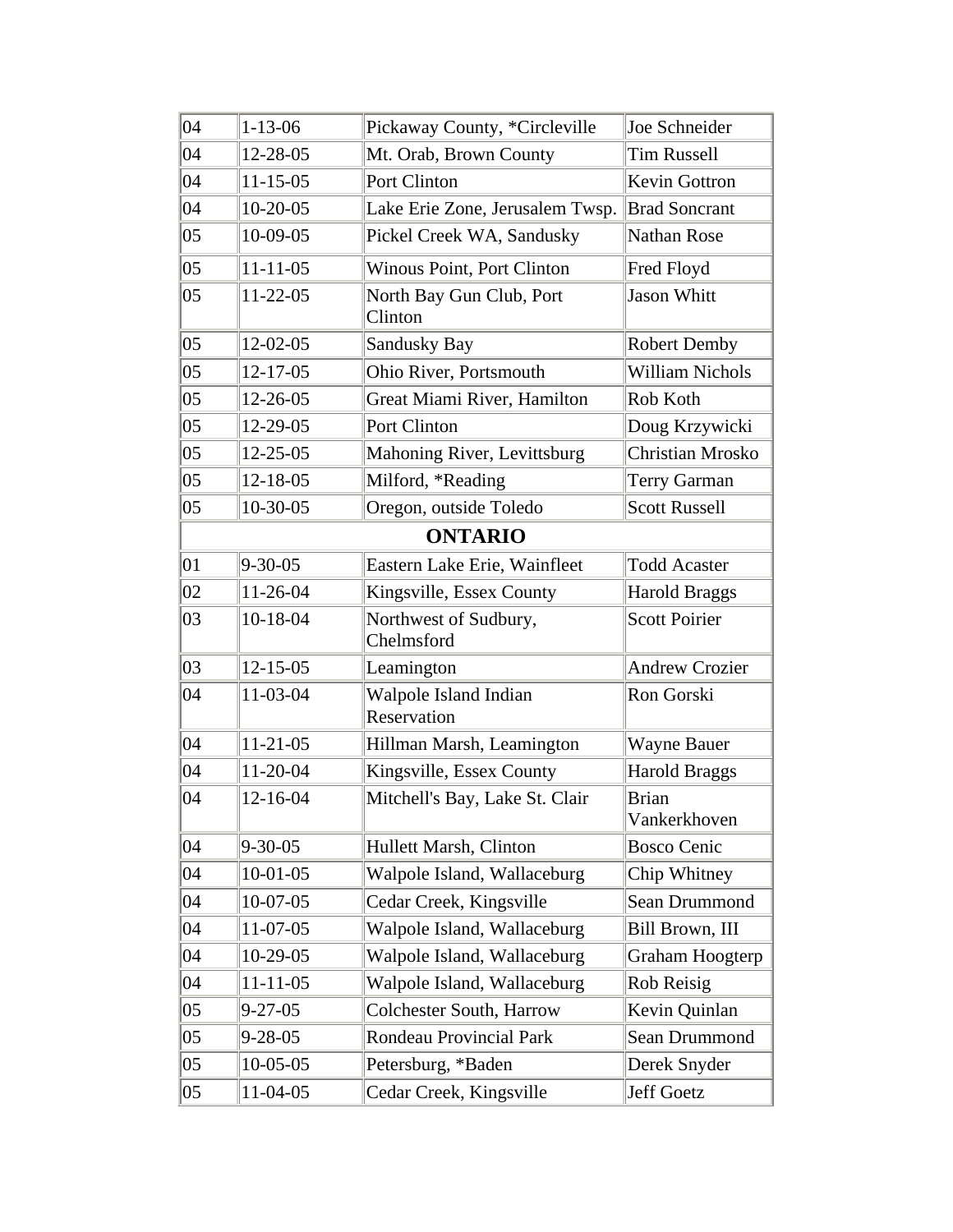| $ 05\rangle$ | $11 - 11 - 05$ | Branch Pit, Kingsville                   | Sean Drummond          |
|--------------|----------------|------------------------------------------|------------------------|
| $ 05\rangle$ | 11-09-05       | Leamington                               | Joe Palmer             |
| $ 05\rangle$ | $11 - 15 - 05$ | North of Leamington                      | Joe Palmer             |
| $ 05\rangle$ | $11-19-05$     | outside of Leamington                    | Pat Sylvestre          |
|              |                | <b>PENNSYLVANIA</b>                      |                        |
| 03           | $12 - 26 - 05$ | Edinboro Lake, Edinboro                  | Mark Spence            |
|              |                | <b>SASKATCHEWAN</b>                      |                        |
| 96           | $8-19-05$      | West of Yorkton                          | Rob Colvis (A)         |
| 03(T)        | $8 - 12 - 05$  | Last Mountain Lake WMA,                  | Phil Thorpe (A)        |
|              |                | Simpson                                  |                        |
| N/G          | $10-05-05$     | Turtle Lake & Live Long                  | Bill McNabb (FD)       |
|              |                | <b>SOUTH CAROLINA</b>                    |                        |
| 04(W)        | $1 - 14 - 06$  | Lake Marion, Summerton                   | Phil Lowe              |
|              |                | <b>TENNESSEE</b>                         |                        |
| 94           | 12-24-04       | Old Hickory Lake, Gallatin               | Kenny Hale             |
| 95           | $1 - 14 - 05$  | Lauderdale County, north of<br>Halls     | Doug Cherry            |
| 96           | $1 - 12 - 05$  | Dyer County, Eaton                       | Chris Hearn            |
| 96           | $1 - 15 - 05$  | Old Hickory Lake, Gallatin               | Kenny Hale             |
| 98           | $12 - 24 - 05$ | Percy Priest Lake, Nashville             | <b>Randall Haley</b>   |
| 99           | $12 - 12 - 05$ | Kentucky Lake, *Camden                   | <b>Lance Patton</b>    |
| 99           | $12 - 31 - 05$ | West of Jackson                          | Jonathan Roland        |
| 00           | $1 - 28 - 05$  | Mississippi River, Ripley                | <b>Mark Hargett</b>    |
| 01           | $12 - 21 - 05$ | Old Hickory Lake, Mt. Juliet             | Allen Blankenship      |
| 01           | $1 - 12 - 06$  | Jefferson County                         | <b>Richard Webb</b>    |
| 02           | $1 - 05 - 06$  | Nolichuckey River, Greenville            | Alan Shipley           |
| 02           | $1 - 14 - 06$  | Manchester                               | Jerry Watkins          |
| 02           | 12-03-05       | <b>Blount County</b>                     | David Jones            |
| 03           | $1 - 17 - 04$  | <b>Big Sandy/Brittonford</b>             | <b>Mike Ross</b>       |
| 03           | $1 - 03 - 05$  | <b>Obion County</b>                      | Curtis Johnson         |
| 03           | $1 - 30 - 05$  | Old Hickory Lake, *Nashville             | <b>Roger Carpenter</b> |
| 03           | $12 - 10 - 05$ | Old Hickory Lake, Gallatin               | <b>Mason Pitt</b>      |
| 03           | 12-28-05       | Camden Bottoms, Kentucky Lake Brad Mills |                        |
| 03           | $1 - 15 - 06$  | McKenzie, *Trezevant                     | Rocky Brockman         |
| 03           | $1 - 21 - 06$  | Obion River, Rives                       | Josh Leo               |
| 04           | $2 - 05 - 05$  | Camden Bottoms, Camden                   | Jacob Warren (JH)      |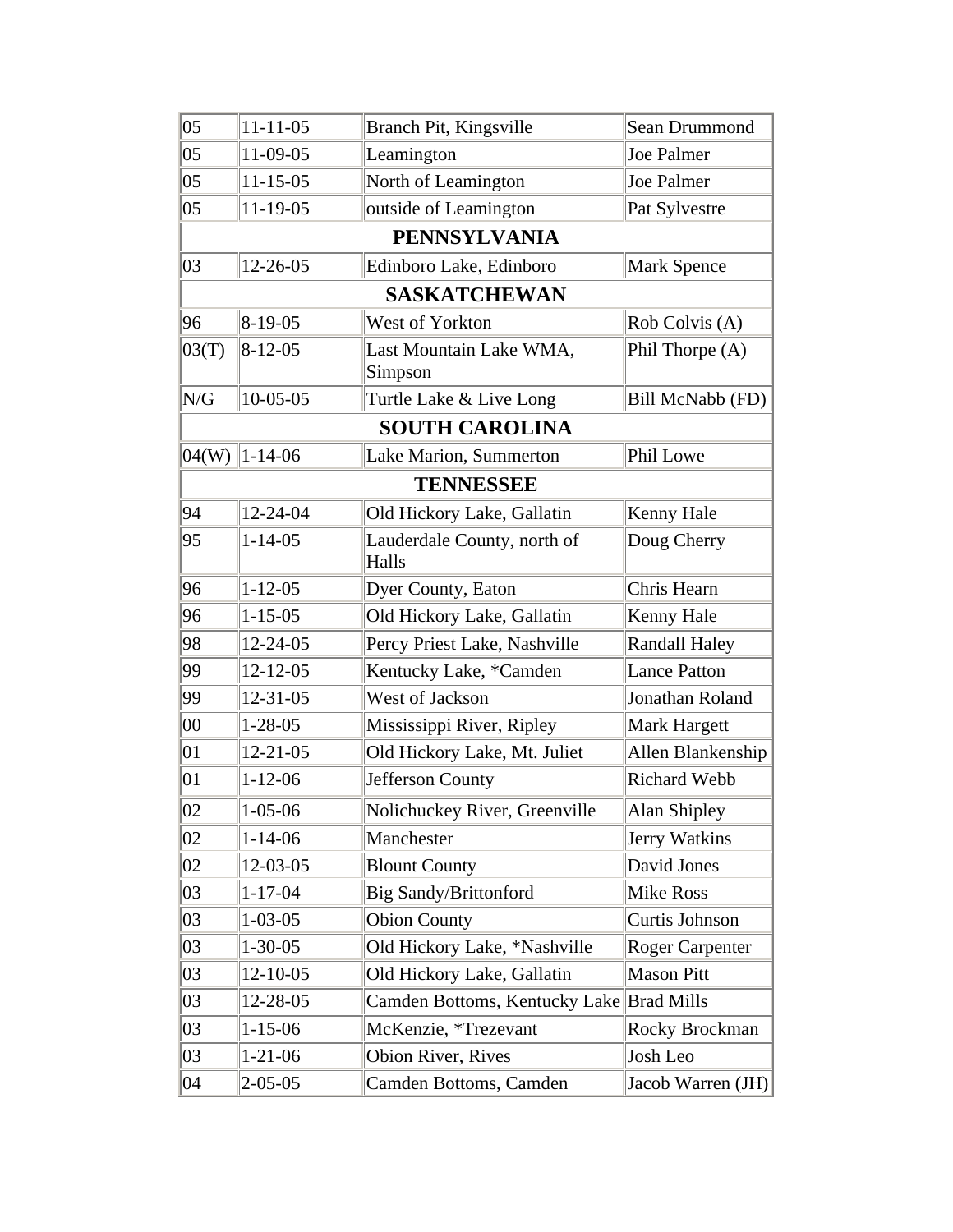| 04    | $1 - 13 - 06$  | Old Hickory Lake, Lebanon              | Marvin Peach           |
|-------|----------------|----------------------------------------|------------------------|
| 04    | $12 - 27 - 04$ | Old Hickory Lake, Nashville            | Jeremy Hale            |
| 04    | 12-03-05       | Benton County, Camden WMA              | <b>Jake Anderson</b>   |
| 04    | 12-08-05       | Old Hickory Lake,<br>Hendersonville    | Larry Conley, Jr.      |
| 04    | $12 - 10 - 05$ | <b>Camden Bottoms</b>                  | <b>Jason Stokes</b>    |
| 04    | $12 - 18 - 05$ | Bakerville, Waverly                    | George Shwab           |
| 04    | $12 - 21 - 05$ | Holston River, Kingsport               | <b>Brad Steele</b>     |
| 04    | $1 - 02 - 06$  | Marion County, Chattanooga             | Jim Willingham         |
| (2)04 | $1 - 14 - 06$  | Cedar Grove, *Huron                    | <b>Joel Gateley</b>    |
| 04    | $1 - 12 - 06$  | Maryville, *Walland                    | Dave Christopher       |
| 05    | $11-27-05$     | Fuller Hill, New Johnsonville          | <b>Scott Buchanan</b>  |
| 05    | $12 - 14 - 05$ | South Fork Obion River, Carroll<br>Co. | Phil Fry               |
| 05    | $1 - 07 - 06$  | Reelfoot Lake, Samburg                 | Jim Murdaugh           |
| 05    | $12 - 26 - 05$ | Tuscumbia River, Chewalla              | <b>Ryan Monteomery</b> |
| 05    | $1 - 14 - 06$  | Rutledge                               | Doug Dalton            |
|       |                | <b>VIRGINIA</b>                        |                        |
| 97    | $1 - 20 - 05$  | <b>Surry County, James River</b>       | Lewis McMurran,<br>Ш   |
| 00    | $1 - 28 - 05$  | Pamunkey River, New Kent               | <b>Mundy Gibbs</b>     |
| 02    | $1 - 10 - 06$  | Lake Gaston, North Carolina<br>border  | <b>Heath Pulley</b>    |
| 03    | $1 - 26 - 06$  | Blackstong, *Chesterfield              | Kent Callahan          |
| 05    | $11-26-05$     | Mattaponi River, West Point            | <b>Bill Moreland</b>   |
| 05    | $12 - 15 - 05$ | Shenandoah River, Lynnwood             | John Painter           |
|       |                | <b>WISCONSIN</b>                       |                        |
| 04    | $10-02-05$     | Rush Lake, Winnebago                   | Wes Wild               |
| 04    | 11-29-05       | Chippewa Falls                         | Jim Allen              |

During the year ending JANUARY 31, 2006 Jack Miner geese bands were recovered in:

| YR.<br>OF<br>BAND | <b>RECOVERED</b> | <b>LOCATION</b><br><b>RECOVERY</b> | ВY          |  |
|-------------------|------------------|------------------------------------|-------------|--|
| <b>ILLINOIS</b>   |                  |                                    |             |  |
| 85                | $-10-04$         | Marion                             | Rick Forbes |  |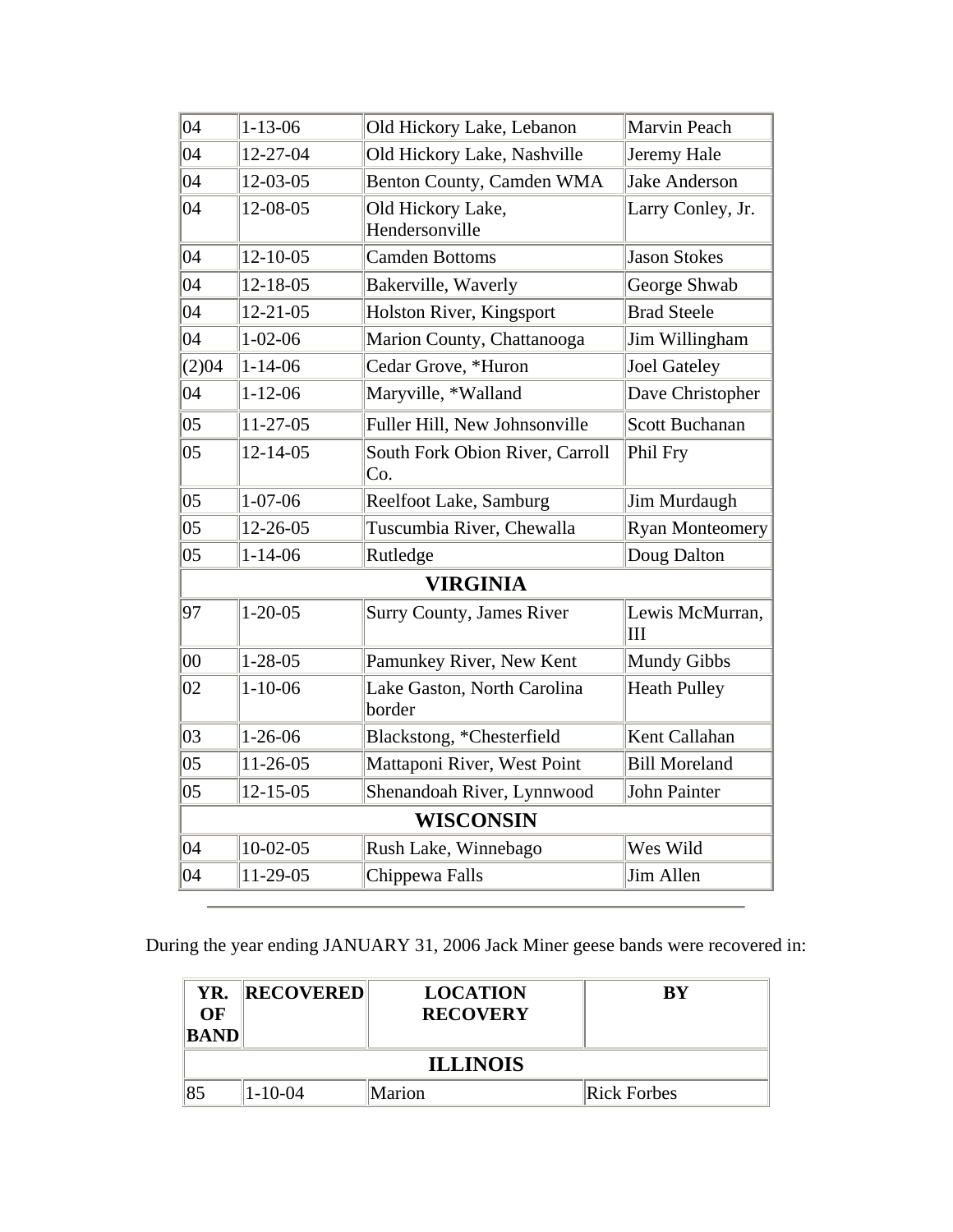| 93     | $11 - 10 - 05$ | Dekalb, near Fox River                        | Rob Erickson                |
|--------|----------------|-----------------------------------------------|-----------------------------|
| 04     | $1 - 23 - 06$  | Marion                                        | Cody Redman                 |
| 04     | 12-26-05       | Plainfield                                    | Dale Bakken                 |
| 05     | $1-09-06$      | Marion                                        | Cody Redman                 |
|        |                | <b>INDIANA</b>                                |                             |
| 97     | $12 - 13 - 05$ | <b>Southeast Hamilton</b><br>County, *Fishers | Dave Cruser                 |
| $00\,$ | $1 - 08 - 06$  | Gaston                                        | <b>Matt Hedges</b>          |
| 04     | $9 - 11 - 05$  | Tippy River, Warsaw                           | Ross Armey (8 years<br>old) |
|        |                | <b>KENTUCKY</b>                               |                             |
| 94     | 12-26-05       | Lexington                                     | <b>Wade Calvert</b>         |
|        |                | <b>MARYLAND</b>                               |                             |
| 98     | $1 - 22 - 05$  | Kent County, Golts                            | Mike Coleman                |
|        |                | <b>MICHIGAN</b>                               |                             |
| 83     | $1 - 18 - 06$  | Lake Erie, Monroe                             | Paul Larner                 |
| 91     | $10-10-05$     | Oregon Twsp., Lapeer<br>County                | Leon Nichols                |
| 93     | 11-28-05       | Northfield Township                           | <b>Steve Cheston</b>        |
| 94     | $9 - 26 - 05$  | Delta County, Escanaba<br>(Upr. Pen)          | <b>Brad Cochran</b>         |
| 94     | $10-10-05$     | Macomb County, Ray<br>Twsp.                   | Doug Kaltz                  |
| 94     | 11-29-05       | Linwood, north of Bay City Rob Lothian        |                             |
| 96     | $10-02-05$     | Skandia, southeast of<br>Marquette            | Marty Kovarik               |
| 97     | $11-24-05$     | Stoney Creek Metro, Fair<br>Haven             | Dave Mercure                |
| 99     | $10-01-05$     | Cadillac                                      | "Buzz" Smith                |
| 99     | $1 - 18 - 06$  | Pte. Mouillee SGA,<br>Monroe                  | <b>Jason Reaume</b>         |
| 99     | $1 - 18 - 06$  | Pte. Mouillee SGA,<br>Monroe                  | Rob Cardinal, Jr.           |
| $00\,$ | 11-29-05       | <b>Macomb County</b>                          | Lewis Smith                 |
| 03     | 10-09-05       | Goodrich, southest of Flint                   | Nick Weil                   |
| 03     | $11-24-05$     | Oakland County, Milford                       | Dave Baker                  |
| 04     | 12-05-04       | South Lyon                                    | PJ Geiger                   |
| 04     | $10-10-04$     | Milan, south of Ann Arbor                     | <b>Blake Wasilkowski</b>    |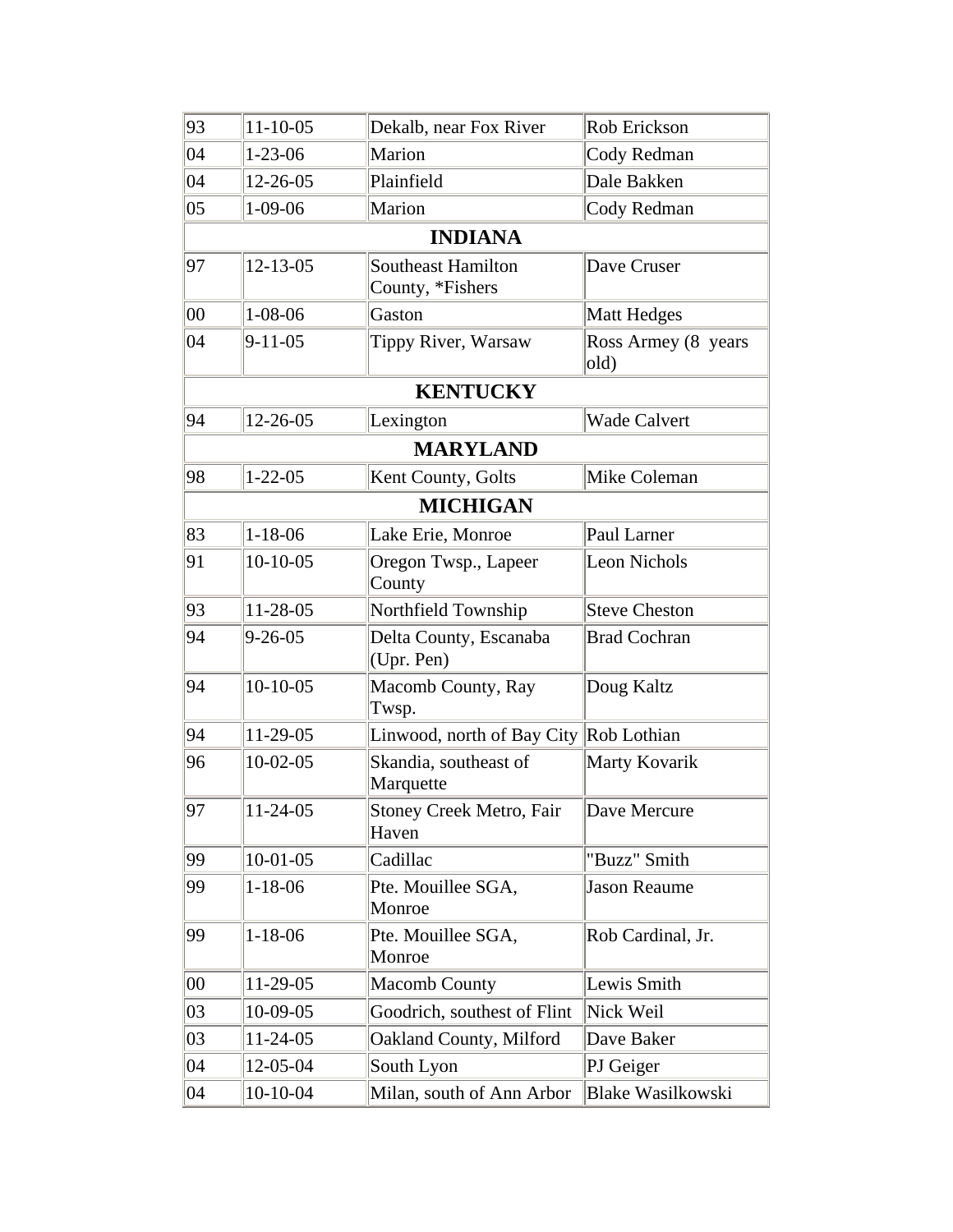|      | <b>OHIO</b>    |                                                 |                        |  |  |
|------|----------------|-------------------------------------------------|------------------------|--|--|
| 93   | $9 - 06 - 05$  | <b>Sandusky County</b>                          | Jim Gardner            |  |  |
| 94   | $1 - 21 - 06$  | Mt. Gilead, *Cardington                         | Kipp Criswell          |  |  |
| 96   | $10-30-05$     | Grafton, southwest of<br>Cleveland              | George Barsa           |  |  |
| 97   | $9 - 14 - 05$  | Canal Winchester                                | Chris Lee              |  |  |
| 98   | $12 - 18 - 05$ | Oak Harbor, off McGee<br>Marsh                  | Jordan Schwind         |  |  |
| 98   | 12-30-05       | Oak Harbor, outside Port<br>Clinton             | <b>Tom Patterson</b>   |  |  |
| 99   | $9 - 15 - 05$  | Indian Creek WMA,<br>Fayetteville               | Tim Bielawski          |  |  |
| 01   | $1-28-06$      | Nashport, *Newark                               | Ron Houdeshell         |  |  |
| 03   | $1 - 16 - 06$  | Fort Laramie State Park                         | <b>Terry Mead</b>      |  |  |
| 04   | 12-20-05       | Milan, *Monroeville                             | <b>Todd Matthias</b>   |  |  |
| 04   | 10-09-05       | Lake Erie, Lucas County                         | <b>Brandon Rogier</b>  |  |  |
| 04   | $10-22-05$     | Sandusky                                        | John Rathbun           |  |  |
| 04   | $10-22-05$     | South of New Philadelphia                       | <b>Bryant Lieux</b>    |  |  |
| 04   | 10-28-05       | Grand Rapids, southwest of John Beebe<br>Toledo |                        |  |  |
| 04   | 10-29-05       | Off Lake Erie, Marblehead                       | <b>Jason Howland</b>   |  |  |
| 04   | 12-26-05       | Huron                                           | Dave Kishman           |  |  |
| 04   | $12 - 16 - 05$ | Huron                                           | David Boos             |  |  |
| 04   | $1 - 10 - 06$  | Mansfield                                       | John Tennis            |  |  |
| 04   | $12 - 11 - 05$ | Off Lake Erie, Oregon                           | <b>Mitch Punches</b>   |  |  |
| 04   | $1 - 02 - 06$  | Crawford County, Galion                         | Troy Freyman           |  |  |
| 05   | 12-24-05       | Mt. Gilead, Morrow<br>County                    | Troy Freyman           |  |  |
|      |                | <b>ONTARIO</b>                                  |                        |  |  |
| 82** | 12-28-05       | Kingsville                                      | Sean Drummond          |  |  |
| 89   | $1 - 05 - 06$  | Kingsville                                      | <b>Brandon Wood</b>    |  |  |
| 91   | $9 - 15 - 05$  | Lake St. Clair, Mitchell's<br>Bay               | <b>Aaron Vanroboys</b> |  |  |
| 91   | $9 - 28 - 05$  | Walkerton                                       | <b>Aaron Musial</b>    |  |  |
| 94   | $1 - 04 - 06$  | "Hoggers Pond", Kingsville Derrick Halliwell    |                        |  |  |
| 98   | $4 - 20 - 05$  | James Bay, Moose Factory                        | Jim Iserhoff           |  |  |
| 04   | 12-05-04       | Kingsville                                      | Chris Schmedin         |  |  |
| 04   | $12 - 11 - 04$ | Kingsville                                      | Jim Slotterbeck        |  |  |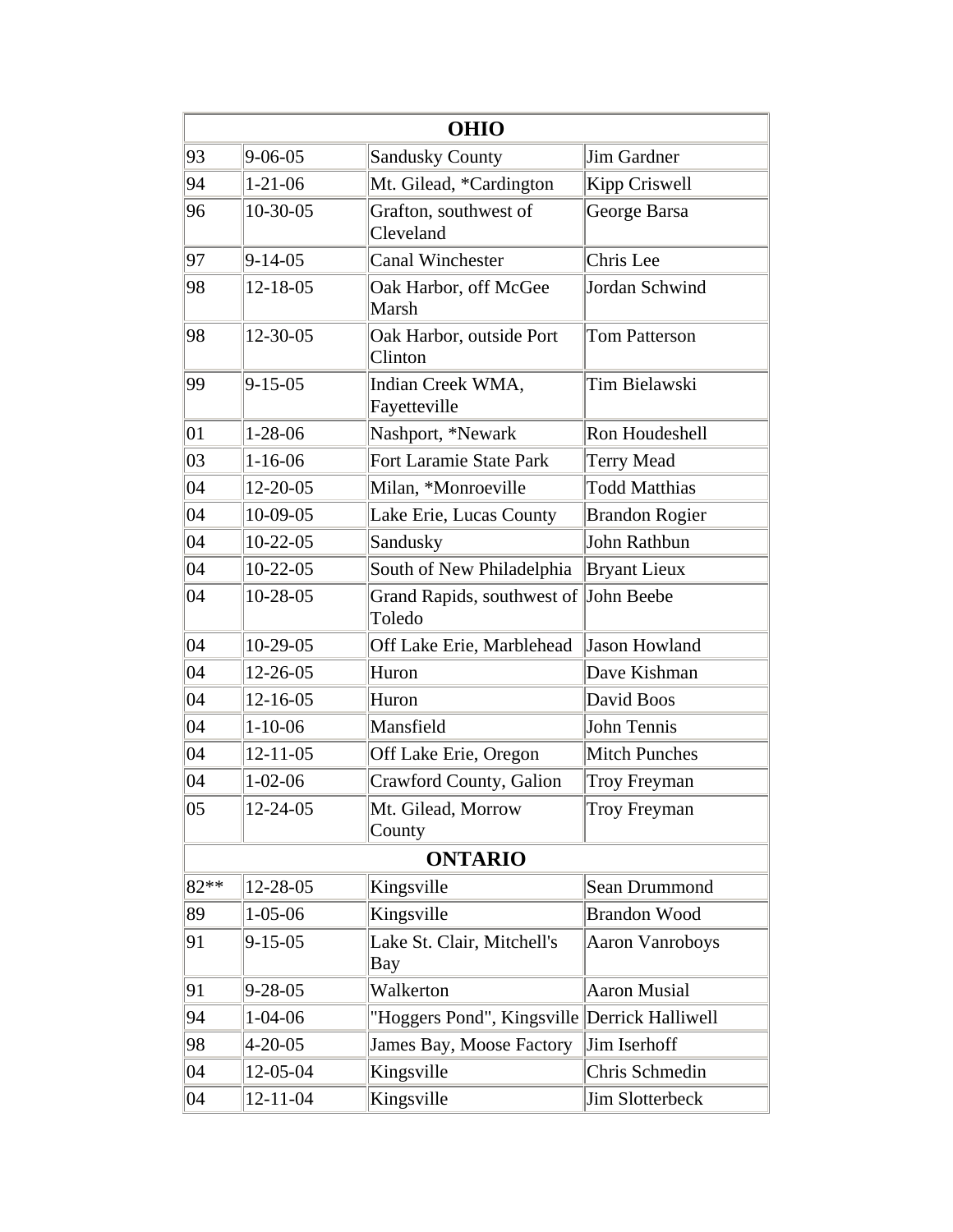| 04           | 12-02-04        | Kingsville                                 | <b>Harold Braggs</b>                      |  |
|--------------|-----------------|--------------------------------------------|-------------------------------------------|--|
| 04           | 12-28-04        | Lake Erie, Amherstburg                     | Foster Bartholow, IV                      |  |
| 04           | 12-28-04        | Kingsville                                 | Rob Archambault                           |  |
| 04(2)        | $ 4 - 16 - 05 $ | Southern James Bay                         | Norm Wesley                               |  |
| 04(2)        | $ 4 - 16 - 05 $ | Fort Albany, James Bay                     | Doug Jeffries                             |  |
| 05           | $11-26-05$      | Wheatley, east of<br>Leamington            | Justin Imeson                             |  |
| $ 05\rangle$ | $11-02-05$      | Gesto, outside Essex                       | <b>Marty Pollinger</b>                    |  |
| 05           | 12-28-05        | Kingsville                                 | Sean Drummond                             |  |
|              |                 | <b>PENNSYLVANIA</b>                        |                                           |  |
| 04           | $1 - 14 - 06$   | Hershey                                    | Tim Clevenger<br>$(12 \text{ years old})$ |  |
|              | <b>VIRGINIA</b> |                                            |                                           |  |
| 04           | $1 - 09 - 06$   | South Holston Lake, Bristol Ralph Tilghman |                                           |  |

## **Recovering of Bands:**

During the year ending JANUARY, 2005 Jack Miner duck bands were recovered in:

| YR. OF<br><b>BAND</b> |                 | <b>RECOVERED LOCATION RECOVERY</b> | <b>BY</b>             |  |  |
|-----------------------|-----------------|------------------------------------|-----------------------|--|--|
|                       |                 | <b>ALABAMA</b>                     |                       |  |  |
| 94                    | $12 - 18 - 04$  | Wheeler Lane, Courtland            | Dan Howell            |  |  |
| 96                    | $1 - 30 - 04$   | Swann Creek WMA, Decatur           | Mike Murphree         |  |  |
| 98                    | 12-04-04        | Tenessee River, Decatur            | <b>Chad Holbrooks</b> |  |  |
| 99                    | $1 - 25 - 05$   | Wilsonville, SE Birmingham         | Art Smith, IV         |  |  |
| $ 02\rangle$          | 12-31-04        | Tensaw River Delta, Mobile         | Steve Lyda            |  |  |
| 02                    | $ 01-07-05 $    | <b>Jackson County (NE Alabama</b>  | <b>Bill Tapp</b>      |  |  |
| $ 04\rangle$          | $ 01-27-05 $    | Swann Creek WMA, Decatur           | Eric McHan            |  |  |
|                       | <b>ARKANSAS</b> |                                    |                       |  |  |
| 00                    | $1 - 20 - 04$   | Lake Chicot, Chicot County         | Chris Stoddard        |  |  |
| $ 02\rangle$          | $1 - 23 - 05$   | White River NWR, Marvell           | <b>Troy Gillespie</b> |  |  |
| $ 03\rangle$          | $1 - 16 - 04$   | <b>Bald Knob</b>                   | <b>Jim Overstreet</b> |  |  |
| $ 03\rangle$          | 11-20-04        | Dublin * Conway                    | <b>Andrew Naegle</b>  |  |  |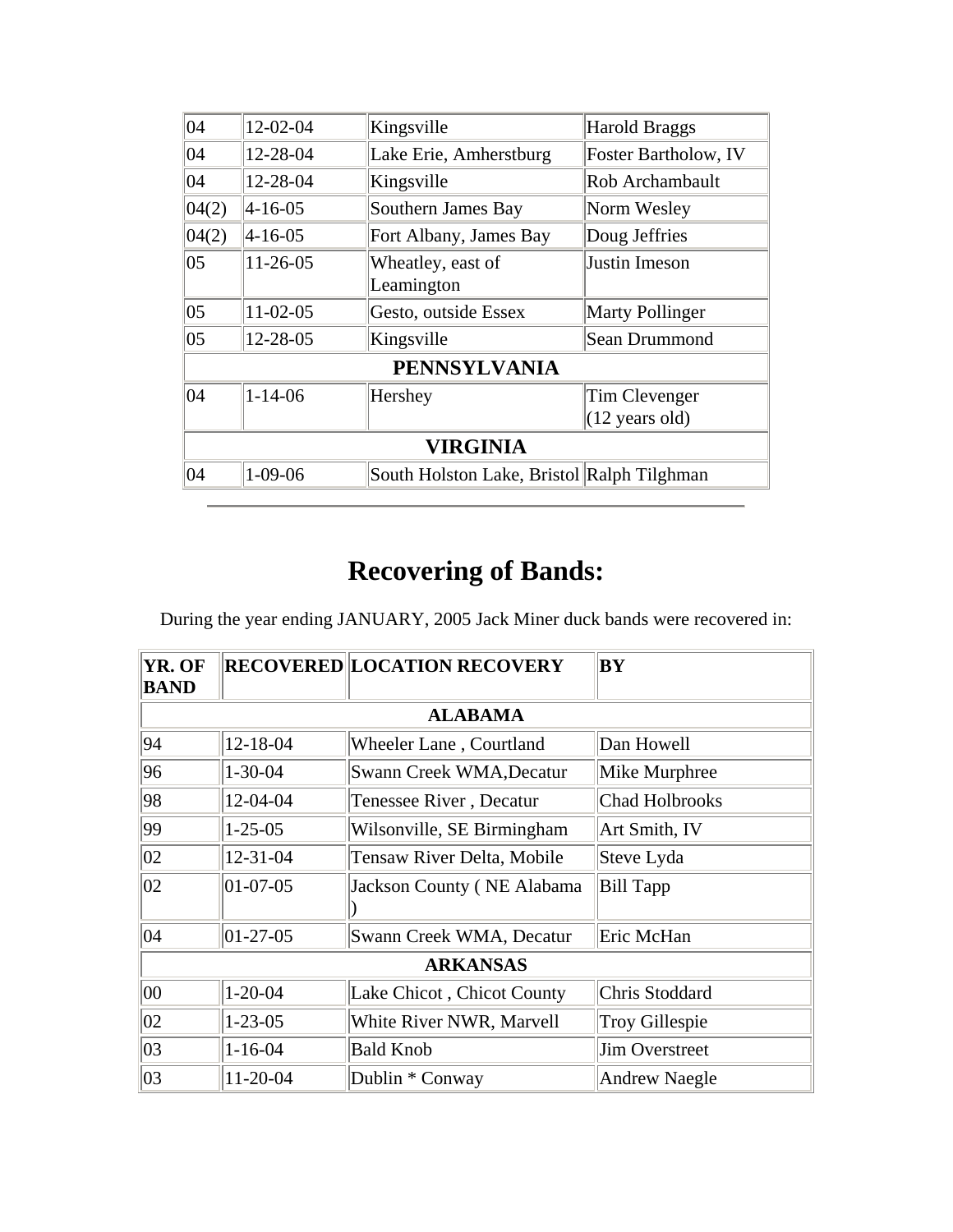| 03           | 11-26-04         | <b>Cut-Off Creek WMA</b>                   | Jarrett Barnhill       |
|--------------|------------------|--------------------------------------------|------------------------|
| 03           | $1 - 12 - 05$    | Augusta, NE of Little Rock                 | Perry Galloway         |
| 03           | $ 01 - 15 - 05 $ | Dave Donaldson/Black River<br>WMA          | Curt Alphin            |
| 04           | $ 01-30-05 $     | St. Francis River, Greene Co               | <b>Greg Adams</b>      |
| 04           | $ 01-25-04 $     | Weiner, SW Jonesboro                       | <b>Richard Murphy</b>  |
| 04           | 12-18-04         | St. Francis River, Lee Co                  | Kendall Stultz         |
|              |                  | <b>GEORGIA</b>                             |                        |
| 02           | $ 01 - 14 - 04 $ | <b>Outside Lake Hartwell</b>               | <b>Crosby Harrell</b>  |
| 03           | 11-23-04         | Flint River, W of Macon                    | Jer McCranie           |
| 04           | $ 01-23-05 $     | Savannah River, Hartwell Dam John Wood Jr. |                        |
|              |                  | <b>ILLINOIS</b>                            |                        |
| 92           | $ 01-09-05 $     | Crab Orchard NWR, Marion                   | <b>Scott Stillwell</b> |
| 97           | 12-23-04         | Sangamon River, Decatur                    | Ryan Markwell          |
| 00           | $12 - 17 - 04$   | Rend Lake, Bonnnie                         | <b>Brad Allen</b>      |
| 00           | $ 01-17-04$      | Little Wabash Basin, Fairfield             | Ray McCrory            |
| 00           | 12-19-04         | <b>Braidwood Lake</b>                      | Doug Fishburn          |
| $ 01\rangle$ | $10-31-04$       | West of Lockport                           | Chris Haas             |
| 02           | $01 - 16 - 04$   | Little Wabash Basin, Clay City             | Ray McCrory            |
| 02           | $01-09-05$       | Crab Orchard NWR, Marion                   | Scott Stillwell        |
| 03           | $12 - 11 - 03$   | Mattoon Lake (E.Central IL)                | Jerry Brosam           |
| 03           | 11-04-04         | MS River, Andalusia                        | Dan Crafton            |
| 03           | 11-24-04         | Reno Lake, Southern IL                     | Dan Sizemore           |
| 03           | 11-30-04         | Reno Lake, Southern IL                     | Ron Brachear           |
| 04           | $12 - 11 - 04$   | Mill Shoals *Dahlgren                      | Matt Lueke             |
| 04           | $12 - 31 - 04$   | Palestine, IN Border                       | Jeff Nelson            |
|              |                  | <b>INDIANA</b>                             |                        |
| 02           | $12 - 12 - 04$   | Beaver Dam Lake, Akron                     | <b>Roger Brower</b>    |
| 03           | $10-31-04$       | Warsaw                                     | Jeremie Slone          |
| 03           | 12-05-04         | Ohio River, Evansville                     | Justin Elder           |
| 03           | 12-12-04         | Terre Haute                                | Tim Graham             |
| 03           | $2 - 07 - 04$    | Ripley County (SE Indiana)                 | Ken Hauer              |
| 03           | $ 01 - 16 - 05 $ | Muscatatuck River,<br>Brownstown           | <b>Steve Schoenung</b> |
| 04           | 12-19-04         | Prairie Creek, NE Washington               | Lee Tuggle             |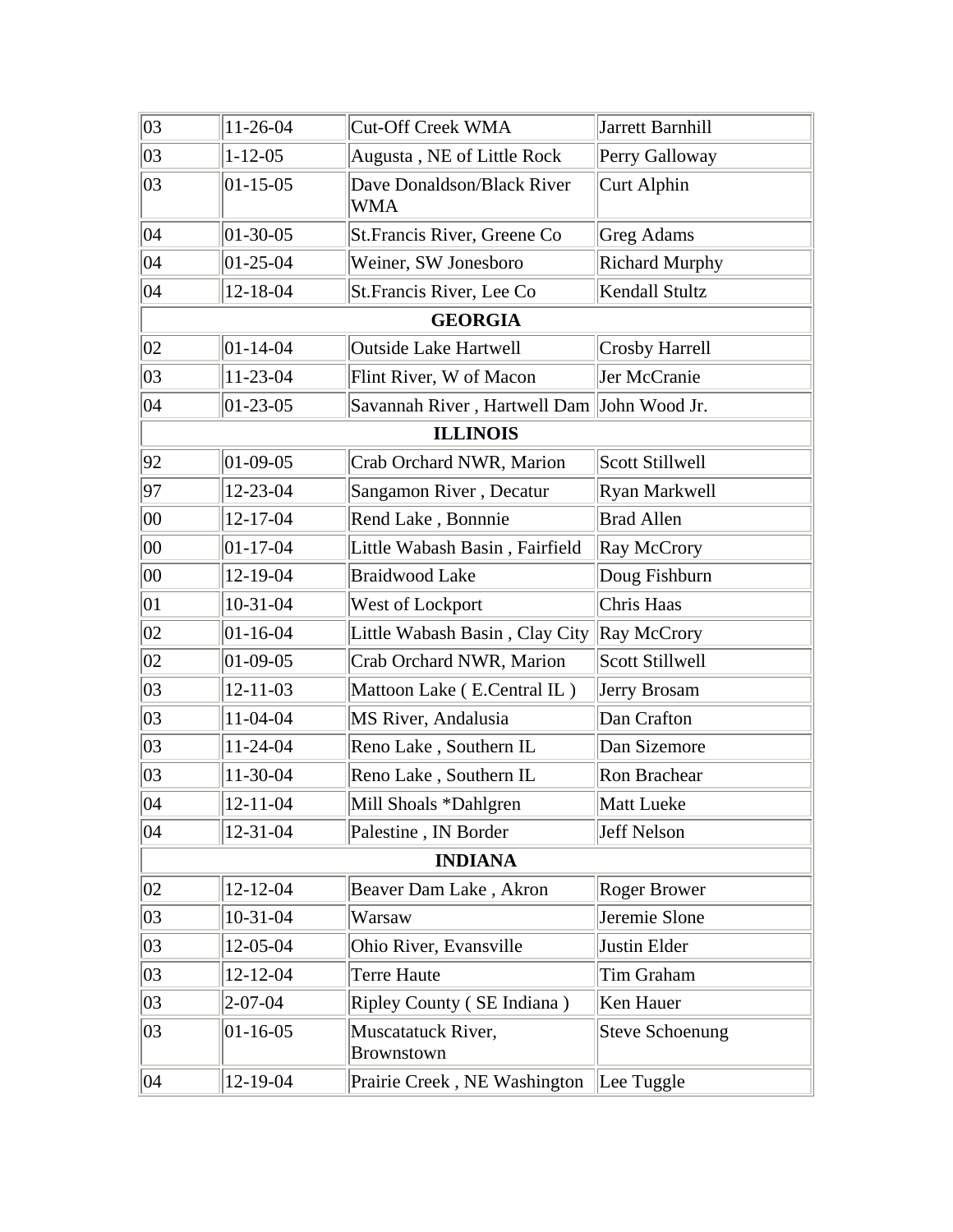| $ 04\rangle$    | 12-18-04       | Muscatatuck River, Austin      | Ed Benner, Sr         |  |
|-----------------|----------------|--------------------------------|-----------------------|--|
| $ 04\rangle$    | 12-16-04       | Clear Lake, Fremont            | <b>Jeff Burns</b>     |  |
| $ 04\rangle$    | 12-18-04       | Sandborn                       | Kevin Baesel          |  |
| 04              | $01 - 06 - 05$ | Ohio River, Rising Sun         | Zack Shell            |  |
| 04              | 01-09-05       | Wabash River, Crawlyville      | Dave Slinker          |  |
| 04              | $01 - 21 - 05$ | Lynnville, *Elberfield         | Adrian Hilborn        |  |
|                 |                | <b>KENTUCKY</b>                |                       |  |
| 93              | 12-28-04       | South of Paris                 | Jason Sandefur        |  |
| 96              | 12-19-04       | Stanford, S.Danville           | Ronnie Yocum          |  |
| 97              | $01 - 15 - 05$ | Georgetown                     | Chris Kenley          |  |
| 99              | $01-22-05$     | Barlow, * Paducah              | Ben Crenshaw, Jr      |  |
| 00              | 12-24-04       | East of Harrodsburg            | Sam Filson            |  |
| 02              | $01 - 25 - 05$ | Muhlenberg Co., Greenville     | <b>Gary Pointer</b>   |  |
| 02              | $01 - 10 - 04$ | Stamping Ground,* Lexington    | <b>Terry Darnell</b>  |  |
| 02              | 11-28-04       | Shelbyville *Campbellsburg     | Shawn Keeton          |  |
| 02              | $01 - 02 - 05$ | Ohio River, Petersburg         | Don Epling            |  |
| 02              | $01 - 10 - 05$ | Marshall county, Benton        | Ryan Crump            |  |
| 02              | $01-22-05$     | Drakesboro,*Central City       | Tim Knight            |  |
| 02              | $01-22-05$     | Larue Count, Hodgenville       | Robin Baird           |  |
| 03              | 01-30-05       | Nicholasville, Lexington       | <b>Troy Caneer</b>    |  |
| $ 03\rangle$    | 12-29-03       | Madisonville                   | Mark Brashear         |  |
| 03              | $01 - 15 - 04$ | Ohio River, Warsaw             | <b>Greg Davis</b>     |  |
| 03              | $01 - 15 - 05$ | Tradewater River, Sturgis      | Jeff Johnson          |  |
| $ 04\rangle$    | 01-09-05       | Hopkins Co., Madisonville      | <b>Stehen Sellers</b> |  |
| $ 04\rangle$    | 12-11-04       | Oldham County, Buckner         | John Hartlage         |  |
| $ 04\rangle$    | 12-21-04       | Georgetown,* Lexington         | John McDaniel, Jr     |  |
| $ 04\rangle$    | 12-22-04       | Clemetsville,* Russell Springs | Lee Holt              |  |
| 04              | 12-22-04       | Minor Lake, Ballard County     | <b>Brad Inman</b>     |  |
| 04              | $04 - 02 - 05$ | Ohio River, Petersburg         | Don Epling            |  |
| $ 04\rangle$    | 12-23-04       | Barkley Lake, Linton           | <b>Brad McKinney</b>  |  |
| $ 04\rangle$    | 01-06-05       | Boyle County, Danville         | Jon Clark             |  |
| 04              | $01-09-05$     | Georgetown                     | Ryan Brady            |  |
| 04              | $01 - 11 - 05$ | Cynthiana                      | Moore/Cheek           |  |
| 04              | $01 - 15 - 05$ | Frankfort                      | Tim Herald            |  |
| <b>MANITOBA</b> |                |                                |                       |  |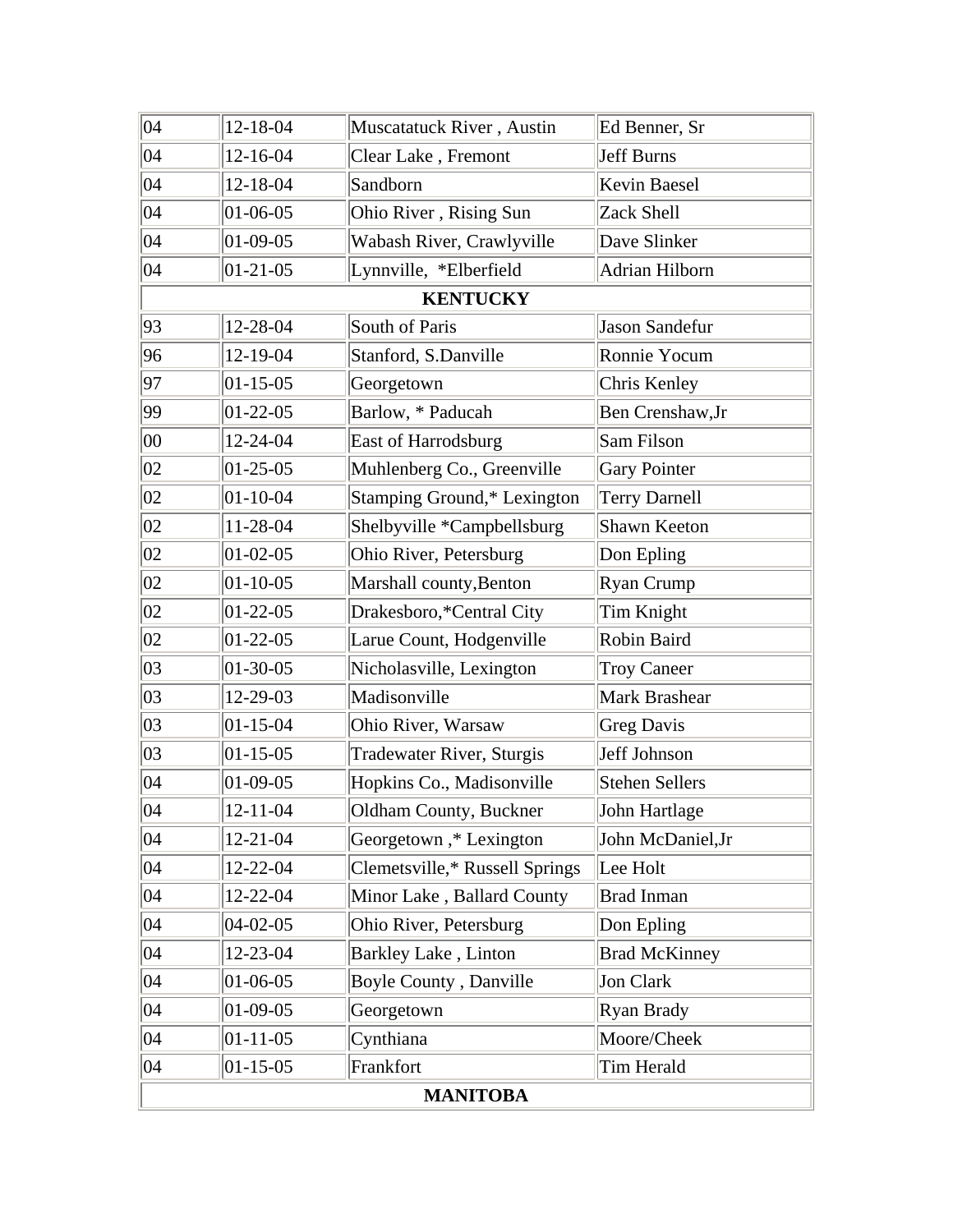| 02           | $10-12-04$     | Shoal Lake                    | <b>Steve Tubbs</b>    |
|--------------|----------------|-------------------------------|-----------------------|
| 03           | $10-13-04$     | Boissevain                    | Mark Ramsdell         |
|              |                | <b>MARYLAND</b>               |                       |
| 98           | 12-30-99       | Chestertown                   | David Myers           |
|              |                | <b>MICHIGAN</b>               |                       |
| 98           | $10-10-04$     | PTE Mouillee SGA, Monroe      | Joe Martini           |
| 99           | $11 - 10 - 04$ | St.Clair Flats, Algonac       | Tom Sparger           |
| 02           | 12-01-04       | Fennville, Allegan Co.        | <b>Harold Drenten</b> |
| 02           | $11 - 11 - 04$ | Isabella County, Winn         | <b>Brent Maxon</b>    |
| 03           | 09-25-04       | Lake lavasser (Marquette UP)  | <b>Jim Rose</b>       |
| 03           | $11-01-03$     | Gibraltar (L.Erie Shore)      | <b>Robert Jones</b>   |
| 03           | 10-09-04       | Amble * Grand Rapids          | <b>Robert King</b>    |
| 03           | $11-19-04$     | Rockwood, Lake Erie           | Ern Zasadny           |
| 03           | $01 - 01 - 05$ | Shavehead Lake, Union         | Todd Bajdek           |
| 04           | $10-12-04$     | Pte. Mouillee SGA, Monroe     | Corey Koncz           |
| 04           | 10-23-04       | Harsens Island, Algonac       | Dick Maison           |
| 04           | 10-23-04       | Grosse Ile, Detroit River     | <b>Brian Fern</b>     |
| $ 04\rangle$ | 10-09-04       | <b>Brownstown</b>             | Cody Jones            |
| 04           | 10-23-04       | Erie Marsh, Erie              | <b>Steve Manders</b>  |
| 04           | $10-31-04$     | Pte Mouillee SGA, Monroe      | <b>Mike Barthlow</b>  |
| 04           | 11-09-04       | Harsens Island, Algonac       | <b>Ralph Vohs</b>     |
| 04           | 11-171-04      | Gibraltar Bay, Detroit River  | <b>Brian Meszaros</b> |
| 04           | $11 - 13 - 04$ | Harsens Island, Algonac       | Tom McMillan          |
| $ 04\rangle$ | 11-20-04       | Pte Mouillee SGA, Monroe      | Jim Craig             |
| $ 04\rangle$ | 11-25-04       | Harsens Island, Algonac       | Jim Schruba           |
| $ 04\rangle$ | 10-26-04       | Harsens Island, Algonac       | Mike Charlebois       |
| $ 04\rangle$ | 10-28-04       | Harsens Island, Algonac       | Mike Charlebois       |
| $ 04\rangle$ | 12-03-04       | Harsens Island, Algonac       | Rod Frazho            |
| 04           | $11 - 17 - 04$ | Harsens Island, Algonac       | Roy Wroblewski        |
| 04           | 11-20-04       | Harsens Island, Algonac       | Clint Villwock        |
| 04           | $11 - 10 - 04$ | PTE Mouillee SGA, Monroe      | Shea Hegegus          |
|              |                | <b>MINNESOTA</b>              |                       |
| 97           | 09-25-04       | Nicollet Co., Minnesota River | Tim Stevensen         |
| 00           | 09-25-04       | Ortonville (Big Stone Co.)    | Daren Geyen           |
| 01           | 09-25-04       | Thief Lake WMA, Middle        | Doug Sletten          |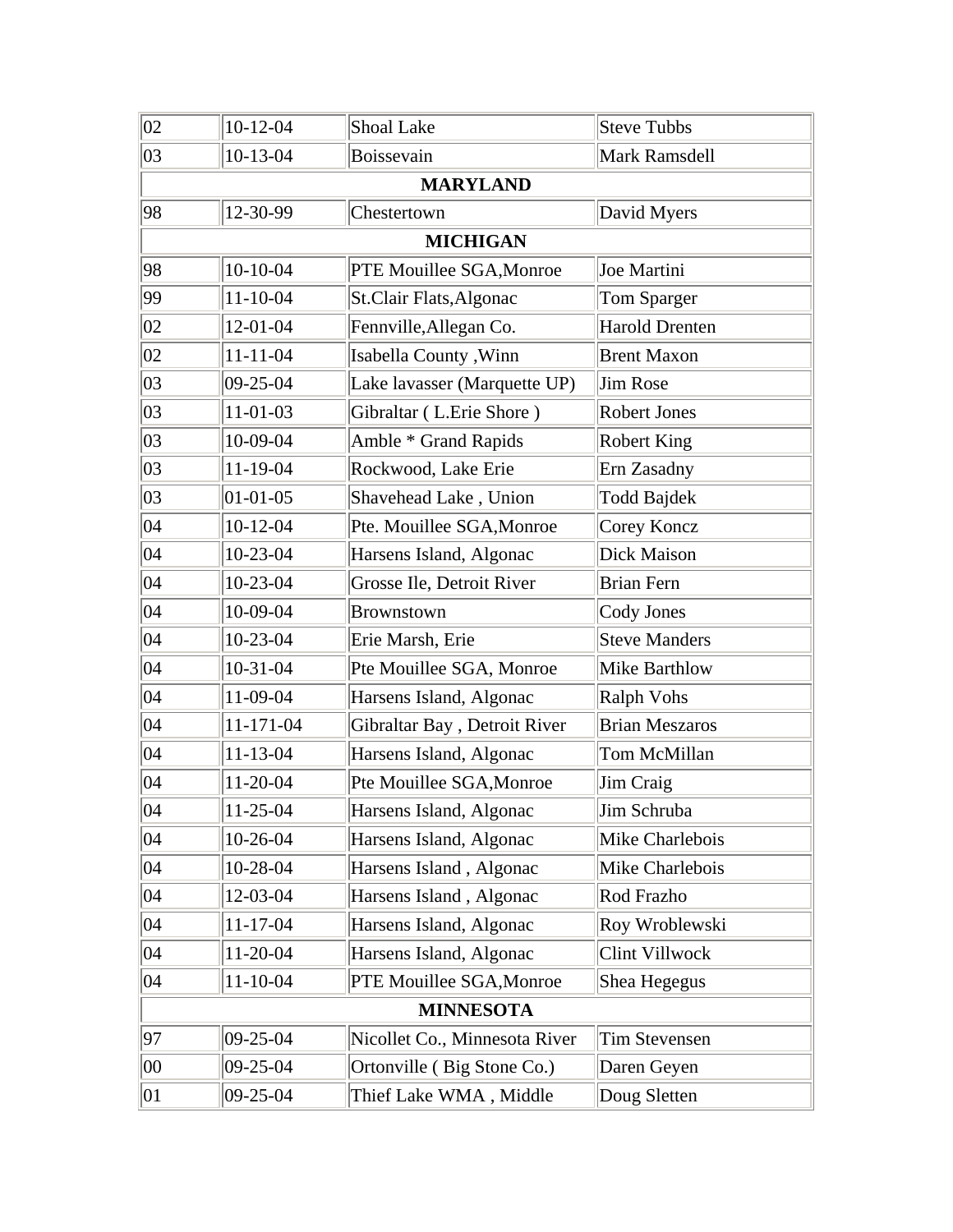|              |                  | River                                     |                     |
|--------------|------------------|-------------------------------------------|---------------------|
| $ 01\rangle$ | $10-01-04$       | Tamarac NWR, Frazee                       | Chris Wacker        |
| 02           | $11 - 13 - 03$   | Itasca Co., Big White Oak Lake Rob Warner |                     |
| 03           | $09 - 26 - 04$   | SE of Little Falls, *St.Cloud             | John Monahan        |
|              |                  | <b>MISSISSIPPI</b>                        |                     |
| $ 00\rangle$ | $ 01 - 15 - 05 $ | Moorhead, Indianola                       | Kenny Beard         |
| 03           | 12-23-04         | Matthew Brake NWR,<br>Greenwood           | Joe Ross            |
| $ 04\rangle$ | $ 01 - 14 - 05 $ | Big Black River, Yazoo                    | David Spiars        |
|              |                  | <b>MISSOURI</b>                           |                     |
| 04           | $ 01 - 15 - 05 $ | "Eagle's Nest", New Madrid                | Jason Daniels       |
|              |                  | <b>NEW YORK</b>                           |                     |
| $ 01\rangle$ | 10-23-04         | Canadaigua Lake, Naples                   | Jim Smith           |
| 02           | $01-07-05$       | Wyoming County, Warsaw                    | Jeff Jondle         |
|              |                  | <b>NORTH CAROLINA</b>                     |                     |
| 96           | $01 - 08 - 05$   | Oak City * Greenville                     | <b>Ben Faulkner</b> |
| 00           | 12-27-04         | Roanoke River, Lewiston                   | Herb Gozham, III    |
| $ 01\rangle$ | $01 - 04 - 05$   | Newton Grove *Dunn                        | Nate Honeycutt      |
| 02           | $01-29-05$       | Fayetteville                              | Larry Hubbard       |
| 02           | $12 - 31 - 04$   | Whiteville (SE N.Carolina)                | <b>Roy Gore</b>     |
| 03           | $ 01-17-05$      | Lake Hickory, Hickory                     | Eric Ried           |
| 03           | $12 - 31 - 03$   | Bath * Greenville                         | <b>Bob Wendling</b> |
| 03           | $01 - 06 - 05$   | Gold Hill, NE Charlotte                   | Roy Huffman         |
| $ 04\rangle$ | 12-20-04         | Yadkin River, Wilkesboro                  | Phil Couch          |
| 04           | $01 - 03 - 05$   | High Rock Lake, Southmont                 | John Harris         |
| 04           | 12-17-04         | High Rock Lake, * Salisbury               | Tom Yarborough      |
| 04           | $ 01-06-05$      | Ahoskie, (Swamp)                          | <b>Brian Osborn</b> |
|              |                  | <b>NORTH DAKOTA</b>                       |                     |
| 03           | 10-03-04         | McHenry                                   | David Healy         |
|              |                  | <b>OHIO</b>                               |                     |
| 92           | $12 - 12 - 03$   | Sandusky Bay Duck Club                    | Matt Bush           |
| 96           | 12-19-04         | Sandusky Bay                              | John Joseph         |
| 97           | $ 04 - 15 - 04 $ | Louisvill * Akron                         | Don Weyrick (FD)    |
| $ 01\rangle$ | 10-30-04         | Johnstown (Swamp)                         | Jim Satory          |
| 01           | $01 - 14 - 05$   | Marysville, NW Columbus                   | Chris Smith         |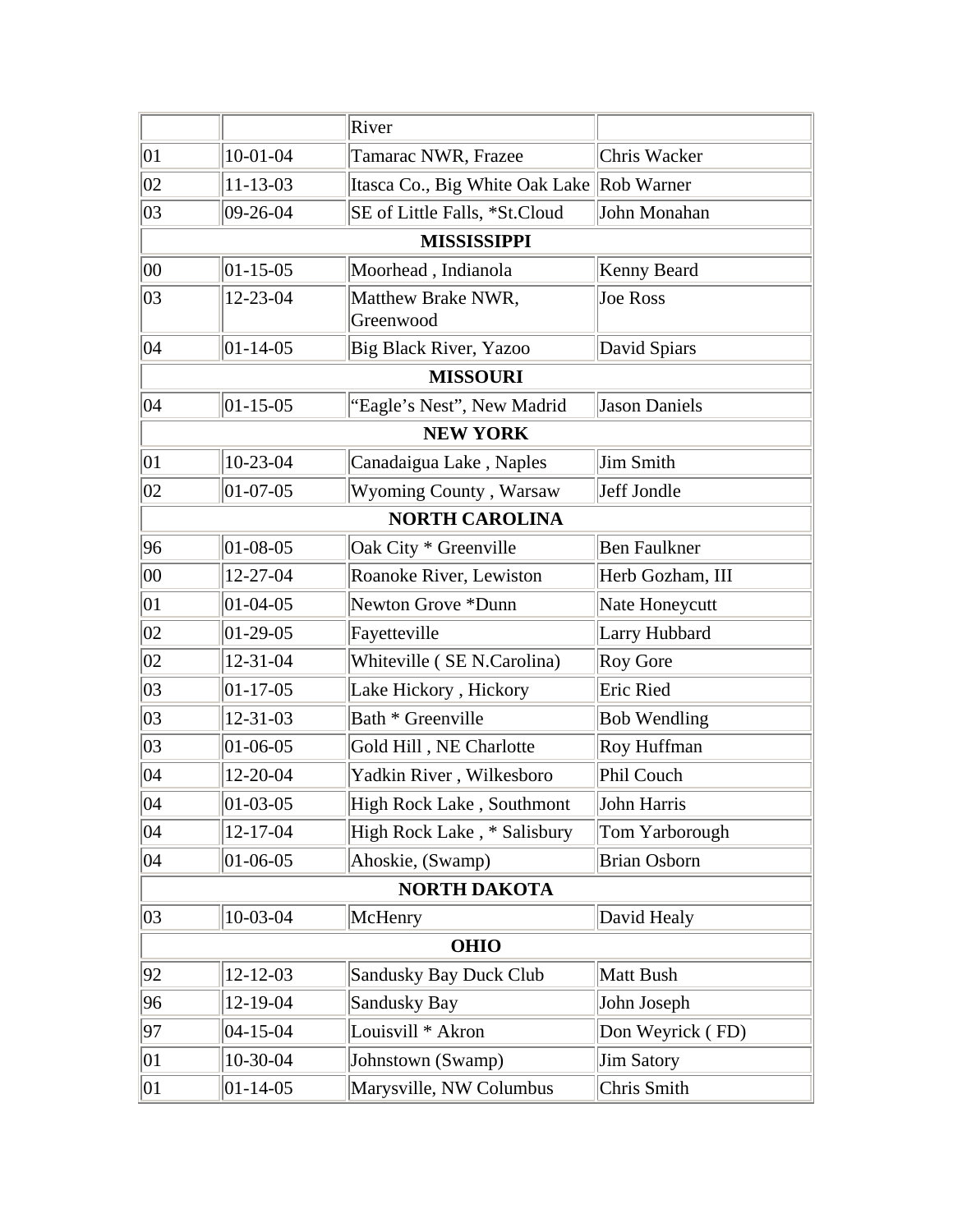| 02           | 12-17-03       | Crane Creek WA, Ottawa Co.            | Rob O'Shea            |
|--------------|----------------|---------------------------------------|-----------------------|
| 03           | 11-30-03       | Grand Lake, St.Marys, Celina          | <b>Brad Miller</b>    |
| 03           | $11 - 25 - 03$ | Hunters Pt.Hunt Club, Port<br>Clinton | <b>Brian Smith</b>    |
| 03           | 10-18-03       | Magee Marsh/Crane Creek WA            | <b>Missy Soncrant</b> |
| 03           | 11-24-04       | Ottawa NWR, Oak Harbor                | <b>Casey Sprinkle</b> |
| 03           | 11-27-04       | Sandusky Bay, Port Clinton            | Keith Spitler         |
| 03           | 10-23-04       | Castalia, Sandusky                    | <b>Brett Walton</b>   |
| 03           | $11 - 14 - 04$ | Canfield, * Youngstown                | Tim Nelson            |
| 03           | $01 - 02 - 05$ | Okeana * Fairfield                    | <b>Jeff Helton</b>    |
| 03           | $01 - 11 - 05$ | Granville, E.Columbus                 | <b>Ben Barton</b>     |
| 03           | $01 - 04 - 05$ | Montgomery County,<br>Germantown      | <b>Brian Burnett</b>  |
| 03           | $01-29-05$     | Scioto River, S.Columbus              | <b>Orion Carey</b>    |
| 04           | $10-17-04$     | <b>Sandusky River</b>                 | Peter Bergsten        |
| 04           | $10-10-04$     | Port Clinton, Sandusky Bay            | <b>Zach Nehls</b>     |
| 04           | $10-18-04$     | Sandusky Bay                          | Eric Johnson          |
| 04           | 10-30-04       | Sandusky Bay, Port Clinton            | Nick Rhode            |
| 04           | 11-07-04       | Port Clinton                          | <b>Rich Borer</b>     |
| 04           | $11 - 11 - 04$ | Edgewater Park, Cleveland             | Devin Brickman(10)    |
| 04           | $11 - 11 - 04$ | Muddy Creek Sandusky Bay              | Troy Pate, III        |
| 04           | $11 - 10 - 04$ | Magee Marsh/Crane Creek WA            | Kevin Soncrant        |
| 04           | $11 - 13 - 04$ | Port Clinton                          | <b>Scott Nemecek</b>  |
| 04           | 11-28-04       | Crane Creek WA, Ottawa<br>County      | Kyle O'Shea(9)        |
| 04           | 12-19-04       | Tuscarawas River, *Coshocton          | Travis Inerney        |
| 04           | 11-25-04       | Winous Point, *Hilliard               | <b>Gary Rohrer</b>    |
| 04           | 12-18-04       | Oak Harbor, Lake Erie                 | <b>Bill Windnagel</b> |
| $ 04\rangle$ | $01 - 01 - 05$ | Buckeye Lake, E. Columbus             | Don Spurlock          |
| 04           | 11-23-04       | Muddy Creek, Port Clinton             | Chuck Slovich         |
| $ 04\rangle$ | 12-28-04       | Madison County, * Springfield         | Doug Erwin            |
| 04           | $01 - 14 - 05$ | Delaware N. Columbus                  | Kevin Kasnyik         |
| 04           | 12-27-04       | Pickaway County,<br>S.Bloomfield      | Dan Schneider         |
| $ 04\rangle$ | $01-25-05$     | Delaware, N. Columbus                 | <b>Barry Dickson</b>  |
| 04           | 01-27-05       | Kokosing River, Mt. Vernon            | Trent Kaufman         |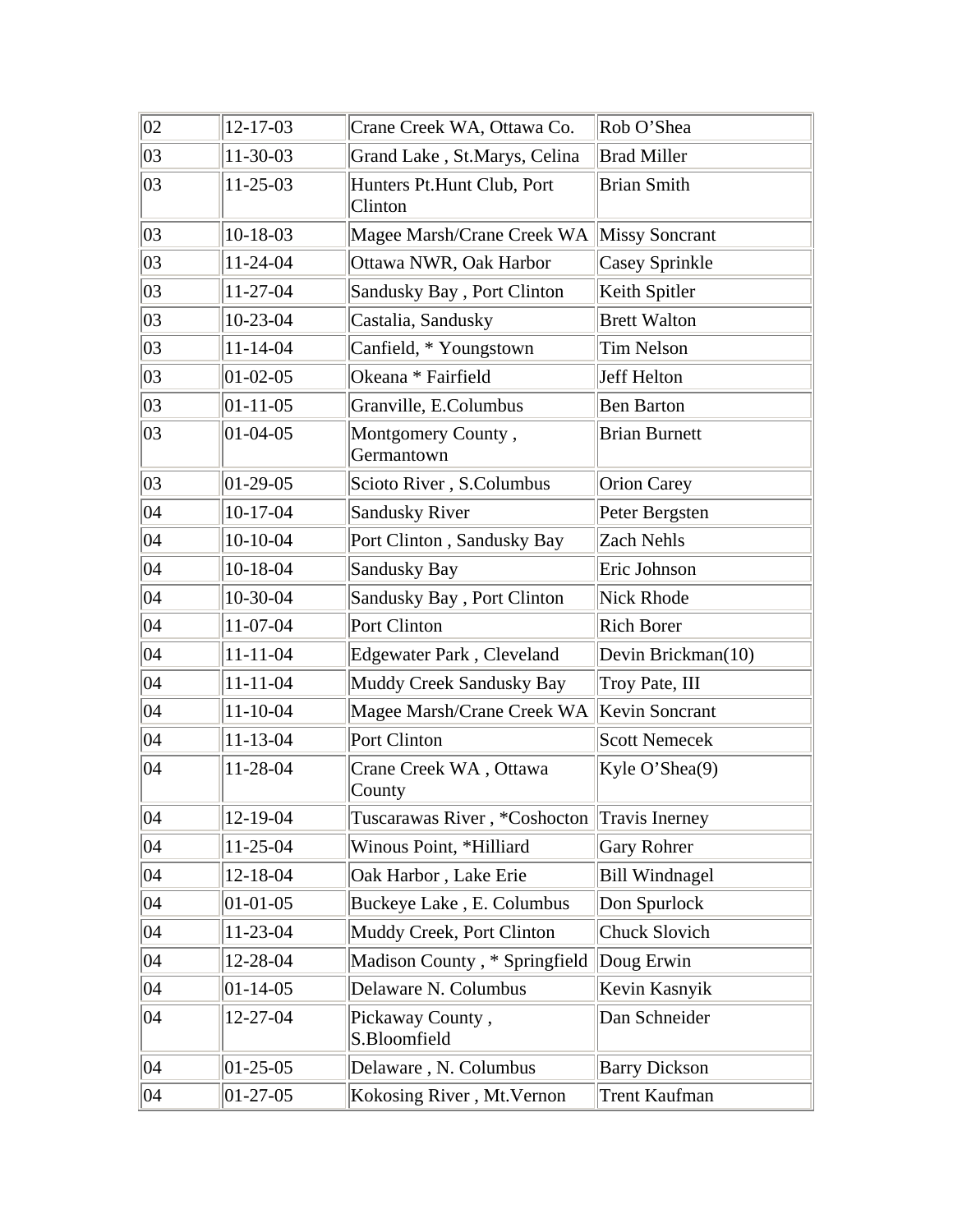| 04           | 12-26-04       | Eaton, W. Of Dayton              | <b>Brad Ashworth</b> |
|--------------|----------------|----------------------------------|----------------------|
|              |                | <b>ONTARIO</b>                   |                      |
| 00           | $12 - 10 - 04$ | Lake St.Clair                    | Roger Baillargeon    |
| 00           | $11-04-04$     | Lake St. Clair                   | Mike Frak            |
| 02           | $10-19-04$     | Nith River, Wellesley            | <b>Tom Foster</b>    |
| 02           | $ 09-25-04 $   | Summit Lake (NE Nipigon)         | Dave Bastedo         |
| 02           | $12 - 01 - 04$ | Walpole Isl. Lake St. Clair      | <b>Rick Yost</b>     |
| 03           | $11-02-04$     | Leamington                       | Joe Palmer           |
| 03           | $12 - 13 - 04$ | Holiday Beach, Harrow            | Joe Palmer           |
| $ 03\rangle$ | $10-31-03$     | Big Creek, Amherstburg           | Beau Cyr             |
| 03           | $10-11-04$     | St.Anne's Marsh, Sombra          | Keith Cole           |
| 03           | 10-23-04       | Roseneath, S.Peterborough        | <b>Rick Wood</b>     |
| 03           | 11-24-04       | Walpole Isl. Lake St.Clair       | <b>Bob Rolfs</b>     |
| 04           | $10-22-04$     | Leamington                       | Joe Palmer           |
| 04           | 11-04-04       | Leamington                       | Joe Palmer           |
| 04           | 09-25-04       | Leamington                       | Kyle Palmer          |
| $ 04\rangle$ | 11-06-04       | Leamington                       | Kyle Palmer          |
| $ 04\rangle$ | 12-20-04       | Walpole Isl. Lake St.Clair       | Jim Biewer           |
| $ 04\rangle$ | $11-05-04$     | Kingsville                       | <b>Bill Boyd</b>     |
| 04           | $10-21-04$     | Kingsville, Lake Erie            | Pat Sylvestre        |
| 04           | 10-26-04       | Amherstburg                      | Paul Pratt Jr.       |
| 04           | 10-29-04       | Hillman Marsh, Leamington        | Greg Burke           |
| $ 04\rangle$ | $11 - 16 - 04$ | Hillman Marsh, Leamington        | <b>Grey Burke</b>    |
| 04           | 11-06-04       | Tilbury                          | <b>Greg Whitson</b>  |
| $ 04\rangle$ | 09-25-04       | Lake Erie, Kingsville            | <b>Barry Bennis</b>  |
| $ 04\rangle$ | 11-04-04       | Long Point, E.Lake Erie          | Tod Wright           |
| $ 04\rangle$ | $11-03-04$     | Walpole Isl., Lake St.Clair      | Hugo Groff           |
| 04           | $11 - 16 - 04$ | St.Anne's Marsh                  | <b>Steve Simpson</b> |
| 04           | 11-24-04       | Mitchell's Bay, Lake St.Clair    | Dale Henning         |
| 04           | 11-25-04       | Tilbury                          | Gilles Lanoue        |
| 04           | 12-01-04       | <b>Outside Point Pelee</b>       | <b>Clint Lafeber</b> |
| 04           | 12-03-04       | Mitchell's Bay, Lake St.Clair    | Jason Howland        |
| 04           | $12 - 11 - 04$ | Canard Gun Club, Amherstburg     | Luke Meloche         |
| 04           | 11-26-04       | Holiday Beach, Harrow            | Ken Branson          |
| 04           | 11-27-04       | <b>Balmoral Marsh, Paincourt</b> | Howard Flint, II     |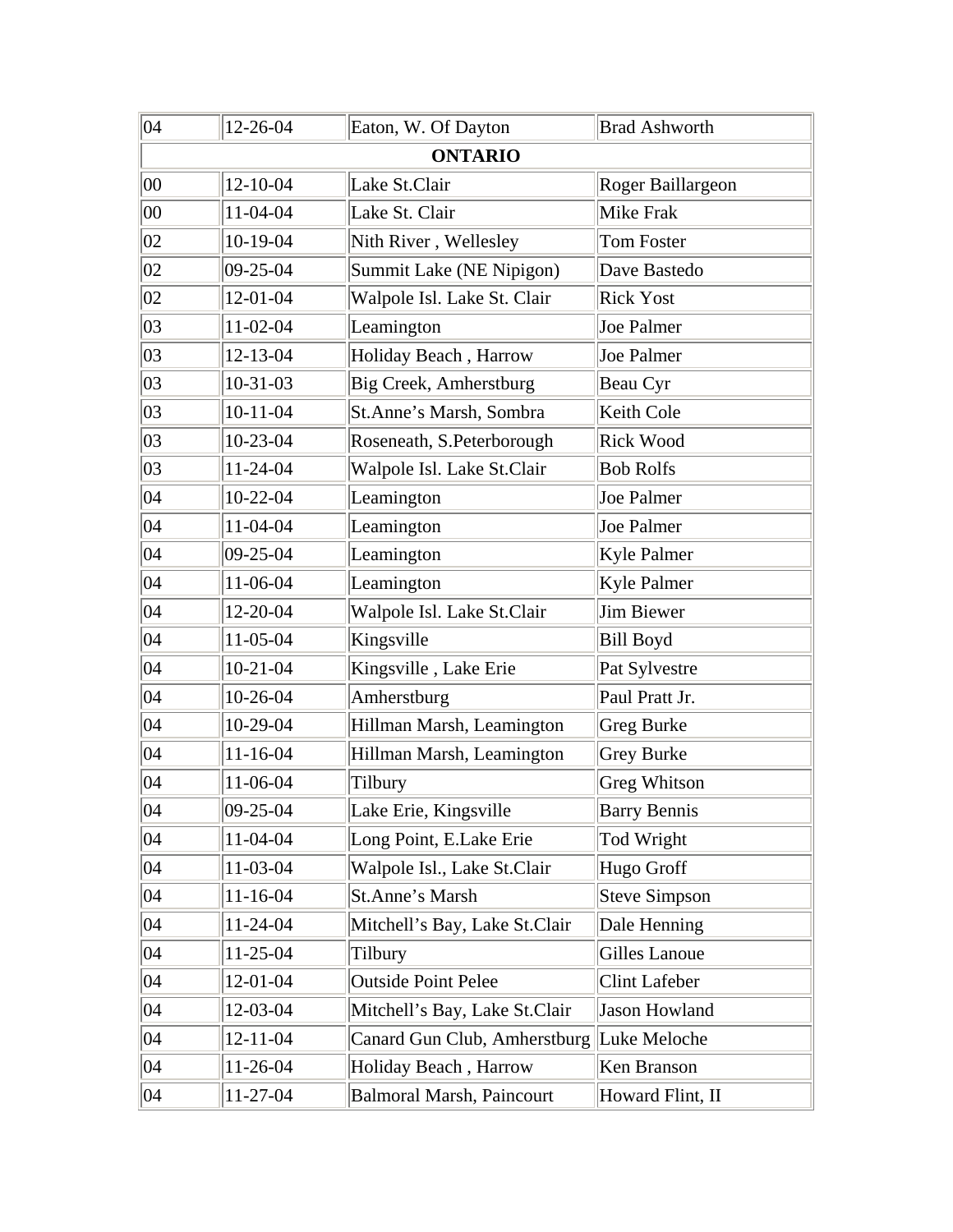| $ 04\rangle$ | $10-21-04$       | Lee Brown Marsh, Port Rowan               | Kim Brown             |
|--------------|------------------|-------------------------------------------|-----------------------|
| $ 04\rangle$ | $10-01-04$       | Lake St.Clair                             | Mike Frak             |
| 04           | 10-19-04         | Lake St.Clair                             | Mike Frak             |
| $ 04\rangle$ | $1 - 21 - 04$    | Kingsville, "Branch Pit"                  | Jim Branch            |
| 04           | $11 - 21 - 04$   | Kingsville, "Branch Pit"                  | Jim Branch            |
|              |                  | <b>PENNSYLVANIA</b>                       |                       |
| 00           | 12-27-04         | Susquehanna River, *<br>Columbia          | <b>Rob Wissler</b>    |
| 03           | 12-27-04         | Lake Ontelaunee, *Robesonia               | Troy Hummel           |
| 03           | $ 01 - 14 - 05 $ | Middle Creek, Cornwall                    | Phil Hunt             |
|              |                  | <b>QUEBEC</b>                             |                       |
| 95           | $10-24-04$       | $Ste-Agnes - DeDundee$                    | Asselin/Hebert        |
|              |                  | <b>SASKATCHEWAN</b>                       |                       |
| 93           | 10-29-04         | <b>Rose Valley</b>                        | Kirk Bernhagen        |
| 96           | $09 - 28 - 04$   | Canora                                    | Paul Nemeth           |
|              |                  | <b>SOUTH CAROLINA</b>                     |                       |
| 00           | $01 - 18 - 05$   | Newberry County, Broad River Ricky Coward |                       |
| 04           | $01 - 05 - 05$   | Cunningham WMA, Greer                     | Neal O'Sheilds        |
|              |                  | <b>TENNESSEE</b>                          |                       |
| 95           | 12-24-03         | Old Hickory Lane, Lebanon                 | Gil Jackson           |
| 96           | $01 - 12 - 04$   | Cumberland River, Clarksville             | John Cardinal         |
| 97           | 12-20-03         | Nick-A-Jack lake, *<br>Chattanooga        | <b>Rich Porter</b>    |
| 97           | $12 - 21 - 04$   | Old Hickory WMA, * Nashville Scott Powers |                       |
| 99           | 12-05-04         | Watts Bar lake, Rockwood                  | Jeremy Ratcliff       |
| 01           | 12-20-04         | Henderson County, Lexington               | <b>Blake Warren</b>   |
| $ 01\rangle$ | 12-26-04         | Tenessee River, Clifton                   | Paul Peebles          |
| $ 01\rangle$ | $ 01 - 16 - 05 $ | Dover Bottoms WMA, Dover                  | Carter Welker         |
| 02           | 01-09003         | SE Bradley Co., *Old Fort                 | Jeremy Reagan         |
| 02           | $01 - 28 - 04$   | Camden BTMS, Humphreys Co                 | Joe Waggoner          |
| 02           | $12 - 21 - 04$   | Tennessee River, Savannah                 | <b>Brandon Selvog</b> |
| 02           | 12-23-04         | Shelbyville                               | Joe Hunt, Jr          |
| 02           | $01-23-05$       | Watts Bar Lake, Spring City               | Murphy/Miles          |
| 03           | $02 - 01 - 04$   | Dyer Farm, Halls                          | Matt Dyer             |
| 03           | 12-24-04         | S. Fork Obion, Greenfield                 | Charles Wilson        |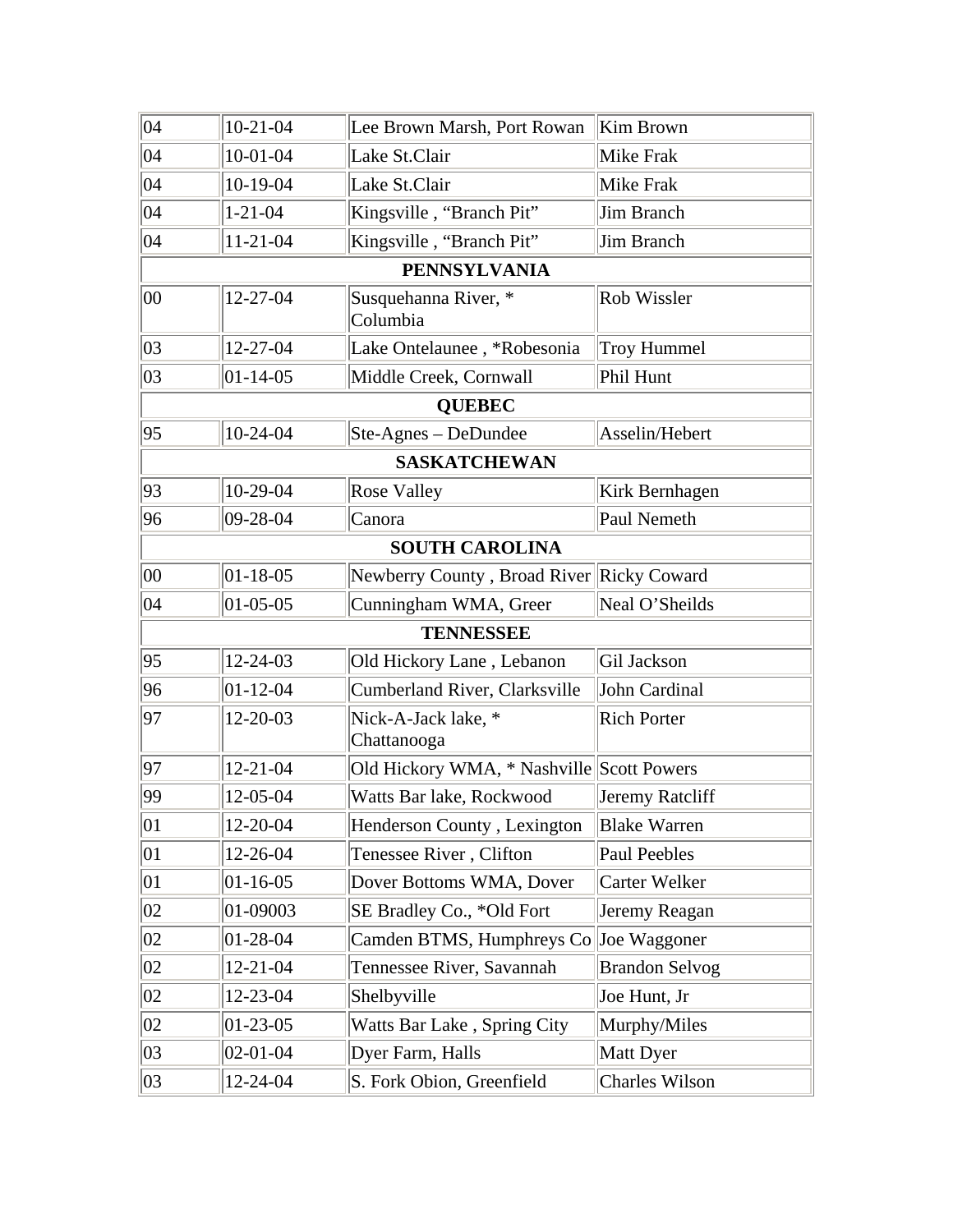| 03           | $01 - 06 - 05$   | Hillsboro, * Tullahoma                    | Donnie Fulks          |
|--------------|------------------|-------------------------------------------|-----------------------|
| 03           | $01 - 26 - 05$   | Sparta, S.Cookeville                      | John Jones            |
| 03           | $01 - 21 - 05$   | Blood River, Buchanan                     | Rob Crockett          |
| 03           | $ 01 - 05 - 05 $ | Obion River, Greenfield                   | Ronnie Cook           |
| 04           | 12-04-04         | S.Fork Deer River, Jackson                | Gary Moyers           |
| 04           | 12-22-04         | Cheatham Lake WMA,<br><b>Ashland City</b> | Jim Zariger           |
| 04           | $01 - 01 - 05$   | Holston River, Kingsport                  | Jim Wingfield         |
| 04           | $01 - 16 - 05$   | Cheatham WMA, Ashland City                | Steven Martin         |
| $ 04\rangle$ | $01 - 23 - 05$   | Ft. Loudon Lake * Knoxville               | Lee Congleton, III    |
| 04           | $01 - 21 - 05$   | W.Sandy WMA, Springville                  | Duane Shelton         |
| 04           | $01 - 21 - 05$   | W.Sandy WMA, Springville                  | Mike Shelton          |
| 04           | $01 - 23 - 05$   | Yellow Creek WMA, Rhea Co                 | <b>Harry Mills</b>    |
| 04           | $01 - 30 - 05$   | White Oak Creek, Kentucky<br>Lake         | Leo Knowles           |
| 04           | $ 01-30-05 $     | Talbott, Jefferson County                 | <b>Larry Cook</b>     |
|              |                  | <b>VIRGINIA</b>                           |                       |
| 97           | 12-31-04         | Mattaponi Indian Reserve                  | "Mac" Custalow        |
| 03           | $ 01 - 17 - 04 $ | Mattaponi River                           | Mike Vest Sr          |
| (2)03        | 11-20-04         | Lake Gaston (NC Border)                   | <b>Chad Coley</b>     |
| 03           | 12-20-03         | Rappahannock River, Loretto               | <b>Bob Baylor</b>     |
| $ 04\rangle$ | $01 - 23 - 04$   | James River, Surry County                 | Dave Woodward         |
| 04           | $01 - 22 - 05$   | Roanoke River, Dryburg                    | John Browne           |
|              |                  | <b>WEST VIRGINIA</b>                      |                       |
| 03           | $ 01 - 04 - 04 $ | Ravenswood, Ohio River                    | <b>Stan Hickman</b>   |
|              |                  | <b>WISCONSIN</b>                          |                       |
| 96           | $10-17-04$       | <b>Grand River Marsh, Dalton</b>          | <b>Scott Kuharske</b> |
| 99           | $ 08-03-04 $     | Townsend TWP, Oconto<br>County            | Mike Stahl(FD)        |
| $ 01\rangle$ | $10-02-04$       | Berlin, Rush Lake (Horicon)               | Mike Kurczek          |
| 02           | 10-17-04         | Door County, Little Sturgeon              | Henry Anderson        |
| 02           | 11-07-04         | <b>Grand River Marsh, Kingston</b>        | <b>Richard McCoy</b>  |

During the year ending JANUARY, 2005 Jack Miner geese bands were recovered in: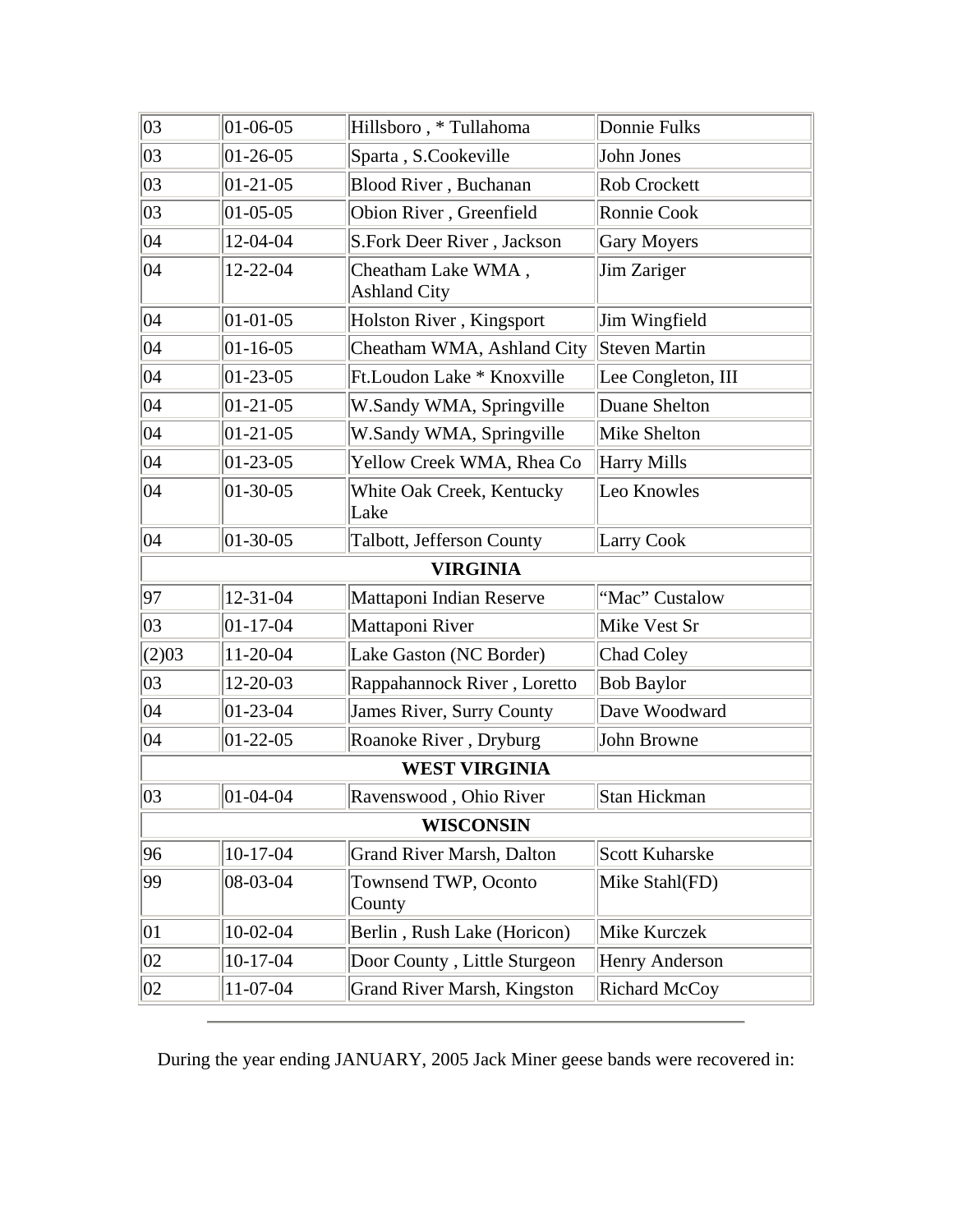| YR. OF<br><b>BAND</b> |                  | <b>RECOVERED LOCATION RECOVERY</b>       | BY                   |
|-----------------------|------------------|------------------------------------------|----------------------|
|                       |                  | <b>INDIANA</b>                           |                      |
| 03                    | $11-25-04$       | Fort Wayne                               | <b>Greg Parsenow</b> |
| 03                    | $12 - 11 - 04$   | Liberty (SE Indiana)                     | Steven Soper         |
|                       |                  | <b>KENTUCKY</b>                          |                      |
| 91                    | 12-29-04         | Barkley Lake, Lyon Co.                   | <b>Scott Betz</b>    |
| 94                    | $ 01 - 06 - 05 $ | Earlington                               | Ron Oglesby          |
| 95                    | $ 01-03-05 $     | <b>Bourbon County</b>                    | Casey Wiley          |
| $00\,$                | $ 01-02-05 $     | Shelbyville                              | Mark Riley           |
| 03                    | $ 01-24-04$      | Winchester                               | John Johnson         |
| 04                    | $ 01-01-05$      | Lexington                                | Darain Day           |
|                       |                  | <b>MARYLAND</b>                          |                      |
| 92                    | $12 - 31 - 04$   | Sleepy Hollow Farm,<br>Chaptico          | Jim Herriman         |
|                       |                  | <b>MICHIGAN</b>                          |                      |
| 88                    | $ 03 - 25 - 04 $ | Thread Lake, Flint                       | Ed Davison (OA)      |
| 88                    | $ 09-26-04$      | Saginaw                                  | Samantha Reinig      |
| 88                    | $ 09-26-04 $     | <b>West Branch</b>                       | Jim Gutchak          |
| 94                    | $10-16-04$       | Shiawassee NWR, Saginaw                  | Tom Stoicevich       |
| 97                    | 12-12-04         | Petoskey                                 | Jim Ehrnst           |
| 98                    | 12-04-04         | Alpena                                   | Rod Szymanski        |
| 99                    | 10-03-03         | South Lyon, Livington Co.                | Ed Hamlin            |
| 99                    | $10-23-03$       | Shiawassee NWR, St.Clarles               | Mitch Holmes         |
| 99                    | 12-05-04         | Columbiaville *Davison                   | Corey Ducharme       |
| 03                    | $11 - 10 - 04$   | Crooked Lake, Fennville                  | Jim Carwile          |
|                       |                  | <b>OHIO</b>                              |                      |
| 03                    | $ 01-07-05$      | Shelby County, (NE Sidney Chuck Helmer   |                      |
| 04                    | $01 - 01 - 05$   | Westerville, (NE Columbus   Al Faber, Jr |                      |
|                       |                  | <b>ONTARIO</b>                           |                      |
| 90                    | $01 - 03 - 05$   | Kingsville                               | Mike Pillon          |
| 90                    | 12-15-04         | Kingsville, "Branch Pit"                 | <b>Greg Drummond</b> |
| 94                    | $10 - 11 - 04$   | Gueph Lake, Guelph                       | Shawn Schembri       |
| 94                    | $10-12-04$       | <b>West Montrose</b>                     | John Peters          |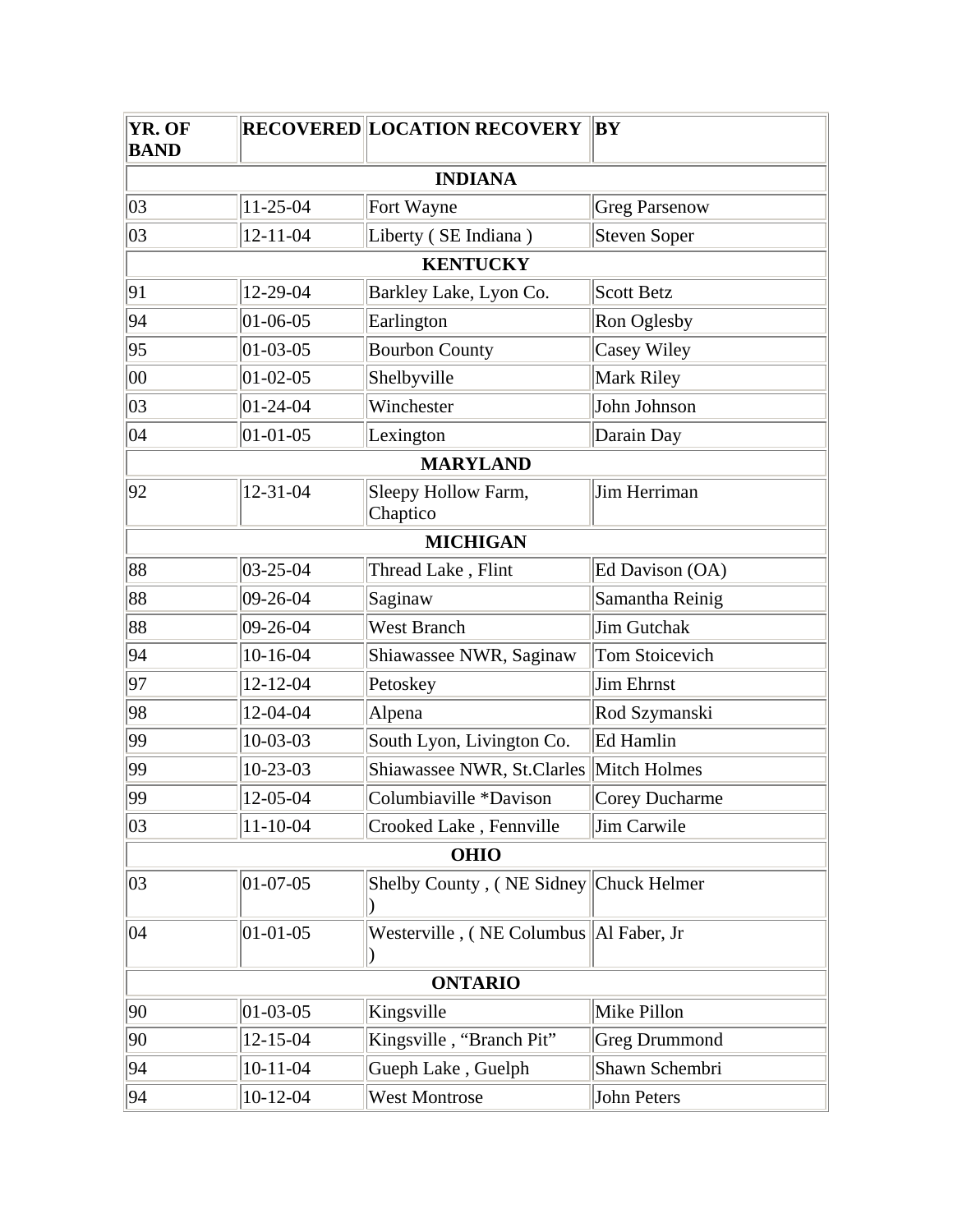| 96           | 04-16-04       | Kapuskasing                               | Karl Chmilewski        |
|--------------|----------------|-------------------------------------------|------------------------|
| 97           | $11 - 16 - 04$ | Leamington                                | Joe Palmer             |
| 99           | 11-27-04       | Kingsville, "Branch Pit"                  | Jim Branch             |
| 00           | 04-16-04       | Kapuskasing                               | Karl Chmilewski        |
| 00           | $04 - 20 - 04$ | James Bay, Moose Factory                  | <b>Frank Turner</b>    |
| 00           | 09-10-04       | Glen Allan, *Rockwood                     | Lauren Laughlin        |
| 03           | $12 - 11 - 03$ | Leamington                                | <b>Tyler Flaming</b>   |
| 03           | $12 - 11 - 03$ | Leamington                                | <b>Brandon Flaming</b> |
| 03           | 11-29-03       | Kingsville, Lake Erie                     | <b>Barry Bennis</b>    |
| $ 04\rangle$ | $11 - 17 - 04$ | Kingsville, Lake Erie                     | Aaron Ward             |
| $ 04\rangle$ | $11-01-04$     | Colchester (Lake Erie)                    | <b>Randy Grosso</b>    |
| $ 04\rangle$ | $11 - 25 - 04$ | Erieau, Lake Erie                         | Rob Demeurichy (FD)    |
| $ 04\rangle$ | 11-20-04       | Strugeon Creek, Leamington                | Steve Simpson          |
| (2)04        | $12 - 15 - 04$ | Sturgeon Creek, Leamington                | Steve Simpson          |
| $ 04\rangle$ | 12-15-04       | Leamington                                | Ryan Horvath           |
|              |                | <b>VIRGINIA</b>                           |                        |
| 86           | $ 01-29-05$    | James River, Chesterfield<br>County       | Tom Boyd               |
|              |                | <b>WISCONSIN</b>                          |                        |
| $ 01\rangle$ | $10-16-04$     | Cascade, Sheboygan County   Rich Schipper |                        |

## **Recovering of Bands:**

During the year ending JANUARY 31, 2004 Jack Miner duck bands were recovered in:

| YR.<br><b>OF</b><br><b>BAND</b> |               | <b>RECOVERED LOCATION RECOVERY</b>             | BY               |
|---------------------------------|---------------|------------------------------------------------|------------------|
|                                 |               | <b>ALABAMA</b>                                 |                  |
| $ 01\rangle$                    | 12-05-03      | Neely Henry Lane, Southside   Chris Stephenson |                  |
| 97                              | 12-04-03      | N. Sauty Refuge, Scottsboro                    | Campbell Graffeo |
| $ 01\rangle$                    | 12-06-03      | Coon Creek WMA, Stevenson Bryan Roberts        |                  |
| 99                              | 12-14-03      | Coon Creek WMA, Stevenson Geoff Allen          |                  |
| $ 03\rangle$                    | $1 - 15 - 04$ | Swan Creek WMA, Decatur                        | Jon Cowan        |
| $ 02\rangle$                    | $1 - 16 - 04$ | Neely Henry Lane, Southside                    | Chris Stephenson |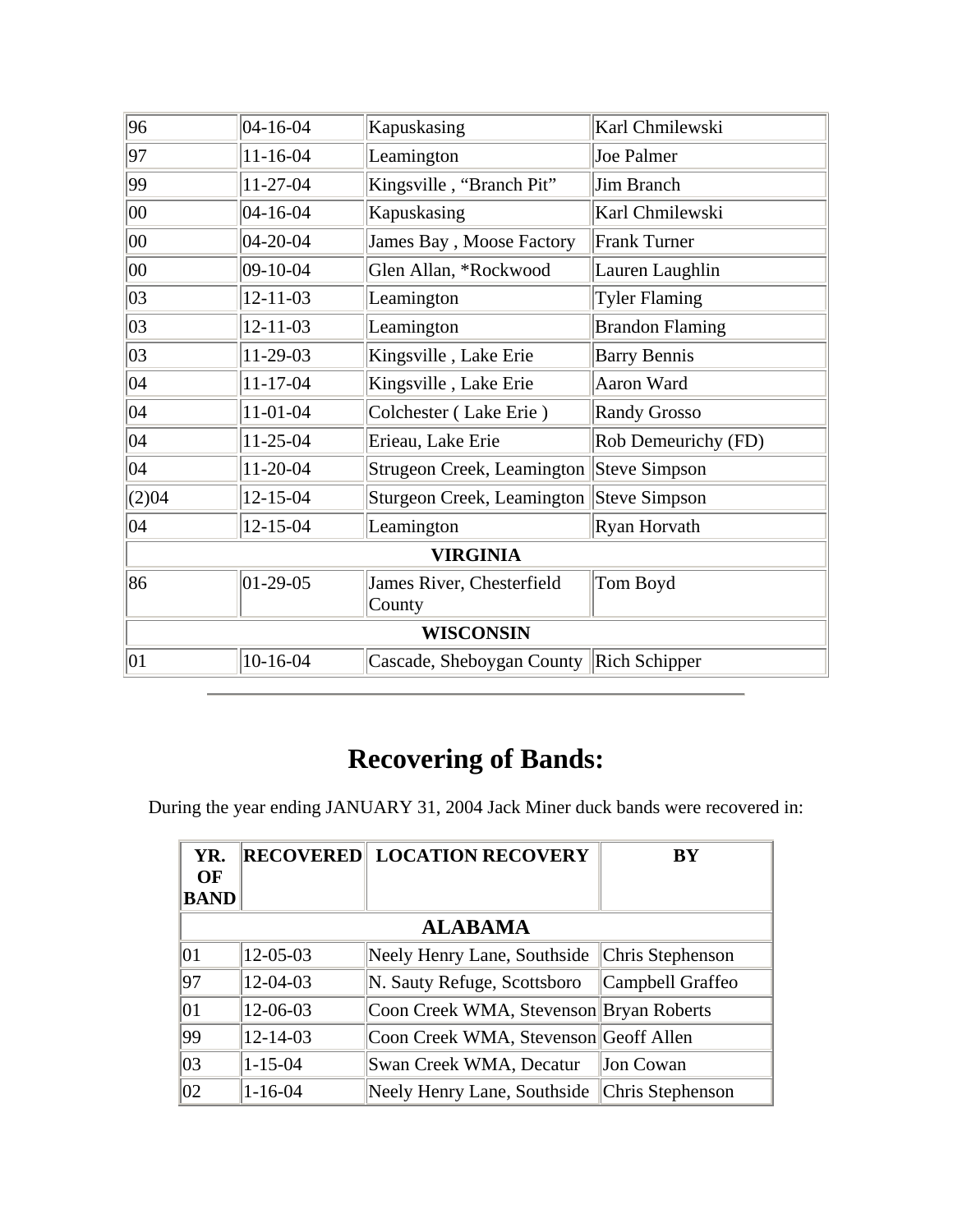| 03           | $1 - 02 - 04$  | Paint Rock *Huntsville               | Ray Jones            |
|--------------|----------------|--------------------------------------|----------------------|
| 03           | $1 - 19 - 04$  | Rainsville, W. Ft. Wayne             | Jeff White           |
| 02           | $1 - 24 - 04$  | Swan Creek WMA, Decatur              | Mark Beach           |
| 03           | $1 - 24 - 04$  | Center Star, Florence                | Chris Rager          |
|              |                | <b>ARKANSAS</b>                      |                      |
| 98           | $11 - 26 - 02$ | Lower Fork Lake, St. Charles         | Arnold Peacock       |
| 96           | $11 - 22 - 03$ | DeWitt, SE Stuttgart                 | <b>Billy Bullock</b> |
| 03           | $1 - 01 - 04$  | <b>Black River, Minturn</b>          | Nathan Jones         |
| 03           | $1 - 09 - 04$  | Big Lake WMA, Manila                 | Phillip King         |
|              |                | <b>GEORGIA</b>                       |                      |
| 01           | $1 - 15 - 03$  | Phinizy Swamp WMA,<br>Augusta        | Rob Weems Jr.        |
| (2)03        | 12-18-03       | Lake Blackshear, Cordele             | Jer McCranie         |
| 96           | $1 - 11 - 04$  | Telfair County, Rhine                | Jer McCranie         |
|              |                | <b>ILLINOIS</b>                      |                      |
| 01           | 11-01-03       | <b>Braidwood Cooling Lake</b>        | <b>Steve Folk</b>    |
| 98           | 11-01-03       | Lockport                             | James Putnam         |
| 02           | $11 - 22 - 03$ | Seneca *Ottawa                       | Mike DeBernardi      |
| 02           | 12-05-03       | Carlyle Lake                         | Dave Roswell         |
| 03           | 12-18-03       | Woodford CA, Springbay               | Dave Kinsella        |
| $00\,$       | 12-01-03       | LaSalle Co., SW Chicago              | <b>Scott Onsen</b>   |
| 04           | 12-19-03       | Clay City                            | <b>CR McCrory</b>    |
| 97           | $1 - 18 - 04$  | Carlyle Lake, Vandalia               | <b>Geof Smith</b>    |
|              |                | <b>INDIANA</b>                       |                      |
| $ 00\rangle$ | 12-06-03       | Valparaiso                           | Jeff Cooper          |
| 90           | 12-17-03       | Ohio River, Mt. Vernon               | Gary Kaffenberger    |
| 03           | $1 - 03 - 04$  | Henricks County, Avon                | Kevin Sneed          |
| 02           | 12-30-03       | Ohio River, Newburgh                 | <b>George Ranes</b>  |
| 02           | $1 - 04 - 04$  | Wabash River, New Harmony Randy Katz |                      |
|              |                | <b>IOWA</b>                          |                      |
| 96           | $11 - 1 - 03$  | Mondamin (along MO River)            | David Kloock         |
|              |                | <b>KENTUCKY</b>                      |                      |
| 01           | $1 - 6 - 03$   | Rockport                             | Michael Hoskins      |
| 02           | 11-26-02       | Greensburg                           | <b>Scotty Dicken</b> |
| 02           | 11-28-03       | Frankfort                            | Dave McChesney       |
| 03           | 12-15-03       | Pond Run, Muhulenberg Co.            | Kevin Hunter         |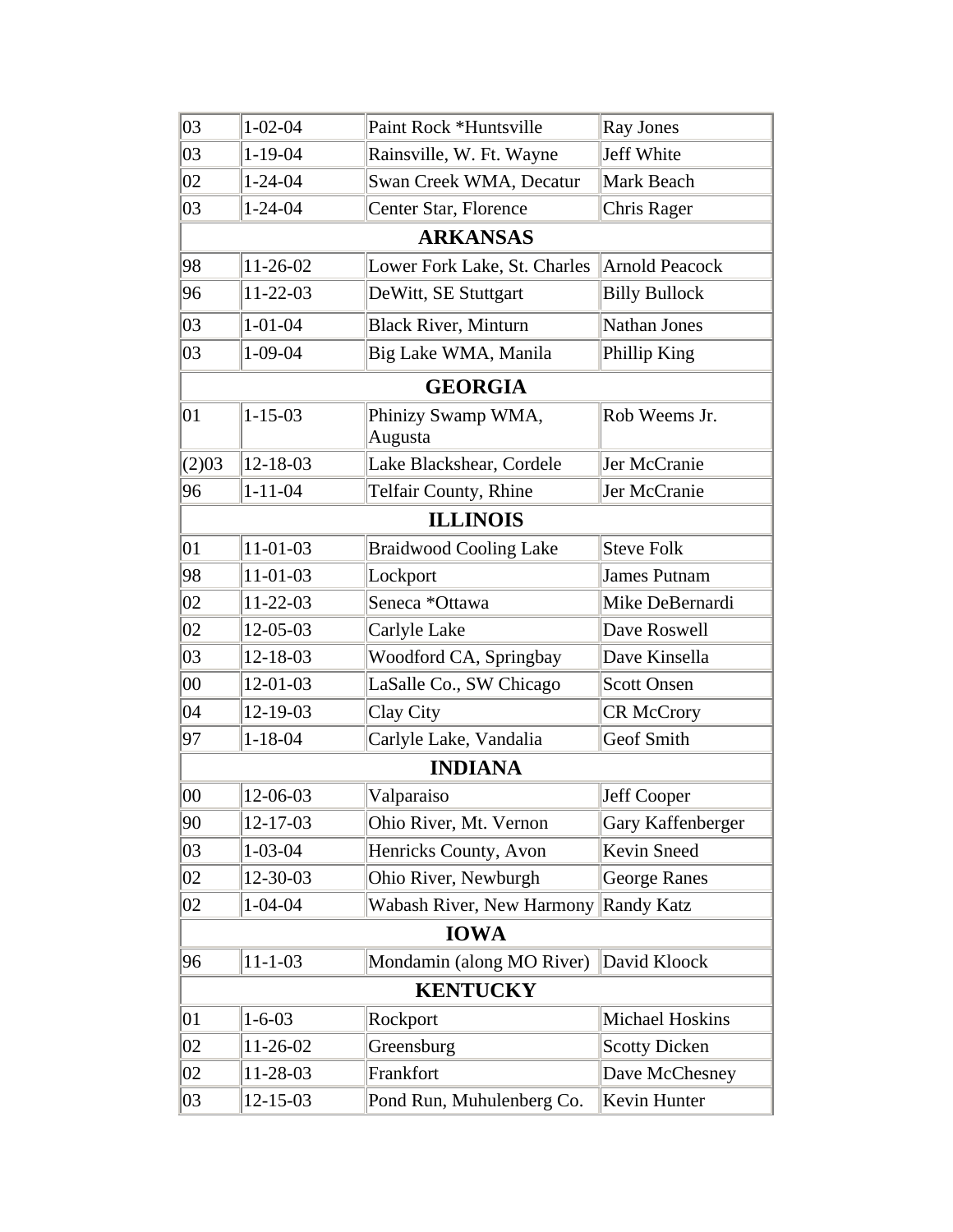| 03           | 12-17-03       | S. of Cynthiana                  | Chris Griffith          |
|--------------|----------------|----------------------------------|-------------------------|
| 03           | 12-24-03       | Glasgow, *Cave City              | Ed Rigdon               |
| 02           | 12-29-03       | Green River, Rochester           | Chad Smith              |
| 02           | $12 - 15 - 03$ | Lebanon, Marion Co.              | Jason Wheatley          |
| 02           | $1 - 11 - 04$  | Big Sandy River, Louisa          | <b>Gary Cantrell</b>    |
| $ 01\rangle$ | $1 - 4 - 04$   | SW of Winchester                 | John Rose               |
| $00\,$       | $1 - 1 - 04$   | Morganfield                      | Ron Nelson              |
| 03           | $1 - 19 - 04$  | Lexington                        | Jim Brunker             |
| 02           | $1 - 20 - 04$  | Green River, Woodbury            | <b>Marty Jones</b>      |
| 02           | $1 - 24 - 04$  | Harrodsburg                      | Tim Sheehan             |
| 00           | $1 - 14 - 04$  | Hickman, *Murray                 | <b>Bryan Anderson</b>   |
| 03           | $12 - 20 - 03$ | Green River, Butler Co.          | <b>Steve Wiggins</b>    |
| $00\,$       | $1 - 24 - 04$  | Cyprus Creek, Muhulenberg<br>Co. | Steve Wiggins           |
| 02           | $1 - 20 - 04$  | Georgetown                       | <b>Stephen Pinkston</b> |
| 03           | $1 - 25 - 04$  | Harrison Co., *Paris             | Henry Hinkle            |
| 03           | $1 - 19 - 04$  | Ballard Co., *Paducah            | Lloyd Moore             |
| 99           | $1 - 17 - 04$  | Monkey's Eyebrow, *Kevil         | <b>Bobby Styers</b>     |
| 03           | $1 - 23 - 04$  | <b>Baarren River, Glascow</b>    | Roger Lee               |
|              |                | <b>MARYLAND</b>                  |                         |
| (T)00        | $1 - 14 - 04$  | Potomac River, Montgomery<br>Co. | John Saunders           |
|              |                | <b>MANITOBA</b>                  |                         |
| (T)02        | $10 - 08 - 03$ | Ninette, S. Brandon              | Isaac Friesen           |
| (T)94        | $9 - 25 - 03$  | Newdale                          | <b>Brad Christensen</b> |
|              |                | <b>MICHIGAN</b>                  |                         |
| 02           | $5 - 27 - 03$  | Middleton *Lansing               | Keith Litwiller (FD)    |
| 03           | $10-11-03$     | Pte. Mouillee, Monroe            | Dan Makin               |
| 02           | $10-17-03$     | Rockwood                         | <b>Bill Rieth</b>       |
| 00           | $10-15-03$     | Pte. Mouillee SGA, Monroe        | Doran Oboza             |
| 03           | $10-15-03$     | Harsens Island, Algonac          | Conrad Keydel           |
| 03           | $10-18-03$     | Pte. Mouillee SGA, Monroe        | John Smith              |
| 97           | $10 - 23 - 03$ | Birch Run *Bay City              | <b>Troy Richard</b>     |
| 99           | $10-22-03$     | Lake Penemah, Fenton             | Tom LaBeau              |
| 02           | $9 - 27 - 03$  | Cedarville *Bear Lake            | Dan Scheppelmann        |
| 03           | 10-29-03       | St. Clair Flats, Harsens Island  | Steve Finnell           |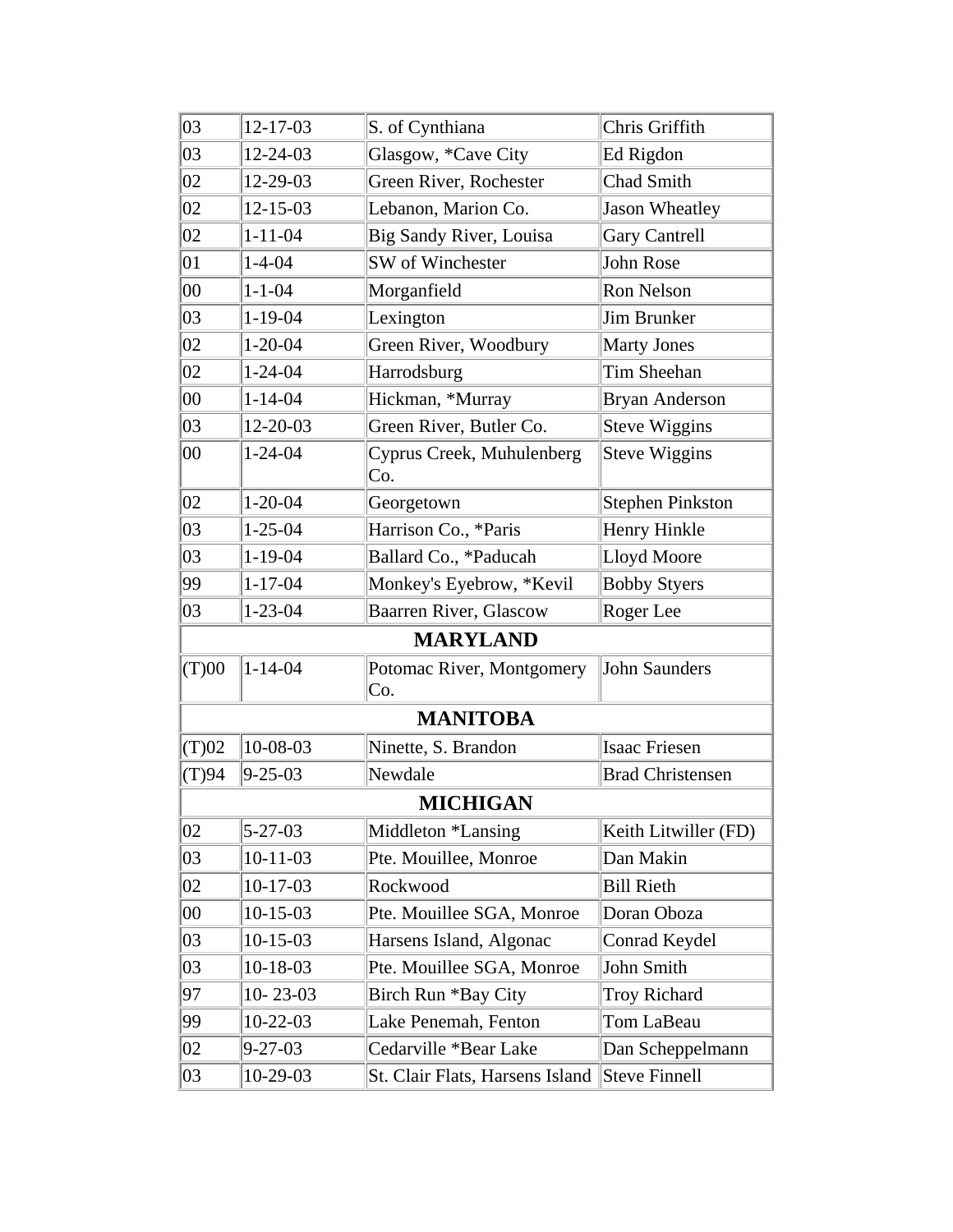| 03     | $10-27-03$     | St. Clair Flats, Harsens Island Mike Hayosh |                       |
|--------|----------------|---------------------------------------------|-----------------------|
| 03     | 11-09-03       | Coldwater Lake, Coldwater                   | <b>Todd Paul</b>      |
| 98     | 11-07-03       | L. Erie, Monroe                             | <b>Rick Nelson</b>    |
| 99     | 11-07-03       | <b>Grand Rapids</b>                         | Wes Near              |
| 02     | $11 - 10 - 03$ | L. Michigan, Stevensville                   | Doug Nordberg         |
| 03     | $11 - 15 - 03$ | Pte. Mouillee SGA, Monroe                   | <b>Mike Peters</b>    |
| 03     | $11 - 16 - 03$ | Pte. Mouillee SGA, Monroe                   | Jason Mach            |
| 03     | 11-24-03       | Harsens Island SGA, Algonac                 | Richard Pearson       |
| 02     | $11 - 24 - 03$ | Harsens Island SGA, Algonac                 | Craig Woodhouse       |
| 02     | 10-29-03       | Allegan Co., Fennville                      | <b>Harold Drenten</b> |
| 03     | 11-26-03       | Harsens Island SGA, Algonac                 | Dennis Szymkowski     |
| 03     | 12-03-03       | Lake Erie, Erie Metro Park                  | Rob Sawyer            |
| 03     | $1 - 04 - 04$  | Harrison Twsp., L. St. Clair                | Dave Butkowski        |
| 03     | $1 - 03 - 04$  | North of Ann Arbor                          | Dave Baker            |
| 03     | $1 - 04 - 04$  | Saginaw                                     | <b>Brent Tribble</b>  |
| 03     | $10-14-04$     | Erie Shooting Club, *Erie                   | Greg Loop             |
| 96     | $1 - 03 - 04$  | Dowagiac, SW Michigan                       | Flint Mengel, Jr.     |
| 03     | 11-25-03       | Pte. Mouillee SGA, L. Erie                  | John Ketelhut         |
|        |                | <b>MINNESOTA</b>                            |                       |
|        |                |                                             |                       |
| 00     | $11 - 11 - 02$ | St. Thomas                                  | Robert Hansen         |
| 02     | $9 - 28 - 03$  | Fosston, *Thief River Falls                 | <b>Marcus Daniels</b> |
| $00\,$ | $9 - 27 - 03$  | Big Stone Lake (S.D. Border)                | John Klancke          |
|        |                | <b>MISSISSIPPI</b>                          |                       |
| 03     | $1 - 20 - 04$  | <b>Yazoo City</b>                           | Ty Williams           |
| 00     | $1 - 11 - 04$  | Holly Grove, Sardis                         | Dave Patten           |
| 02     | $1 - 7 - 04$   | Morgan City                                 | Rob Powell            |
| 02     | 12-27-03       | Flower Lake, Tunica                         | Ed White III          |
| 98     | 11-21-03       | Hillside WMA, Holmes Co.                    | Dan Moulder           |
| 87     | $1 - 19 - 03$  | Pearl River MA, Jackson                     | <b>Tim Huddleston</b> |
| $00\,$ | 12-18-03       | Crowder, E. Clarksdale                      | <b>Cliff Douglass</b> |
| 01     | $12 - 3 - 03$  | Money *Winona                               | Chad Robertson        |
| 02     | 12-22-03       | S. Corinth                                  | Hugh McDaniel         |
| N/A    | $12 - 31 - 02$ | <b>Tunica County</b>                        | Jim Sturgill          |
|        |                | <b>MISSOURI</b>                             |                       |
| 02     | 12-23-02       | Swan Lake NWR, Sumner                       | Jim Spencer           |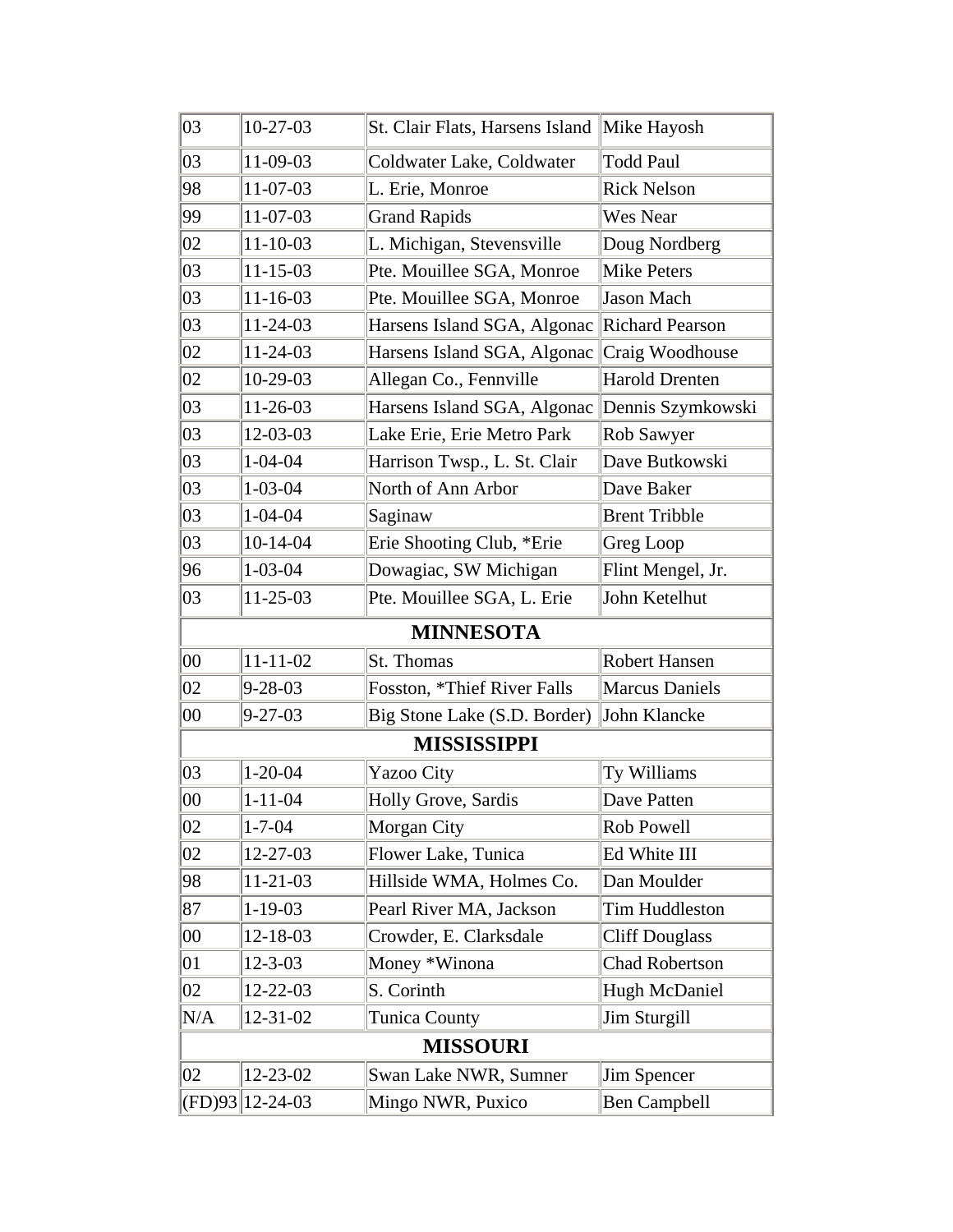|              |                | <b>NEW JERSEY</b>                        |                        |
|--------------|----------------|------------------------------------------|------------------------|
| 99           | 12-28-01       | Crosswicks Creek *Yardville              | Nicholas Krupa         |
| 03           | 12-17-03       | <b>Maurice River</b>                     | Jon Sohl               |
|              |                | <b>NORTH CAROLINA</b>                    |                        |
| 01           | $1 - 18 - 03$  | Rich Fork Creek, Thomasville Jason Smith |                        |
| 97           | 11-27-02       | Coinjock (Church's Island)               | Barclay Winn, Jr.      |
| 03           | $12 - 13 - 03$ | Plymouth (Washington Co.)                | <b>Chris Hawkins</b>   |
| (2)02        | $1 - 03 - 04$  | Garner, S. Raleigh                       | Ken McNeil             |
| (2)03        | $1 - 16 - 04$  | Lake Tillery, Albermarle                 | <b>Jared Floyd</b>     |
| 97           | $1 - 23 - 04$  | Mattamuskeet Lake,<br>Swanquarter        | Wayne Hodges           |
|              |                | <b>NORTH DAKOTA</b>                      |                        |
| 93           | $10-18-03$     | McHughs Slough, Lacaota                  | Chad Samp              |
|              |                | <b>OHIO</b>                              |                        |
| 02           | 11-01-02       | Tiffin                                   | Mike Pfefferie         |
| 99           | $12 - 15 - 02$ | Mallard Club, Curtice                    | <b>Matt Schimming</b>  |
| 03           | $10-22-03$     | Toledo (Oregon)                          | <b>Scott Russell</b>   |
| 03           | $10 - 23 - 03$ | Metzgers Marsh, Curtice                  | <b>Rick McAtee</b>     |
| 95           | $11 - 01 - 03$ | Shreve (S. Wooster)                      | <b>Steven Baker</b>    |
| 02           | 10-30-03       | Indian Lake (SE Lima)                    | <b>Todd Jones</b>      |
| 03           | $10-18-03$     | Sandusky Bay                             | <b>Ryan Schultz</b>    |
| $ 00\rangle$ | 10-29-03       | Port Washington (S. Dover)               | Aaron Barger           |
| 03           | $10-29-03$     | Lucas Co. (Toledo Area)                  | <b>Bill Hochevar</b>   |
| 03           | $10-31-03$     | Magee Marsh, Oak Harbor                  | Dave Ventura           |
| 96           | 11-23-03       | Sandusky Bay                             | <b>Matt Rhode</b>      |
| 03           | 11-27-03       | East of Fremont                          | Terry Cleveland        |
| 03           | 12-10-03       | Maumee Bay, Lake Erie                    | <b>Todd Reed</b>       |
| 03           | $12 - 11 - 03$ | Port Clinton                             | <b>Harley Cramer</b>   |
| 03           | $11 - 15 - 03$ | <b>Sandusky Bay</b>                      | <b>Bill Englefield</b> |
| 01           | 12-15-03       | Hartville                                | Mark Escott            |
| 03           | 12-16-03       | <b>Sandusky River</b>                    | Don Tilton             |
| 03           | 12-14-03       | <b>Sandusky Bay Duck Club</b>            | Rick Johannsen         |
| 03           | 12-15-03       | Sandusky Bay                             | Dave Nally             |
| 00           | 12-20-03       | Ohio River, Portsmouth                   | <b>Bill Nichols</b>    |
| 97           | 12-18-03       | E. of Cumberland                         | <b>Johnny Sammons</b>  |
| 99           | 12-26-03       | Warren Co., Middletown                   | Nick Lewis             |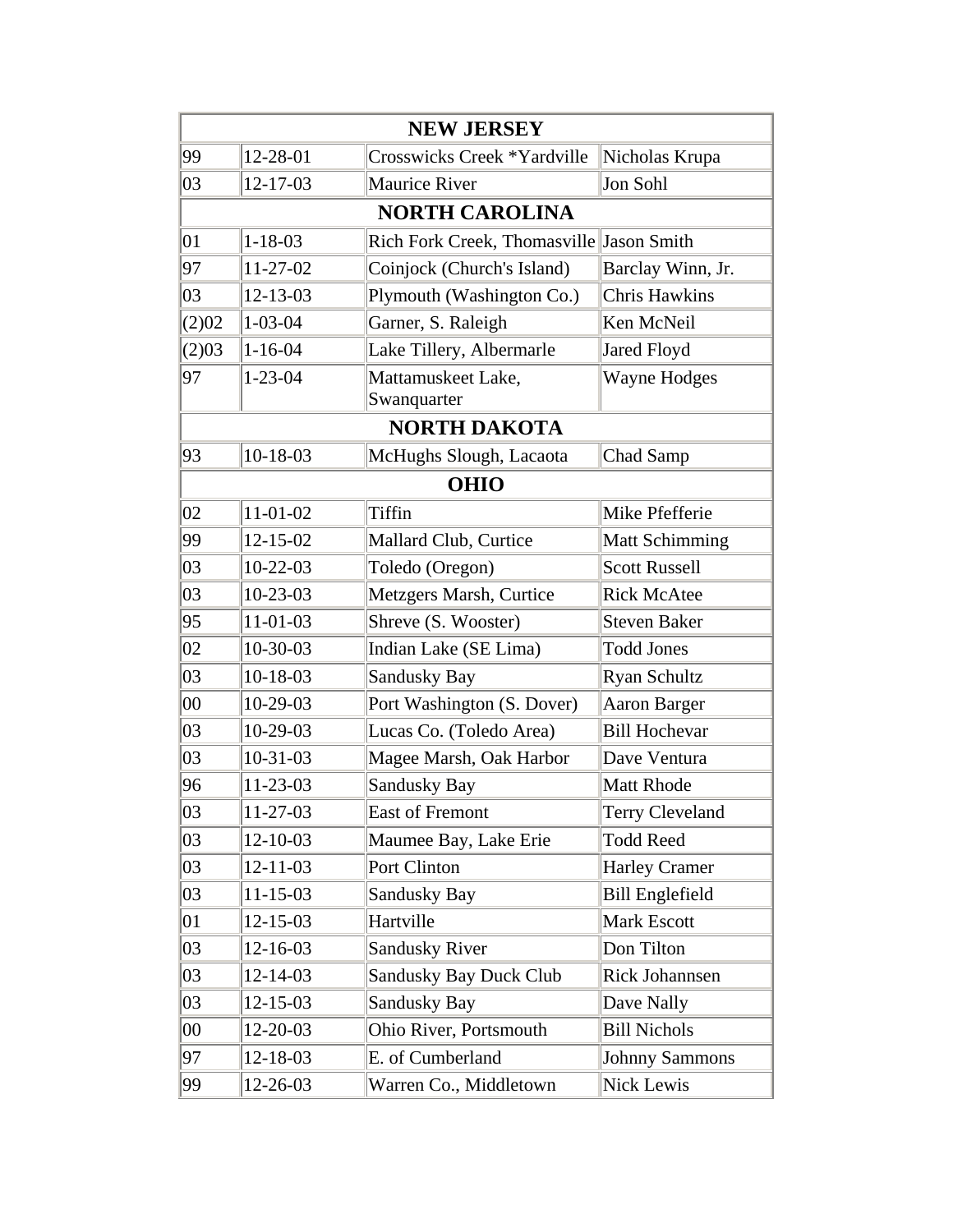| 03           | $1 - 04 - 04$  | Lowlands, Lebanon               | Scott Bogen          |
|--------------|----------------|---------------------------------|----------------------|
| 97           | $12 - 23 - 03$ | <b>Sandusky Bay</b>             | John Bakewell        |
| 03           | $1 - 03 - 04$  | Scotio River, S. Columbus       | Guy Gulick           |
| 96           | $1 - 10 - 04$  | Deer Creek Lake, SW<br>Columbus | Dan Butler           |
| 00           | $1 - 13 - 04$  | Marion *Marengo                 | Dean Fagen           |
| 02           | $1 - 14 - 04$  | Deer Creek Lake, SW<br>Columbus | David Ward           |
| 02           | $1 - 18 - 04$  | Knox Co., NE Columbus           | Eric Johnson         |
| 97           | $1 - 18 - 04$  | Coshocton *Columbus             | Jeff Poland          |
| 03           | $1 - 30 - 04$  | New Carlisle, *Dayton           | Vern Dowell          |
|              |                | <b>OKLAHOMA</b>                 |                      |
| 96           | $11 - 08 - 03$ | N. Canadian River, Stidham      | Roy Hill, Jr.        |
|              |                | <b>ONTARIO</b>                  |                      |
| $ 01\rangle$ | $11 - 01 - 02$ | Kingsville, Essex County        | Jim Branch           |
| 02           | 11-02-02       | Kingsville, Essex County        | Jim Branch           |
| 01           | 11-03-02       | Lake Nipissing *North Bay       | Don Ross             |
| 95           | $12 - 13 - 02$ | North of Kingsville             | <b>Tyler Nykoluk</b> |
| 96           | $9 - 27 - 03$  | Innisfil, *Bradford             | <b>Howard Simson</b> |
| (2)03        | 10-06-03       | Leamington                      | Jason Robson         |
| 03           | $9 - 27 - 03$  | Hillman Marsh, Leamington       | Kaili Simpson        |
| $00\,$       | $10-02-03$     | Hillman Marsh, Leamington       | Michael Bolot        |
| (2)03        | $10-13-03$     | Leamington                      | Jason Robson         |
| 03           | $10-07-03$     | Kingsville, L. Erie             | Aaron Ward           |
| 03           | $10-13-03$     | Kingsville, L. Erie             | <b>Bryce Vriesen</b> |
| (2)03        | $9 - 27 - 03$  | Kingsville, L. Erie             | Craig Bolsover       |
| 97           | $10-18-03$     | Kingsville, L. Erie             | Craig Bolsover       |
| 03           | $10-15-03$     | Lake St. Clair                  | <b>Greg Whitson</b>  |
| 03           | $10-27-03$     | Walpole Is. Indian Res.         | David Casper         |
| (2)02        | $10-10-03$     | Walpole Is. Indian Res.         | Jim Cooper           |
| 03           | $10-22-03$     | Walpole Is. Indian Res.         | Jim Cooper           |
| 00           | $10-29-03$     | Harrow (Essex County)           | <b>Bob Foreman</b>   |
| 03           | 11-04-03       | "Branch's Pit" Kingsville       | Glen Cottrell        |
| 03           | 11-05-03       | Mitchell's Bay, L. St. Clair    | Mike Weber           |
| 03           | $11 - 11 - 03$ | Leamington - L. Erie            | Lorne Parker         |
| 03           | 10-29-03       | Hillman Marsh, Leamington       | Sean Laing           |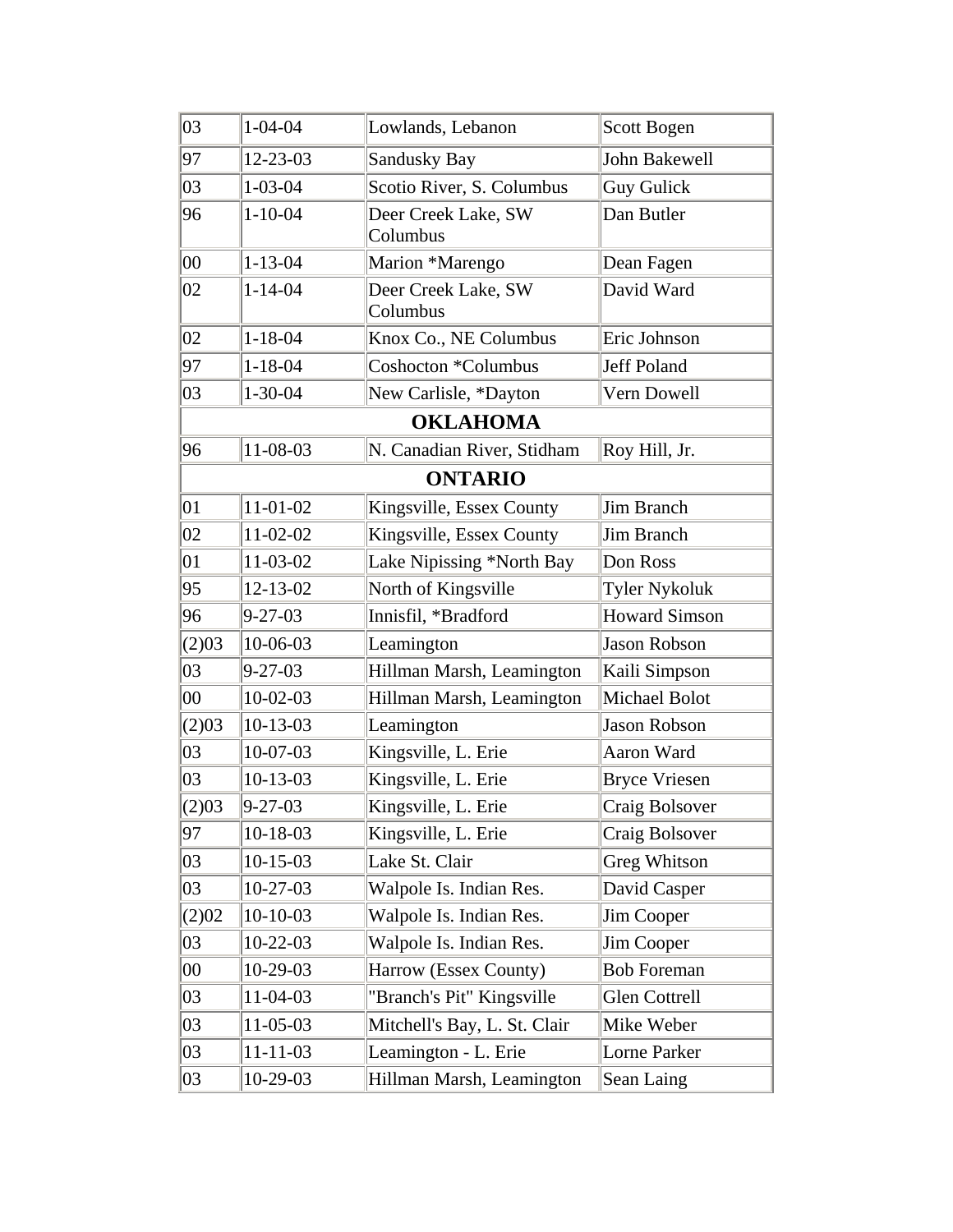| 02           | 11-07-03       | Brown's Marsh, Long Point            | <b>Clarence Bauknight</b> |
|--------------|----------------|--------------------------------------|---------------------------|
| (2)03        | 11-24-03       | Lake Erie, Kingsville                | <b>Jim Versnel</b>        |
| 03           | $11-26-03$     | <b>Lower Detroit River</b>           | <b>James Stiers</b>       |
| 03           | 11-22-03       | Lake St. Clair - St. Luke's          | Roger Baillargeon         |
| 02           | 11-06-03       | Big Creek, Amherstburg               | <b>Jim Smithson</b>       |
| 97           | 11-28-03       | <b>West of Barrie</b>                | <b>Frank Gartner</b>      |
| 03           | 12-03-03       | Big Creek, Amherstburg               | <b>Brian Sprague</b>      |
| 99           | 11-28-03       | <b>Thames River</b>                  | Ron Seagull               |
| 01           | $12 - 10 - 03$ | Stag Island, St. Clair River         | Ron Seagull               |
| (2)03        | $12 - 12 - 03$ | <b>River Canard</b>                  | Mike Meloche              |
| 02           | $10-13-03$     | Hillman Marsh, Leamington            | Jeff Unrau                |
| 03           | $11 - 15 - 03$ | Hillman Marsh, Leamington            | Jeff Unrau                |
| 03           | 11-30-03       | Cedar Creek, Kingsville              | Paul Chouinard            |
| 03           | $10-23-03$     | Cedar Creek, Kingsville              | Dale Nelner               |
|              |                | <b>PENNSYLVANIA</b>                  |                           |
| 95           | $1 - 02 - 04$  | N. Gettysburg                        | <b>Brian Redding</b>      |
|              |                | <b>QUEBEC</b>                        |                           |
| 97           | N/G            | Lac St-Louis (Montreal)              | Pat Laboeuf               |
| 02           | $8 - 24 - 03$  | Venise-en-Quebec (L.<br>Champlain)   | John Sauro (A)            |
| 02           | 10-06-03       | Remigny                              | <b>Bill Buckholz</b>      |
|              |                | <b>SASKATCHEWAN</b>                  |                           |
| 01           | $10-07-02$     | Yorkton                              | <b>Hunter Hames</b>       |
| 99           | 10-08-02       | Cactus Lake *Luseland                | Evan Lubianesky           |
| 01           | 10-06-03       | Duck Mtn. Provincial Park,<br>Pelley | <b>Chris Martinez</b>     |
|              |                | <b>SOUTH CAROLINA</b>                |                           |
| $ 00\rangle$ | $9 - 27 - 03$  | Georgetown County                    | Mel Lively                |
| 96           | 11-26-03       | Santee                               | <b>Clint Crouse</b>       |
| 02           | $1 - 11 - 04$  | <b>River Santee Cooper</b>           | <b>Tony Player</b>        |
| 03           | $1 - 12 - 04$  | Abbeville Co., Greenwood             | <b>Bill Cockrell</b>      |
| 03           | $1 - 9 - 04$   | Green Pond, *Charleston              | <b>Charles Lane</b>       |
|              |                | <b>TENNESSEE</b>                     |                           |
| 02           | $1 - 09 - 03$  | Tresvant, Carroll Co.                | Ken Huey                  |
| 00           | 11-30-02       | Dover                                | <b>Fulton Rye</b>         |
| 02           | $1 - 15 - 03$  | Meigs Co., *Doltewah                 | Jesse Parker              |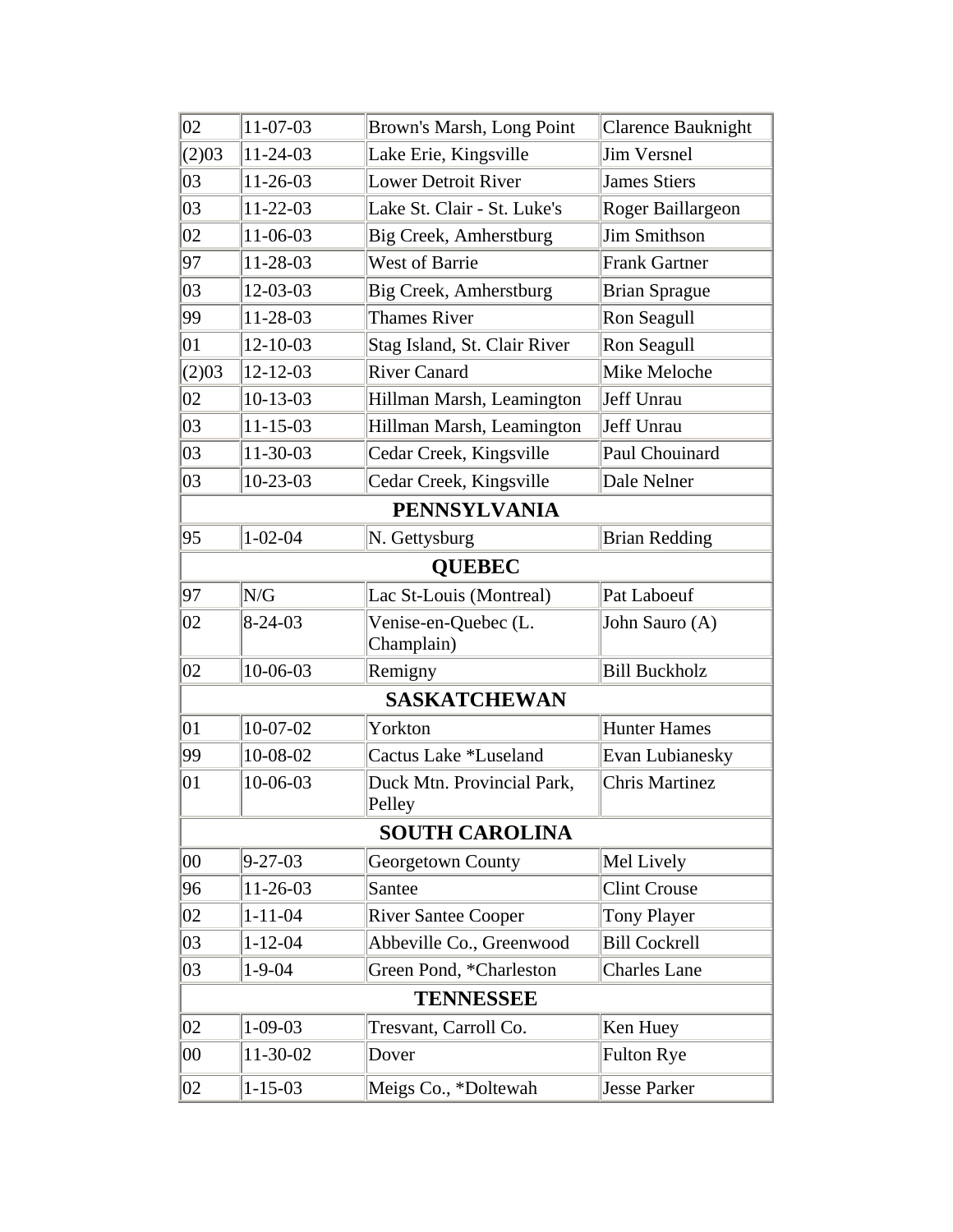| $00\,$ | $2 - 10 - 03$  | <b>Reelfoot Lake</b>                        | Drew Smith              |
|--------|----------------|---------------------------------------------|-------------------------|
| 03     | 12-03-03       | Spring Creek, Greenfield                    | Ron Knott               |
| 03     | 11-30-03       | Camden Bottoms, KY Lake                     | Dave Davis              |
| 03     | 12-16-03       | Winchester                                  | <b>Greg Gallagher</b>   |
| 03     | 12-23-03       | Sandy River, Bruceton                       | <b>Brad Hurst</b>       |
| 03     | 12-27-03       | SE Norris Dam,                              | <b>Matt Bowling</b>     |
|        |                | Andersonville                               |                         |
| 02     | $1 - 10 - 04$  | Ft. Loudon Lake, Knoxville                  | Joe Pugh                |
| 03     | $1 - 12 - 04$  | Club Hickory Lake, Gallatin                 | <b>Brandon Mullins</b>  |
| $00\,$ | $1 - 12 - 02$  | Birchwood                                   | <b>Ted Bratton</b>      |
| 03     | $1 - 03 - 04$  | E. Bluff City, *Bristol                     | Eddie Huff, II          |
| 99     | $12 - 14 - 03$ | <b>Reelfoot Lake</b>                        | Jim Murdaugh            |
| 03     | $1 - 17 - 04$  | <b>Big Sandy</b>                            | Keith Peach             |
| 00     | 12-26-03       | Cherokee Lake, NE Knoxville Travis Cardwell |                         |
| (2)03  | $1 - 22 - 04$  | Loudon, SW Knoxville                        | Greg Kelley             |
| 03     | $1 - 14 - 04$  | Wilson Co., E. Nashville                    | <b>Roger Carpenter</b>  |
| 02     | $1 - 24 - 04$  | Halls, *Haywood Co.                         | <b>Ray Hurt</b>         |
| 03     | $1 - 24 - 04$  | Manchester                                  | Joel Langham            |
| 02     | $1 - 23 - 04$  | Cherokee Lake, Grainger Co.                 | Randy Underwood         |
| 03     | $1 - 04 - 04$  | <b>Camden Bottoms WMA</b>                   | Mark Rich               |
| $00\,$ | $1 - 11 - 04$  | <b>Camden Bottoms WMA</b>                   | Josh Jackson            |
|        |                | <b>VIRGINIA</b>                             |                         |
| 97     | $1 - 15 - 03$  | Claytor Lake, Pulaski                       | <b>Aaron Durham</b>     |
| 01     | $11 - 15 - 03$ | Rappahannock River,<br>Leedstown            | <b>Clark Trader</b>     |
| 03     | 12-13-03       | Lake Gaston, Bracey                         | <b>Anderson Marlowe</b> |
| 03     | 12-20-03       | New River, Montgomery Co.                   | Davie Whitlock          |
| 01     | $1 - 10 - 04$  | Orange Co., W.<br>Fredericksburg            | Dan Ross                |
| 96     | 11-24-03       | <b>Stafford</b>                             | <b>Frank Hughes</b>     |
| 00     | $1 - 23 - 04$  | Little River, Montgomery Co. Randal Duncan  |                         |
|        |                | <b>WASHINGTON STATE</b>                     |                         |
| 98     | 11-20-03       | Yakima River, Ellensburg                    | <b>Mike Girias</b>      |
|        |                | <i>*Farthest West Ever Reported</i>         |                         |
|        |                | WISCONSIN                                   |                         |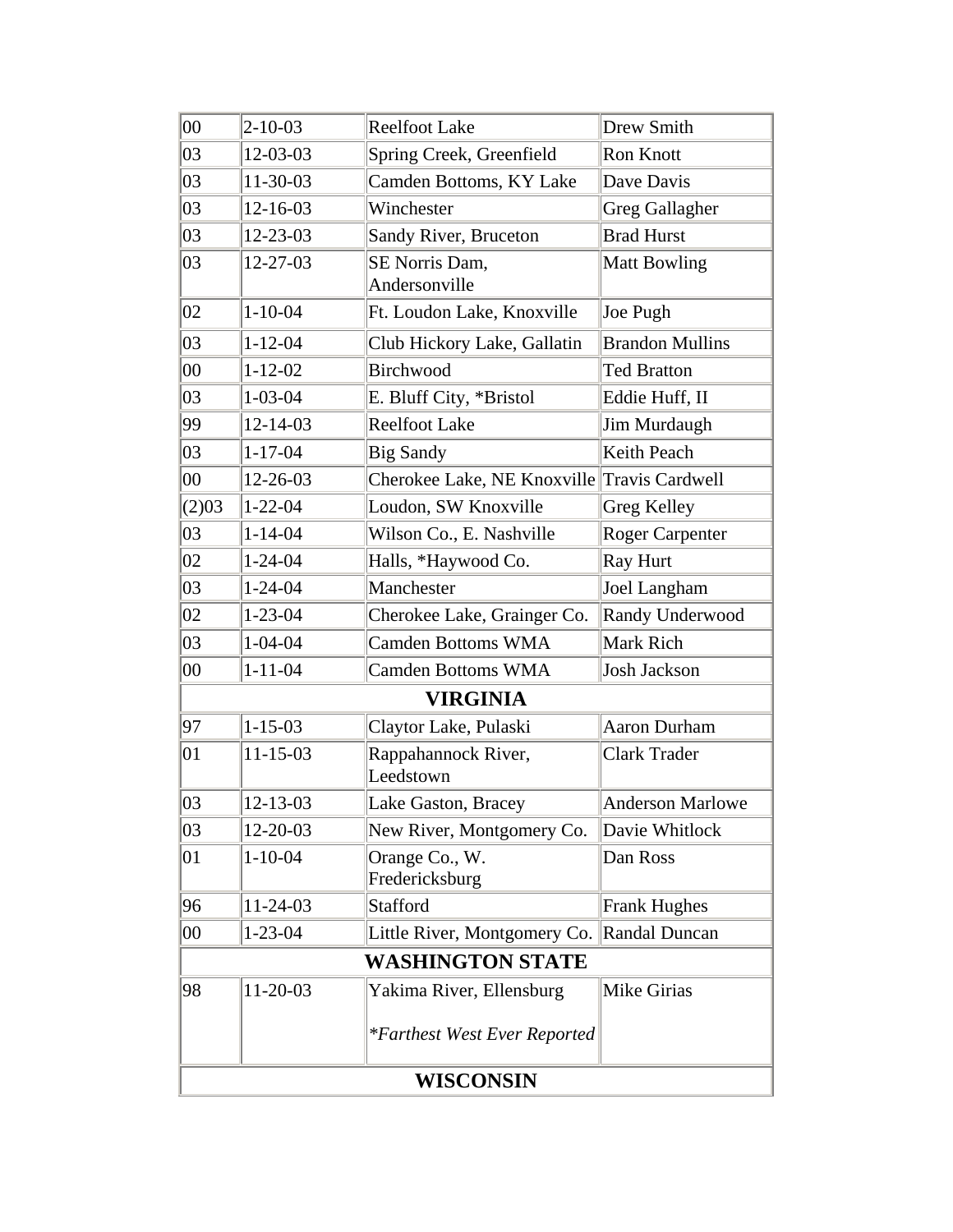| 12-01-02       | Green Bay                                | Stacey Duncan   |
|----------------|------------------------------------------|-----------------|
| 10-06-03       | Big Lake, Alma                           | Dylan Fluekiger |
| $10-03-03$     | Lake Puckaway, Montello                  | Mike Braun      |
| $10-12-03$     | Sawyer Harbor, Sturgeon Bay Steve Wolter |                 |
| $11-01-03$     | $ $ Aston (S. Central)                   | William Hudson  |
| $11 - 12 - 03$ | Rish Lake, Ripon                         | Todd Thelen     |
|                |                                          |                 |

During the year ending JANUARY 31, 2004 Jack Miner geese bands were recovered in:

| YR.<br>OF<br><b>BAND</b> | <b>RECOVERED</b> | <b>LOCATION</b><br><b>RECOVERY</b> | <b>BY</b>                |
|--------------------------|------------------|------------------------------------|--------------------------|
|                          |                  | <b>INDIANA</b>                     |                          |
| 96                       | $10 - 11 - 03$   | Fort Wayne                         | Smith/McKeever           |
|                          |                  | <b>KENTUCKY</b>                    |                          |
| 03                       | $1 - 11 - 04$    | Providence                         | Josie LaNeve             |
| 91                       | $1 - 17 - 04$    | Ohio River, Bracken Co.            | Randy Teegarden          |
|                          |                  | <b>MICHIGAN</b>                    |                          |
| 97                       | $9 - 26 - 02$    | Freeland, Bay City                 | <b>Greg Vasold</b>       |
| 88                       | $4 - 13 - 03$    | Thread lake, Flint                 | Ed Davidson (OA)         |
| 84                       | 11-30-02         | Fish Pt., Saginaw Bay              | <b>Bill Jentink</b>      |
| 92                       | $9 - 02 - 03$    | Alpena                             | Jeremy Kline             |
| 98                       | $9 - 02 - 03$    | Hell (Livingston Co.)              | <b>Anthony Holder</b>    |
| 86                       | $2 - 01 - 03$    | <b>Battle Creek</b>                | David Lewis              |
| 91                       | $9 - 22 - 03$    | Pittfield Tswp, Ypsilanti          | <b>Steve Cheston</b>     |
| 89                       | $9 - 29 - 03$    | Crow Isl. SGA, Saginaw             | <b>Rich Glasslee</b>     |
| $00\,$                   | $10 - 05 - 03$   | <b>Traverse City</b>               | Tom Brzezinski           |
| 88                       | $10 - 03 - 03$   | Sault Ste. Marie                   | <b>Dustin Swanick</b>    |
| 88                       | $10-04-03$       | Chesaning                          | Phil Giesken             |
| 94                       | $10-26-03$       | Engading                           | <b>Scott Chamberlain</b> |
| 87                       | 12-18-03         | Northfield Twsp.                   | <b>Steve Cheston</b>     |
| 98                       | 12-18-03         | Clio, *Flint                       | <b>Steven Gross</b>      |
| 03                       | $1 - 04 - 04$    | 4 Mile Lake, Chelsea               | John Smith               |
|                          |                  | <b>MISSOURI</b>                    |                          |
| 03                       | $1 - 15 - 04$    | Missouri City, Mo River            | Jim Spencer              |
|                          |                  | <b>OHIO</b>                        |                          |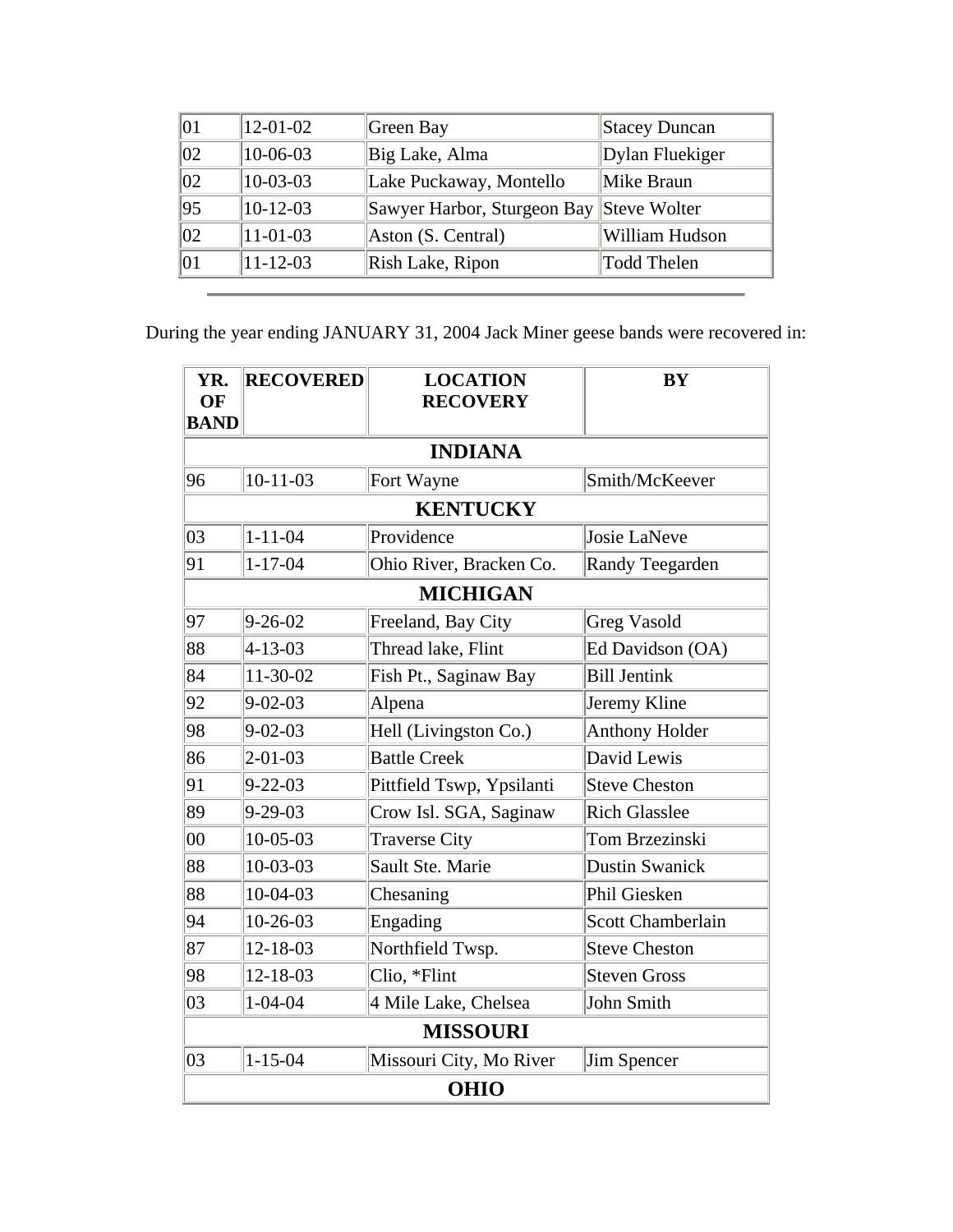| 99     | $9 - 07 - 03$  | Palestine (IN Line)                        | Corey McCarroll                           |
|--------|----------------|--------------------------------------------|-------------------------------------------|
| $00\,$ | $9 - 01 - 03$  | Tuscazawas (S. Canton)                     | <b>Alva Voorhies</b>                      |
| 96     | 12-26-02       | Williston                                  | <b>Matt Schimming</b>                     |
| 94     | $12 - 23 - 02$ | Senecaville Lake,<br>Summerfield           | Bryan Kerns                               |
| 97     | $12 - 22 - 03$ | Mosquito Cres.WA,<br>Bloomfield            | Eric Bear                                 |
| 85     | $1 - 03 - 04$  | Beverly                                    | Tim Johnson                               |
| 91     | $1 - 03 - 04$  | Grand Lake, Celina                         | Dan Germann                               |
| 90     | $1 - 17 - 04$  | Port Washington                            | <b>Terry DiDonato</b>                     |
| $00\,$ | $1 - 21 - 04$  | Sunbury *Lewis Center                      | Tim Rathbun                               |
| 92     | $9 - 15 - 03$  | Grand Lake, St. Marys                      | John Pottkotter                           |
|        | <b>ONTARIO</b> |                                            |                                           |
| 96     | 11-06-02       | Lake St. Clair - Grande<br>Pointe          | David Gourde                              |
| 00     | $9 - 23 - 03$  | L. Kesagami Lake<br>*Cochrane              | Jason Zytkewich                           |
| 85     | $9 - 27 - 03$  | <b>SW James Bay</b>                        | Pete Frobouck                             |
| 98     | 10-04-03       | Strathroy                                  | Jim McCarthy                              |
| 96     | $10 - 05 - 03$ | <b>Timmins</b>                             | Denis Turgeon                             |
| 90     | $10-17-03$     | Wasaga Beach (L. Huron)                    | Kelly McGuire                             |
| 97     | $10-17-03$     | Wasaga Beach (L. Huron)                    | Kelly McGuire                             |
| 86     | $11 - 24 - 03$ | Kingsville                                 | <b>Jim Versenel</b>                       |
| 96     | $11 - 24 - 03$ | Kingsville                                 | <b>Jim Versenel</b>                       |
| 91     | 12-20-03       | Hillman Marsh,<br>Leamington               | <b>Josh Hard</b>                          |
|        |                | <b>PENNSYLVANIA</b>                        |                                           |
| 04     | $1 - 14 - 06$  | Hershey                                    | Tim Clevenger<br>$(12 \text{ years old})$ |
|        |                | <b>VIRGINIA</b>                            |                                           |
| 04     | $ 1-09-06$     | South Holston Lake, Bristol Ralph Tilghman |                                           |

## **Recovering of Bands:**

During the year ending JANUARY, 2003 Jack Miner duck bands were recovered in: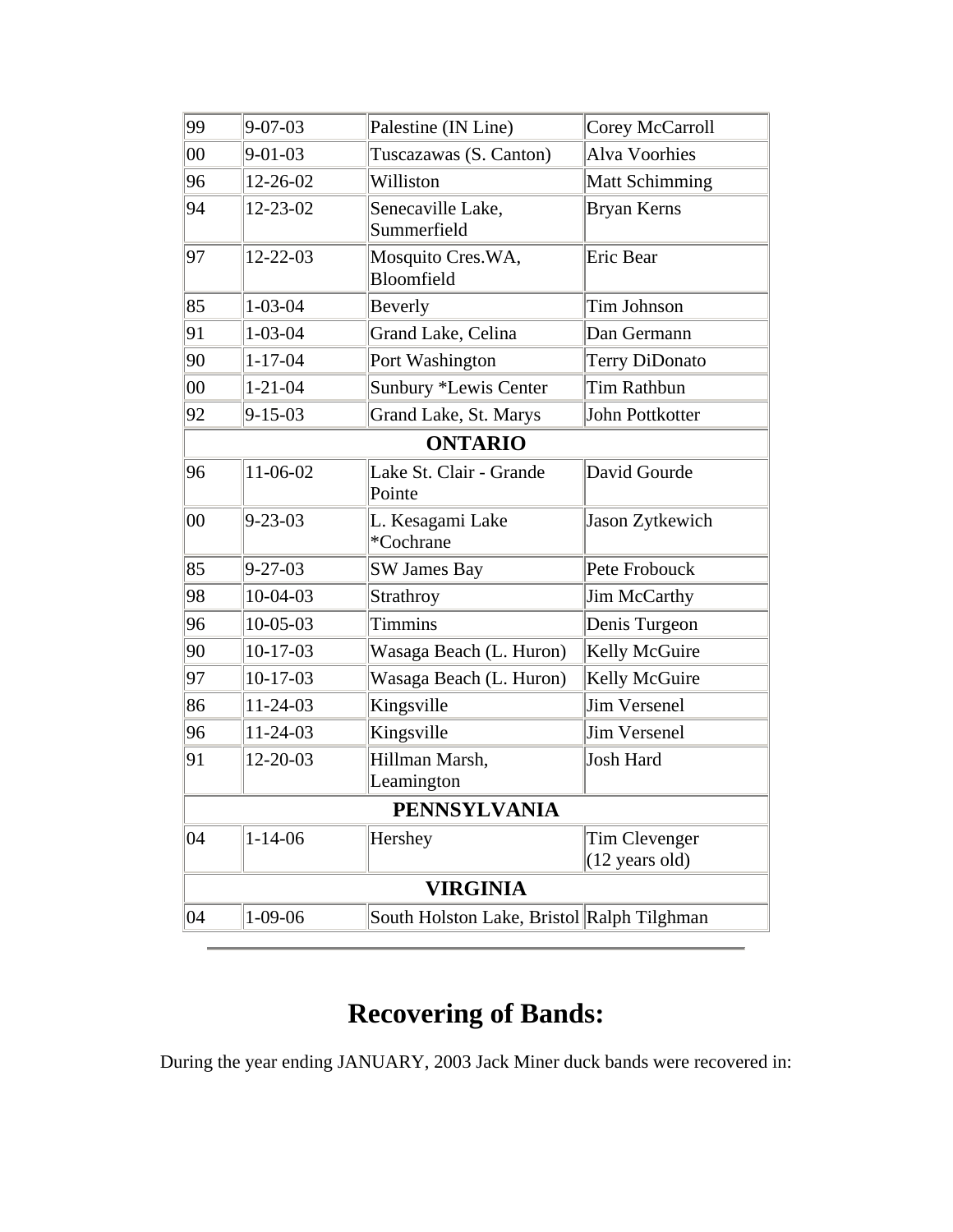| YR.<br>OF<br><b>BAND</b> | <b>RECOVERED</b> | <b>LOCATION</b><br><b>RECOVERY</b>      | BY                     |
|--------------------------|------------------|-----------------------------------------|------------------------|
|                          |                  | <b>ALABAMA</b>                          |                        |
| 93                       | $12 - 13 - 02$   | Swan Creek WMA,<br>Decatur              | Phil Lehman            |
| 98                       | 12-19-02         | Weiss Lake, Cherokee Co.                | <b>Brad Young</b>      |
| 99                       | 12-26-02         | Lake Mitchell, Verbena                  | Pete Daugherty         |
| 99                       | 12-25-02         | Fort Payne                              | <b>Joey Shankles</b>   |
| 99                       | 12-28-02         | Stevenson                               | Jeff Morgan            |
| 99                       | 12-20-02         | Lake Wheeler, Elgin                     | Daniel Howell          |
| 02                       | 12-19-02         | Tennessee River,<br>Scottsboro          | Lon Ostrzycki, Jr.     |
| 02                       | 12-13-02         | Tennessee River,<br>Stevenson           | Jim Nygaard            |
|                          |                  | <b>ARKANSAS</b>                         |                        |
| 98                       | $1 - 22 - 03$    | Hurricane Lake WMA,<br><b>Bald Knob</b> | <b>Marcus Vess</b>     |
| 98                       | $1 - 05 - 02$    | Marietta                                | <b>Guy Mattingly</b>   |
|                          |                  | <b>GEORGIA</b>                          |                        |
| 98                       | $12 - 22 - 02$   | Lake Hartwell                           | Duane Manning          |
| 99                       | 12-29-02         | Calhoun                                 | <b>Nick Gravitt</b>    |
|                          |                  | <b>ILLINOIS</b>                         |                        |
| 93                       | $11 - 23 - 02$   | Illinois River, Lacon                   | Dan Foster             |
| 94                       | $11 - 21 - 02$   | Grass Lake, Chain<br>O'Lakes SP         | <b>Stan Leslie</b>     |
| 96                       | $1 - 15 - 02$    | Wabash River, Newhaven                  | Jim Merritt            |
| 96                       | $12 - 01 - 02$   | LaSalle Lake, LaSalle Co.               | John Forneris          |
| $00\,$                   | 11-01-02         | Calhoun Point, WMA                      | Chris Jennings         |
| $00\,$                   | 11-07-02         | Illinois River, Hillview                | <b>Darrell Clanton</b> |
| $00\,$                   | 12-05-02         | <b>Braidwood Cooling Lake</b>           | Dave Jackman           |
| 01                       | 12-03-02         | Kankakee River,<br>Wilmington           | Jerry Olsen            |
| 02                       | 12-22-02         | Ullin, Southern Illinois                | Fred White             |
|                          |                  | <b>INDIANA</b>                          |                        |
| 93                       | $10-31-02$       | Illinois River, Merom                   | <b>Bill Burrowes</b>   |
| 95                       | $11-02-02$       | South Bend                              | Matthew Willoughby     |
| 95                       | 12-07-02         | Cambridge City                          | Gary Bertsch           |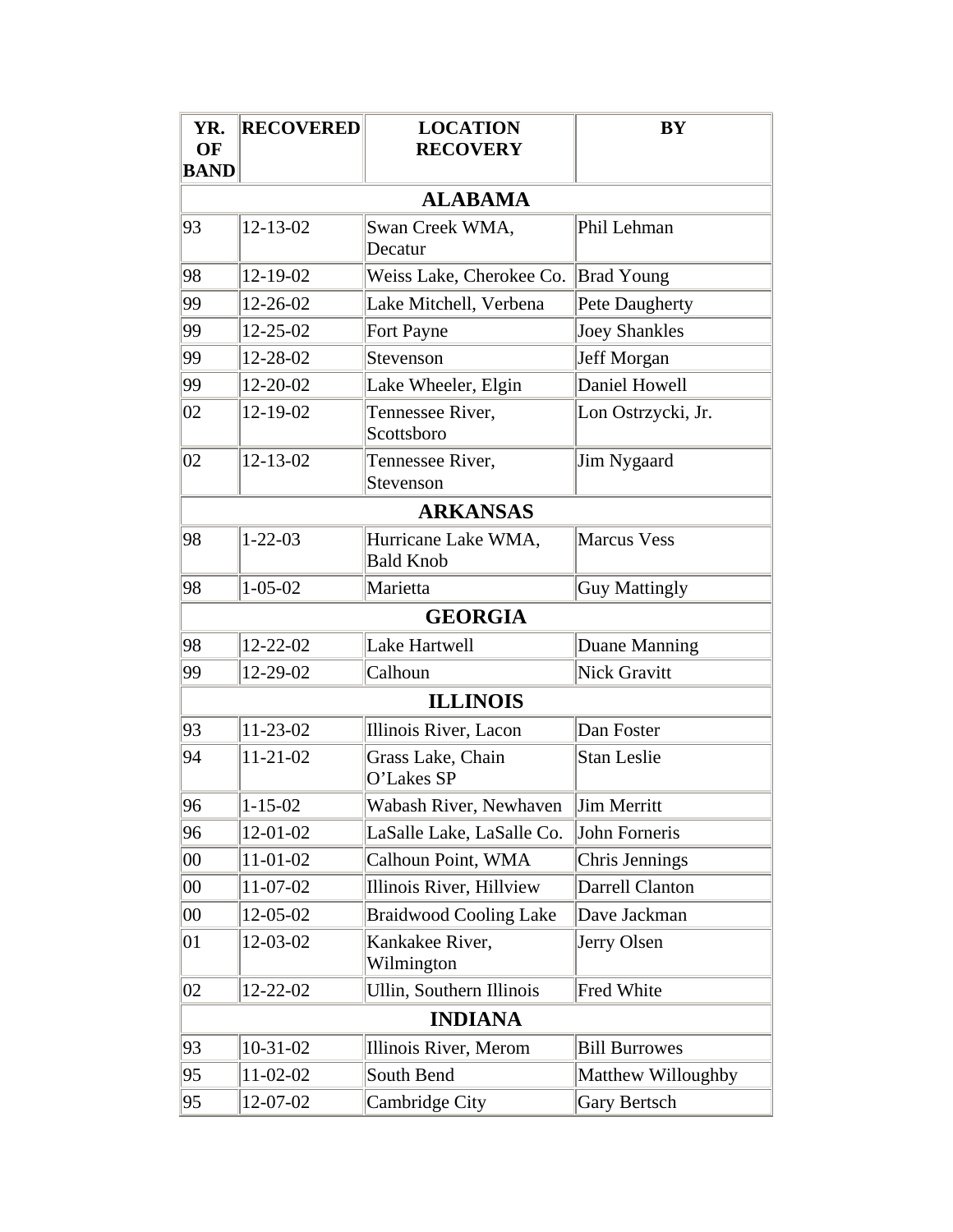| 96     | Not Given      | Roanoke *Fort Wayne                         | Derek Dewey          |
|--------|----------------|---------------------------------------------|----------------------|
| 96     | 12-01-02       | Ohio River, Rising Sun                      | Marlyn Guss Jr.      |
| 99     | 11-05-02       | Etna Green, Warsaw                          | <b>Rick Oliphant</b> |
| $00\,$ | $11 - 29 - 02$ | Kankakee Wa, N. Judson                      | <b>Barry Frazier</b> |
| $00\,$ | $1 - 11 - 03$  | Patoka River WA,<br>Oakland City            | Dave Nevitt          |
| 01     | $12 - 24 - 02$ | Austin                                      | <b>Jason Shake</b>   |
| 01     | 12-01-02       | Hovey Lake WA, Mr.<br>Vernon                | Deig/Veeck           |
|        |                | <b>IOWA</b>                                 |                      |
| 97     | $11 - 07 - 02$ | Dunbar Slough, Scranton                     | <b>Brody Linder</b>  |
|        |                | <b>KANSAS</b>                               |                      |
| 97     | $1 - 10 - 03$  | Elk City Lake, W.<br>Independence           | Sean Lynott          |
|        |                | <b>KENTUCKY</b>                             |                      |
| 89     | $1 - 19 - 03$  | Panther Creek, Rochester                    | David Hartis         |
| 92     | $12 - 25 - 01$ | SE of Kevil                                 | <b>Ed McDermott</b>  |
| 95     | 1-15-99        | Morman, Muhlenberg, Co.                     | Chris Ward           |
| 97     | 12-08-02       | Lexington                                   | <b>Larry Stewart</b> |
| 97     | $1 - 08 - 03$  | Dix River, Lincoln, Co.                     | <b>Tim Herald</b>    |
| 98     | $12 - 15 - 01$ | Upr. Hickman Bottoms                        | <b>Ken Barnes</b>    |
| 98     | $1 - 08 - 03$  | Owensboro                                   | Kyle Retzlaff        |
| 99     | $1 - 05 - 03$  | Shelby County,<br>*Bardstown                | <b>Charles Hagen</b> |
| $00\,$ | $1 - 05 - 03$  | Dalton, *Dawson Springs                     | Daniel Martin, Jr.   |
| $00\,$ | $1 - 08 - 03$  | Providence, *Madisonville Frank Bacon       |                      |
| $00\,$ | 12-27-02       | Barren River, S. Bowling<br>Green           | Jim Cardwell         |
| 01     | $1-09-03$      | Clear Creek, Providence                     | <b>Aaron Farmer</b>  |
| 01     | 12-18-02       | Spencer County,<br>*Louisville              | <b>Chuck Greiner</b> |
| 01     | 12-28-02       | Earlington, *Madisonville                   | <b>Jim Curtis</b>    |
| 01     | $1 - 02 - 03$  | <b>Bardstown</b>                            | Mike Willett         |
| 01     | $1 - 01 - 03$  | Union                                       | Lance Keen           |
| 02     | $1 - 15 - 03$  | Licking River, Maysville                    | Ron Shiveley         |
| 02     | $12 - 15 - 02$ | Kentucky River, Woodford Luke Fallon<br>Co. |                      |
| 02     | 12-09-02       | <b>Barren River Lake</b>                    | Steven Byrd (FD)     |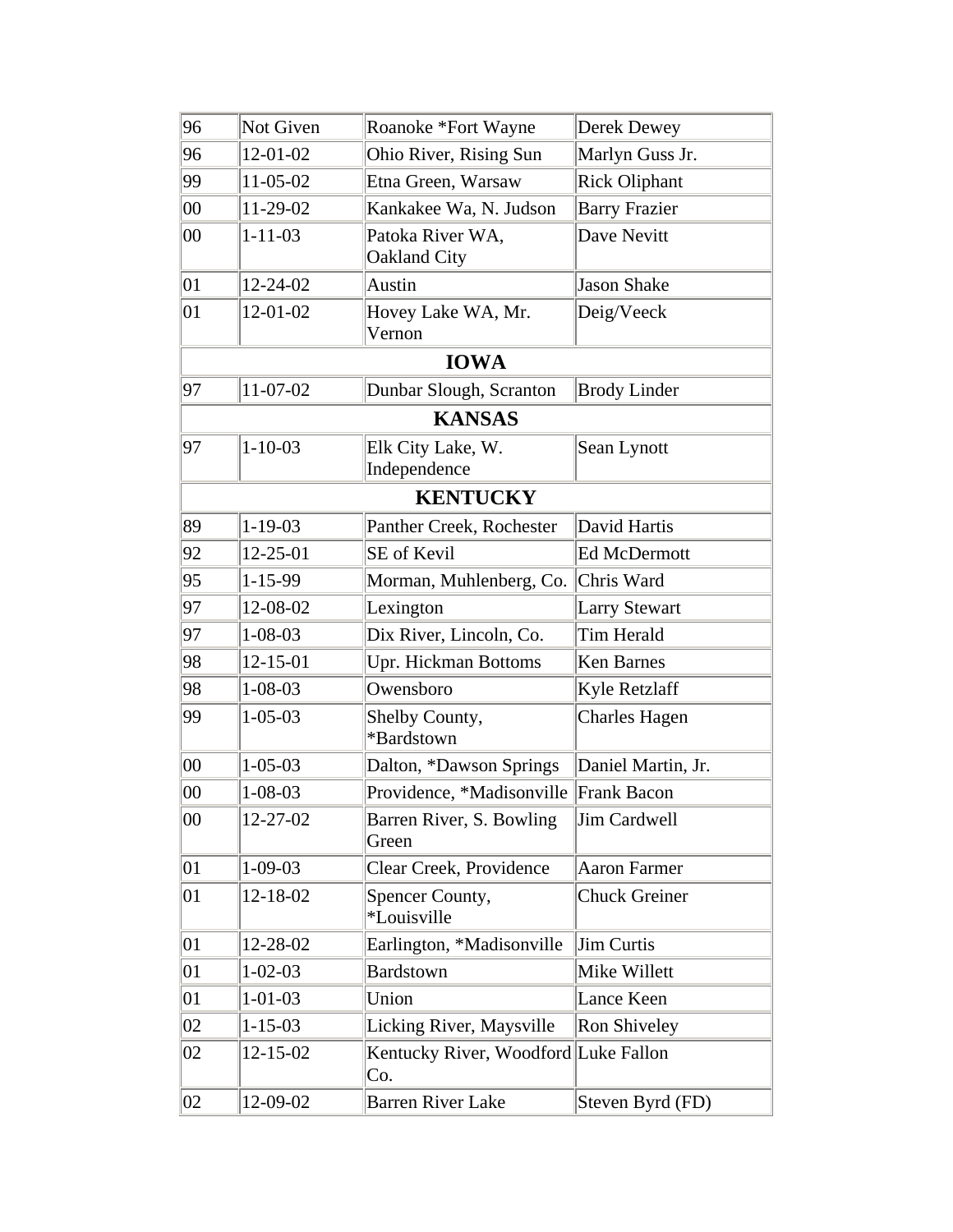| 02     | 12-10-02       | Kentucky Bottoms,<br>Uniontown       | Eddie Snyder         |
|--------|----------------|--------------------------------------|----------------------|
| 02     | $1 - 09 - 03$  | Ohio River, Lewisport                | Kevin Simpson        |
| 02     | $1 - 04 - 03$  | Tradewater River,<br>Providence      | <b>Gary Brown</b>    |
|        |                | <b>MANITOBA</b>                      |                      |
| 99     | $10-04-02$     | Reader Lake, The Pas                 | <b>Steve Leason</b>  |
|        |                | <b>MARYLAND</b>                      |                      |
| 00     | 12-28-02       | Off Choptank River,<br>Preston       | <b>Gary Ruff</b>     |
|        |                | <b>MICHIGAN</b>                      |                      |
| 93     | $10 - 21 - 02$ | Harsens Island, Lake St.<br>Clair    | Tom McKernan         |
| 96     | $1 - 05 - 03$  | Galien River, New Buffalo Jim Ramsey |                      |
| 96     | $5 - 16 - 02$  | Arnold, *Skandia (UP)                | Kevin Labumbard (FD) |
| 96     | $11 - 02 - 02$ | Fish Point, Saginaw Bay              | <b>Jason Boensch</b> |
| 96     | 11-06-02       | Harsens Island, Lake St.<br>Clair    | Chris Hiltunen       |
| 97     | $11-04-02$     | Craig Lake, Coldwater                | Mike Boyd            |
| 99     | $10-12-02$     | Larks Lake, Petoskey                 | Lee Cole             |
| 99     | $10-11-02$     | "Fletchers Floodwaters",<br>Alpena   | Don Fowler           |
| 99     | $11 - 13 - 02$ | Rose Lake, Branch Co.                | Rodger Saylor        |
| $00\,$ | $10-07-01$     | St. Clair Flats, Harsens Isl.        | Matt Miller          |
| $00\,$ | $11-02-01$     | Croton, *Newaygo                     | Mike Schuitema       |
| 01     | $10-13-02$     | Fish Point, Saginaw Bay              | Jim Seidel           |
| 01     | $ 10-16-02$    | Sebewaing, Saginaw Bay               | <b>Rob Cummings</b>  |
| 01     | $10-29-02$     | Harsens Island, Lake St.<br>Clair    | Ron Laszczak         |
| 01     | 12-06-02       | Harsens Island, Lake St.<br>Clair    | Kevin Beindit        |
| 01     | $11 - 25 - 02$ | Luna Pier                            | Keith Lajiness       |
| 01     | $1 - 04 - 03$  | Detroit River, *Trenton              | <b>Steven Thomas</b> |
| 02     | 11-18-02       | Pte. Mouillee SGA,<br>Monroe         | Mike Peters          |
|        |                | <b>MINNESOTA</b>                     |                      |
| 97     | $4 - 19 - 02$  | Sandstone (S. of Duluth)             | Jerry Pletcher (FD)  |
| $00\,$ | $10-15-02$     | Mille Lacs County                    | Earl Olmstead        |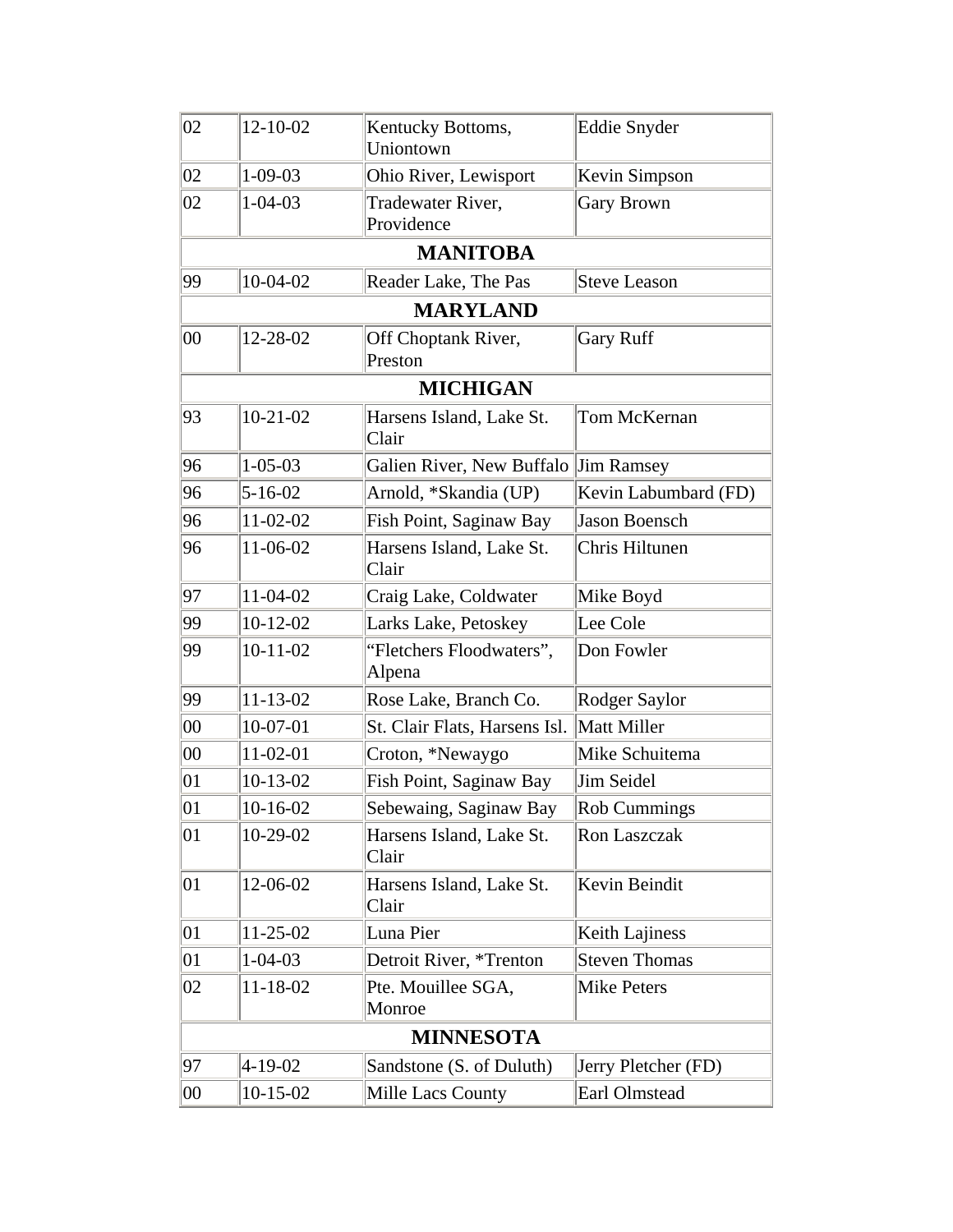| 01     | $9 - 21 - 02$  | <b>Thief Lake</b>                          | Tammy Johnson (A)      |
|--------|----------------|--------------------------------------------|------------------------|
| 01     | $10-12-02$     | Herman                                     | William Werk           |
| 01     | $ 9-14-02 $    | Deland                                     | Kyle Kienholz          |
|        |                | <b>MISSISSIPPI</b>                         |                        |
| 96     | 12-20-01       | Tallahatchie Co., *Jackson Harden Phillips |                        |
| 00     | 12-24-02       | Big Black River Btm., W.<br>Hinds Co.      | <b>Ben Turbeville</b>  |
| 01     | 11-29-02       | <b>West Point</b>                          | <b>Carsie Young</b>    |
| 01     | 12-05-02       | Yalobusha River, Calhoun<br>Co.            | Kim Cowart             |
|        |                | <b>MISSOURI</b>                            |                        |
| 99     | 12-27-02       | "Goose Lady Lake",<br>Kingsville           | <b>Blake Davenport</b> |
|        |                | <b>NEW JERSEY</b>                          |                        |
| 93     | 10-18-99       | Mullica Hill                               | <b>Frank Roberts</b>   |
| 99     | $9 - 06 - 02$  | Piscataway                                 | Ted Nichols (A)        |
| 00     | $1 - 10 - 03$  | Mannington Meadow,<br>Salem Co.            | Keith Schellinger      |
|        |                | <b>NEW YORK</b>                            |                        |
| 96     | $1 - 07 - 03$  | Seneca Lake, Dresden                       | <b>Bob Kase</b>        |
| 99     | 11-04-02       | Carlton, Rochester                         | Jay Giese              |
|        |                | <b>NORTH CAROLINA</b>                      |                        |
| 96     | $1 - 20 - 03$  | Johnston County,<br>Smithfield             | <b>Skip Valentine</b>  |
| 97     | $1 - 13 - 03$  | Soul City, *Middleburg                     | Wm. Lee Wiggins, Jr.   |
| 98     | $1 - 11 - 03$  | Bunn, *Louisburg                           | <b>Austin Murray</b>   |
| $00\,$ | $1 - 22 - 03$  | Monroe                                     | <b>Greg Little</b>     |
| $00\,$ | $1 - 18 - 03$  | Jordan Lake, *Chapel Hill                  | <b>Greg Travlos</b>    |
| 01     | $12 - 14 - 02$ | Falls Lake, Durham                         | Ed Kavanagh            |
| 01     | 12-25-02       | Falls Lake, Raleigh                        | <b>Greg Bonner</b>     |
| 02     | $1 - 13 - 03$  | Lake Reidsville, N.<br>Greensboro          | Danny Hall             |
| 02     | 11-29-02       | Belhaven                                   | Justin Sullivan        |
| 02     | 12-14-02       | Hurdle Mills                               | <b>Chris Cates</b>     |
| 02     | $1 - 18 - 03$  | Hillsborough                               | Scott Ward             |
|        |                | <b>NORTH DAKOTA</b>                        |                        |
| 97     | $9 - 21 - 02$  | Lakota, *Grand Forks                       | <b>Brook Herridge</b>  |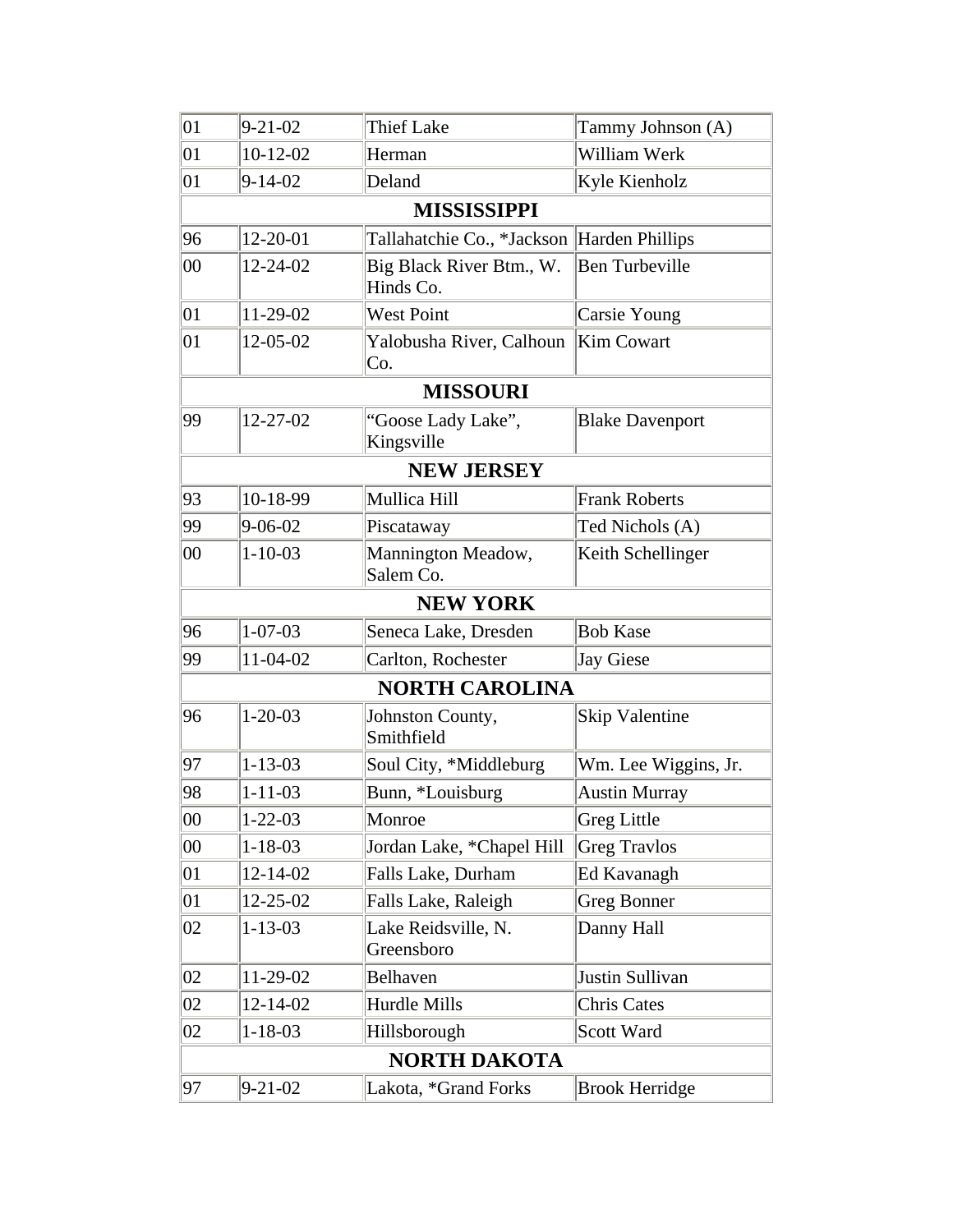| 97     | 10-18-02       | Annamoose                            | Chris Fink            |  |  |
|--------|----------------|--------------------------------------|-----------------------|--|--|
|        | <b>OHIO</b>    |                                      |                       |  |  |
| 96     | $11 - 21 - 01$ | Springhills, Champaign<br>Co.        | <b>Frank Frantz</b>   |  |  |
| 96     | $12 - 20 - 02$ | Sandusky Bay, Bayview                | Doug Larsen           |  |  |
| 96     | $1 - 08 - 03$  | Muskingum River, Beverly Jeff Hedges |                       |  |  |
| 97     | 12-28-02       | E. Fork Sp, Wm. Harsha<br>Lake       | Charles Gould, Jr.    |  |  |
| 97     | 12-28-02       | Ohio River, Manchester               | Jack Burg             |  |  |
| 98     | $12 - 17 - 02$ | <b>Cleveland Breakwall</b>           | Dan Williams          |  |  |
| 99     | $11 - 24 - 02$ | Cran Creek WA, Oak<br>Harbor         | <b>Gerald Doust</b>   |  |  |
| 99     | $12 - 07 - 02$ | Port Clinton                         | Dave Demeter          |  |  |
| 99     | $12 - 07 - 02$ | Catawba Island, Lake Erie            | <b>Brendon Conrad</b> |  |  |
| 99     | 12-09-02       | Sandusky Bay                         | Mark Clarridge        |  |  |
| $00\,$ | $10-19-02$     | Killdear Plains Wa,<br>Harpster      | <b>Todd Six</b>       |  |  |
| $00\,$ | $11 - 02 - 02$ | Maumee Bay, Toledo                   | <b>Josh Borowicz</b>  |  |  |
| $00\,$ | $10-12-02$     | Cowan Lake, S.<br>Wilmington         | Phil Brister          |  |  |
| $00\,$ | $12 - 22 - 02$ | <b>Richland County</b>               | <b>Bob Galbraith</b>  |  |  |
| $00\,$ | $1 - 08 - 03$  | Scioto River, Grove City             | William Lupton        |  |  |
| $00\,$ | $1 - 13 - 03$  | Ohio River, Manchester               | <b>Jack Burg</b>      |  |  |
| 01     | $11 - 14 - 02$ | Sandusky Bay                         | Anthony Torok, IV     |  |  |
| 01     | $12 - 22 - 02$ | Englewood, *Dayton                   | <b>Wilbur Mowry</b>   |  |  |
| 02     | $11 - 10 - 02$ | Ottawa Club, Port Clinton            | Pete Bergsten         |  |  |
| 02     | 11-10-02       | Sandusky Bay                         | Peter Rebar           |  |  |
| 02     | 11-29-02       | <b>Sandusky Bay</b>                  | Ken Ripich            |  |  |
| 02     | 11-27-02       | Atwater, E. of Akron                 | John Knudson          |  |  |
| 02     | $12 - 14 - 02$ | Lexington, *Mansfield                | Steve Leonhardt       |  |  |
| 02     | 12-20-02       | <b>Sandusky County</b>               | <b>Bob Galbraith</b>  |  |  |
| 02     | 12-18-02       | Marion                               | John Peacock          |  |  |
| 02     | $1 - 05 - 03$  | Paint Creek, Chillicothe             | Danny Spicer          |  |  |
| 02     | $1 - 07 - 03$  | Waverly, * Chillicothe               | Doug Elson            |  |  |
| 02     | $1 - 16 - 03$  | Salt Fork Lake, Cambridge Brad Vasko |                       |  |  |
| 02     | $1 - 04 - 03$  | Scioto River, Circleville            | <b>Troy Dayton</b>    |  |  |
| 02     | $12 - 21 - 02$ | Mt. Sterling, *Columbus              | Wayne Ward            |  |  |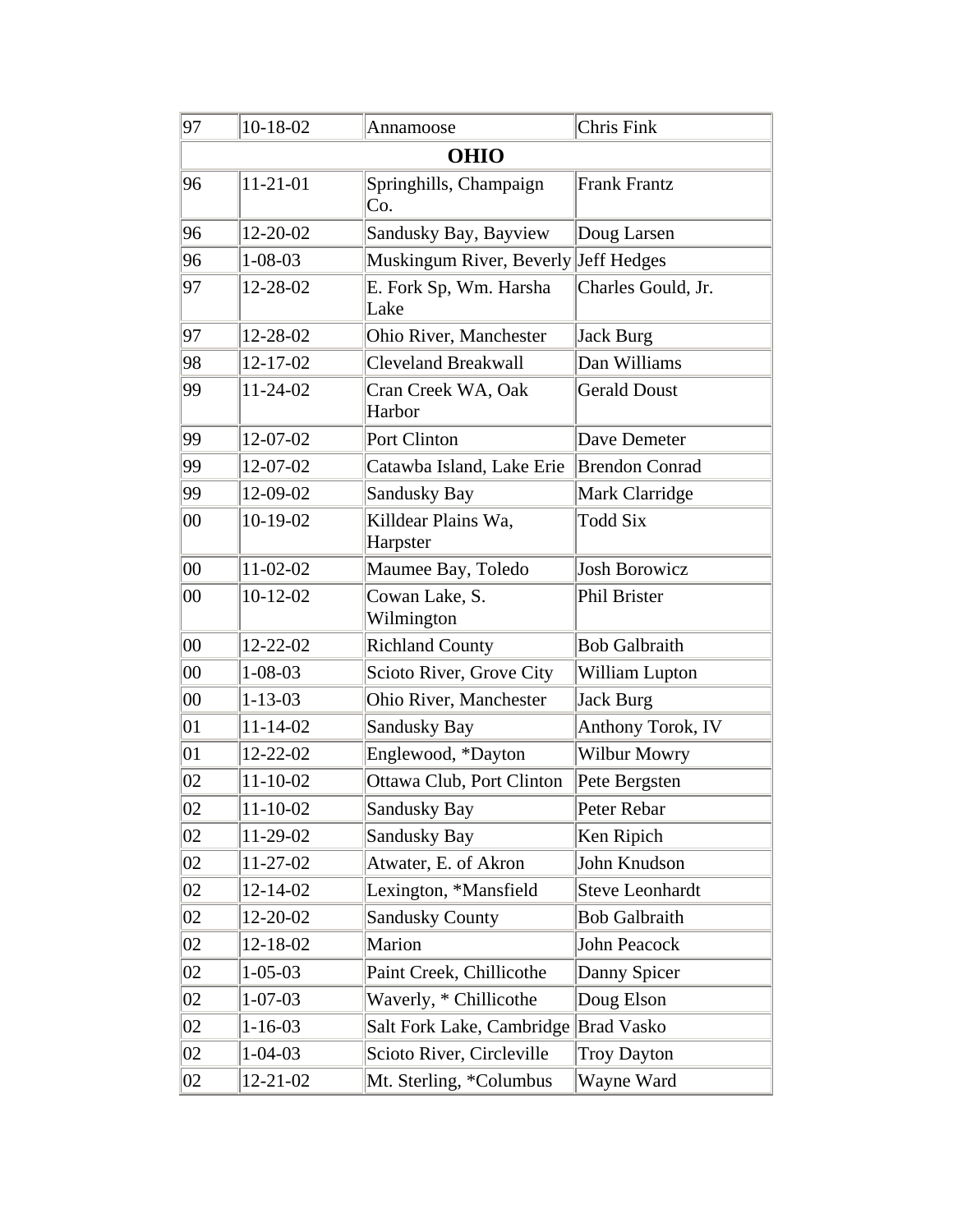|        |                | <b>ONTARIO</b>                        |                        |
|--------|----------------|---------------------------------------|------------------------|
| 92     | 11-04-02       | <b>River Canard (Essex</b><br>County) | Gary Kaminski          |
| 95     | 11-07-02       | Lake St. Clair                        | <b>Amber Frak</b>      |
| 95     | $10-02-02$     | Kingsville, Lake Erie                 | Dave McLarty           |
| 96     | $12 - 12 - 02$ | Kingsville, Lake Erie                 | <b>Charles Harb</b>    |
| 98     | 11-09-02       | Rondeau Bay, Erieau                   | Des McQuade            |
| 98     | $12 - 13 - 02$ | Walpole Island, Lake St.<br>Clair     | <b>Steve Gurnsey</b>   |
| 99     | 11-04-02       | Kingsville, Lake Erie                 | <b>Glen Cottrell</b>   |
| $00\,$ | 11-28-02       | Lake St. Clair                        | Chris Quimby           |
| 01     | 12-15-01       | Hillman Marsh,<br>Leamington          | Lance Tofflemire       |
| 2(01)  | $11-21-01$     | Kingsville, Lake Erie                 | <b>Rich Salas</b>      |
| 01     | $10-02-02$     | Walpole Island, Lake St.<br>Clair     | Tom Ambrogio           |
| 01     | $10-11-02$     | Pelee Island, Lake Erie               | Dean Ware              |
| 01     | $10-05-02$     | Walpole Island, Lake St.<br>Clair     | Jim Printz II          |
| 01     | $10-14-02$     | Bay of Quinte, Lake<br>Ontario        | Dan Balestra           |
| 01     | $10-16-02$     | Trenton, Lake Ontario                 | Mike Stoddard          |
| 01     | $11-02-02$     | Rondeau Bay, Erieau                   | Des McQuade            |
| 01     | $11 - 12 - 02$ | Walpole Island, Lake St.<br>Clair     | Sam Bentimiglia        |
| 01     | 12-04-02       | Leamington, Lake Erie                 | Rodger Saylor          |
| 02     | 12-20-02       | Kingsville, Lake Erie                 | <b>Charles Harb</b>    |
| 02     | $12 - 13 - 02$ | Kingsville, Lake Erie                 | Josh Harb              |
| 02     | $11-25-02$     | Lake St. Clair                        | <b>Suzanne Carroll</b> |
| 02     | 12-06-02       | Leamington                            | Jerry Martin           |
| 2(02)  | $9 - 28 - 02$  | Cedar Creek, Kingsville               | Dave Quick             |
| 2(02)  | $9 - 28 - 02$  | Cedar Creek, Kingsville               | <b>Marty Pollinger</b> |
| 02     | $10-12-02$     | Rondeau, Erieau                       | Jamie Stewart          |
| 02     | 10-30-02       | "Branch Pit", Kingsville              | Campbell Graffeo       |
| 02     | $11-02-02$     | Hillman Marsh,<br>Leamington          | Dean Ware              |
| 02     | $10 - 22 - 02$ | Walpole Island, Lake St.<br>Clair     | Tom Horsman            |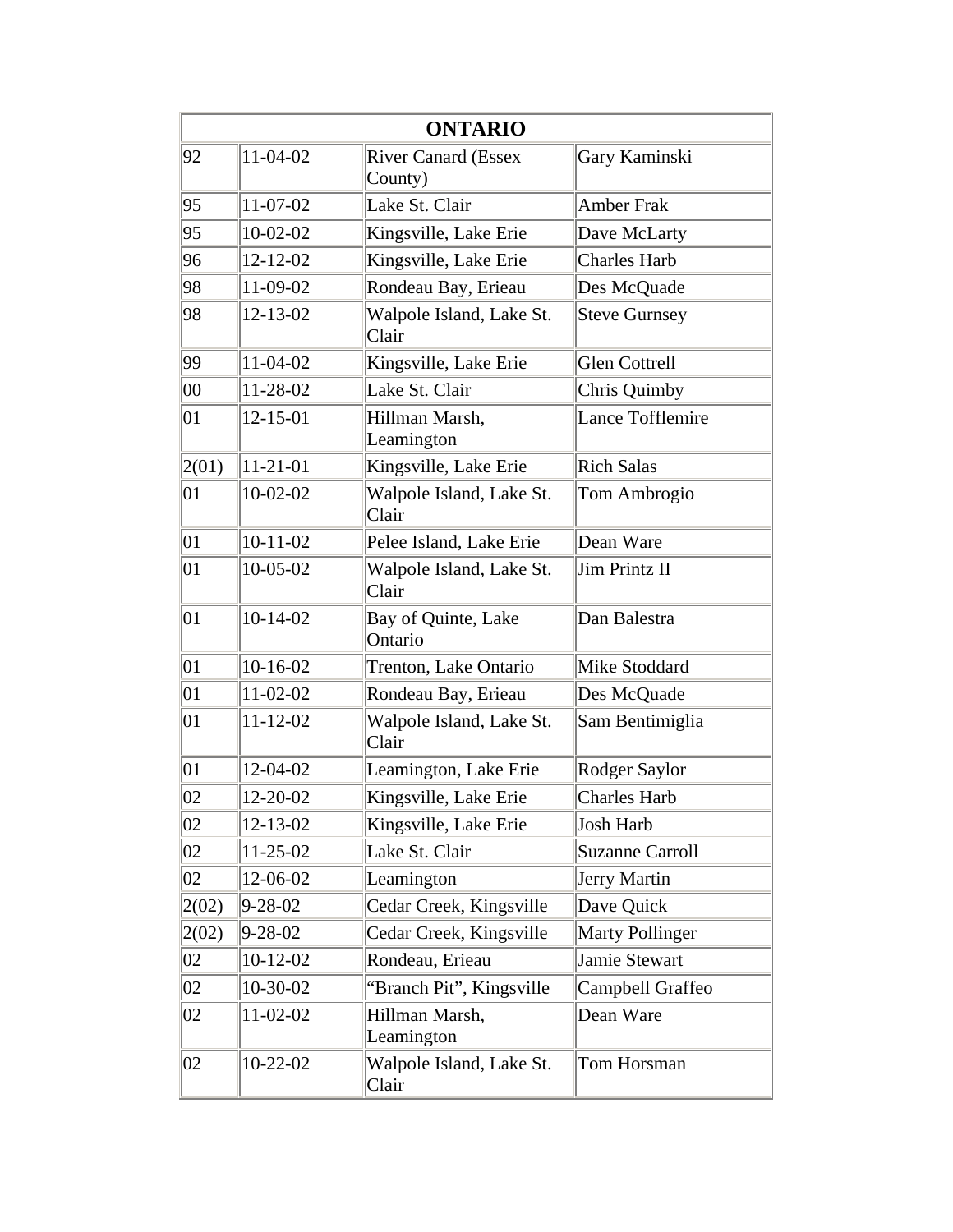| 02                    | 11-09-02            | Wheatley                        | <b>Josh Tousignant</b> |  |
|-----------------------|---------------------|---------------------------------|------------------------|--|
| 02                    | $10-23-02$          | Long Point, Lake Erie           | Jim Malcolm            |  |
| 02                    | $11 - 18 - 02$      | Long Point, Lake Erie           | <b>Howard Anderson</b> |  |
| 02                    | 11-23-02            | Lake St. Clair                  | <b>Charles Myers</b>   |  |
| 02                    | $11 - 25 - 02$      | Lake St. Clair, St. Lukes       | <b>Rick Nissen</b>     |  |
| 02                    | $11 - 19 - 02$      | Kingsville                      | <b>Tim Nelner</b>      |  |
| 02                    | $11 - 25 - 02$      | Canard Gun Club,<br>Amherstburg | Mike Meloche           |  |
| 02                    | $11 - 16 - 02$      | Amherstburg                     | Kevin Sprague          |  |
| 02                    | 11-30-02            | Leamington, Sturgeon<br>Creek   | Mike Maydan            |  |
| 02                    | $11 - 27 - 02$      | Lake St. Clair                  | Carl Hasson            |  |
| 2(02)                 | $11 - 28 - 02$      | Lake St. Clair                  | Mike Frak              |  |
| 02                    | $9 - 30 - 02$       | Detroit River, LaSalle          | Marcel Bezaire         |  |
| 2(02)                 | $9 - 28 - 02$       | Lake Erie, Kingsville           | <b>Tim Dobson</b>      |  |
|                       |                     | <b>PENNSYLVANIA</b>             |                        |  |
| 98                    | $12 - 27 - 02$      | Middle Creek, W.<br>Selinsgrove | <b>Larry Stahl</b>     |  |
| 00                    | 12-23-02            | Susquehanna River,<br>Herndon   | <b>Tom Sayles</b>      |  |
| 01                    | 10-05-02            | Howard Eaton Res. Lake<br>Erie  | Rob Arnold             |  |
| 02                    | 12-07-02            | Butler Count, N.<br>Pittsburgh  | Harris Price           |  |
| 02                    | $12 - 21 - 02$      | Mechanicsburg                   | Rob Bowersox           |  |
|                       |                     | <b>QUEBEC</b>                   |                        |  |
| $00\,$                | $9 - 21 - 02$       | La Sarre                        | Andre Gervais          |  |
| <b>SOUTH CAROLINA</b> |                     |                                 |                        |  |
| 99                    | 12-17-02            | Newberry                        | George Bannister       |  |
| 02                    | $1 - 17 - 03$       | Lake Thurmond,<br>McCormick     | <b>Stan Cooper</b>     |  |
| 02                    | $1 - 19 - 03$       | Florence                        | Don Hancock, Sr.       |  |
| 02                    | $12 - 14 - 02$      | Lake Hartwell, Anderson         | <b>Elliot Botzis</b>   |  |
| 02                    | $12 - 15 - 02$      | Wateree River, Camden           | Chris Cutler           |  |
|                       | <b>SOUTH DAKOTA</b> |                                 |                        |  |
| 96                    | 8-08-02             | Berdorf Wa, Long Lake           | Paul Mammenga (A)      |  |
| $00\,$                | $10-14-02$          | Hecla, *Abedeen                 | Jamie Imbery           |  |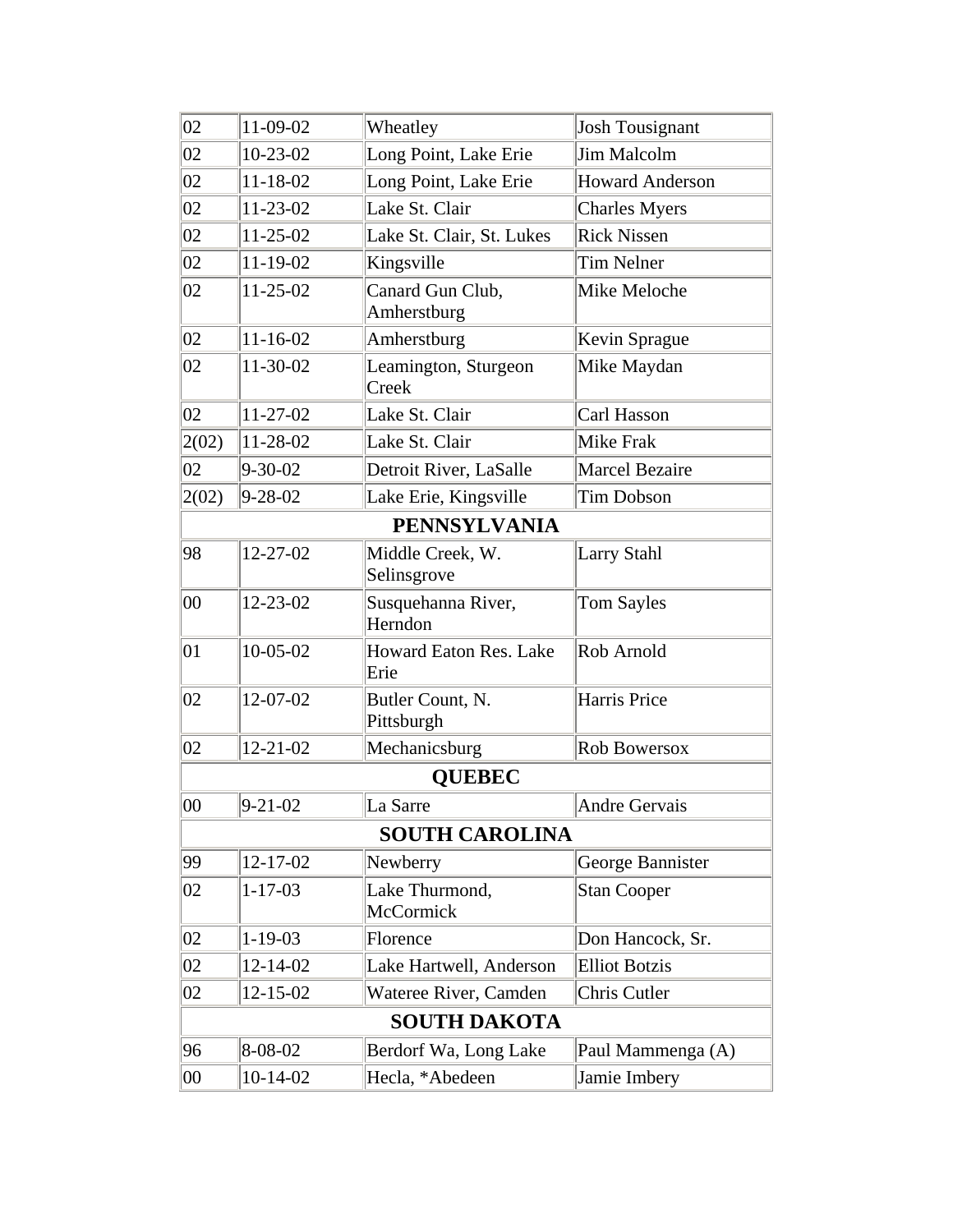| <b>TENNESSEE</b> |                |                                          |                      |
|------------------|----------------|------------------------------------------|----------------------|
| 90               | $12 - 17 - 02$ | Paris                                    | Justin Wadkins       |
| 94               | $1 - 21 - 03$  | Forked Deer River,<br>Dyersburg          | Mike Sipes           |
| 97               | $12 - 21 - 02$ | Birchwood, * Chattanooga Phil Ganthrop   |                      |
| 98               | $12 - 11 - 02$ | Cumberland River @ KY<br><b>Border</b>   | <b>Rich Marshall</b> |
| 98               | 12-09-02       | Watt's Bar Lake, Kingston Jerry Weaver   |                      |
| 99               | 12-02-02       | West Sandy WA, Paris                     | <b>Edward Smith</b>  |
| 99               | 12-23-02       | Obion River Btms., Union<br>City         | <b>Stacy Burwick</b> |
| $00\,$           | 12-04-02       | TWRA (Women's Hunt)<br>Halls             | Kris Baker           |
| $00\,$           | 12-14-02       | S. Fork Obion River, W.<br>Tn            | Josh Moon            |
| $00\,$           | $1 - 26 - 03$  | McMinnville                              | <b>Glen Davis</b>    |
| $00\,$           | $1 - 27 - 02$  | Jarrell - Switch Btms.,<br>McKenzie      | Joel Pate            |
| $00\,$           | $1 - 23 - 02$  | Birchwood, Cleveland                     | Doug Stone           |
| $00\,$           | $1 - 08 - 03$  | Decherd, Winchester                      | Mike Hill            |
| 01               | $1 - 20 - 03$  | Tennessee River, Dayton                  | David Barry          |
| 01               | $1 - 19 - 03$  | Old Hickory Lake,<br>Hendersonville      | Larry Conley, Jr.    |
| 01               | $1 - 24 - 03$  | Elk River, Tims Ford Lake Frank Hughes   |                      |
| 01               | $1 - 15 - 03$  | White County, *Sparta                    | <b>Frank Teeple</b>  |
| 02               | 12-01-02       | Dandridge                                | John Cox             |
| 02               | 12-31-02       | Fork Creek E., Ft. Loudon J.P. Congleton |                      |
| 02               | $1 - 01 - 03$  | Cumberland River, Dixon<br>Springs       | Steve Slagle         |
| 02               | $1 - 07 - 03$  | Hoston River, Church Hill                | Kyle Hurd            |
| 02               | 12-23-02       | Obion River, Trezevant                   | <b>Walker Huey</b>   |
| 02               | $1 - 01 - 03$  | Lauderdale County, *Halls                | Ben Goodwin          |
| 02               | $1 - 04 - 03$  | Cumberland River,<br>Hartsville          | Kevin Carson         |
| 02               | $1 - 15 - 03$  | Obion County, *Troy                      | <b>Tracy Leggett</b> |
| 02               | $1 - 16 - 03$  | Tullahoma                                | Win Phipps           |
| 02               | $1 - 18 - 03$  | Greenshadow Lake,<br>Cleveland           | Ryan Wood            |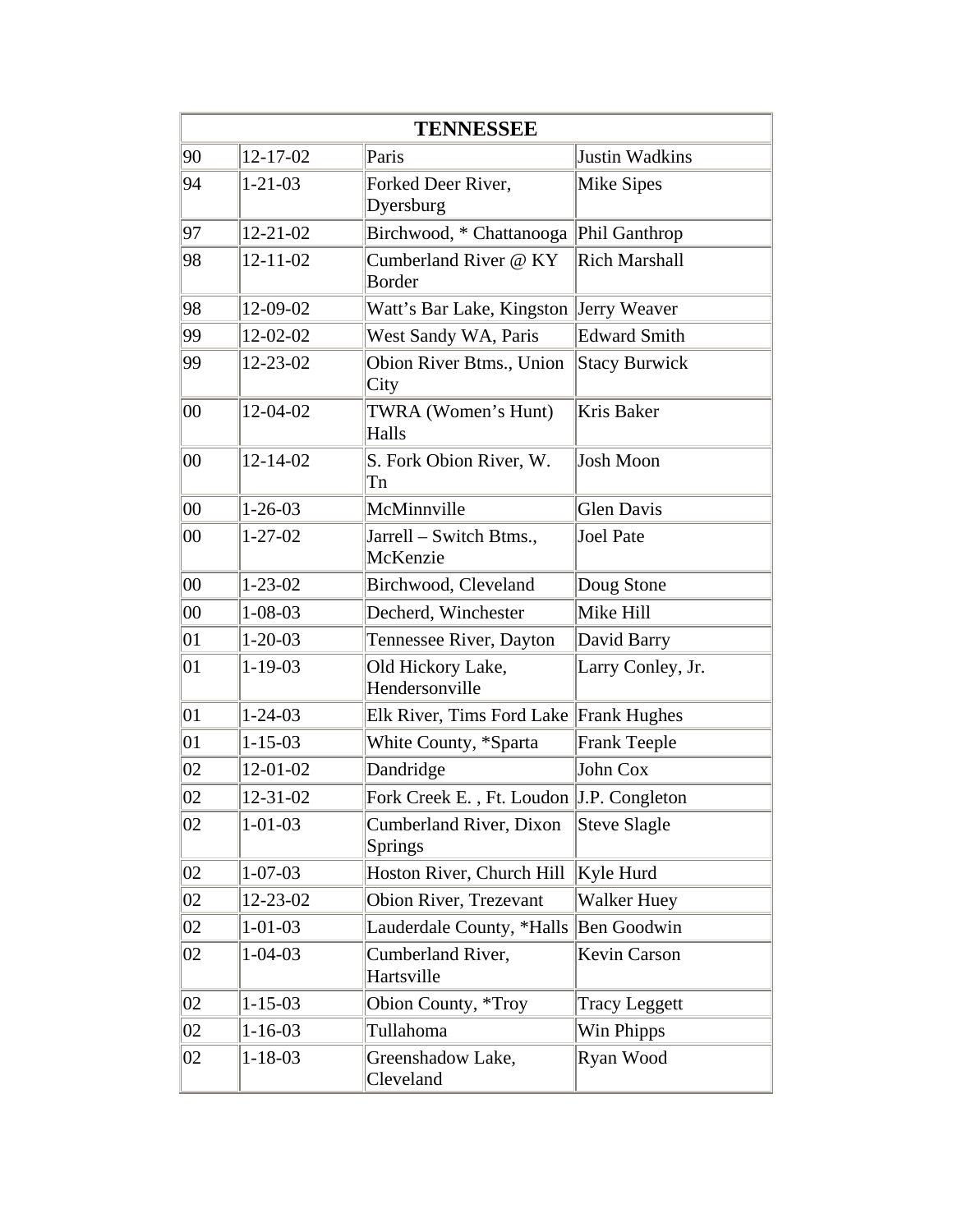| 02               | $1 - 10 - 03$   | Athens                              | <b>Mitch Moore</b>      |  |
|------------------|-----------------|-------------------------------------|-------------------------|--|
|                  | <b>VIRGINIA</b> |                                     |                         |  |
| 96               | 12-28-02        | Smith Mountain Lake,<br>Moneta      | <b>Brandon Tuck</b>     |  |
| 97               | $1 - 11 - 03$   | Rappahanock River,<br>Tappahannock  | Rob Thompson            |  |
| 97               | $1 - 22 - 03$   | Surry County, Avery Mill<br>Pond    | <b>Tom Melton</b>       |  |
| 2(01)            | 12-05-02        | Pope's Creek, NW<br><b>Montross</b> | <b>Bill Allensworth</b> |  |
| 02               | $11 - 16 - 02$  | Pamunkey River, Algoma              | <b>Brent Hatton</b>     |  |
| 02               | $1 - 25 - 03$   | Southampton County, Ivor            | Bryan Edwards           |  |
|                  |                 | <b>WEST VIRGINIA</b>                |                         |  |
| 97               | $1 - 08 - 03$   | Kanawha River, Mineral<br>Wells     | <b>Ronnie Drake</b>     |  |
| <b>WISCONSIN</b> |                 |                                     |                         |  |
| 96               | $4 - 25 - 02$   | Oconto County, Lena                 | Mike Stahl (FD)         |  |
| 97               | 10-06-02        | Lynxville                           | Ramon Cram              |  |
| 01               | 10-06-02        | Green Bay, Pt. Sable                | <b>Troy Roz</b>         |  |
| 01               | 11-09-02        | Mississippi River,<br>Ferryville    | Sylvan Weber            |  |

During the year ending JANUARY, 2003 Jack Miner geese bands were recovered in:

|             | <b>YR. OF RECOVERED</b> | <b>LOCATION</b>                 | BY             |
|-------------|-------------------------|---------------------------------|----------------|
| <b>BAND</b> |                         | <b>RECOVERY</b>                 |                |
|             |                         | <b>ILLINOIS</b>                 |                |
| 89          | $10-24-02$              | Oquawka (Pool 18, Ms.<br>River) | <b>Bob May</b> |
| 89          | 12-05-02                | LaSalle Lake, Seneca            | Greg Hoffman   |
| 89          | $1 - 20 - 03$           | Gardner                         | Mitch Sistek   |
| 94          | $10-24-02$              | Oquawka (Pool 18, Ms.<br>River) | <b>Bob May</b> |
| 99          | $12 - 31 - 02$          | Tinley Park, *Mokena            | John Stephens  |
|             |                         | <b>INDIANA</b>                  |                |
| 96          | $9 - 02 - 02$           | Centerville                     | Steve Goodson  |
|             |                         | <b>KENTUCKY</b>                 |                |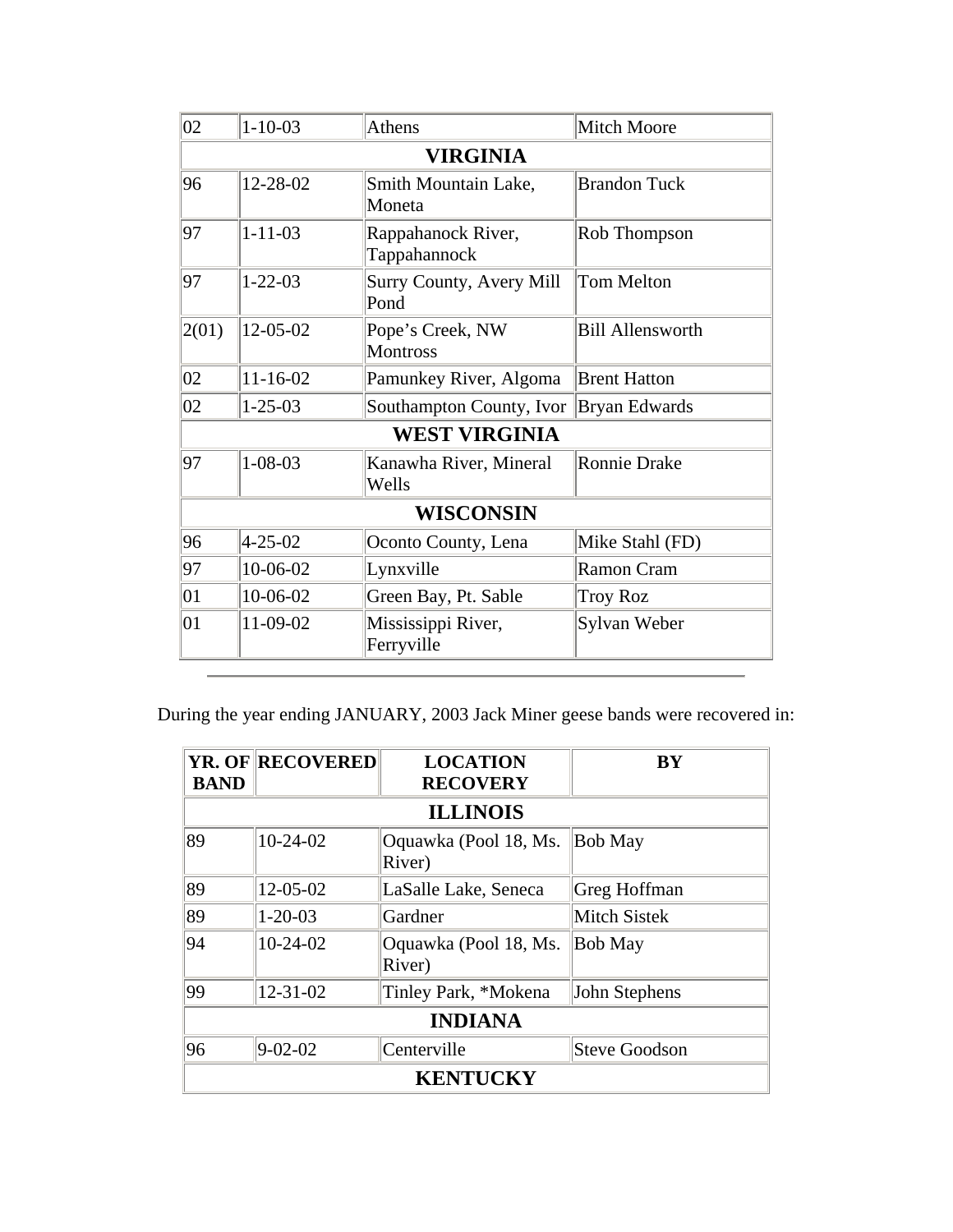| 94             | $1 - 31 - 01$  | Future City, *Kevil                  | Ed McDermott            |  |
|----------------|----------------|--------------------------------------|-------------------------|--|
|                |                | <b>MICHIGAN</b>                      |                         |  |
| 82             | $9-19-02$      | Tawas Bay, Lake Huron   Curtis Dewey |                         |  |
| 89             | $9 - 10 - 02$  | LaPeer County                        | Jeff Loree              |  |
| 90             | $10-24-00$     | Fish Point, Saginaw Bay Joe Sadony   |                         |  |
| 90             | $10-31-02$     | Fish Point, Saginaw Bay Ron McAuley  |                         |  |
| 90             | 12-19-02       | Midland                              | San Sasse               |  |
| 93             | $10 - 05 - 02$ | Saginaw Bay                          | <b>Steve Hanses</b>     |  |
| 93             | $10-10-02$     | South of Caseville                   | <b>Bruce Langley</b>    |  |
| 94             | $9 - 15 - 02$  | <b>Sister Lakes</b>                  | Scott Lovell            |  |
| 94             | $10-12-02$     | Sebewaing, Saginaw<br>Bay            | <b>Scott Wissner</b>    |  |
| 98             | $9 - 28 - 02$  | <b>Byron Center</b>                  | Rob Jordan              |  |
| 98             | $1 - 06 - 03$  | Salem Township                       | <b>Steve Cheston</b>    |  |
| 98             | 10-06-02       | Marcellus                            | <b>Jason Copenhaver</b> |  |
| 99             | $1 - 11 - 02$  | S. Otter Creek, Monroe<br>Co.        | Darryl Ansel            |  |
| 99             | $1 - 07 - 03$  | <b>Grosse Isle</b>                   | Mark Besnahan           |  |
| $00\,$         | $9 - 27 - 02$  | Rudyard, South of the<br>Soo         | Mike Brown              |  |
| $00\,$         | $9 - 07 - 02$  | <b>Big Manistique Lake</b><br>(UP)   | John Rahn               |  |
| 00             | $9 - 25 - 02$  | Saline                               | <b>Glenn Guenther</b>   |  |
| 00             | $12 - 21 - 02$ | Willis                               | Mike Kozlowicz          |  |
| $00\,$         | $12 - 15 - 02$ | <b>East of Caseville</b>             | <b>Bruce Langley</b>    |  |
|                |                | <b>OHIO</b>                          |                         |  |
| 86             | 12-15-02       | Fremont                              | <b>Richard Greiner</b>  |  |
| 89             | 10-24-02       | <b>Rocky Ridge</b>                   | Dave Rife               |  |
| 90             | $1 - 28 - 02$  | Clayton, *Union                      | Rodger Hansel           |  |
| 91             | 10-26-02       | Greenfield, E.<br>Cincinnati         | <b>Matt Roberts</b>     |  |
| 91             | $1 - 01 - 03$  | <b>Ottawa County</b>                 | <b>Chuck Rains</b>      |  |
| 93             | 12-25-02       | Marion, *Galena                      | Dan Curtis              |  |
| 99             | 10-28-01       | New London                           | Craig Conrad            |  |
| 99             | $11-22-01$     | Medina                               | Bryan Buzzi             |  |
| $00\,$         | 11-23-02       | Ashland, *Wooster                    | Tony DalPra             |  |
| <b>ONTARIO</b> |                |                                      |                         |  |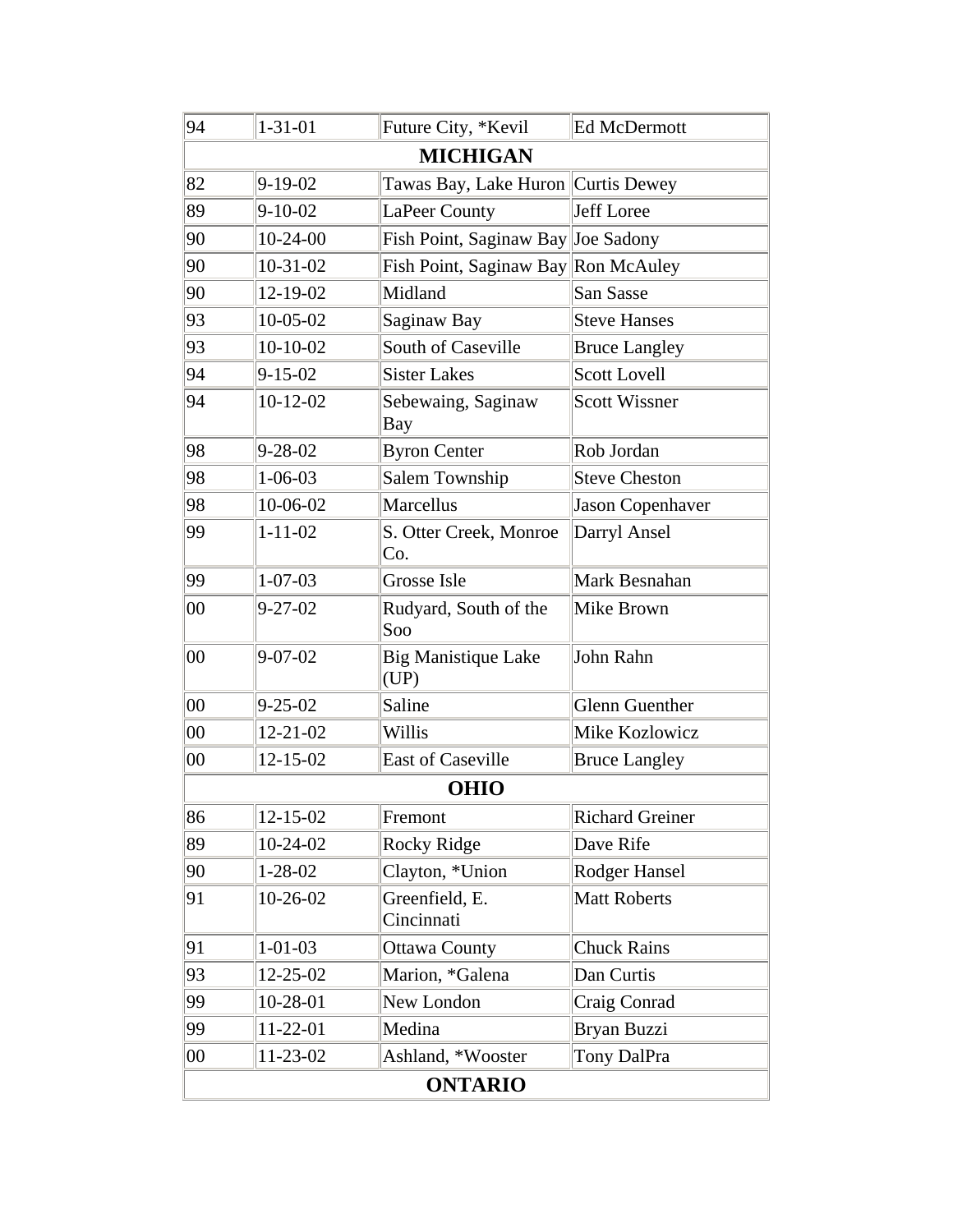| 11-06-02       | Kingsville, Lake Erie                | <b>Tim Nelner</b>    |
|----------------|--------------------------------------|----------------------|
| $12 - 11 - 02$ | Leamington                           | Matt Martin          |
| $1 - 18 - 03$  | Cambridge                            | Simon Lee            |
| $10-15-02$     | Oxley, Essex County                  | Paul Anderson (FD)   |
| $10-18-02$     | New Liskeard                         | Lindsay Wellar       |
| 12-06-02       | Leamington                           | Jerry Martin         |
| $11-02-01$     | Hillman Marsh,<br>Wheatley           | Jeff Wenzler         |
| 10-28-02       | Sauble River, Bruce Co. Russ Horning |                      |
| $11-05-02$     | Detroit River,<br>Amherstburg        | Ray Dubois           |
| $10-12-02$     | Parkhill                             | <b>Fred Maxfield</b> |
| $10-17-02$     | Thedford                             | <b>Rick Owens</b>    |
| 12-03-02       | Leamington                           | Matt Martin          |
| $10-18-02$     | Orillia                              | Jay Mantle           |
|                | <b>RHODE ISLAND</b>                  |                      |
| 11-24-01       | Richmond                             | Luis Ferreira        |
|                |                                      |                      |

During the year ending JANUARY, 2002 Jack Miner duck bands were recovered in:

| YR.<br>OF   | <b>RECOVERED</b> | <b>LOCATION RECOVERY</b> | BY                    |  |  |
|-------------|------------------|--------------------------|-----------------------|--|--|
| <b>BAND</b> |                  |                          |                       |  |  |
|             |                  | <b>ALABAMA</b>           |                       |  |  |
| 92          | $11 - 24 - 01$   | Decatur                  | Chad Graydon          |  |  |
| 95          | $12 - 16 - 01$   | Swan Creek WMA, Decatur  | Jeremy Banks          |  |  |
| 96          | $1 - 27 - 02$    | Bridgeport               | Justin Thomas         |  |  |
| 98          | $2 - 4 - 01$     | Swan Creek WMA, Athens   | Ryan Griffin          |  |  |
| 99          | $1-29-01$        | Tennessee River, Decatur | <b>Scott Tucker</b>   |  |  |
| 99          | $1 - 10 - 01$    | Athens, *Swan Creek WMA  | Steve Robinson        |  |  |
| 99          | 11-24-01         | Bridgeport               | <b>Brent Phillips</b> |  |  |
| 99          | 12-15-01         | Elk River, Athens        | Andy Whitt            |  |  |
| 00          | $1 - 21 - 02$    | Lay Lake, Shelby Co.     | Jerry Keef            |  |  |
|             | <b>ARKANSAS</b>  |                          |                       |  |  |
| 85          | $1 - 03 - 02$    | Parkin Memphis, TN       | Steve Turpin          |  |  |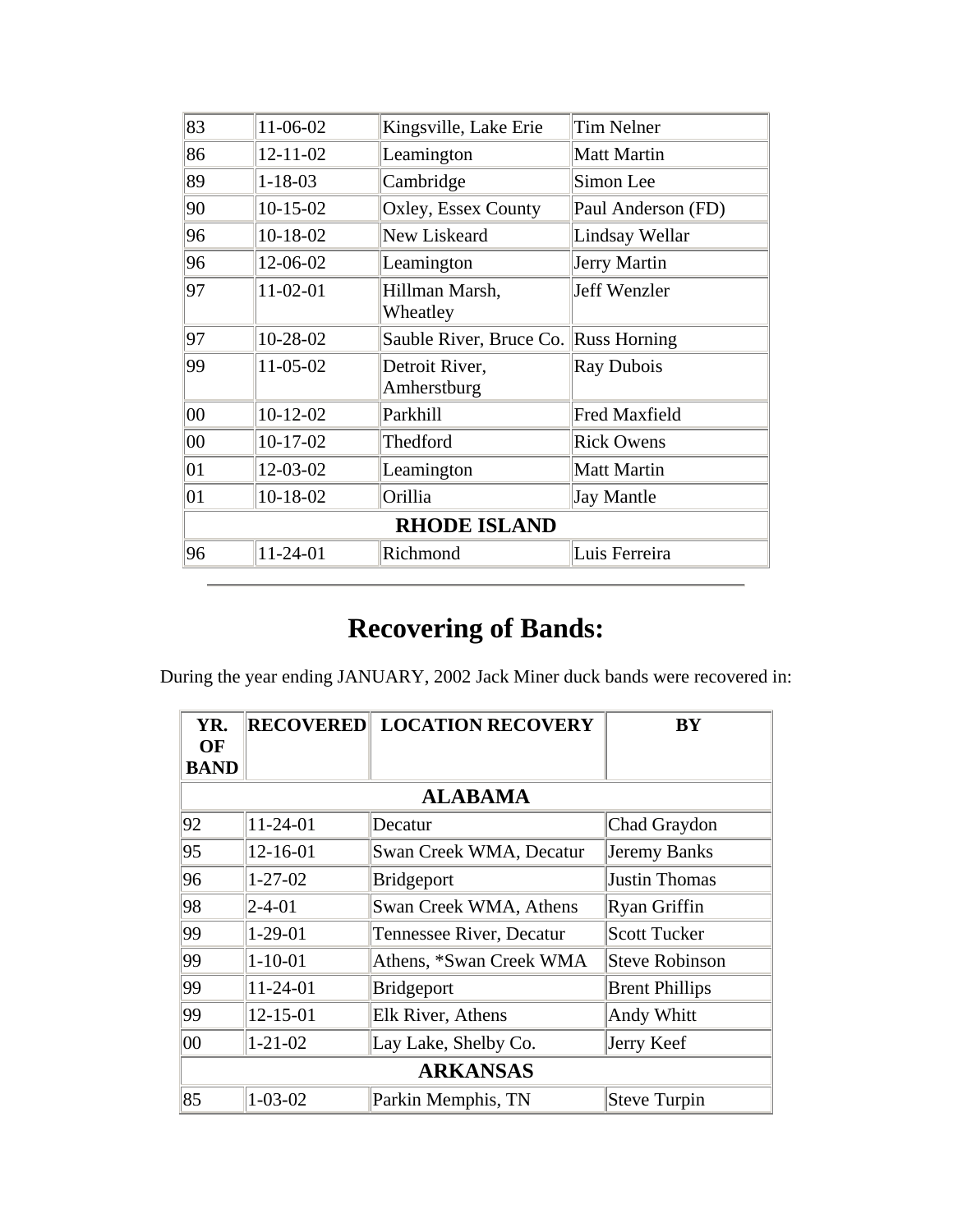| 93     | 11-28-01       | Casscoe, "Wildlife Farms"             | <b>Chris Hamilton</b>  |
|--------|----------------|---------------------------------------|------------------------|
| 96     | 12-02-01       | White Co., Beebe                      | Cayne Orman            |
| 96     | $1 - 13 - 02$  | Felsenthal, NWR                       | Rob Childs             |
| 97     | 1-08-99        | <b>Black River, Pocahontas</b>        | Jimmy Dunn             |
| $00\,$ | $1 - 03 - 02$  | Stuttgart                             | <b>Todd Feltman</b>    |
| $00\,$ | $1 - 03 - 02$  | Parkin Memphis, TN                    | <b>Steve Turpin</b>    |
| $00\,$ | 12-06-01       | Piggott                               | Tony Shea              |
|        |                | <b>DELAWARE</b>                       |                        |
| 99     | $1 - 07 - 02$  | Bombay Hook NWR, Smyrna Bill Ditlow   |                        |
|        |                | <b>GEORGIA</b>                        |                        |
| $00\,$ | 12-23-00       | Jersey, *Monroe                       | Jason Fitzpatrick      |
|        |                | <b>ILLINOIS</b>                       |                        |
| 93     | $10-27-01$     | MS. River, Andalusia                  | Tedra McCannon         |
| 94     | $10-25-01$     | Snake Den Hollow, Victoria            | <b>Bill McDonald</b>   |
| 96     | $10-26-01$     | Peoria                                | <b>Shawn Stevens</b>   |
| 96     | 11-24-01       | Hardin                                | Pat Varble             |
| 96     | 12-17-01       | Putnam                                | Scott Konieczki        |
| 96     | 12-23-01       | Rice Lake State FWA, Banner Doug Gall |                        |
| 97     | 11-28-01       | Plainfield (south of Chicago)         | Ron Ospalik            |
| 98     | 11-20-00       | Mermet Lake, *Marion                  | <b>Byron Farthing</b>  |
| 99     | $11 - 11 - 01$ | Pekin Lake, Pekin                     | Dean Schneider         |
| 99     | 12-18-01       | Payne Marsh, Patoka                   | Mack Payne             |
| $00\,$ | $10-25-01$     | Victoria, *Galesburg                  | Norm Emerick           |
|        |                | <b>INDIANA</b>                        |                        |
| 93     | $1 - 11 - 02$  | <b>Brooksville Lake</b>               | Jack Burg              |
| 94     | 12-22-01       | Vermillion Co, Cayuga                 | Deland Szczepanski     |
| 97     | 12-08-01       | Chandler                              | Jeff Reed              |
| 99     | 11-30-01       | LaPorte, Gary                         | Van Vater              |
| $00\,$ | $10-21-01$     | Henry Co, *New Castle                 | Tony Wright            |
| $00\,$ | 11-20-01       | Hamilton (NE)                         | Cole Chipman           |
| $00\,$ | 11-24-01       | <b>Vincennes</b>                      | Dennis Burns           |
| $00\,$ | $12 - 15 - 01$ | Oakland City, *Evansville             | Kevin Schwindel        |
| $00\,$ | $1 - 01 - 02$  | Gaston                                | Ron Thomas             |
| 01     | 12-21-01       | Little York, *French lick             | <b>Barney Hughes</b>   |
|        |                | <b>IOWA</b>                           |                        |
| 98     | $10-26-01$     | Lake Odessa                           | <b>Rick Hutchinson</b> |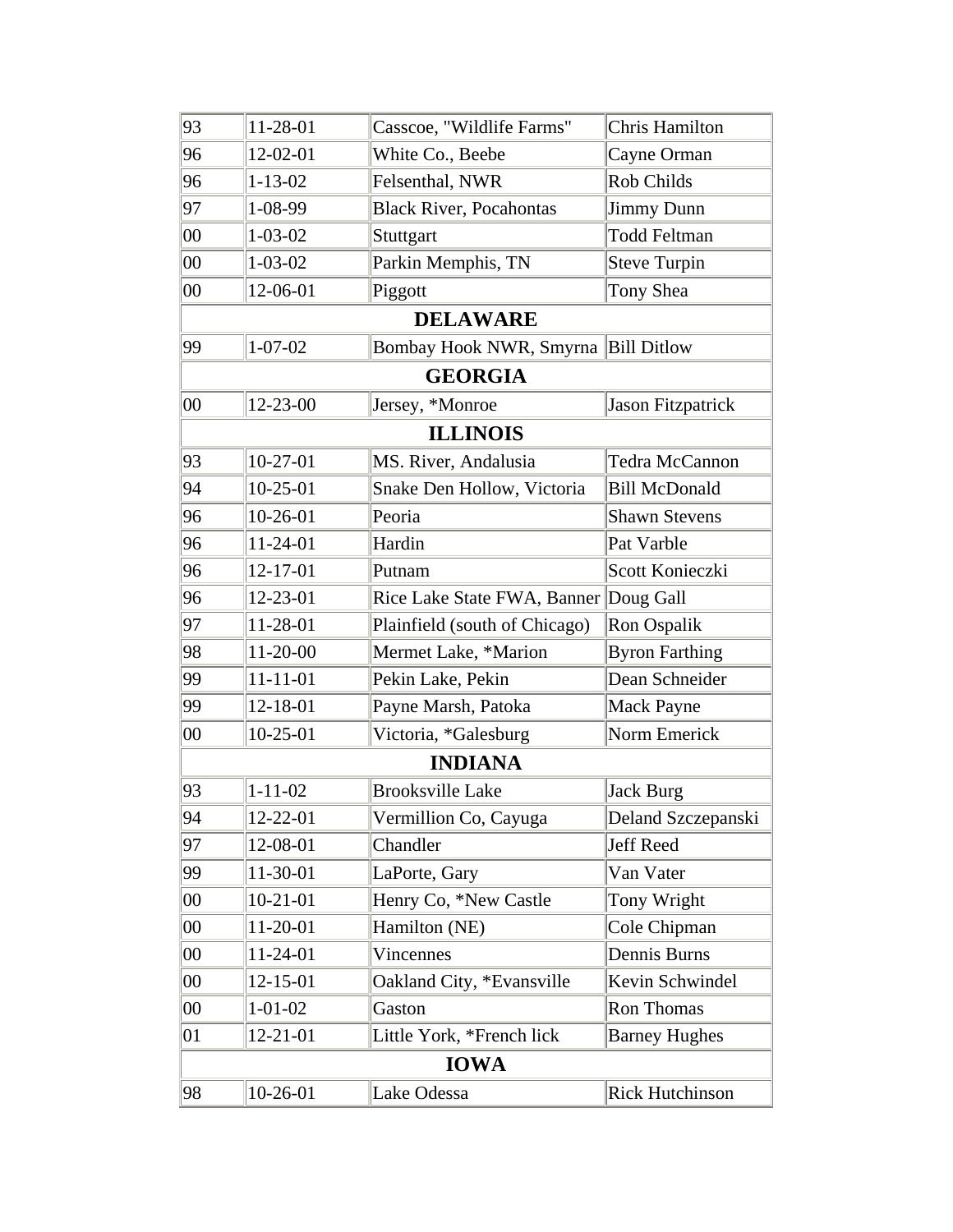|        |                | <b>KENTUCKY</b>                           |                        |
|--------|----------------|-------------------------------------------|------------------------|
| 87     | $1 - 05 - 02$  | Bremen, West KY                           | Tom Young              |
| 90     | $1 - 10 - 01$  | MS River, Wickliffe                       | <b>Ed McDermott</b>    |
| 92     | $1 - 12 - 02$  | Little Sandy River, Greenup               | <b>Todd Eastham</b>    |
| 93     | $1 - 8 - 00$   | Uniontown, Ohio River                     | <b>Todd Robinson</b>   |
| 96     | 12-31-01       | Kentucky Lake, Calloway Co.               | Phil Sharp             |
| 98     | 12-26-01       | Greasey Creek, *Earlington                | Ron Oglesby            |
| 98     | $1 - 12 - 02$  | Mud River, Muhlenberg Co.                 | <b>Wade Shoemaker</b>  |
| 01     | 12-09-01       | Ohio River, Westport                      | Steve Hartmann         |
| 01     | $1 - 13 - 02$  | Guthrie (TN Border)                       | Steve Nelson           |
|        |                | <b>MICHIGAN</b>                           |                        |
| 94     | $10-16-01$     | Fish Point, Saginaw Bay                   | Gary Sovey             |
| 96     | $9 - 30 - 01$  | <b>Hiawatha National Forest</b><br>(UP)   | Dennis Ondersma        |
| 96     | $10-20-01$     | Pte. Mouillee SGA, Monroe                 | Dave Smith             |
| 98     | $10-26-01$     | Fish Point, Saginaw Bay                   | <b>Richard Plyer</b>   |
| 98     | 10-28-01       | Vandalia, Three Rivers                    | <b>Brian Claire</b>    |
| 99     | 12-01-01       | Saginaw                                   | <b>Fred Wasco</b>      |
| 99     | 11-28-01       | Swan Creek/ Lake Erie,<br>Newport         | Jim Ebel               |
| $00\,$ | $1 - 02 - 02$  | Erie                                      | <b>Howard Holcomb</b>  |
| 01     | $1 - 05 - 02$  | Edwardsburg                               | Vince Sheperd          |
| 01     | 12-02-01       | Harsens Island                            | <b>Tom Piatek</b>      |
|        |                | <b>MINNESOTA</b>                          |                        |
| 92     | $11 - 18 - 01$ | Ivanhoe                                   | Nick Terson            |
| 95     | 11-02-01       | Karlstad, Kittson Co.                     | Dave Hedlund           |
| 99     | $10-24-01$     | Wabasha Co.                               | Larry Johnson          |
| $00\,$ | $10-13-01$     | Deland                                    | Matt Johnson           |
|        |                | <b>MISSISSIPPI</b>                        |                        |
| 97     | $1 - 13 - 01$  | Philadelphia, *Jackson                    | <b>Brandon Watkins</b> |
|        |                | <b>MISSOURI</b>                           |                        |
| $00\,$ | 12-18-01       | Annada, Pike Co. (Near MS<br>River)       | John Schultz           |
| $00\,$ | 12-23-01       | FNA Club (north of St Louis)              | Ken Stricker           |
|        |                | <b>NEW JERSEY</b>                         |                        |
| 99     | 12-01-00       | Mad Horse Creek WMA, L.<br>Alloways creek | Dave Woodland          |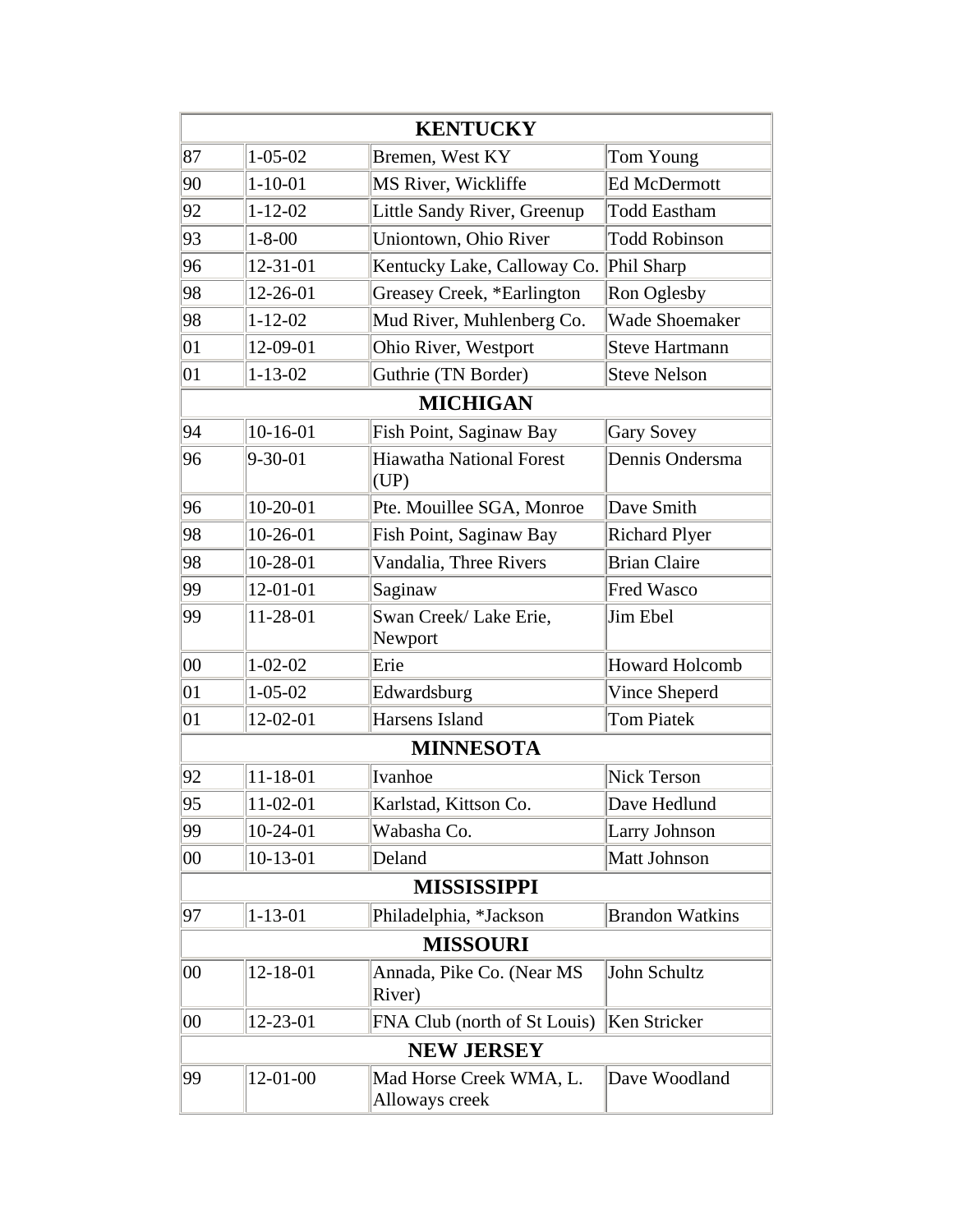| <b>NEW YORK</b> |                |                                    |                           |
|-----------------|----------------|------------------------------------|---------------------------|
| 97              | 12-17-01       | Delaware River, Hobart             | <b>Maynard Vance</b>      |
| 00              | $9 - 06 - 01$  | Montezuma NWR(Finger<br>Lakes)     | Tracy Gingrich(A)         |
|                 |                | <b>NORTH CAROLINA</b>              |                           |
| 92              | $1 - 03 - 01$  | Lake Tillery, Norwood              | Bill Hightower, 111       |
| 95              | 12-22-01       | Lake Hickory, *Taylorsville        | Dale Millsaps             |
| 96              | $1 - 07 - 02$  | Roanoke Rapids Lake                | <b>Russ Thomasson</b>     |
| 96              | 12-22-01       | <b>Yadkin County</b>               | <b>Charles Moozefield</b> |
| 96              | 12-24-01       | Franklington                       | <b>Stuart Freeman</b>     |
| 97              | 12-20-00       | Lake Mattamuskeet                  | <b>Ricky Clayton</b>      |
| 97              | 1-04-99        | Anoskie, Bertie Co.                | Mike Evans                |
| 97              | 10-03-99       | Ranokee River, Plymouth            | Eric Gurkin               |
| 97              | $1 - 10 - 02$  | <b>Scotland Neck</b>               | Joe Powell                |
| 97              | $1 - 14 - 02$  | Holy Shelter Lands,<br>*Wilmington | Jim Bushardt              |
| 00              | $1 - 08 - 02$  | Roxboro, *Moncure                  | Josh Harrington           |
| 01              | $1 - 19 - 02$  | Statesville, *Salisbury            | <b>Tim Ciscel</b>         |
|                 |                | <b>NORTH DAKOTA</b>                |                           |
| 94              | $10-18-01$     | Rock Lake,/ Cando                  | <b>Robert Shields</b>     |
| 97              | $11 - 10 - 01$ | <b>Rolette County</b>              | Jason Stoege              |
| 00              | $10-18-01$     | Cleveland, Jamestown               | Lonnie Olson              |
|                 |                | <b>OHIO</b>                        |                           |
| 90              | $1 - 15 - 01$  | Scioto River, *Columbus            | <b>Rick Rockwell</b>      |
| 92              | $1 - 06 - 02$  | Hebron, Licking Co.                | Doug Natoce               |
| 94              | 11-03-01       | Port Clinton (Lake Erie)           | Jack Hilbert              |
| 96              | $12 - 15 - 00$ | Whitehouse, *Toledo                | Greg Wagner               |
| 97              | $1 - 13 - 02$  | Ohio River, Wellsville             | <b>Bill Mayer</b>         |
| 97              | $1 - 01 - 02$  | Apple Grove, Racine                | Ken McFann                |
| 98              | 11-11-01       | Graytown, Ottawa Co.               | Jim Boldvan               |
| 98              | 11-19-01       | Port Clinton (Lake Erie)           | Art Hernandez             |
| 99              | 11-02-01       | Kenton, *Columbus                  | Mike Brasher              |
| 00              | $12 - 15 - 00$ | Buckeye Lake, *Pataskala           | <b>Todd Sackett</b>       |
| $00\,$          | 10-29-01       | Rockford                           | Stan Bader                |
| $00\,$          | 10-29-01       | <b>Sandusky County</b>             | Dan Bender                |
| $00\,$          | 12-20-01       | Rice Twsp, Sandusky Co.            | Roger Culbert             |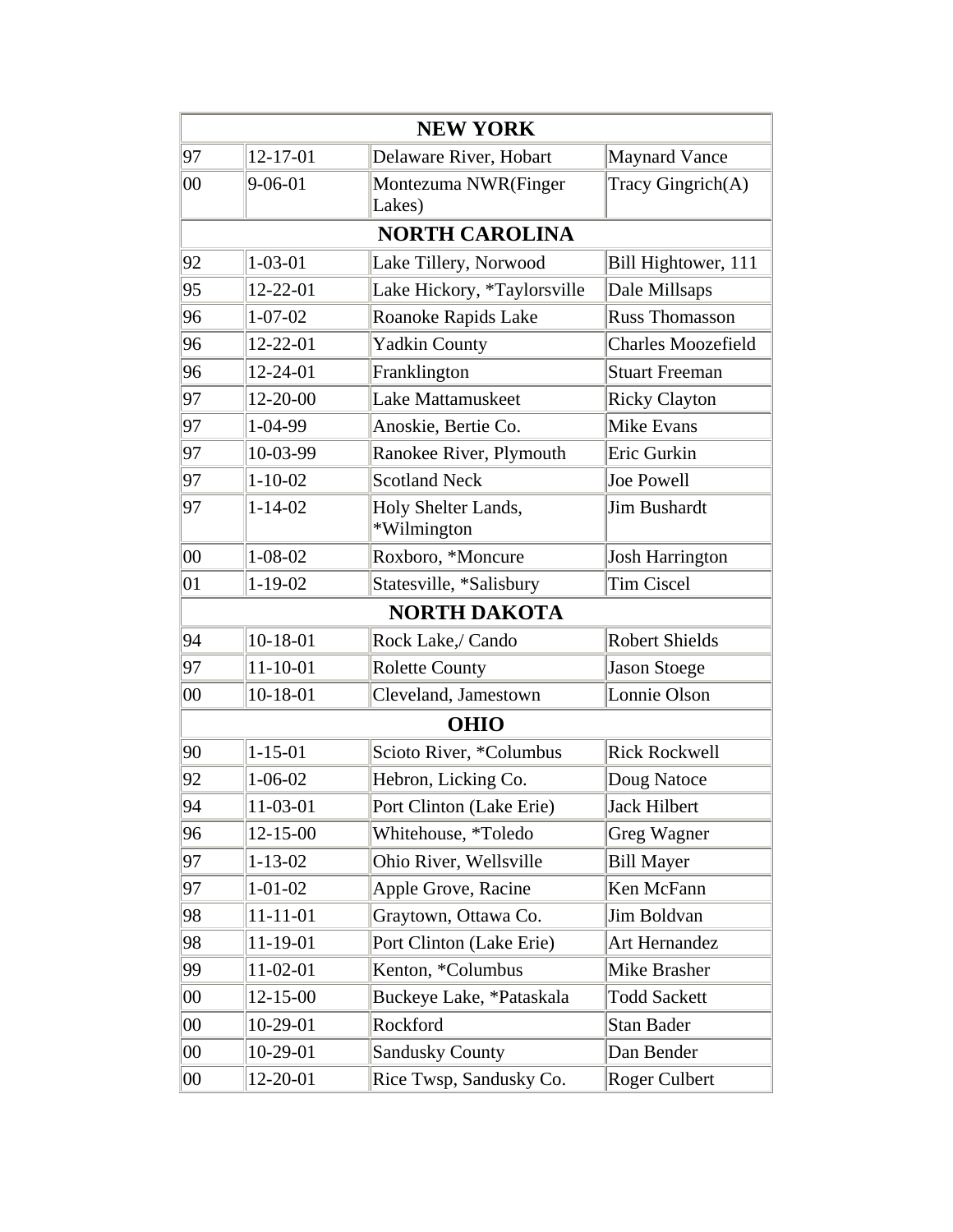| $00\,$              | 12-20-01       | Crane Creek, Ottawa Co.            | Mike Frase               |
|---------------------|----------------|------------------------------------|--------------------------|
| $00\,$              | 12-22-01       | Sandusky Bay                       | Mike Kolinko             |
| 01                  | 11-12-01       | Magee Marsh, Ottawa Co.            | Jim Twiggs               |
| 01                  | 11-09-01       | <b>Sandusky Bay</b>                | Lance Geldien            |
| 01                  | 12-01-01       | Magee Marsh, Ottawa Co.            | <b>Charley Patrick</b>   |
|                     |                | <b>ONTARIO</b>                     |                          |
| 85                  | $3 - 17 - 01$  | Kingsville                         | Ken Clifford (FD)        |
| 95                  | 11-03-01       | Lake St. Clair                     | Kate Ireland             |
| 95                  | 12-04-01       | Walpole Island, IR                 | Sam Ventimiglia          |
| 96                  | $11 - 18 - 00$ | Lake St Clair                      | <b>Frank Brouillette</b> |
| 97                  | 10-27-01       | Mitchell's Bay (Lake St.<br>Clair) | Paul Zombory             |
| 97                  | 11-22-00       | St Lukes, (Lake St. Clair)         | <b>Mike Frak</b>         |
| 99                  | $5 - 30 - 01$  | <b>Black Creek, Espanola</b>       | Not Given (FD)           |
| 99                  | 10-18-01       | <b>Lake Nosbonsing</b>             | S. Bates                 |
| 99                  | 11-02-01       | Kingsville, "Branch Farm"          | <b>Glen Cottregl</b>     |
| 99                  | 12-01-01       | Long Point (Lake Erie)             | <b>Matt Brock</b>        |
| $00\,$              | $11-05-00$     | Wallaceburg                        | Dave Meinika             |
| $00\,$              | 11-27-00       | Walpole Island (IR)                | Ron Blackbird            |
| $00\,$              | $10-02-01$     | Coldwater                          | Tom Langthorne           |
| $00\,$              | $10-24-01$     | Walpole Island (IR)                | John McCormick           |
| $00\,$              | 11-28-01       | Grassy Island, Lasalle             | Monty Ionson             |
| 00                  | $10-15-01$     | Dover Marsh, Lake St. Clair        | Darren Brooks            |
| $00\,$              | $11-01-00$     | St Lukes, Lake St. Clair           | Mike Frak                |
| $00\,$              | 11-28-01       | Long Point (Lake Erie)             | <b>Matt Brock</b>        |
| $00\,$              | 10-16-01       | Mitchell's Bay, Lake St. Clair     | Jeff Teeter              |
| 01                  | 11-25-01       | Leamington                         | <b>Jason Robson</b>      |
| 01                  | 11-28-01       | Walpole Island, (IR)               | Paul Kowalski            |
| 01                  | 12-04-01       | <b>River Canard Gun Club</b>       | Mike Meloche             |
| 01                  | 12-01-01       | Lake St. Clair                     | <b>Russ Brazier</b>      |
| 01                  | 12-07-01       | Walpole Island, (IR)               | Jim Cooper               |
| 01                  | 11-20-01       | St Lukes, Lake St. Clair           | Mike Frak                |
| 01                  | 11-23-01       | St. Lukes, Lake St. Clair          | Mike Frak                |
| 01                  | 12-12-01       | St. Lukes, Lake St. Clair          | Mike Frak                |
| 01                  | 12-13-01       | Lake St. Clair                     | <b>Alex Cattrysse</b>    |
| <b>PENNSYLVANIA</b> |                |                                    |                          |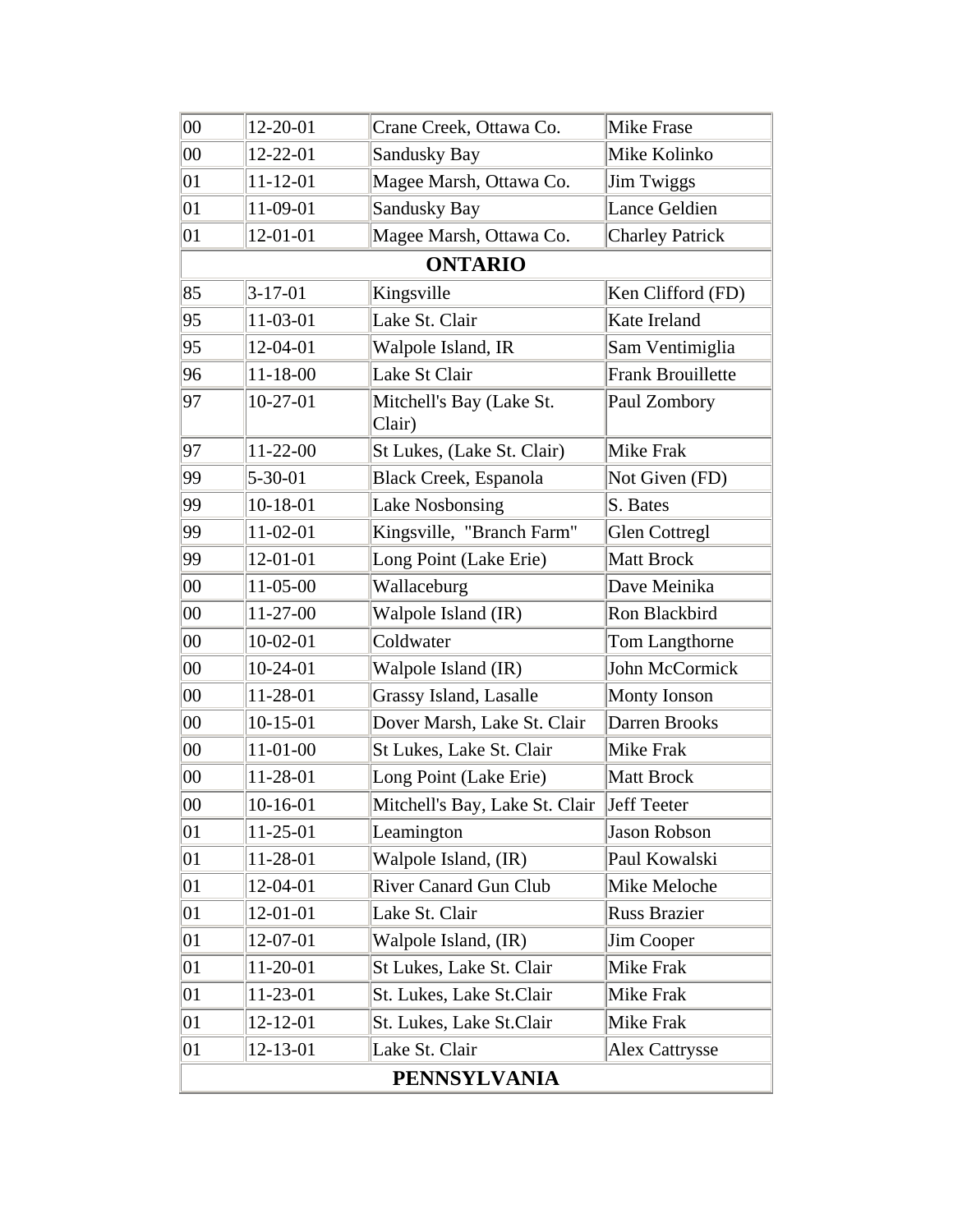| 98     | $1 - 15 - 01$ | Chester Co., Coatesville                | Damon Magozzi         |
|--------|---------------|-----------------------------------------|-----------------------|
|        |               | <b>OUEBEC</b>                           |                       |
| 97     | $10-10-01$    | Rouyn Noranda                           | <b>Edith Prescott</b> |
| $00\,$ | $9 - 25 - 01$ | <b>St. Lawrence River</b>               | Alain Desmarais       |
|        |               | <b>SOUTH DAKOTA</b>                     |                       |
| 96     | $8 - 03 - 01$ | Webster, Redeteke GPA                   | Paul Mammenga (A)     |
| $00\,$ | $10-01-01$    | <b>Sioux Falls</b>                      | D. Vandenburg         |
|        |               | <b>SASKATCHEWAN</b>                     |                       |
| 99     | $9 - 24 - 01$ | <b>Big River</b>                        | Henry Johnson 111     |
|        |               | <b>TENNESSEE</b>                        |                       |
| 93     | $1 - 25 - 02$ | Kentucky Lake, Camden                   | <b>Rick McLin</b>     |
| 94     | $1 - 01 - 00$ | <b>Camden Bottoms WMA</b>               | <b>Carter Kaeser</b>  |
| 98     | $1 - 14 - 01$ | Middle Fork River, Sharon<br>*Jackson   | Jerry Mitchell        |
| 98     | $1 - 08 - 01$ | Old Hickory Lake, Nashvilee             | Gene Bellar           |
| 98     | 12-17-01      | TN River, Benton County                 | <b>Brad Crawford</b>  |
| 99     | 12-29-01      | Old Hickory WMA, Sumner<br>Co.          | Lewis Jewell          |
| 99     | $1 - 08 - 02$ | Forked Deer River, Brazil<br><b>BTM</b> | Jeff Dodd             |
| 99     | $1-29-02$     | TN River, Decaturville                  | <b>Steve Clenney</b>  |
| 99     | $1 - 17 - 02$ | Camden Bottoms, Camden                  | Greg Hopper           |
| 00     | $1 - 15 - 01$ | Lexington, *Memphis                     | Larry Ward            |
| 00     | $1 - 07 - 01$ | Knoxville                               | James McMillan        |
| 00     | $1 - 28 - 01$ | Obion River, West TN                    | Rob Cloar             |
| 00     | $1 - 06 - 02$ | <b>Cumberland City</b>                  | <b>Jim Burchett</b>   |
| 00     | $1 - 03 - 02$ | Woods Reservoir, Franklin<br>Co.        | <b>Tim Segroves</b>   |
| 00     | $1 - 26 - 01$ | Camden Bottoms, TN River                | Chris Liebergesell    |
| $00\,$ | $1 - 30 - 02$ | TN River, Crappie Hollow                | Charlie Halters       |
| 01     | $1 - 15 - 02$ | Elkhorn Refuge, TN River                | Chris Cook            |
|        |               | <b>VIRGINIA</b>                         |                       |
| 97     | $1 - 11 - 02$ | Spotsylvania (North of<br>Richmond)     | Rob Bennett           |
| 98     | $1 - 15 - 02$ | Newsoms, Southhampton Co.               | Jack Bunn             |
|        |               | <b>WISCONSIN</b>                        |                       |
| 95     | $9 - 30 - 01$ | Brown Co, Henrysville                   | Jim Fuller            |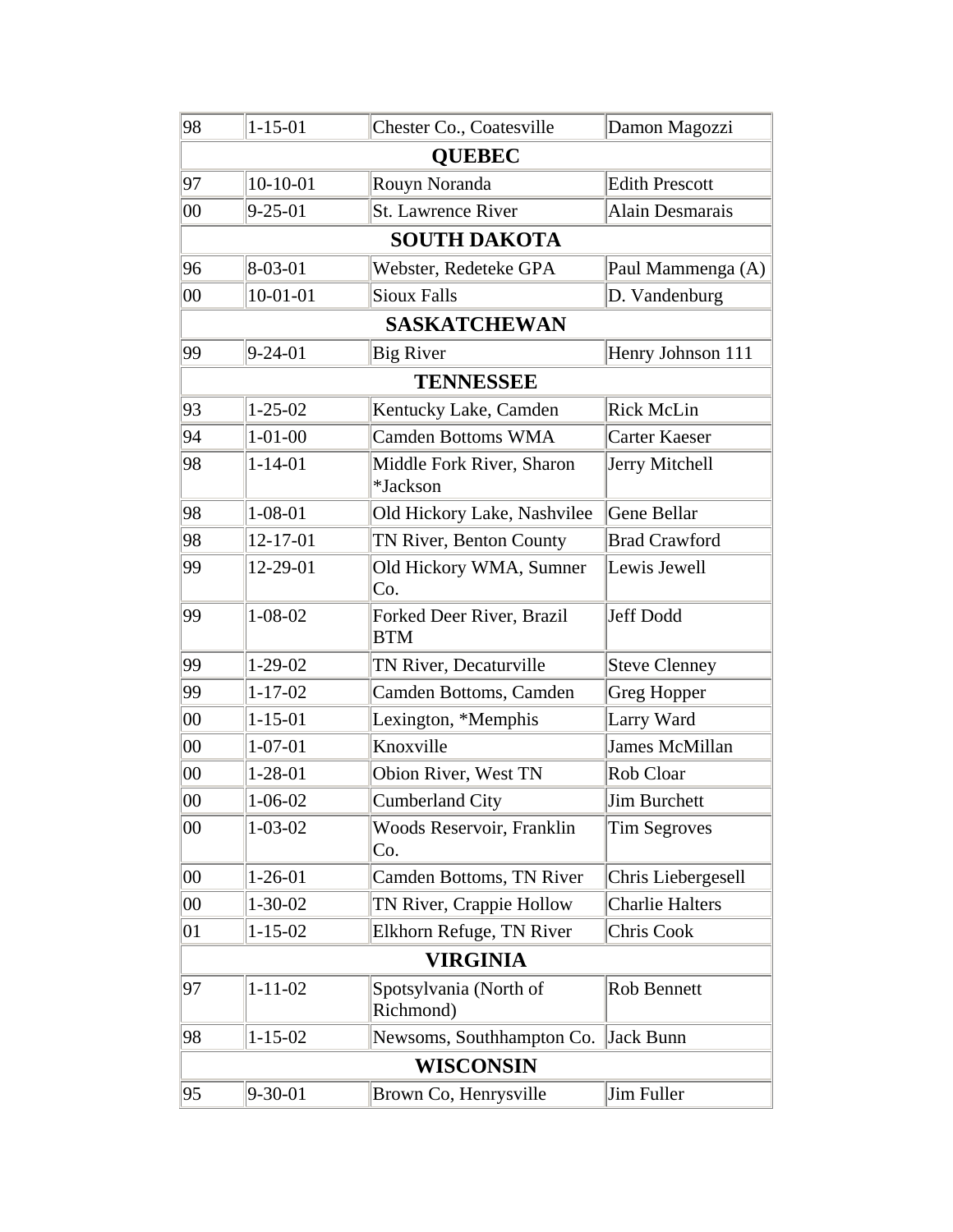| 96 | $ 10-08-01 $ | Berlin                                    | <b>Jon Hoffman</b> |
|----|--------------|-------------------------------------------|--------------------|
| 97 | $ 10-06-01 $ | <b>Racine</b>                             | Rob Warren         |
| 97 | $ 10-04-01 $ | Big Green Lake, Central WI   David Nortin |                    |

During the year ending JANUARY, 2002 Jack Miner geese bands were recovered in:

| YR.<br>OF<br><b>BAND</b> | <b>RECOVERED</b> | <b>LOCATION</b><br><b>RECOVERY</b> | <b>BY</b>            |
|--------------------------|------------------|------------------------------------|----------------------|
|                          |                  | <b>ILLINOIS</b>                    |                      |
| 96                       | 12-30-00         | Carterville                        | <b>Tyson Moore</b>   |
|                          |                  | <b>KANSAS</b>                      |                      |
| 89                       | 12-03-01         | Hutchinson                         | <b>Curt Schrader</b> |
|                          |                  | <b>KENTUCKY</b>                    |                      |
| 96                       | $1 - 28 - 02$    | "The Big Dam",<br>Shelby Co.       | Corey Eisenback      |
| 99                       | $1 - 12 - 02$    | Frankfort                          | <b>Steve Hartley</b> |
|                          |                  | <b>MARYLAND</b>                    |                      |
| $00\,$                   | $1 - 16 - 02$    | Chestertown                        | Gene Schnell         |
|                          |                  | <b>MICHIGAN</b>                    |                      |
| 85                       | $12 - 20 - 01$   | Northfield Twsp                    | <b>Steve Cheston</b> |
| 88                       | $1 - 29 - 02$    | Saline                             | Rob Griggs           |
| 89                       | $10-14-00$       | Fish Pt, Sebewaing                 | <b>Bill Dick</b>     |
| 92                       | $9 - 21 - 01$    | Forestville, Sanilac               | Rob Schweitzer       |
| 93                       | $10-10-01$       | Fish Point,<br>Sebewaing           | John Doolaard        |
| 93                       | 12-16-01         | Shiawasee River,<br>Corunna        | <b>Bill Thompson</b> |
| 96                       | $1 - 10 - 01$    | Detroit                            | Vince Sheperd        |
| 96                       | $9 - 30 - 01$    | Chebogan                           | Al Becker            |
| 97                       | $9 - 26 - 01$    | Cedar Lake,<br>Greenbush           | Randy Soboleski      |
| 98                       | $1 - 05 - 02$    | Pinckney                           | <b>Steve Cheston</b> |
| 98                       | 10-06-01         | Attica, Imlay City                 | Nathan Vannuck       |
| 99                       | $1 - 26 - 01$    | Edwardsburg                        | Sean Haminock        |
| 99                       | $9 - 01 - 01$    | Kensington                         | Pat McLean           |
| $00\,$                   | $9 - 01 - 01$    | Sault Ste Marie                    | Rich Ciacelli. Sr.   |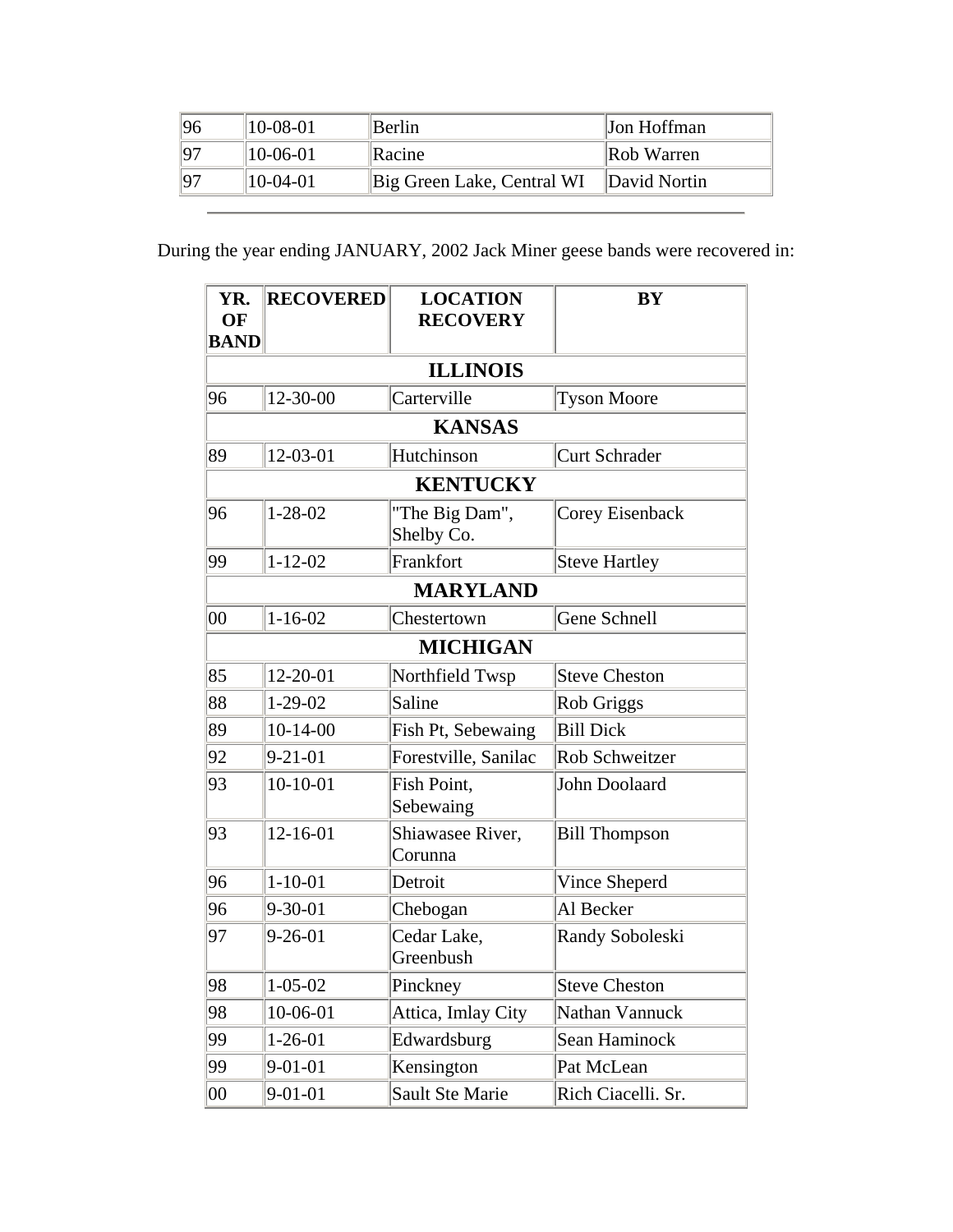| 00     | $9 - 15 - 01$ | Kellogg, Hickory<br>Corners     | Doug Landis          |
|--------|---------------|---------------------------------|----------------------|
| 00     | $1 - 05 - 02$ | Ann Arbor                       | Jimmy Flynn          |
|        |               | <b>NEW JERSEY</b>               |                      |
| 96     | 12-30-00      | Pilesgrove                      | Dave Woodland        |
|        |               | <b>OHIO</b>                     |                      |
| 85     | 12-19-00      | Sandusky Bay                    | Rob Lorenson         |
| 92     | $1 - 15 - 01$ | Ostander                        | <b>Tom Smith</b>     |
| 94     | $1 - 28 - 02$ | Austinburg                      | <b>Ronny Stouder</b> |
| 99     | $1 - 26 - 02$ | Wilmington,*Dayton Dave Taulbee |                      |
| 99     | 12-31-01      | Ashtabula Co.,<br>Rome          | Tim Cadle            |
|        |               | <b>ONTARIO</b>                  |                      |
| 91     | 11-05-01      | Kingsville,<br>"Branch's"       | <b>Glen Cottrell</b> |
| 93     | $9 - 24 - 01$ | Walkerton                       | <b>Steve Todtz</b>   |
| 94     | $9 - 22 - 01$ | Pembroke                        | <b>Hal Blackmore</b> |
| 94     | 10-08-01      | New Liskeard                    | <b>Bob Fuller</b>    |
| 94     | $10-25-01$    | Sarnia                          | Manny Camamo         |
| 95     | $10-18-01$    | Parkhill                        | Larry McGee          |
| 96     | $10-20-01$    | Lake Huron, Bruce<br>Co.        | Andy McLean          |
| 97     | $10-29-01$    | Walkerton                       | <b>Steve Todtz</b>   |
| 98     | $10-22-01$    | Walkerton                       | <b>Chad Adams</b>    |
| 99     | $10-15-01$    | Rondeau Bay                     | Rob Seal             |
| 99     | $10-15-01$    | Fergus                          | Jim Jones            |
| $00\,$ | 10-06-01      | Caledon                         | Peter Pezzente       |
| $00\,$ | $10-24-01$    | Ridgetown                       | Craig Anderson       |
|        |               | <b>WISCONSIN</b>                |                      |
| 94     | 10-30-01      | Mequon                          | Peter Baye           |
| $00\,$ | 10-29-01      | Neilsville                      | <b>Bill Schultz</b>  |

During the year ending JANUARY, 2001 Jack Miner duck bands were recovered in: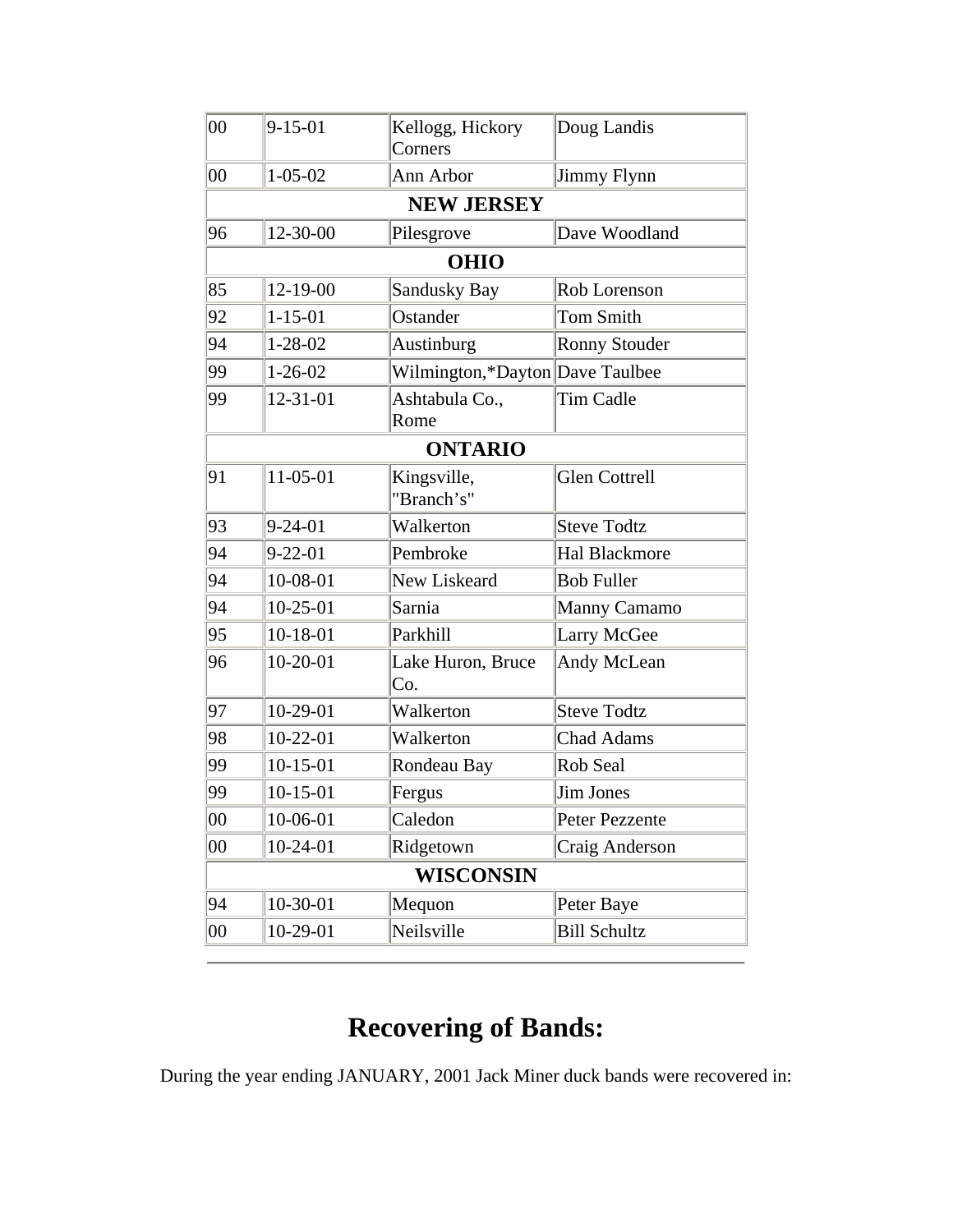| YR.<br>OF<br><b>BAND</b> | <b>RECOVERED</b> | <b>LOCATION</b><br><b>RECOVERY</b>               | <b>BY</b>              |
|--------------------------|------------------|--------------------------------------------------|------------------------|
|                          |                  | <b>ALABAMA</b>                                   |                        |
| 93                       | $1 - 14 - 01$    | <b>Athens</b>                                    | Matthew Nash           |
| 96                       | 12-26-98         | Millport, Lamar<br>County                        | <b>Trey Williams</b>   |
| 97                       | $1 - 27 - 01$    | <b>Boligee</b>                                   | Leland Brown           |
| 97                       | $1 - 31 - 01$    | Stevenson                                        | Tommy Bean             |
| 97                       | $1 - 26 - 00$    | Racoon Creek WMA, Jeremy Edwards<br>Stevenson    |                        |
| 97                       | 12-19-00         | Lacey's Spring,<br>outside Wheeler<br><b>NWR</b> | <b>Jeff Smalley</b>    |
| 97                       | $1 - 03 - 01$    | Long Pond,<br>Huntsville                         | Vic Dailey             |
| 97                       | $1 - 09 - 01$    | Swan Creek WMA,<br>Decatur                       | <b>Allen Patterson</b> |
| 97                       | $1 - 19 - 01$    | Elgin                                            | Jason Mewbourn         |
| 98                       | $1 - 02 - 01$    | Moulton                                          | <b>Mitch Rollins</b>   |
| 99                       | $1 - 15 - 01$    | Stevenson                                        | Dan Fisher             |
| 99                       | $1 - 21 - 01$    | Swan Creek WMA,<br>Decatur                       | <b>Brad</b> Lowber     |
| 99                       | $1 - 07 - 01$    | Guntersville Lake                                | Nick McMullen          |
| 99                       | $1 - 03 - 01$    | Aliceville, Western<br>Alabama                   | Chad Lynch             |
| $00\,$                   | $1 - 13 - 01$    | Lacey's Spring                                   | <b>Rudy Hayes</b>      |
| $00\,$                   | $1 - 08 - 01$    | Stevenson, Jackson<br>County                     | Randy Wilson           |
|                          |                  | <b>ARKANSAS</b>                                  |                        |
| 95                       | $1 - 07 - 00$    | Cash, *Leachville                                | Dal Luther             |
| 95                       | $1 - 15 - 01$    | Walnut Ridge,<br>*Jonesboro                      | <b>Brett Cox</b>       |
| 96                       | $1 - 22 - 01$    | Dagmar WMA,<br><b>Brinkley</b>                   | Ed Ciganek             |
| 96                       | $1 - 19 - 01$    | Stuttgart                                        | Mike Walker            |
| 97                       | $1 - 01 - 00$    | Pintail Peninsula,<br>Stuttgart                  | Shawn Ward             |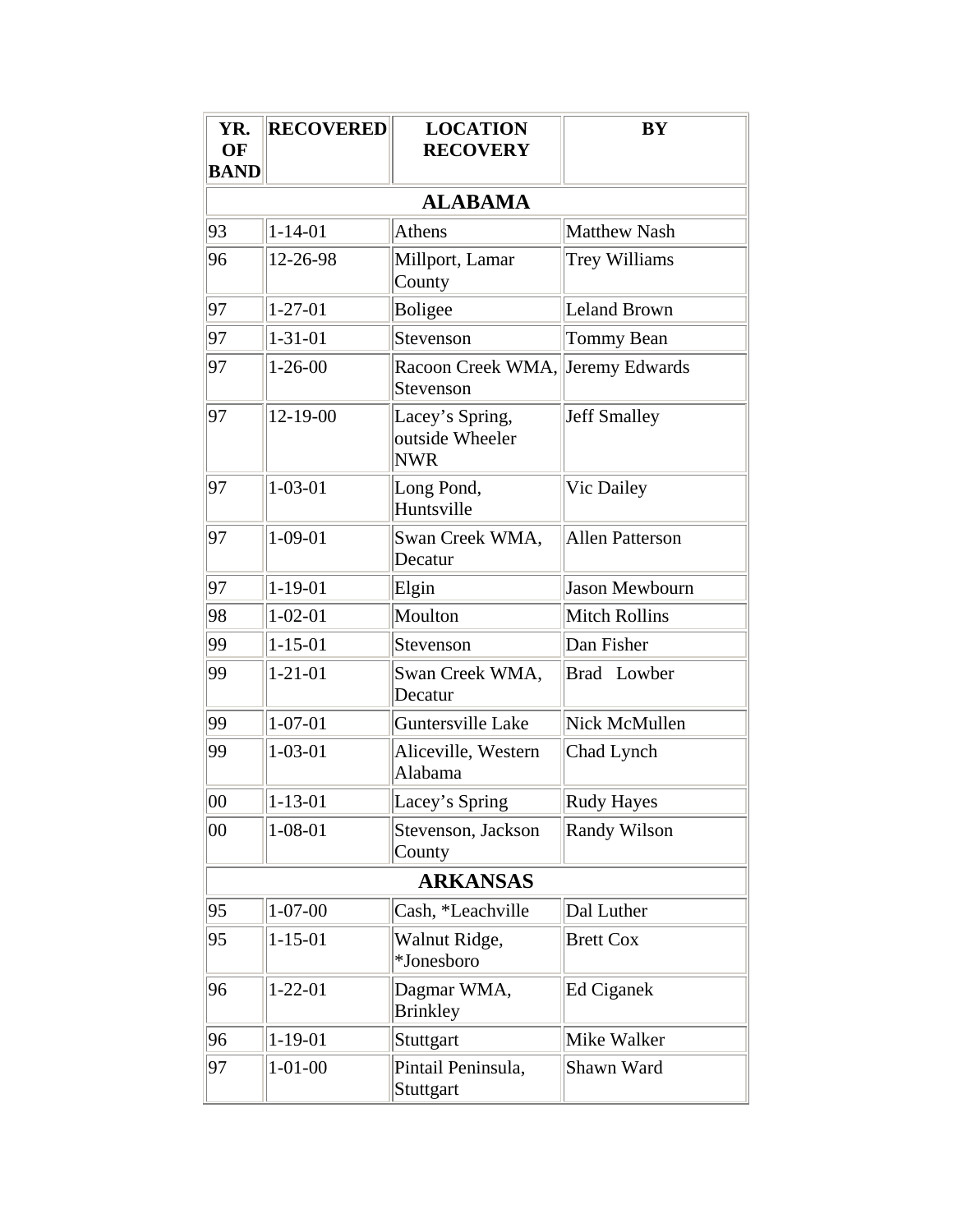| 97     | 11-19-00       | Big Lake WMA,<br>Manila                | John Boyd              |
|--------|----------------|----------------------------------------|------------------------|
| 97     | 11-22-00       | Eastern Arkansas,<br>*Memphis          | Charles Hardee II      |
| 97     | $1 - 08 - 01$  | Stuttgart                              | <b>Stephen Smith</b>   |
| 99     | 12-30-00       | Arkasas River,<br>Mayflower            | Jason Lieblong         |
| 99     | 12-30-99       | Big Lake WMA,<br>Manila                | John Lomax             |
| $00\,$ | 12-19-00       | Lee county                             | <b>Rick Spicer</b>     |
|        |                | <b>DELAWARE</b>                        |                        |
| 96     | $1 - 11 - 01$  | Houston, *Milford                      | Joel Blessing          |
|        |                | <b>GEORGIA</b>                         |                        |
| 95     | $1 - 18 - 01$  | Oconee River,<br>Jefferson             | Jim Nygaard            |
|        |                | <b>ILLINOIS</b>                        |                        |
| 91     | $10-29-00$     | Mississippi River<br>(#18) Oquawka     | Mike Shockency         |
| 93     | 11-23-99       | Illinois River, near<br>Hardin         | <b>Jeff Hutcherson</b> |
| 96     | 11-15-99       | Illinois River,<br>Putman, *Henry      | Lloyd Jeppson          |
| 96     | $12 - 15 - 00$ | Carlyle Lake,<br>Keyesport             | <b>Ron Rensing</b>     |
| 98     | 11-05-00       | Putnam                                 | Dan Vaughn             |
| 99     | $1 - 20 - 99$  | Rend Lake, Bonnie                      | Mike McFeron           |
|        |                | <b>INDIANA</b>                         |                        |
| 95     | 12-23-00       | Hobart                                 | Dan Turpin             |
| 96     | 12-17-00       | Patoka River,<br><b>Warrick County</b> | Ed Bonham              |
| 96     | $1 - 15 - 01$  | <b>Brookville Reservoir</b>            | Brian Wilkey           |
|        |                | <b>IOWA</b>                            |                        |
| 96     | $9 - 25 - 00$  | Mississippi River,<br>Guttenburg       | Dan Liedtke            |
|        |                | <b>KENTUCKY</b>                        |                        |
| 92     | 12-13-00       | <b>Shelby County</b>                   | <b>Ed Slattery</b>     |
| 94     | $1 - 02 - 99$  | <b>Ballard County</b>                  | Dave Black             |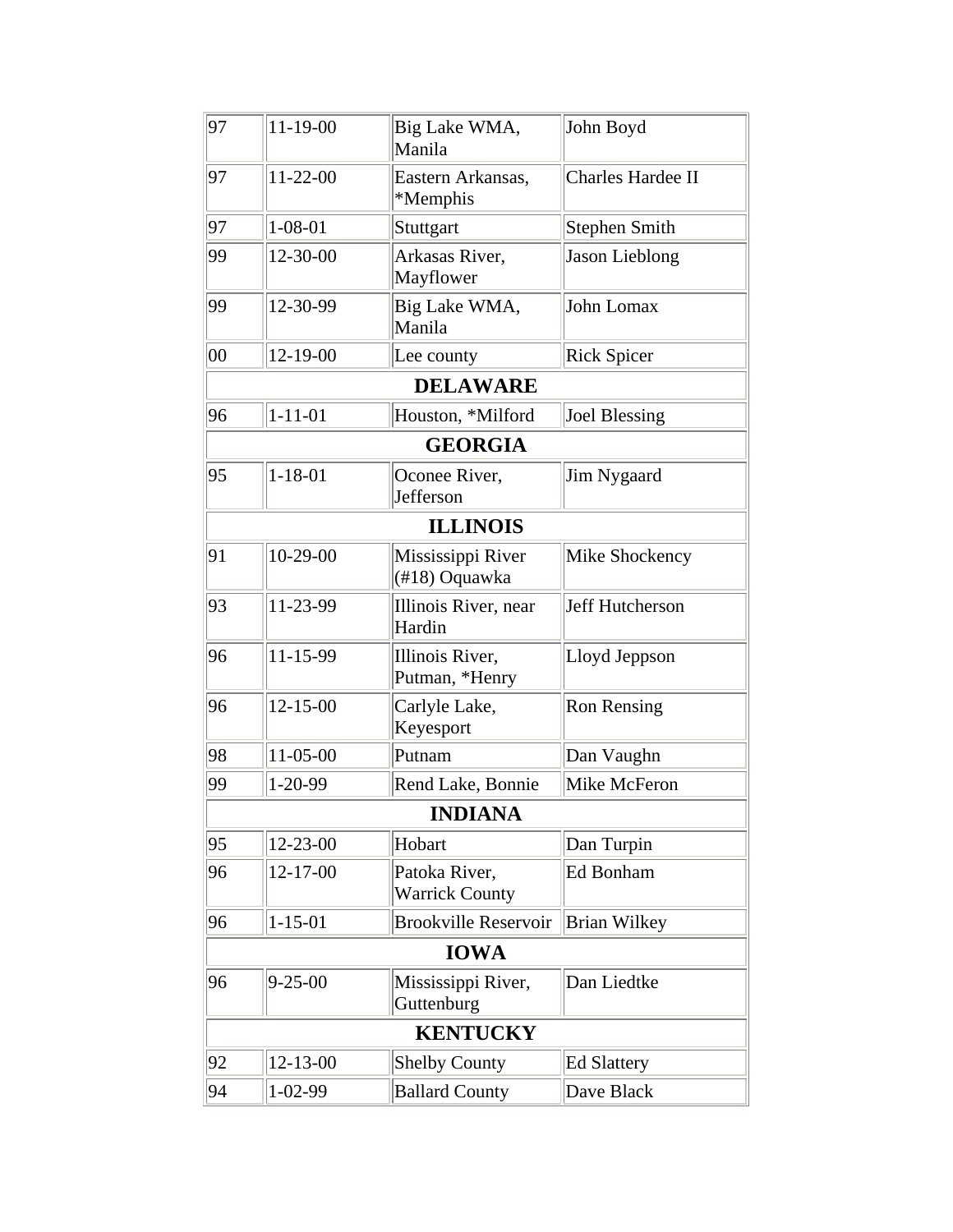| 95     | 12-05-99       | Dawson Springs,<br>*Princeton          | <b>Wes Davis</b>       |
|--------|----------------|----------------------------------------|------------------------|
| 96     | $12 - 15 - 00$ | Lexington                              | Tim Herald             |
| 96     | $1 - 01 - 01$  | Somerset, Pitman<br>Creek              | <b>Walt Creedmore</b>  |
| 97     | $1 - 10 - 00$  | Bremen, Western<br>Kentucky            | Mike Robinson          |
| 97     | $1 - 21 - 01$  | Ohio River,<br>Carrollton              | Jim Adams              |
| 99     | $1 - 23 - 00$  | Ohio River, Augusta                    | Tony Graham            |
| 99     | $12 - 15 - 00$ | Kentucky River,<br>Irving              | Tim Hall               |
| 99     | 12-20-00       | <b>Barkley Lake</b>                    | <b>Toby Cox</b>        |
| $00\,$ | 11-29-00       | <b>Bowling Green</b>                   | <b>Shane Van Mater</b> |
| 00     | $1 - 01 - 01$  | Irvine, Kentucky<br>River              | <b>Tim Hall</b>        |
| 00     | 12-24-00       | Ohio River, North of<br>Louisville     | Garrett Bowers         |
|        |                | <b>LOUISIANA</b>                       |                        |
| 92     | 1-06-99        | Mamou                                  | Scott Fontenot         |
| 93     | 12-30-00       | Hodges Lake, Delta                     | Jeremy Cagle           |
| 99     | 12-30-00       | Mer Rouge,<br>Morehouse Parish         | <b>Chris Lowry</b>     |
|        |                | <b>MICHIGAN</b>                        |                        |
| 92     | $11 - 15 - 00$ | Pte. Mouillee SGA,<br>Monroe           | George Horger          |
| 93     | $10-22-00$     | Shaiwassee Flats, St.<br>Charles       | Dave Lewis             |
| 94     | 11-20-00       | Harsens Island, NE<br>Lake St. Clair   | Joe Justin             |
| 95     | $11 - 15 - 00$ | Saginaw Bay                            | Mark Kunik             |
| 95     | 11-05-00       | Muskegon                               | Dave Beebe             |
| 96     | 11-07-99       | Muskegon                               | <b>Rick VanHeest</b>   |
| 96     | $11 - 15 - 00$ | Harsens Island, NE<br>Lake St. Clair   | <b>Tom Dueweke</b>     |
| 97     | $10-15-00$     | Maple Rapids,<br><b>Clinton County</b> | Dale Young             |
| 97     | $10-15-00$     | Wigwam Bay,                            | <b>Todd Phillips</b>   |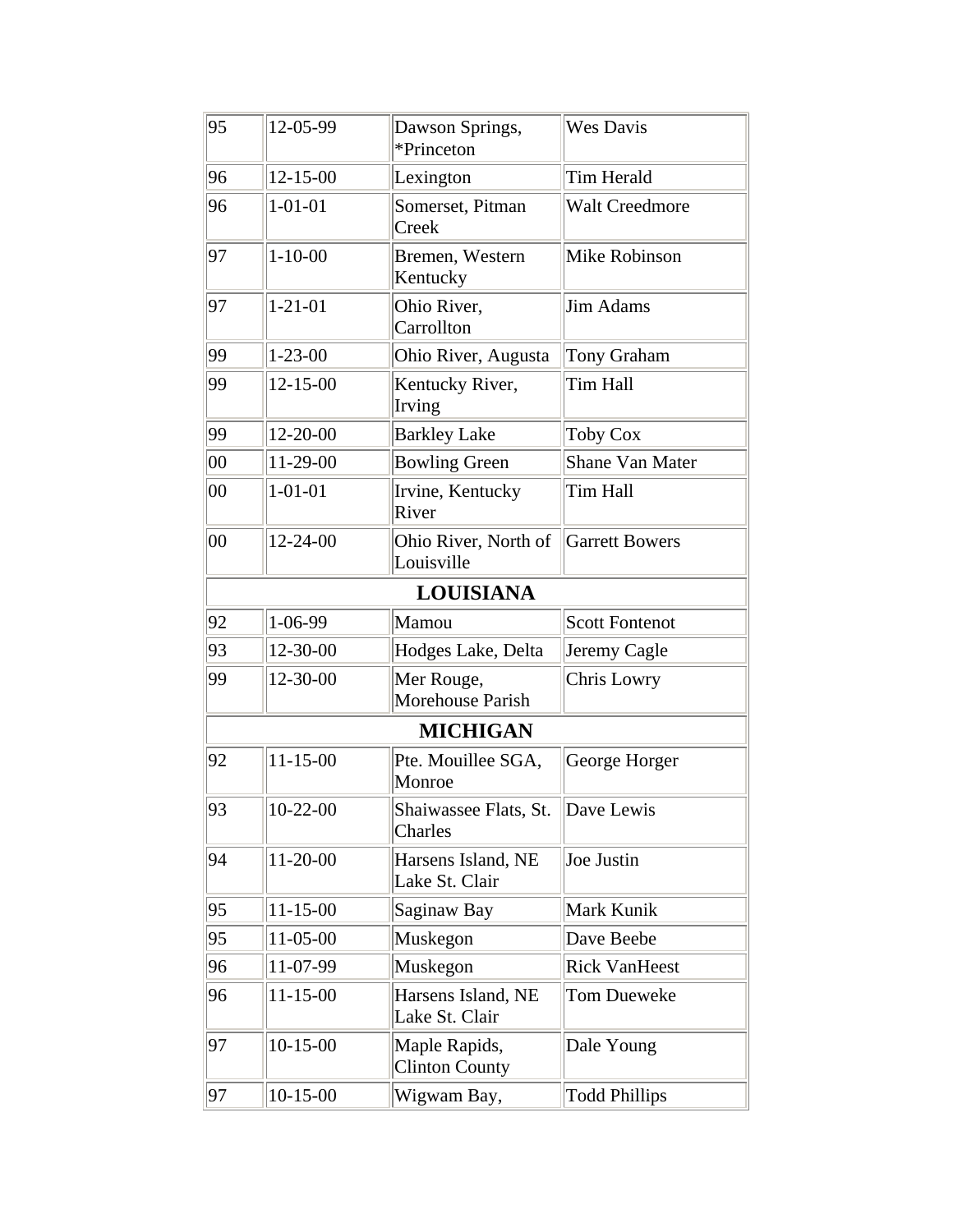|              |                | <b>Standish</b>                      |                        |
|--------------|----------------|--------------------------------------|------------------------|
| 97           | 12-06-99       | Pte. Mouillee SGA,<br>Monroe         | Ken Massingill         |
| 97           | 11-03-00       | Lake Erie, Luna Pier                 | <b>Keith Laginess</b>  |
| 97           | 11-25-99       | Algonac                              | <b>Brad Pilarowski</b> |
| 97           | $11 - 13 - 00$ | Lake Erie, Luna Pier                 | Keith Laginess         |
| 97           | 11-22-00       | Pte. Mouillee SGA,<br>Monroe         | Phil Goeppner          |
| 97           | 11-28-00       | <b>Big Rapids</b>                    | Rod Young              |
| 98           | 10-04-00       | Longlake                             | Craig McCollister      |
| 98           | 11-22-00       | Harsens Island, NE<br>Lake St.Clair  | C.B. Percy, IV         |
| 99           | $1 - 06 - 01$  | River Raisin, Monroe Andy Becker     |                        |
| 99           | $1 - 06 - 01$  | HuronRiver,<br>Pinckney              | Lynn Conway            |
| 99           | 11-15-99       | Harsens Island, NE<br>Lake St.Clair  | Rob Young              |
| 99           | 11-25-00       | Pte. Mouillee SGA,<br>Monroe         | Nick Snow              |
| $00\,$       | $10-18-00$     | Pte. Mouillee SGA,<br>Monroe         | Paul Zombary           |
| $00\,$       | 10-29-00       | Pte. Mouillee SGA,<br>Monroe         | Jason Mach             |
| $ 00\rangle$ | $10-07-00$     | Lake Erie Metro Park Harry Marx      |                        |
| 00           | 10-28-00       | Harsens Island, NE<br>Lake St. Clair | Michael Mac            |
| $00\,$       | $11 - 13 - 00$ | Harsens Island, NE<br>Lake St. Clair | <b>Matt Rowloss</b>    |
| 00           | 11-05-00       | Saginaw Bay                          | <b>Gord Skinner</b>    |
| $00\,$       | 11-18-00       | <b>Washtenaw County</b>              | John Kronick           |
| $00\,$       | $11 - 14 - 00$ | Pte. Mouillee SGA,<br>Monroe         | <b>Nick Snow</b>       |
| 00           | 11-13-00       | Harsens Island, NE<br>Lake St. Clair | James Schruba          |
| $00\,$       | 11-28-00       | Southeast of Ann<br>Arbor            | Ron Eddington          |
| 00           | 11-08-00       | Pte. Mouillee SGA,<br>Monroe         | Joe Robison            |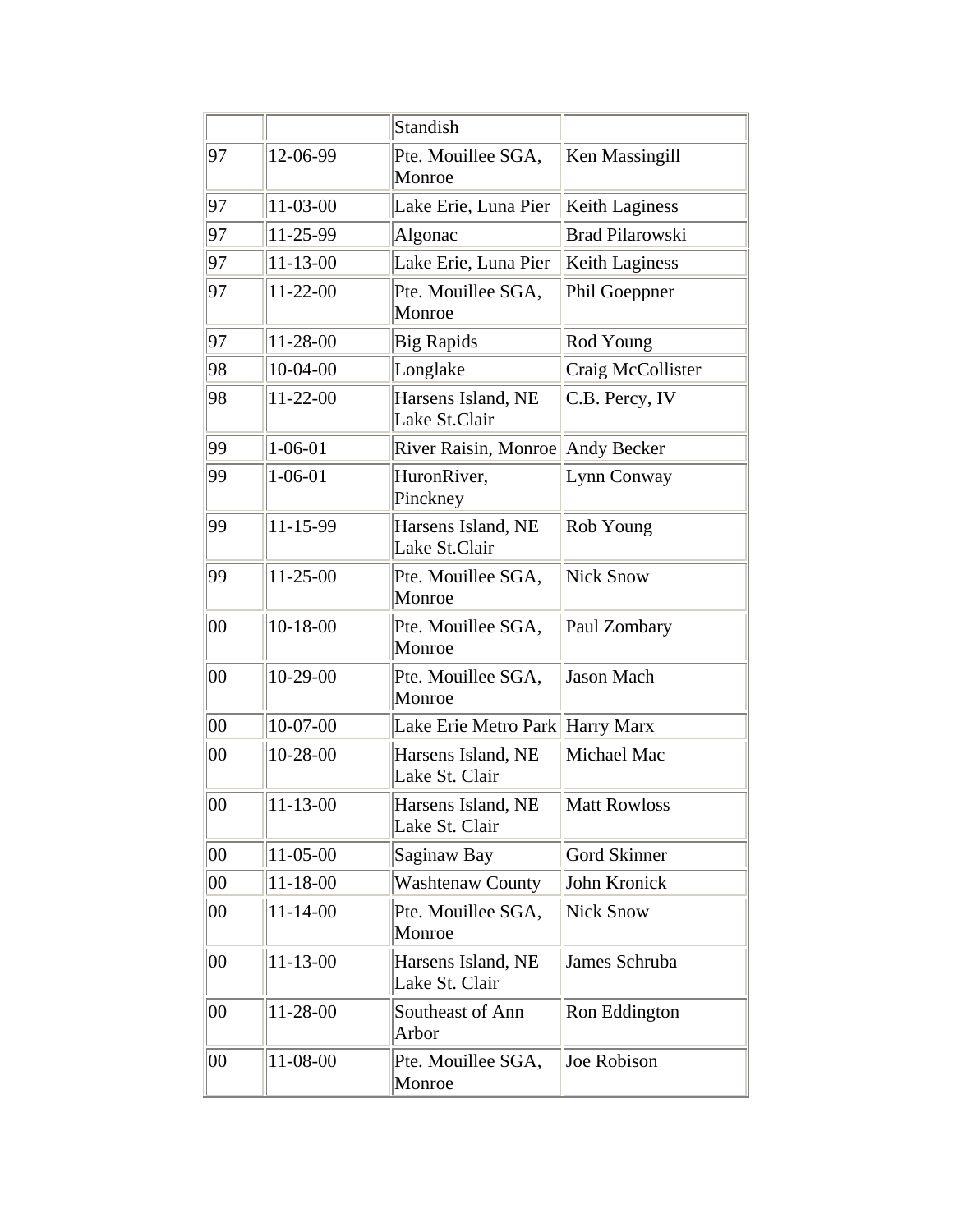| $ 00\>$      | 12-02-00       | Pte. Mouillee SGA,<br>Monroe                     | Joe Robison            |
|--------------|----------------|--------------------------------------------------|------------------------|
| $ 00\rangle$ | $11-20-00$     | Harsens Island, NE<br>Lake St. Clair             | John Nagy              |
|              |                | <b>MINNESOTA</b>                                 |                        |
| 96           | 11-19-00       | Mississippi River,<br>southeast of St. Paul      | Joe Caturia            |
| 97           | $10-29-00$     | Mississippi River,<br><b>Inver Grove Heights</b> | Mike McGinn            |
| 98           | $9 - 30 - 00$  | Grant County, south<br>of Fergus Falls           | <b>Joe Shaw</b>        |
| 99           | $10-15-00$     | Buffalo Lake,<br>*Mankato                        | <b>Fred Pongratz</b>   |
| 99           | $10-07-00$     | Marquette County                                 | Rob Kunert             |
|              |                | <b>MISSISSIPPI</b>                               |                        |
| 93           | $1 - 23 - 00$  | Columbus                                         | <b>Bill Delk</b>       |
| 96           | $1 - 15 - 98$  | <b>South of Natches</b>                          | <b>Fred Parnell</b>    |
| 96           | $12 - 14 - 00$ | Craigside, Leflore<br>County                     | <b>Brett Person</b>    |
| 97           | 12-27-00       | Issaquena County,<br>*Jackson                    | <b>Chase Mahalitc</b>  |
| $ 00\>$      | 12-22-00       | Crowder                                          | John Everett           |
|              |                | <b>MISSOURI</b>                                  |                        |
| 93           | $11 - 11 - 00$ | Elsberry                                         | <b>Travis Overkamp</b> |
| 96           | 10-29-00       | Malta Bend                                       | Pat Bryant             |
| 98           | 12-20-00       | East Prairie,<br>Southeast Missouri              | Clint Wolford          |
|              |                | <b>NEW YORK</b>                                  |                        |
| 94           | 12-23-00       | Seneca Lake,<br>Dresden                          | John Hillman           |
| 00           | 12-31-00       | Owasco Lake,<br>Auburn                           | <b>Brett Seising</b>   |
|              |                | <b>NORTH CAROLINA</b>                            |                        |
| 93           | $10-10-00$     | Lake Gaston,<br>*Littleton                       | Cec. Firth (FD)        |
| 96           | $12 - 15 - 00$ | Hyco River, Virginia<br>Border                   | Jeff Killian           |
| 97           | 12-30-00       | Cleveland County,                                | Mitch Cobb             |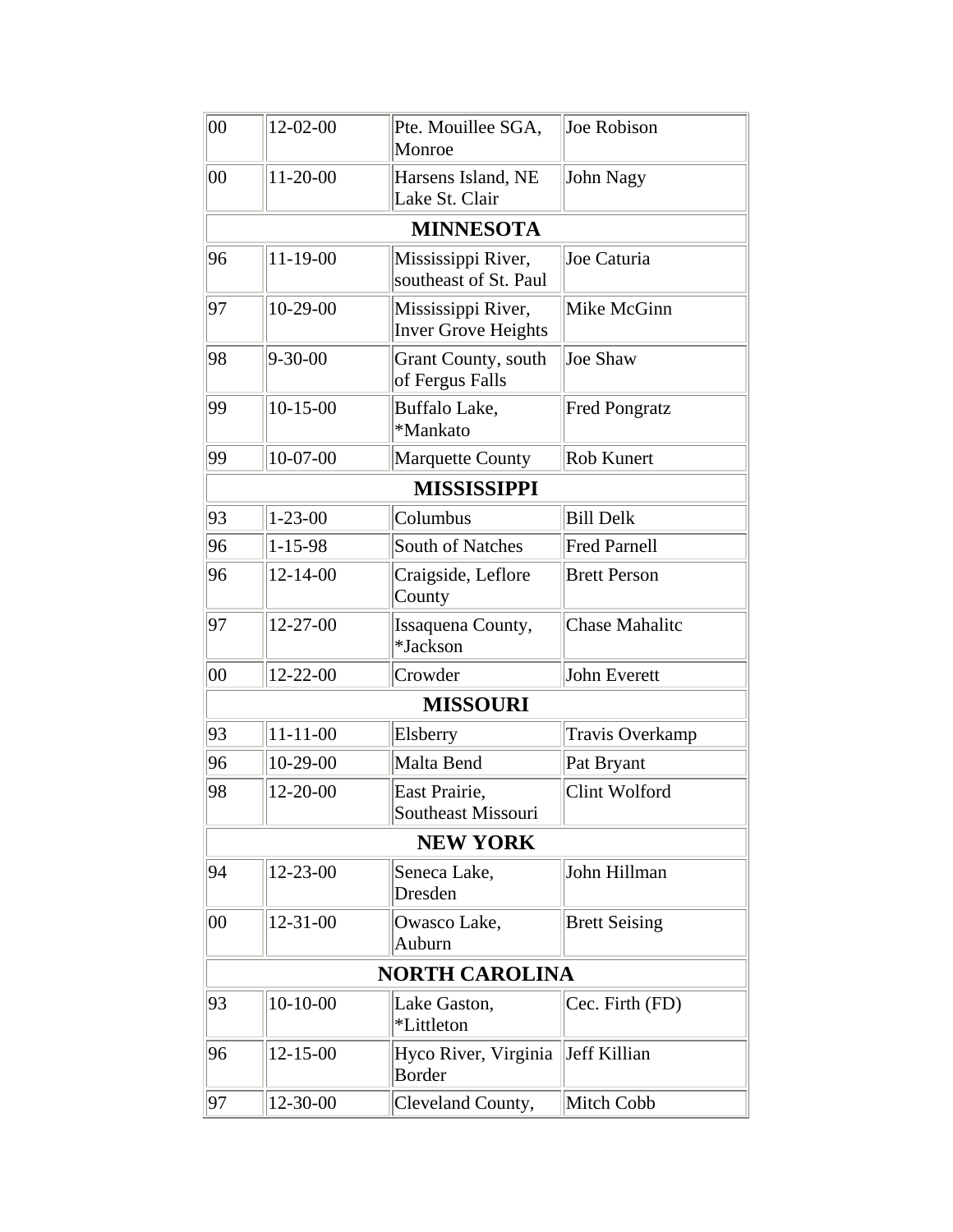|    |                | Grover                              |                       |
|----|----------------|-------------------------------------|-----------------------|
| 97 | $1 - 06 - 01$  | Badin Lake,<br>Albemarle            | <b>Josh Talbert</b>   |
| 97 | $1 - 02 - 01$  | Cape Hatteras                       | <b>Ron Whitaker</b>   |
| 98 | $1 - 19 - 01$  | Robeson County,<br>Lumberton        | John McLean           |
| 00 | $1 - 20 - 01$  | Lexington                           | Tim Shaw              |
| 00 | $1 - 27 - 01$  | Denver, *High Point                 | Dillon Horn           |
|    |                | <b>NORTH DAKOTA</b>                 |                       |
| 92 | $10-01-00$     | Hanna                               | <b>Buz LaFond</b>     |
| 98 | $10-19-00$     | <b>East Lawton</b>                  | <b>Scott Todd</b>     |
| 99 | $10-01-00$     | North of Devils Lake                | Kenny Barr            |
| 99 | $ 10-03-00$    | <b>Brockett</b>                     | Greg Hurlbutt         |
|    |                | <b>OHIO</b>                         |                       |
| 92 | $1 - 20 - 01$  | Lancaster, southeast<br>of Columbus | Andy Wolfinger        |
| 95 | 12-09-00       | Fremont                             | L.J. Hendrix Jr.      |
| 95 | $1 - 19 - 00$  | Buckeye Lake,<br>Pleasantville      | <b>Ben Kose</b>       |
| 95 | 12-25-00       | Gallipolis                          | Tom Moss              |
| 96 | 11-19-00       | Toledo                              | Matt Morley           |
| 96 | $1 - 03 - 01$  | West of Columbus                    | David Sorrenti        |
| 97 | $1 - 04 - 00$  | Marietta                            | <b>John Sammons</b>   |
| 97 | 12-16-00       | South of Huntsville,<br>*Lima       | <b>Charles Houser</b> |
| 97 | $11-24-00$     | Sandusky Bay                        | Dave Szubra           |
| 97 | $11-25-00$     | Sandusky                            | <b>Shawn Randles</b>  |
| 98 | 12-31-99       | Knox County,<br>*Fredericktown      | W.H. Swaim            |
| 98 | $11 - 13 - 00$ | Port Clinton                        | <b>Fred Freer</b>     |
| 98 | $12 - 13 - 00$ | Lima                                | Craig Myers           |
| 98 | $1 - 08 - 00$  | Sandusky Bay                        | Mike Mowry            |
| 98 | 12-28-00       | Rocky Fork Creek,<br>*Mansfield     | <b>Brent Owens</b>    |
| 99 | 11-12-99       | Pickerel Creek WA,<br>Vickery       | Dave Sherman          |
| 99 | $1 - 19 - 00$  | Buckeye Lake,                       | <b>Ben Kose</b>       |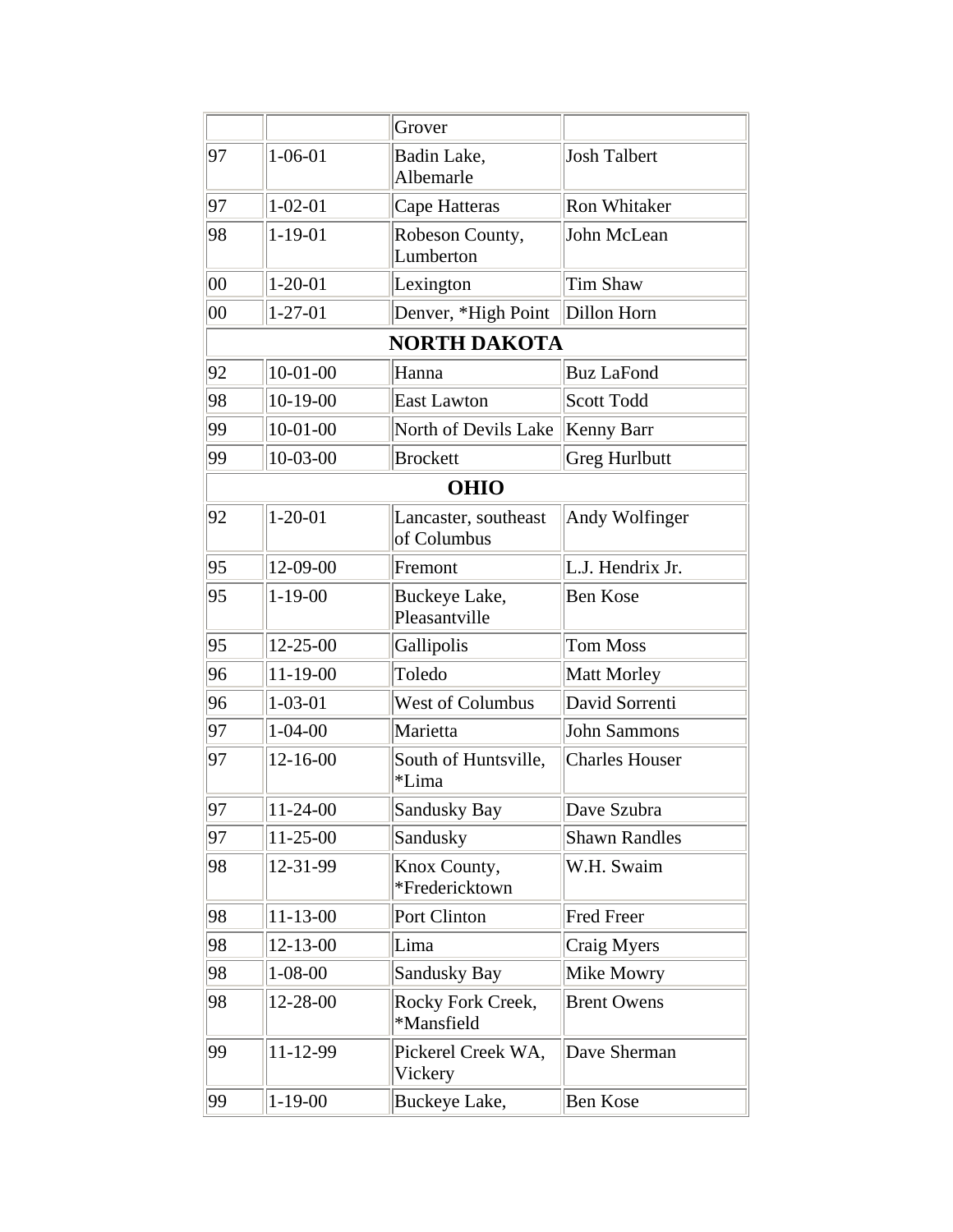|              |                | Pleasantville                              |                        |
|--------------|----------------|--------------------------------------------|------------------------|
| 99           | $11 - 11 - 00$ | <b>Sandusky County</b>                     | Mike Brumley           |
|              |                |                                            |                        |
| 99           | 12-28-99       | Lancaster                                  | <b>Robert Guinan</b>   |
| 99           | $11 - 15 - 00$ | Ottawa County                              | <b>Lawrence Porter</b> |
| 99           | $1 - 06 - 01$  | Great Miami River,<br><b>Butler County</b> | J.B. Connaughton       |
| 00           | 10-28-00       | Lake Erie, near<br>Toledo                  | Don Kornowa            |
| 00           | $11 - 22 - 00$ | Pickerel Creek WA,<br>Sandusky             | Joe Pdhorsky           |
| 00           | $11 - 11 - 00$ | Amherst, *Cleveland                        | Mike Gargasz           |
| $ 00\rangle$ | $12 - 16 - 00$ | West of Columbus                           | Loren LeValley         |
| $ 00\rangle$ | $12 - 13 - 00$ | Ashtabula Harbor                           | Sam LaCavera           |
| $ 00\rangle$ | 12-24-00       | Port Clinton                               | Pete Sokoloski         |
| $00\,$       | $12 - 13 - 00$ | <b>Bucyrus</b>                             | Pat Collene            |
| 00           | 12-23-00       | Ohio River,<br>Portsmouth                  | <b>Brad Nichols</b>    |
| 00           | $12 - 13 - 00$ | <b>Brown County,</b><br>Fayetteville       | David Finkbeiner       |
| 00           | $1 - 01 - 01$  | Scioto River,<br>Chillicothe               | <b>Tim Wamer</b>       |
| 00           | $11 - 10 - 00$ | Port Clinton                               | <b>Rich Fletcher</b>   |
|              |                | <b>ONTARIO</b>                             |                        |
| 90           | $11 - 15 - 00$ | Kingsville                                 | <b>Jim Branch</b>      |
| 93           | 11-01-00       | Canard Gun Club,<br>Amherstburg            | Mike Meloche           |
| 94(2)        | $11 - 16 - 00$ | Kingsville                                 | Jim Branch             |
| 95           | 12-02-99       | Ayr                                        | <b>Barry Sullivan</b>  |
| 96           | $9 - 25 - 00$  | Walpole Island India<br>Res, St. Clair     | Paul Brisco            |
| 96           | 12-16-00       | Lion's Head, Bruce<br>Peninsula            | <b>Frank Sweet</b>     |
| 97           | $9-10-00$      | Sudbury                                    | Derek Knoll            |
| 97           | 10-28-00       | Canar Gun Club<br>Amherstburg              | Mike Meloche           |
| 97           | $10-14-00$     | Lake Simcoe                                | Rod Smith              |
| 98           | 11-13-99       | Leamington                                 | G.D. Horvath           |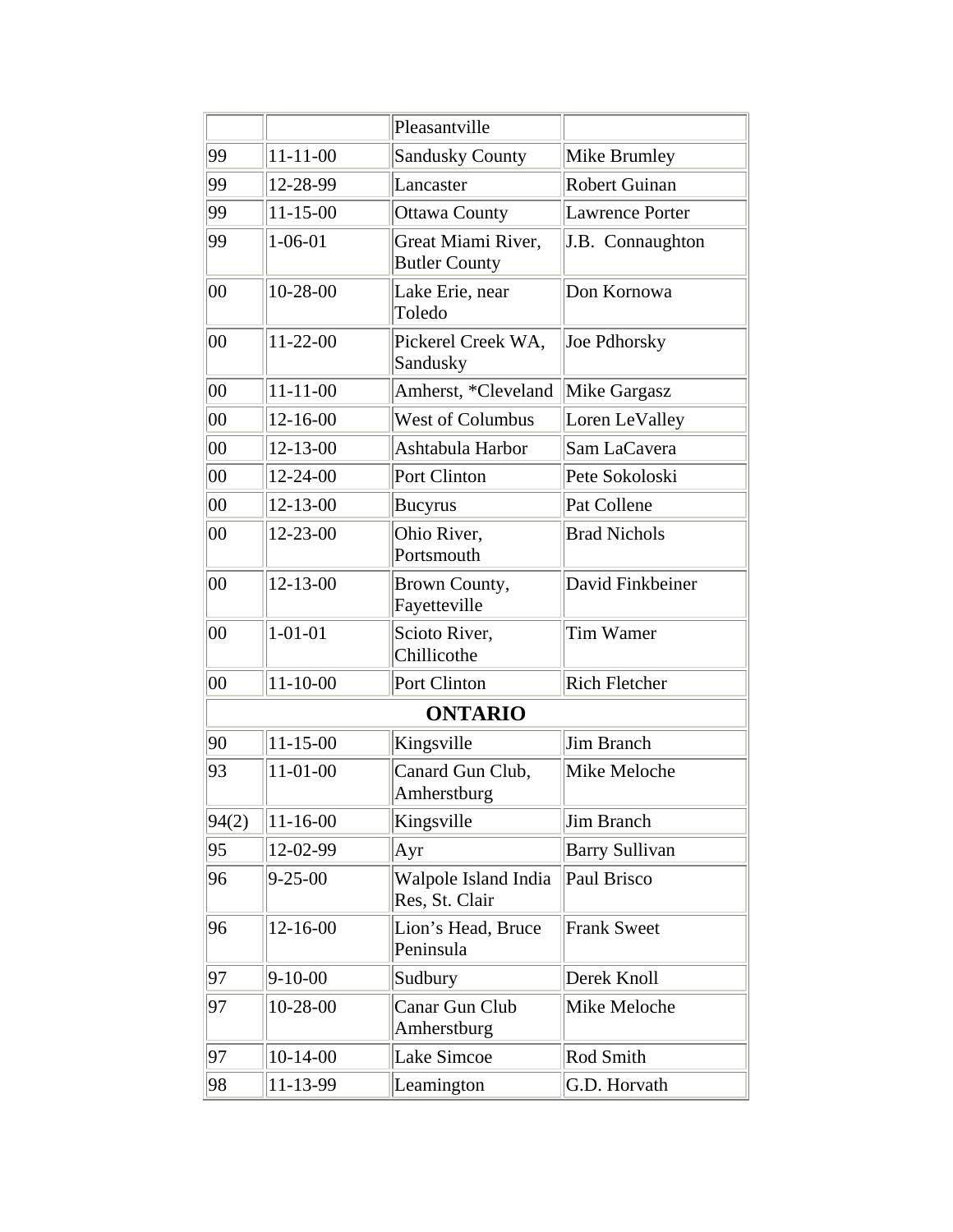| 98     | 11-29-00       | Tilbury                                  | Gilles Lanoue          |
|--------|----------------|------------------------------------------|------------------------|
| 98     | 11-04-00       | Long Point                               | Kim Brown              |
| 98     | $11 - 14 - 00$ | Kingsville                               | Jim Branch             |
| 99     | 11-10-99       | Port Rowan                               | Dennis Reimer          |
| 99     | 12-04-99       | Leamington                               | G.D. Horvath           |
| 99     | 11-17-99       | Rondeau Prov. Park                       | Al Pellerin            |
| 99     | 11-20-99       | Walpole Island<br>Indian Res., St. Clair | <b>Jim Cooper</b>      |
| 99     | 11-20-00       | Cambridge                                | Don Shreves            |
| 99     | $11 - 14 - 00$ | Kingsville                               | Jim Branch             |
| $00\,$ | $9 - 25 - 00$  | Colchester,<br>*Amherstburg              | Don Chadwick           |
| 00     | $9 - 27 - 00$  | Turkey Island,<br>Detroit River          | Jim Stiers             |
| 00(2)  | $10 - 05 - 00$ | Big Creek,<br>Amhestburg                 | Beau Cyr               |
| 00     | $10-04-00$     | Turkey Point, Simcoe Ray Ferris          |                        |
| 00(2)  | $9 - 26 - 00$  | Cedar Creek,<br>Kingsille                | Kelly Hickmont         |
| 00     | 10-28-00       | Canard Gun Club,<br>Amherstburg          | Mike Meloche           |
| 00     | $11 - 10 - 00$ | Snye River,<br>Wallaceburg               | Joe DeRoeven           |
| $00\,$ | 11-08-00       | Cedar Creek,<br>Kingsville               | <b>Marty Pollinger</b> |
| $00\,$ | $11 - 18 - 00$ | Amherstburg                              | John Dallas            |
| $00\,$ | $ 10-31-00$    | Amherstburg                              | Rick Reid              |
| 00     | $9 - 25 - 0$   | Cedar Creek,<br>Kingsville               | <b>James Kratz</b>     |
|        |                | <b>QUEBEC</b>                            |                        |
| 99     | 11-06-00       | Plaisance, *Gatineau                     | Jacques Robinson       |
|        |                | <b>SOUTH CAROLINA</b>                    |                        |
| 93     | 12-22-00       | Lake Murray<br>Columbia                  | <b>Bob Taylor</b>      |
| 96     | 12-24-99       | York, *Charlotte<br>(NC)                 | David Mitchell         |
| 96     | $1 - 13 - 01$  | Lake Marion, Santee                      | <b>Billy Hall</b>      |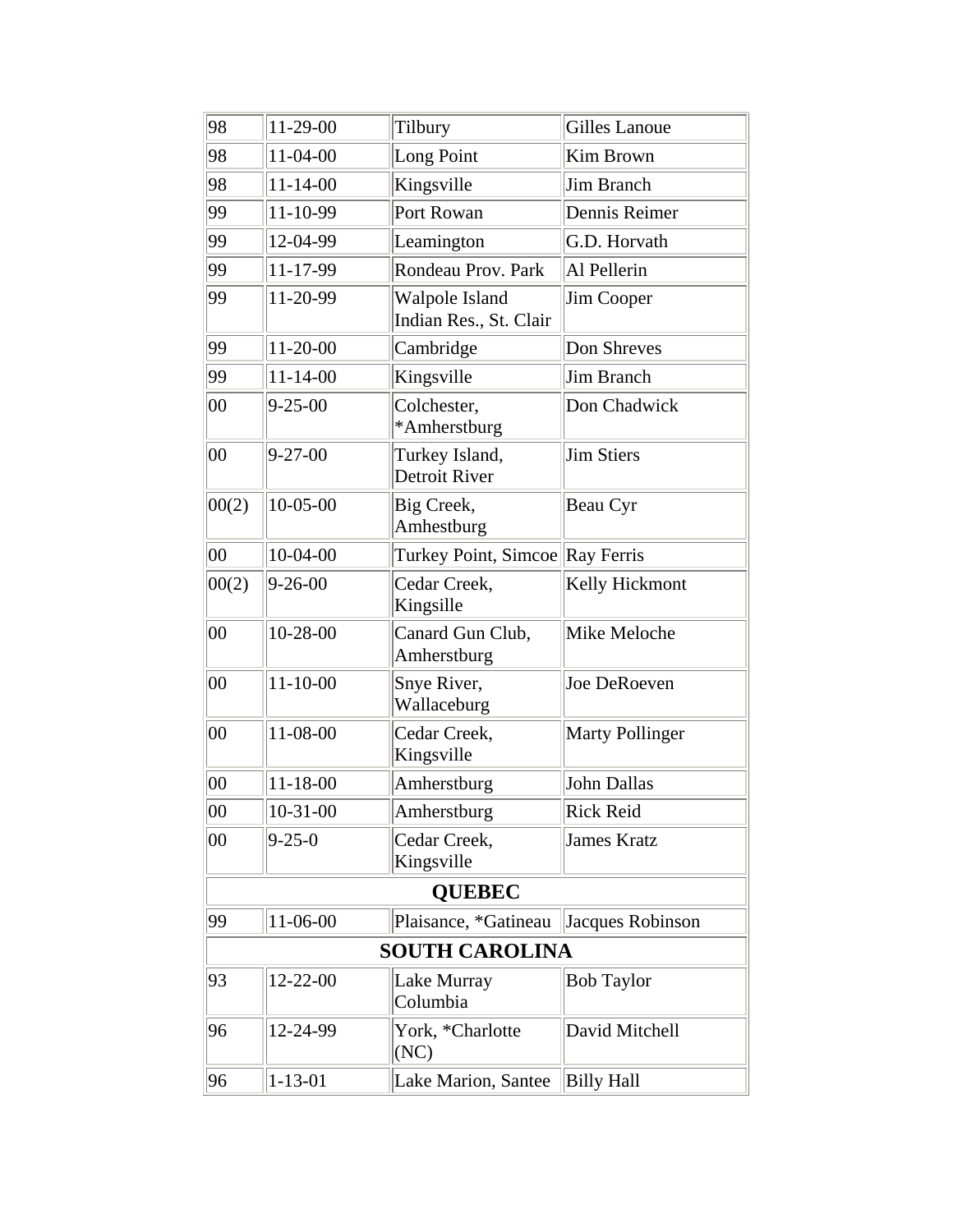|        | <b>SOUTH DAKOTA</b> |                                        |                       |  |  |  |
|--------|---------------------|----------------------------------------|-----------------------|--|--|--|
| 99     | $10-27-00$          | Claire City                            | Dan Bonham            |  |  |  |
|        | <b>TENNESSEE</b>    |                                        |                       |  |  |  |
| 93     | $1 - 27 - 00$       | Nolichucky River,<br>Greeneville       | <b>Rick Waddell</b>   |  |  |  |
| 93     | $1 - 21 - 01$       | Hale's Point, Ripley                   | Perry Layne           |  |  |  |
| 94     | $1 - 08 - 01$       | Watts Bar Lake,<br>Meigs County        | <b>Tim Brummett</b>   |  |  |  |
| 96     | 12-13-99            | Reelfoot Lake,<br>*Jackson             | <b>Clint Scott</b>    |  |  |  |
| 96     | $1-29-00$           | Sweetwater,<br>*Knoxville              | Jerry Fields          |  |  |  |
| 97     | $12 - 18 - 00$      | Tennessee River,<br>Knoxville          | T.S. Miller           |  |  |  |
| 97     | $1 - 14 - 01$       | Chickamauga Lake,<br>Decatur           | Monty Rowland         |  |  |  |
| 97     | $1 - 21 - 01$       | Watts Bar Lake,<br><b>Meigs County</b> | <b>Mike Casteel</b>   |  |  |  |
| 98     | 12-31-99            | Cherokee Lake,<br>*Rutledge            | <b>Kris Dalton</b>    |  |  |  |
| 98     | $1 - 06 - 01$       | Cherokee Lake,<br>Jefferson County     | <b>Randy Shepherd</b> |  |  |  |
| 98     | $1 - 07 - 01$       | Reelfoot Lake,<br>*Hornbeak            | Jamil Homra           |  |  |  |
| 99     | $1 - 12 - 00$       | Cumberland River,<br>Clarksville       | Tom Dozier, Jr.       |  |  |  |
| 99     | 12-02-00            | Winchester                             | Tony Acklen           |  |  |  |
| 99     | 12-21-00            | Old Hickory Lake,<br>Nashville         | Chris Hillenmeyer     |  |  |  |
| 99     | 12-30-00            | Old Hickory Lake,<br>South of Gallatin | Dean Clark            |  |  |  |
| 99     | $1 - 01 - 01$       | Andersonville,<br>*Knoxville           | <b>Jeff Hammer</b>    |  |  |  |
| 99     | 1-18-01             | West Sandy,<br>Springville             | Alan Jay              |  |  |  |
| $00\,$ | 12-17-00            | Holston River,<br>Rogersville          | John Simpson          |  |  |  |
| 00     | $12 - 17 - 00$      | Cleveland, Near<br>Chattanooga         | <b>Tim James</b>      |  |  |  |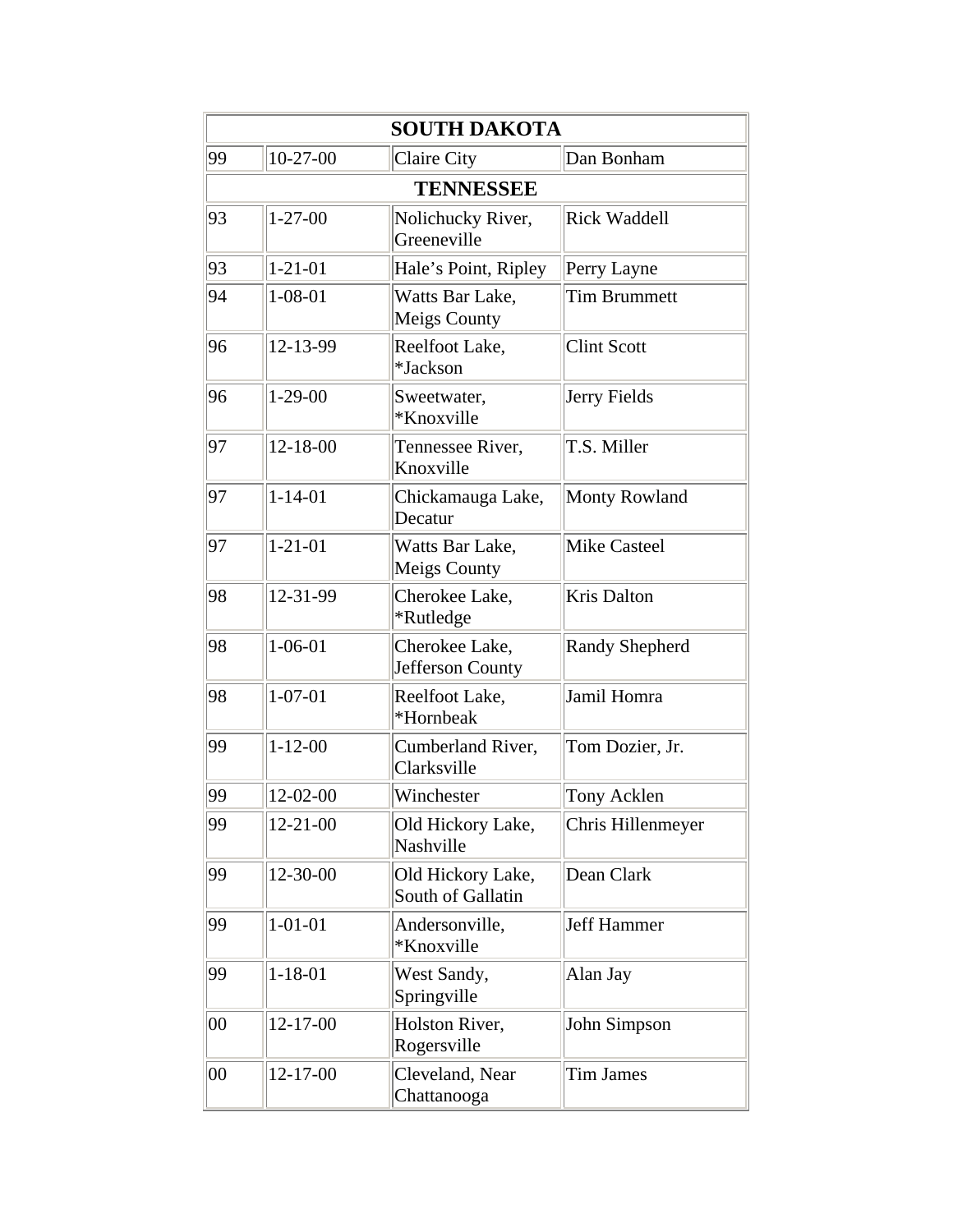| $ 00\rangle$ | $12 - 22 - 00$ | Johnson City                                         | Sam Huddleston       |
|--------------|----------------|------------------------------------------------------|----------------------|
| $00\,$       | $1 - 05 - 01$  | J. Percy Priest Lake,<br>Nashville                   | Larry Conley, Jr.    |
| 00           | $12 - 31 - 00$ | Cherokee Lake,<br>Jefferson County                   | <b>Chuck Hoskins</b> |
| 00           | $1 - 01 - 01$  | Watts Bar Dam,<br>Decatur                            | <b>Mickey Moses</b>  |
| $ 00\rangle$ | 12-30-00       | Murfreesboro                                         | <b>Brent James</b>   |
| 00           | $1 - 08 - 01$  | <b>Forked Deer River</b><br>Bottoms, W,<br>Tennessee | Andy Knolton         |
| 00           | $1 - 17 - 01$  | Watts Bar Lake,<br><b>Meigs County</b>               | <b>Toby Steele</b>   |
| 00           | $1 - 17 - 01$  | Isom Lake, Ridgely                                   | Mitch Higdon         |
| 00           | $1 - 13 - 01$  | Gallatin, Sumner<br>County                           | <b>Rex Hinkle</b>    |
| 00           | $1 - 27 - 01$  | Tennessee River,<br>Decatur                          | <b>Todd Korn</b>     |
| $ 00\rangle$ | $1 - 13 - 01$  | Holston River,<br>Morristown                         | Joe Googe            |
|              |                | <b>VIRGINIA</b>                                      |                      |
| 95           | $1 - 14 - 00$  | Gloucester,<br>*Richmond                             | John Firth, Jr.      |
| 96           | $12 - 31 - 00$ | Gloucester, York<br>River                            | <b>Todd Douglas</b>  |
| 97           | $1 - 15 - 01$  | Chincoteague Island                                  | Mark Ross            |
| 99           | 11-24-00       | King George County                                   | Lewis Graves         |
| 99           | 12-16-00       | Pamunkey River,<br>Algoma                            | Burke Stele, III     |
| 99           | $1 - 01 - 01$  | Pamunkey River,<br><b>Sweet Hall Marsh</b>           | Steve Adamson, Jr.   |
|              |                | WISCONSIN                                            |                      |
| 97           | $10-07-00$     | Mississippi River,<br>Ferryville                     | Tom Scholl           |
| 98           | 11-25-99       | Portage, Wisconsin<br><b>River Backwaters</b>        | <b>Brent Stang</b>   |
| 99           | $10-02-00$     | Annapee River,<br>Algoma                             | Dirk Bengston        |
| 99           | 11-04-00       | Minocqua, Northwest Dave Marston                     |                      |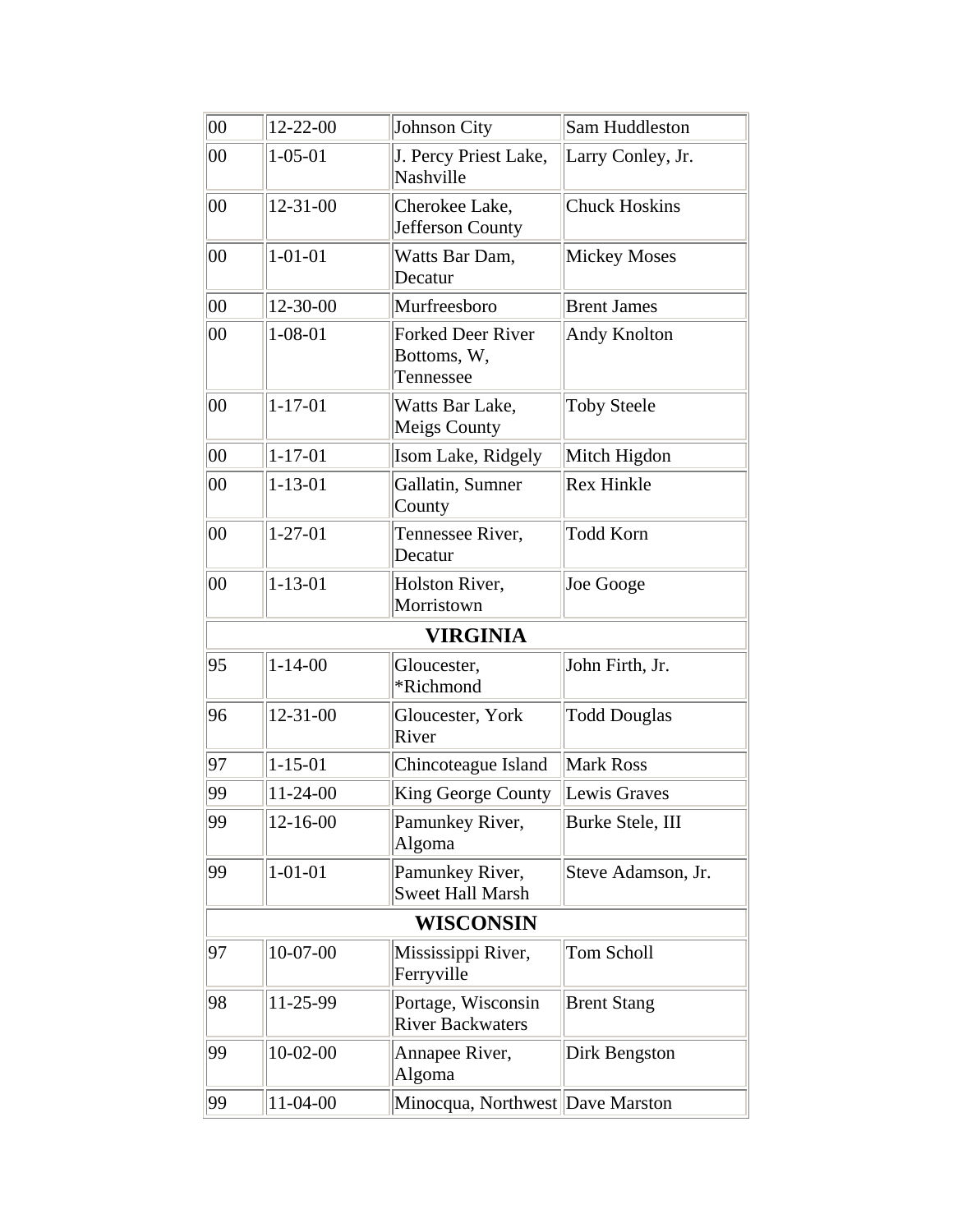During the year ending JANUARY 31, 2001 Jack Miner goose bands were recovered in:

| YR.<br>OF<br><b>BAND</b> | <b>RECOVERED</b> | <b>LOCATION</b><br><b>RECOVERY</b>  | <b>BY</b>             |
|--------------------------|------------------|-------------------------------------|-----------------------|
|                          |                  | <b>ILLINOIS</b>                     |                       |
| 88                       | 11-13-00         | Island Lake, Lak<br>County          | <b>Tom Geltmaker</b>  |
| 89                       | 12-24-00         | Fox River, Oswego                   | Ed Cech               |
| 93                       | $1 - 18 - 01$    | Horseshoe Lake                      | Cal Maginel           |
|                          |                  | <b>INDIANA</b>                      |                       |
| 90                       | 12-30-00         | Vincennes, Knox<br>County           | Dan Carnahan          |
| 91                       | 12-18-00         | Valparaiso                          | <b>Bob Dailey</b>     |
| 99                       | $9 - 02 - 00$    | Syracuse                            | Ron Pollock           |
| 99                       | $9 - 12 - 00$    | Goshen                              | <b>Anthony Miller</b> |
|                          |                  | <b>KENTUCKY</b>                     |                       |
| 89                       | 12-28-00         | Ohio River, Augusta                 | Matt Auckerman        |
| $ 00\rangle$             | $1 - 21 - 00$    | Frankfort                           | Kathy Stethanski      |
| 00                       | 12-23-00         | Green River Lake,<br>Campbellsville | <b>Bob Strange</b>    |
|                          |                  | <b>MICHIGAN</b>                     |                       |
| 87                       | 11-20-00         | Shiawassee NWR,<br>Saginaw          | Howard Slaght         |
| 88                       | $9 - 29 - 00$    | Saline                              | John Wuffer           |
| 89                       | $10-20-00$       | <b>Saginaw County</b>               | Scott Chamberlain     |
| 91                       | $10-22-00$       | Shiawassee NWR,<br>Saginaw          | Amber Hoppe           |
| 96                       | $5 - 23 - 00$    | Rose Lake, Clinton<br>County        | Kurt Mykut (A)        |
| 97                       | $9 - 01 - 00$    | Cooks, Upper<br>Peninsula           | Jessica Mistak        |
| 97                       | $9 - 01 - 00$    | Cooks, Upper<br>Peninsula           | Dean Burdett          |
| 97                       | $10-11-00$       | Shiawassee NWR,                     | Dan Jablonski         |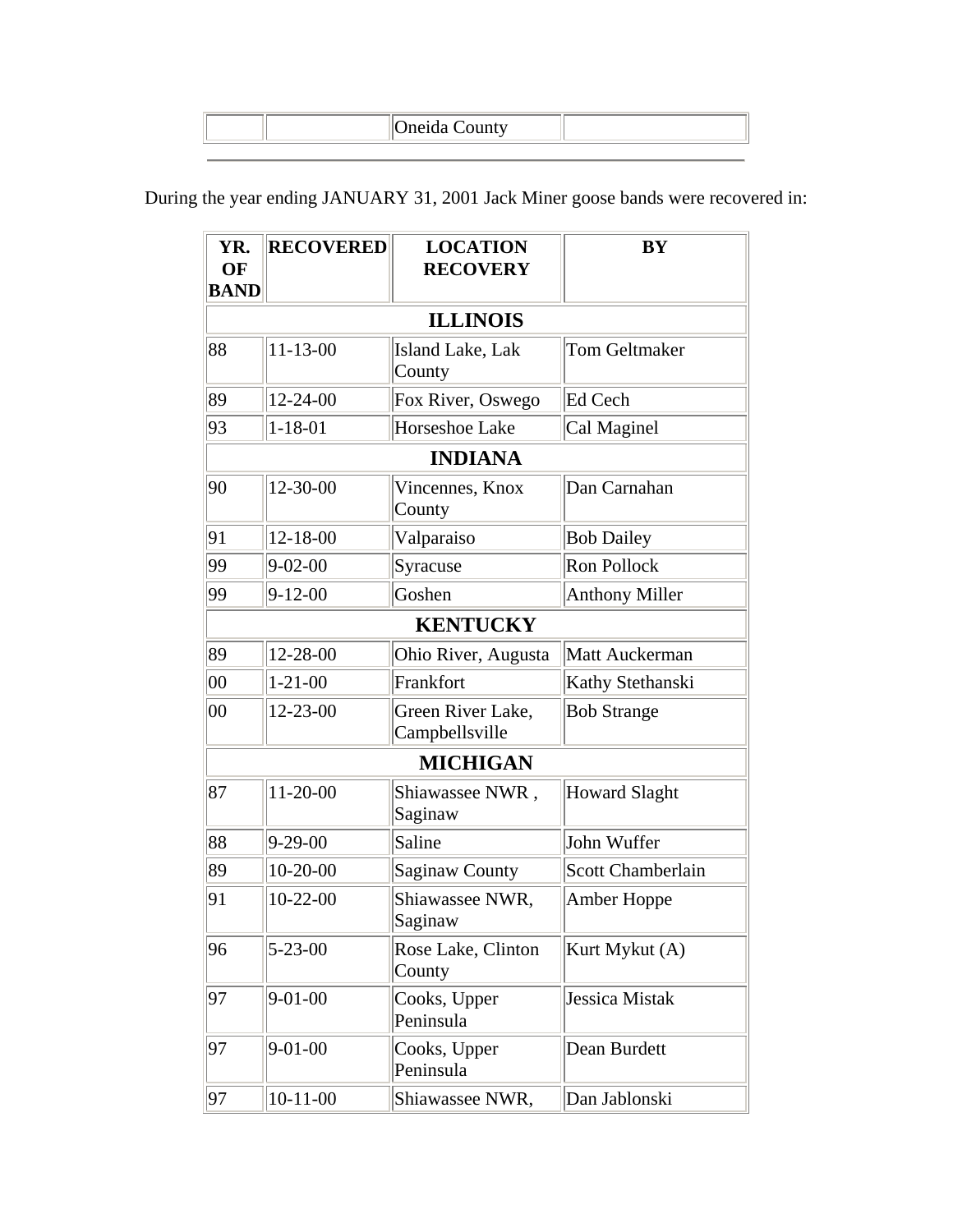|              |                | Saginaw                           |                       |
|--------------|----------------|-----------------------------------|-----------------------|
| 97           | $1 - 06 - 01$  | Howell                            | Joe Robison           |
| 98           | $9 - 03 - 00$  | Marion, *Cadillac                 | Dave Bartman          |
| 99           | $9 - 30 - 00$  | Canton Township                   | <b>Bill Schroeder</b> |
|              |                | <b>MISSOURI</b>                   |                       |
| 91           | 12-24-00       | Squaw Creek NWR,<br>Mound City    | Mike Johnson          |
|              |                | <b>NEW YORK</b>                   |                       |
| 93           | $9 - 24 - 00$  | Cuba, *Wellsville                 | Len Osgood            |
|              |                | <b>OHIO</b>                       |                       |
| 93           | $12 - 12 - 00$ | Deleware                          | <b>Barry Dickson</b>  |
| 93           | $1 - 04 - 01$  | Portage County,<br>Akron          | <b>Jeff Kozlowski</b> |
| 94           | 12-23-00       | Milan                             | <b>Rick Wyczalek</b>  |
| 96           | $9 - 06 - 00$  | Springfield                       | <b>Anthony Fugate</b> |
| 96           | 12-29-00       | Graytown,<br>*Strongsville        | <b>Ken Hanson</b>     |
| 98           | $11 - 12 - 00$ | Wooster                           | <b>Ed Dupont</b>      |
| 98           | 12-30-00       | Port Clinton                      | Wes Eckhardt          |
| 99           | 12-09-00       | Mansfield                         | <b>Steve Olexa</b>    |
| 99           | $1 - 04 - 01$  | Wadsworth                         | <b>Russ Dishmon</b>   |
| 99           | $1 - 31 - 00$  | Rome                              | <b>Tim Cadle</b>      |
| $ 00\rangle$ | 12-30-00       | <b>East Stark County</b>          | Matt Oberholtzer      |
| $ 00\rangle$ | $1 - 02 - 01$  | Scioto River,<br>Rathbone         | Greg Blevins          |
|              |                | <b>ONTARIO</b>                    |                       |
| 87           | $11 - 10 - 00$ | Mitchell's Bay, Lake<br>St. Clair | Paul Zombary          |
| 89           | $9 - 09 - 00$  | St. Thomas                        | Jim Applefort         |
| 89           | $10-01-00$     | Manitoulin Island                 | David Sillars         |
| 92           | $9-10-00$      | Attawapiskat                      | Jim Jones             |
| 94           | $9 - 15 - 00$  | Mitchell's Bay, Lake<br>St. Clair | <b>Russ Brazier</b>   |
| 96           | $9 - 21 - 00$  | <b>Smooth Rock Falls</b>          | Chris Ouellette       |
| 97           | $11-05-00$     | Lake Huron, Huron<br>County       | Barb Foell (FD)       |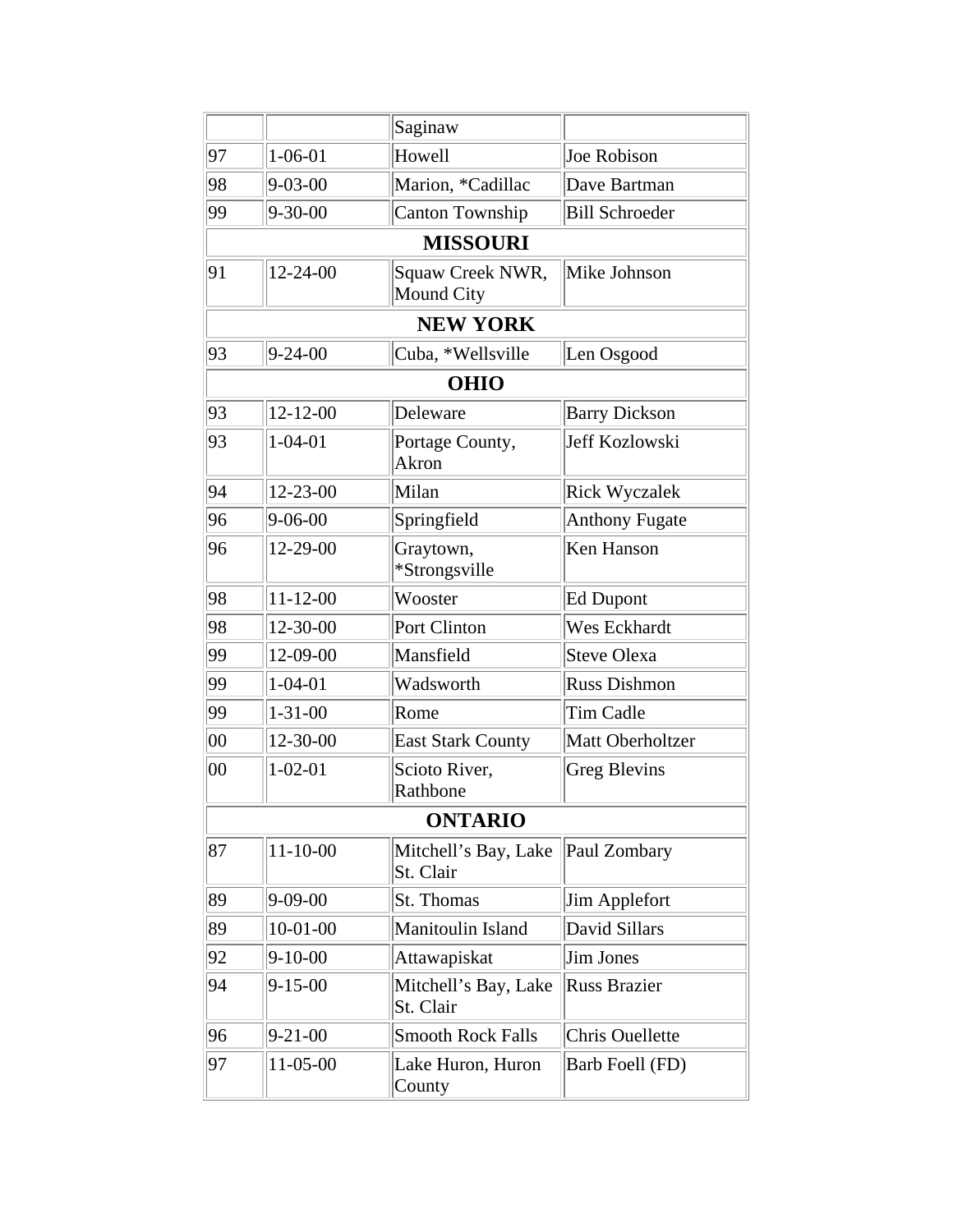| 99 | $10-18-00$       | Stouffville                                | Bryan Harvard  |  |  |
|----|------------------|--------------------------------------------|----------------|--|--|
|    |                  | <b>PENNSYLVANIA</b>                        |                |  |  |
| 97 | $12 - 16 - 00$   | Pymatuning                                 | Jeff Beimel    |  |  |
| 97 | $12 - 19 - 00$   | Cambridge Springs                          | Neil Braswell  |  |  |
|    | <b>TENNESSEE</b> |                                            |                |  |  |
| 91 | $1 - 07 - 01$    | Old Hickory Lake,<br>Nashville             | Mike Nicholson |  |  |
| 91 | $1 - 06 - 01$    | Ten Mile                                   | Ross Irwin     |  |  |
|    |                  | <b>VIRGINIA</b>                            |                |  |  |
| 90 | 12-30-00         | James River,<br><b>Chesterfield County</b> | Tom Boyd       |  |  |
| 97 | $1 - 13 - 01$    | <b>Albemarle County</b>                    | Greg Jenkins   |  |  |

During the year ending JANUARY, 2000 Jack Miner duck bands were recovered in:

| YR.<br>OF<br><b>BAND</b> | <b>RECOVERED</b> | <b>LOCATION</b><br><b>RECOVERY</b> | <b>BY</b>             |
|--------------------------|------------------|------------------------------------|-----------------------|
|                          |                  | <b>ALABAMA</b>                     |                       |
| 96                       | 12-25-99         | Petrey, Pike<br>County             | Dave<br>Gentry        |
| 99                       | 12-31-99         | Lacy Springs,<br>*Huntsville       | Kerry<br>Hayes        |
|                          |                  | <b>ARKANSAS</b>                    |                       |
| 92                       | 1-07-99          | Desha County                       | Mike<br>Pambianchi    |
| 93                       | $1 - 19 - 00$    | Grubbs                             | <b>Josh Loftin</b>    |
| 95                       | 1-01-99          | <b>Bald Knob</b>                   | Barry<br>Cameron      |
| 96                       | 1-08-99          | Jacob's Lake,<br>Gillett           | Ewing<br>Jackson, Jr. |
| 96                       | $1 - 22 - 00$    | Eudora                             | Jody<br>Tichenor      |
| 96                       | $1 - 18 - 00$    | Mill Bayou,                        | Johnny                |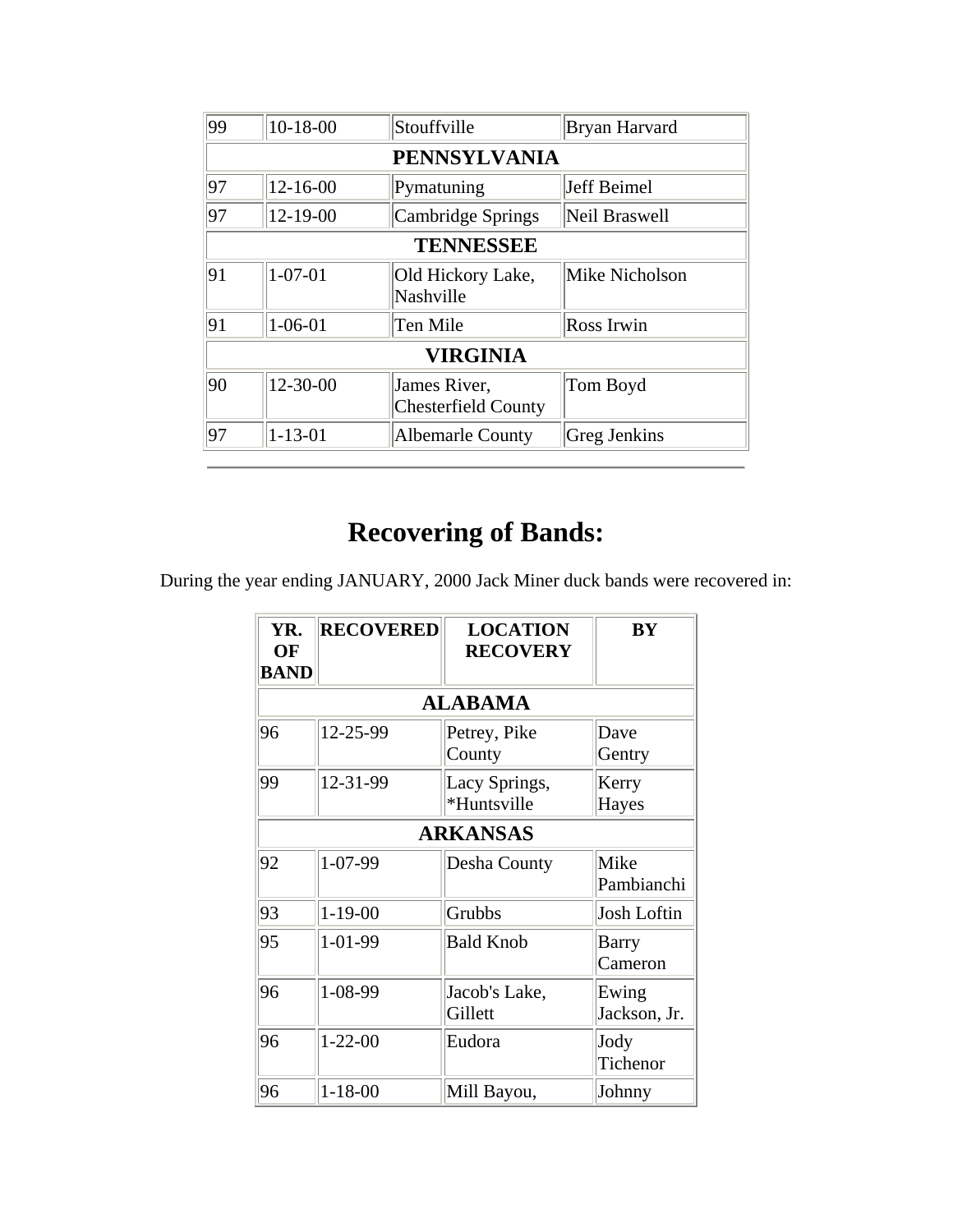|    |               | Almyra                                | Mommsen                           |
|----|---------------|---------------------------------------|-----------------------------------|
| 97 | $1 - 07 - 00$ | Wynn                                  | David<br>Amond                    |
| 97 | 12-27-99      | Dog Island Hunt<br>Clul), Stuttgart   | George<br>Pugh                    |
| 98 | $1 - 08 - 00$ | Howell, Woodruff<br>County            | David<br>Carrington               |
| 98 | $1 - 20 - 00$ | Horseshoe Lake,<br>*Memphis           | George<br>Zanone, III             |
| 99 | 12-26-99      | <b>Black Swamp</b><br>WMA, Gregory    | <b>Brad</b><br>Kieffner           |
| 99 | $1 - 06 - 00$ | Hazen                                 | <b>Steve</b><br>Chlapecka,<br>Jr. |
|    |               | <b>DELAWARE</b>                       |                                   |
| 98 | $1 - 01 - 00$ | Odessa                                | Jeff Green                        |
|    |               | <b>GEORGIA</b>                        |                                   |
| 98 | 1-17-99       | Lake Blackshear,<br>Cobb              | Tom<br>Scarboro                   |
|    |               | <b>ILLINOIS</b>                       |                                   |
| 94 | 12-01-99      | Washington,<br><b>Woodford County</b> | Gene<br>Scheerer                  |
| 96 | 11-30-99      | Horseshoe Lake<br>SP, Granite City    | Joe Dineff                        |
| 97 | 11-28-99      | Kaskaskia Island<br>(MS River)        | Chris<br>Cooper                   |
| 98 | 11-18-99      | Pere Marquette<br>SP, Illinois River  | El Brown                          |
| 98 | 11-30-99      | Carlyle Lake                          | Rowdy<br>Luck                     |
|    |               | <b>INDIANA</b>                        |                                   |
| 96 | 10-30-99      | Ohio River, Mt.<br>Vernon             | <b>Todd Johns</b>                 |
|    |               | <b>KENTUCKY</b>                       |                                   |
| 96 | 12-22-98      | Ashland, Ohio<br>River                | Neil Wright                       |
| 96 | 12-12-99      | Midway,<br><b>Woodford County</b>     | <b>Jay Brunker</b>                |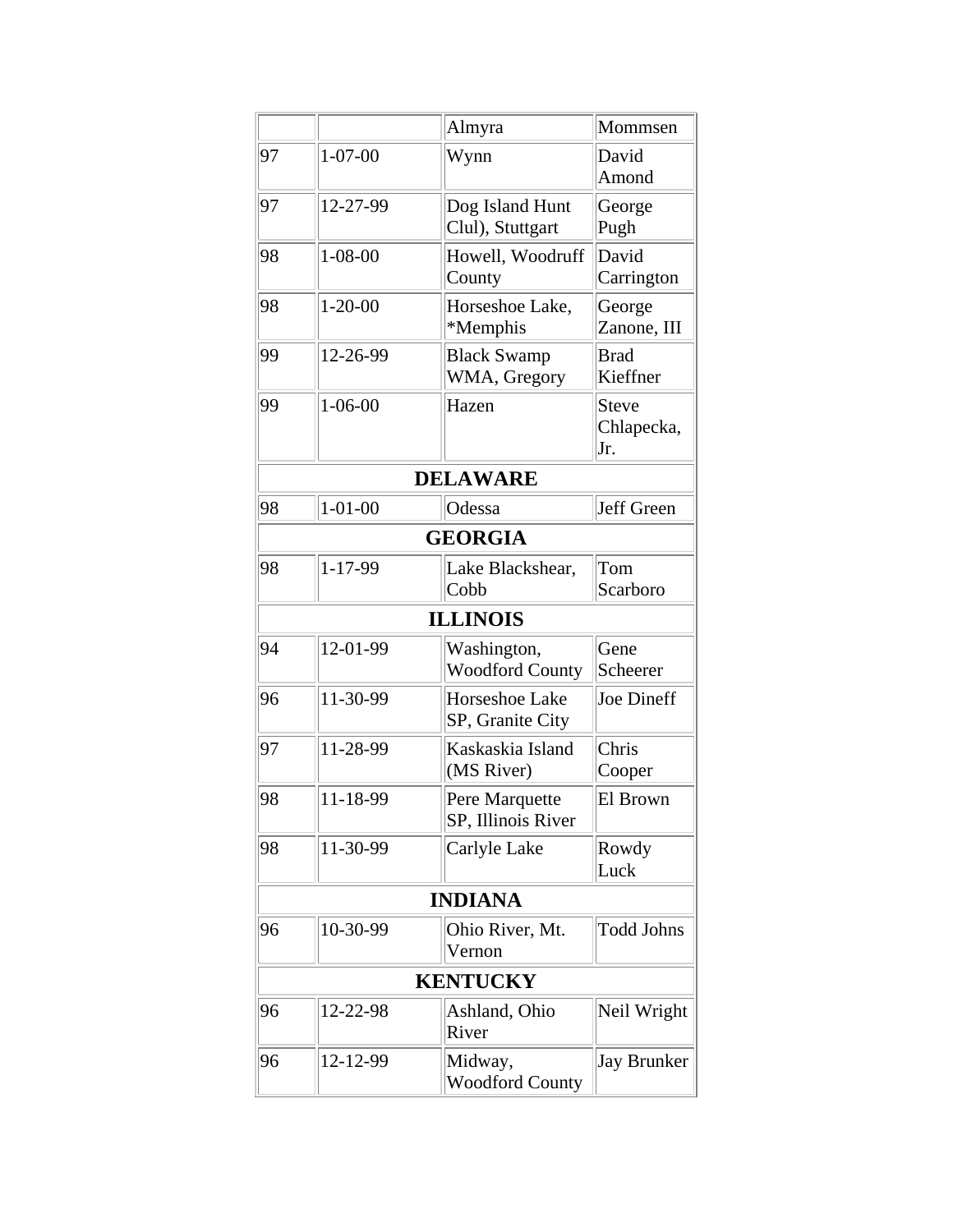| 97 | $1 - 16 - 00$ | Boonesboro                               | Jasper<br>Smith            |
|----|---------------|------------------------------------------|----------------------------|
| 98 | $1 - 03 - 00$ | Greensburg, Green   Corey Goff<br>County |                            |
| 98 | $1 - 21 - 00$ | LaGrange, Henry<br>County                | Ron Brady                  |
| 98 | $1 - 21 - 00$ | Cave Run Lake,<br>Farmers                | Greg Brown                 |
| 99 | 12-24-99      | Winchester                               | Steven<br>Adams            |
| 99 | $1 - 16 - 00$ | Paducah                                  | John<br>McCutchen          |
| 99 | $1 - 20 - 00$ | Ohio River, Foster                       | <b>Greg Barnes</b>         |
| 99 | $1 - 22 - 00$ | Guist Creek Lake,<br>Shelbyville         | <b>Gary Daniel</b>         |
|    |               | <b>LOUISIANA</b>                         |                            |
| 92 | 12-21-99      | Garyville, west of<br><b>New Orleans</b> | Ursin<br>Abbate            |
| 93 | 1-16-99       | New Iberia                               | Chuck<br>Romero            |
| 95 | 12-21-99      | Sicily Island                            | Scott<br>Lindsey           |
| 95 | $1 - 03 - 00$ | Irvine Lake,<br><b>Bastrop</b>           | Scotty<br>Sadler           |
| 96 | $1 - 15 - 00$ | Morgan City                              | Ben<br>Downing             |
| 96 | $1 - 01 - 00$ | Welsh, Lake<br>Charles                   | <b>James</b><br>Monovoisin |
|    |               | <b>MARYLAND</b>                          |                            |
| 97 | $1 - 15 - 99$ | Hog Island Gun<br>Club, Easton           | <b>Jim Earnest</b>         |
|    |               | <b>MICHIGAN</b>                          |                            |
| 89 | 10-21-99      | Manchester                               | Alicia<br>McCarroll        |
| 91 | 10-23-99      | Harsens Island,<br>Algonac               | Rob<br>Czanstke            |
| 95 | 10-09-99      | Coldwater, Branch<br>County              | Dennis Cole                |
| 96 | 11-16-99      | Harsens Island,                          | Mike                       |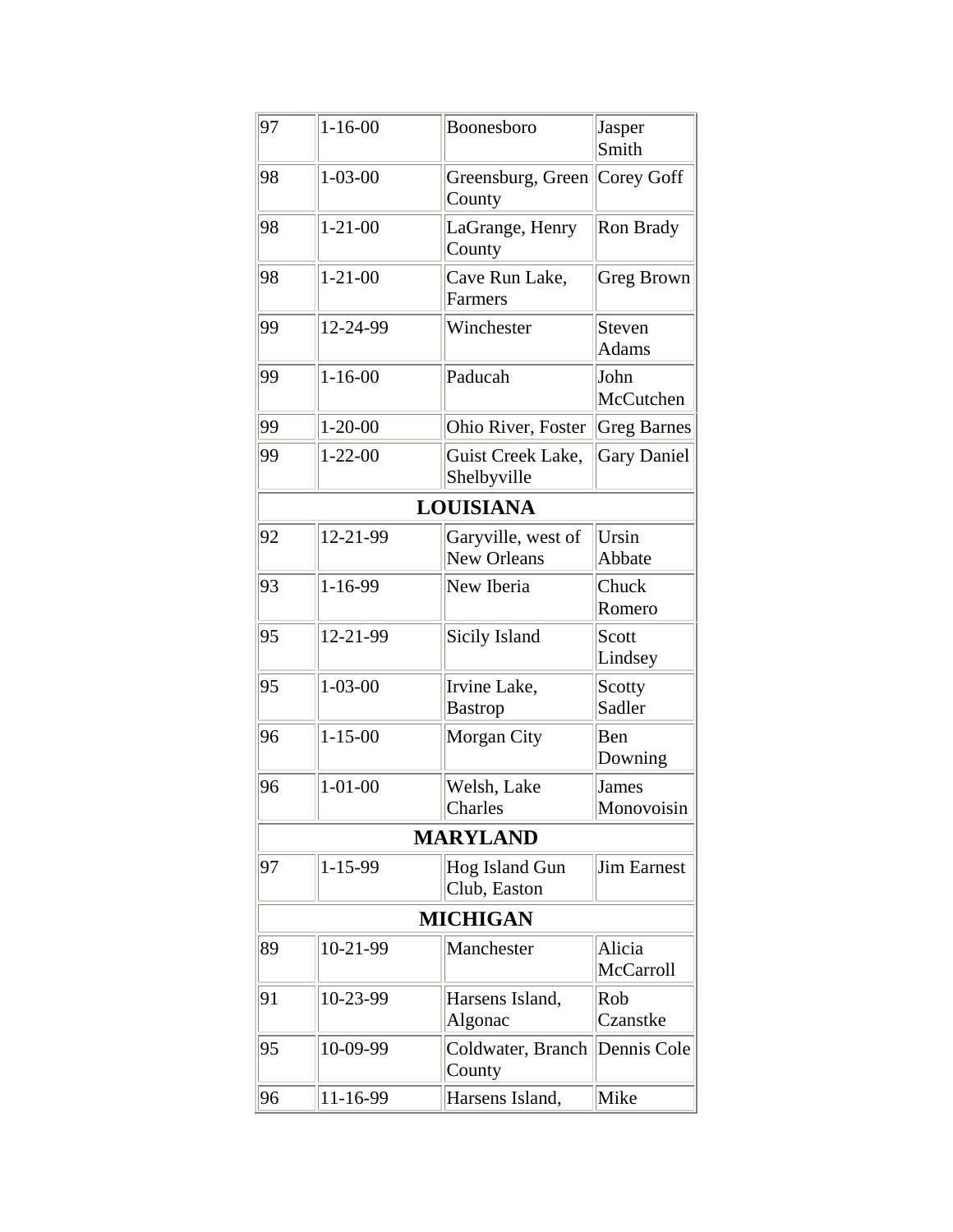|    |               | Algonac                                     | Morris                    |
|----|---------------|---------------------------------------------|---------------------------|
| 96 | 12-02-99      | Three Mile Lake,<br>Vanburen County         | <b>Tom Pillars</b>        |
| 96 | 11-11-99      | Harsens Island.<br>Algonac                  | Paul<br>McGreachy         |
| 97 | 10-28-99      | Pte. Mouillee<br>SGA, Monroe                | Rich<br>Ciacelli, Sr      |
| 97 | 11-20-99      | Harsens Island,<br>Algonac                  | Gary Engel                |
| 97 | 10-25-99      | Harsens Island,<br>Algonac                  | Kevin<br>Somppi           |
| 98 | 10-24-99      | <b>Battle Creek</b>                         | <b>Rod Rizor</b>          |
| 98 | 11-03-99      | Harsens Island,<br>Algonac                  | <b>Russ</b><br>Schweikart |
| 98 | 12-03-99      | Pte. Mouillee<br>SGA, Monroe                | Chris Tomei               |
| 99 | 10-25-99      | Caseville, Huron<br>County                  | William<br>Ganders        |
| 99 | 10-22-99      | Harsens Island,<br>Algonac                  | <b>Bob Cole</b>           |
| 99 | 11-14-99      | Harsens Island,<br>Algonac                  | <b>Bill Heine</b>         |
| 99 | 11-10-99      | Harsens Island,<br>Algonac                  | Mickey<br>Badalamenti     |
|    |               | <b>MINNESOTA</b>                            |                           |
| 93 | 10-15-99      | Isle, Mille Lacs<br><b>NWR</b>              | Kim Smith                 |
| 97 | 11-05-99      | La Crescent, SE<br>Minnesota on MS<br>River | Jim<br>Veglahn            |
|    |               | <b>MISSISSIPPI</b>                          |                           |
| 92 | 12-30-99      | Hollandale                                  | Jimmy<br>Carman           |
| 93 | $1 - 10 - 00$ | Houston,<br><b>Chickasaw County</b>         | Jay Gore                  |
| 96 | 12-05-98      | Greenwood,<br><b>Calhoun County</b>         | Chris<br>Pridgen          |
| 96 | 1-24-99       | Charleston,<br>Tallahatchie                 | John<br>Kennedy           |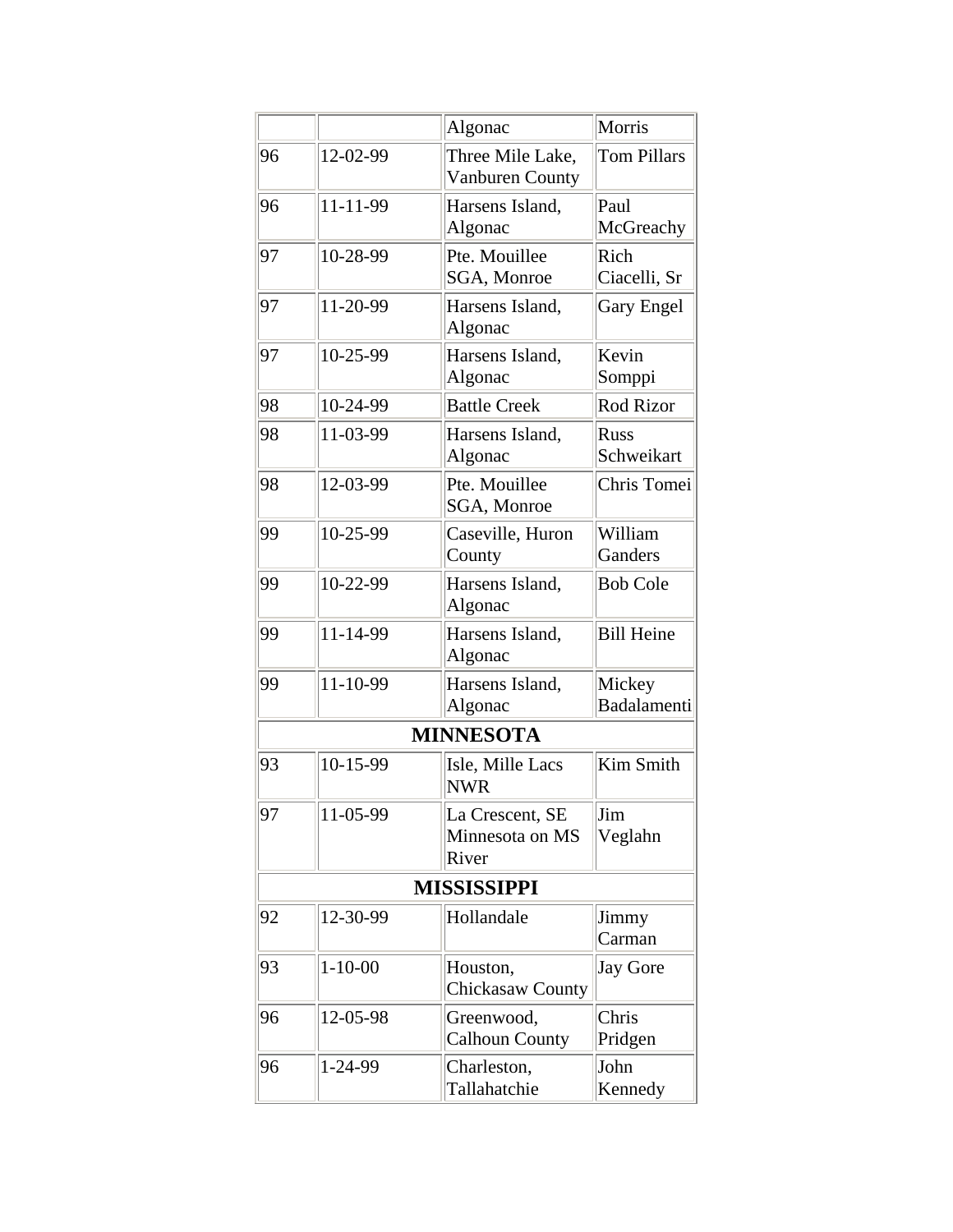|    |               | County                                |                          |
|----|---------------|---------------------------------------|--------------------------|
| 96 | $1 - 28 - 00$ | Carthage, Neshoba D. P.<br>County     | Adams                    |
| 98 | $1 - 28 - 00$ | Saltillo, *Tupelo                     | <b>Buck</b><br>Yarbrough |
| 99 | 12-27-99      | West Point                            | <b>Bobby Cole</b>        |
| 99 | $1 - 09 - 00$ | Tunica                                | Earl Kreider             |
|    |               | <b>MISSOURI</b>                       |                          |
| 90 | 11-02-99      | O'Fallon, west of<br>St. Louis        | Ed<br>Tichacek,<br>IV    |
|    |               | <b>NEW YORK</b>                       |                          |
| 96 | 11-25-99      | Canton                                | Chris<br>Abplanalp       |
| 97 | 11-15-99      | Seneca Lake,<br>Geneva                | Richard<br>Marr          |
| 97 | 11-19-99      | Islip, Long Island                    | Gil Herzy                |
| 98 | 12-19-99      | Chenengo River,<br>Windsor            | <b>Rick Oliver</b>       |
|    |               | <b>NORTH CAROLINA</b>                 |                          |
| 96 | $1 - 04 - 00$ | Ahoskie,<br>*Aulander                 | Donnie<br>Conner         |
| 97 | $1 - 16 - 99$ | John's River,<br>Morganton            | Michael<br>Pruitt        |
| 97 | 12-21-99      | Cabarrus County,<br>*Concord          | Mark<br>Stewart          |
| 98 | 1-08-99       | Reidsville                            | Roger Cobb               |
| 98 | $1 - 13 - 99$ | Pee Dee River,<br><b>Anson County</b> | John Allen               |
| 98 | $1 - 04 - 00$ | Lake<br>Mattamuskeet                  | Clark Smith              |
| 99 | 10-07-99      | Lake Tillery,<br>Norwood              | Michael Lee<br>Tucker    |
| 99 | $1 - 08 - 00$ | Ahoskie,<br>*Aulander                 | Greg Joyner              |
| 99 | $1 - 15 - 00$ | Heyesville                            | V. Novov                 |
|    |               | <b>NORTH DAKOTA</b>                   |                          |
| 93 | $9 - 24 - 99$ | Kraft Slough                          | USFW (FD)                |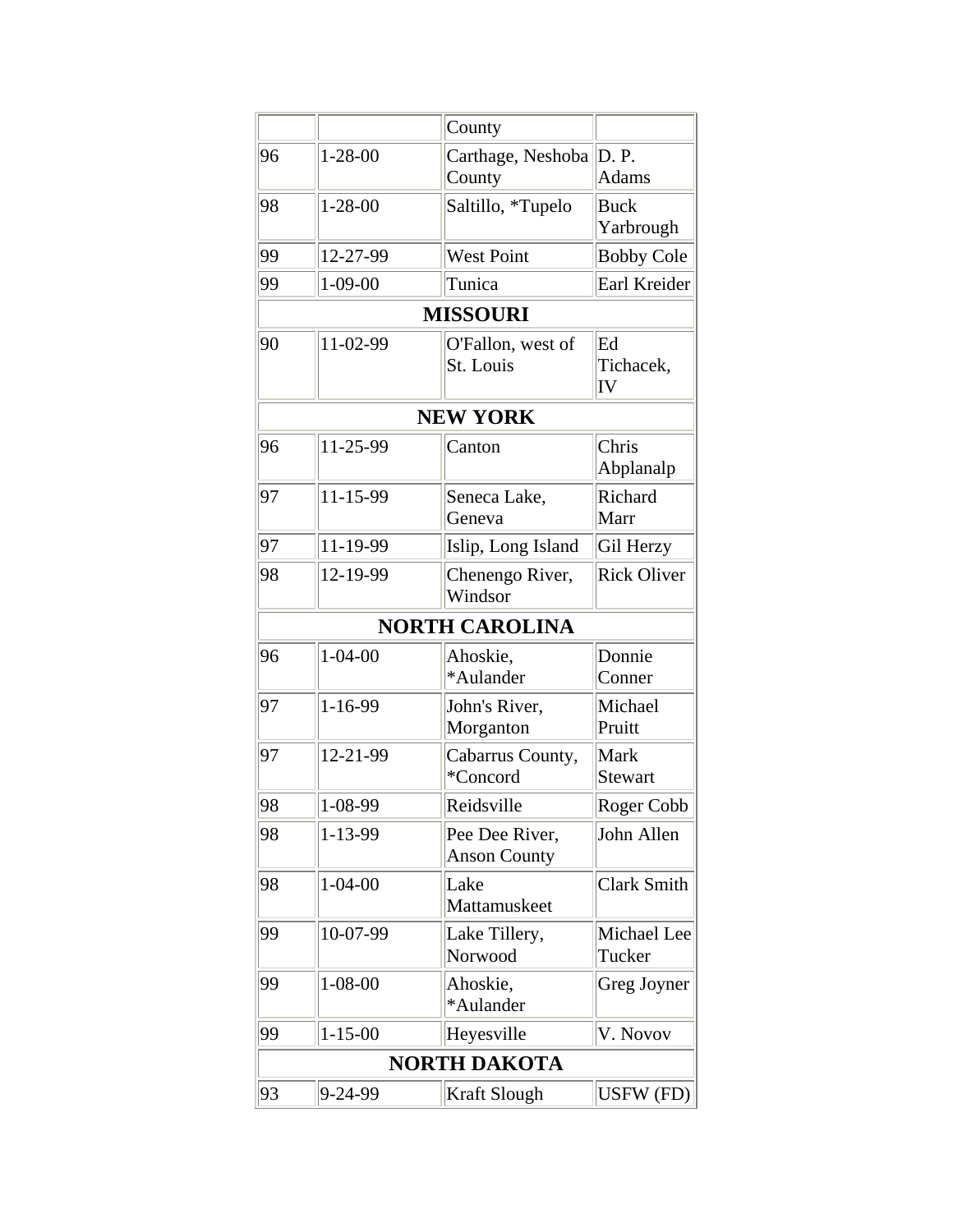|    |               | WMA, Oakes                          |                           |
|----|---------------|-------------------------------------|---------------------------|
| 96 | 10-02-99      | Tolley                              | Ben-<br>Kratzke           |
|    |               | <b>OHIO</b>                         |                           |
| 90 | 10-27-99      | Moxley Marsh,<br>Sandusky           | <b>Ed Moxley</b>          |
| 90 | 12-07-98      | <b>Sandusky River</b>               | Mike<br>Hrynciw, III      |
| 94 | 11-29-98      | Sandusky Bay                        | F.W.<br>Englefield,<br>IV |
| 94 | 12-21-99      | Cleveland<br><b>Breakwall</b>       | George<br>Urban           |
| 96 | 12-20-99      | <b>Sandusky Bay</b>                 | Jerry<br>Wiechman         |
| 96 | 12-11-99      | East Fork Lake,<br>Batavia          | Terry<br>Nickell          |
| 97 | 12-16-99      | <b>Huron County</b>                 | Mark<br>McQuate           |
| 97 | $1 - 02 - 00$ | Little Miami<br>River, *Cincinnati  | Mike<br>Housinger         |
| 97 | 12-21-99      | Southeast of<br>Vickery             | Mike<br>Hrynciw, III      |
| 97 | $1 - 21 - 00$ | Ohio River south<br>of Gallipolis   | <b>Bill Clark</b>         |
| 98 | 12-20-99      | Rootstown,<br>*Canton               | Otto Grant                |
| 98 | 10-19-99      | Sandusky Bay                        | Allen<br>Zeman            |
| 98 | 11-21-99      | Akron                               | Keith<br>Apffel           |
| 98 | 12-20-99      | Castalia                            | George Sas                |
| 99 | 11-26-99      | Maumee Bay                          | Keith Carr                |
| 99 | 12-06-99      | Mosquito WA,<br>*Sandusky           | <b>Fred Peters</b>        |
| 99 | 12-11-99      | Bayview/Sandusky Mike Eaton         |                           |
| 99 | 12-15-99      | North Bay Gun<br>Club, Port Clinton | Joe Zam                   |
| 99 | 12-15-99      | Scioto River,                       | Hank                      |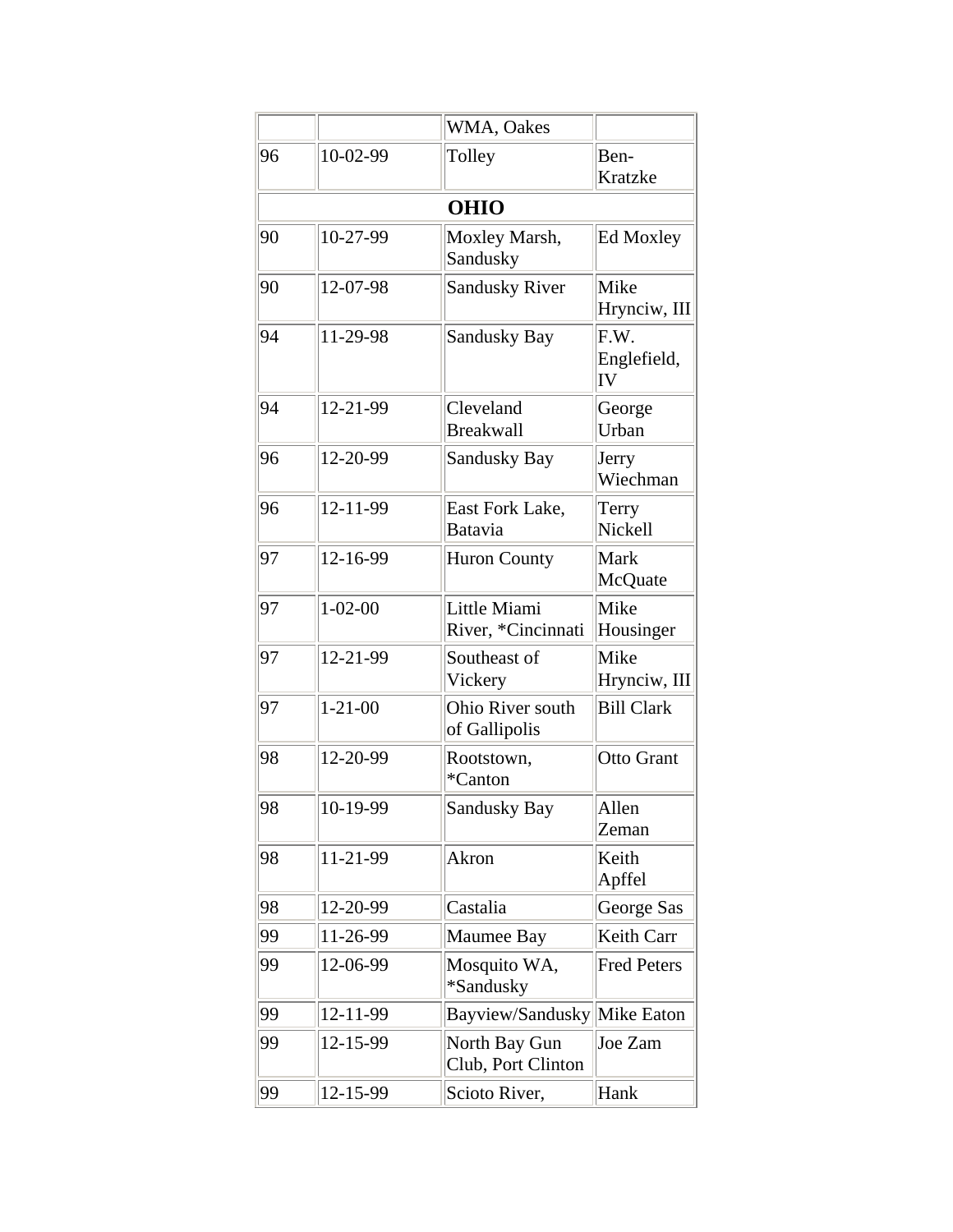|    |                   | Portsmouth                                  | Harcha             |
|----|-------------------|---------------------------------------------|--------------------|
|    |                   | <b>ONTARIO</b>                              |                    |
| 93 | 12-20-99          | Big Creek,<br>Amherstburg                   | Beau Cyr           |
| 93 | $9 - 25 - 99$     | North of Kingston                           | <b>Burt Haines</b> |
| 94 | 10-30-99          | Summerstown,<br>east of Cornwall            | Luc<br>Lafontaine  |
| 95 | 11-21-99          | Lake St. Clair                              | Dr. Harold<br>Hall |
| 96 | 11-15-98          | Port Dover                                  | Warren<br>Hird     |
| 96 | 10-04-99          | Chesley,<br>*Walkerton                      | <b>Steve Todtz</b> |
| 96 | 9-30-99           | Walpole Island<br><b>Indian Reservation</b> | Jack Smith         |
| 96 | 11-15-99          | Mitchell's Bay,<br>Lake St. Clair           | Jeff Wolfe         |
| 97 | $9 - 27 - 99$     | Clifford,<br>*Walkerton                     | <b>Steve Todtz</b> |
| 97 | 11-21-99          | Lake St. Clair                              | Dr. Harold<br>Hall |
| 97 | 10-12-99          | Walpole Island<br><b>Indian Reservation</b> | <b>Jack Smith</b>  |
| 97 | 10-24-99          | Huntsville                                  | Owen Ware<br>(A)   |
| 97 | 10-26-99          | Lake St. Clair                              | Michael<br>Moore   |
| 97 | $\sqrt{11-15-99}$ | Pelee Island                                | Jay<br>Nageleisen  |
| 97 | 12-19-98          | Lake St. Clair                              | Chris<br>Mailloux  |
| 97 | 11-22-99          | Walpole Island<br><b>Indian Reservation</b> | William<br>Soney   |
| 98 | 10-12-99          | Walpole Island<br><b>Indian Reservation</b> | Ted<br>McGraw      |
| 98 | 11-05-99          | Port Rowan                                  | Dr. John<br>Miller |
| 98 | 11-17-99          | Walpole Island<br><b>Indian Reservation</b> | Ken<br>Norwick     |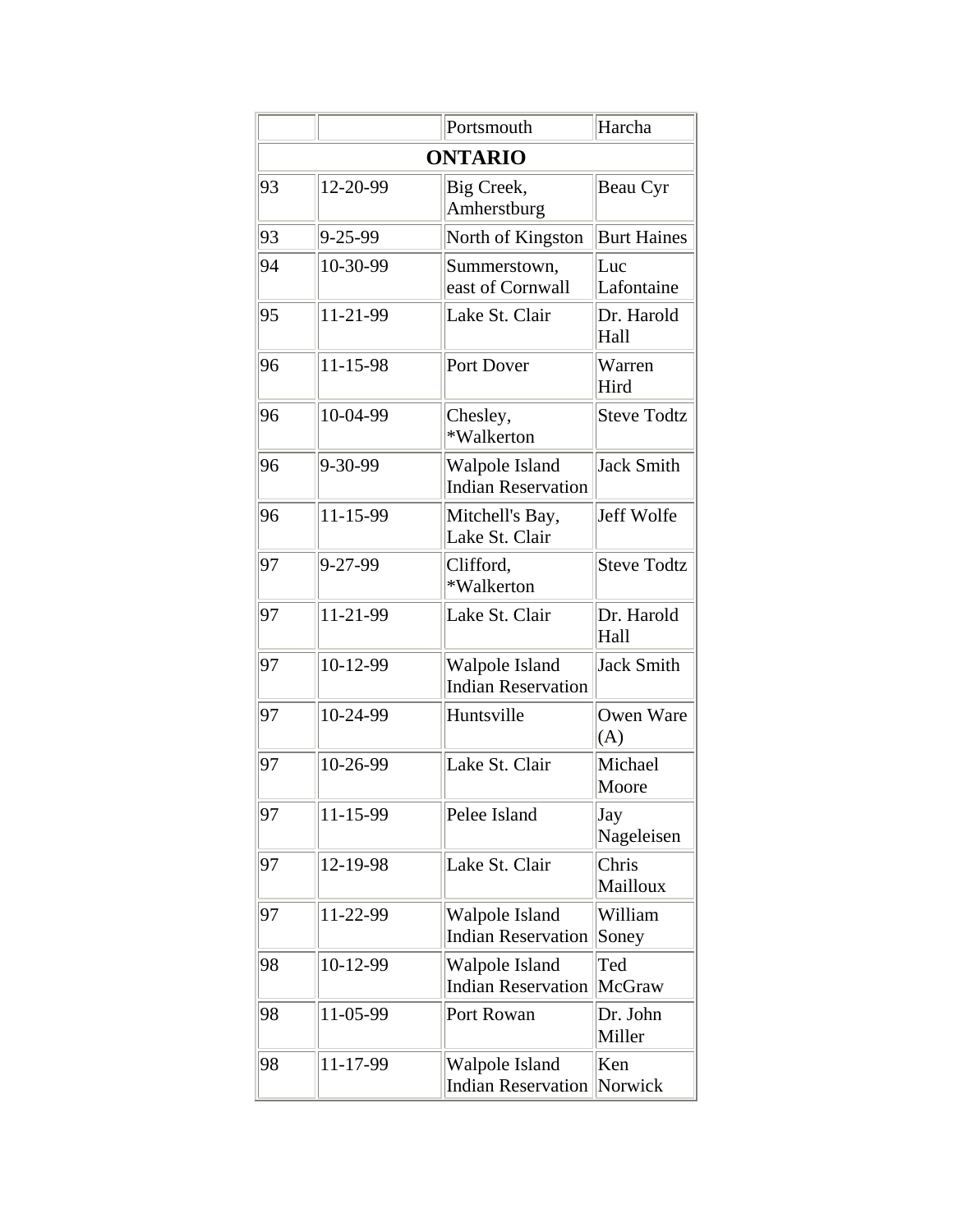| 99 | 12-04-99      | Lake St. Clair                                               | Chris<br>Mailloux         |
|----|---------------|--------------------------------------------------------------|---------------------------|
|    |               | <b>PENNSYLVANIA</b>                                          |                           |
| 90 | $1 - 07 - 00$ | Adams County,<br>$*York$                                     | Dick Smith                |
|    |               | <b>SOUTH CAROLINA</b>                                        |                           |
| 93 | 12-25-99      | Santee                                                       | <b>Bennett</b><br>Newsome |
| 95 | 12-04-99      | Santee/Cooper,<br><b>Clarendon County</b>                    | Harold<br>Furse           |
| 96 | $1 - 11 - 00$ | <b>Laurens County</b>                                        | <b>Jim Stroup</b>         |
| 97 | 11-27-99      | Georgetown                                                   | <b>Henry Price</b>        |
| 97 | 12-20-99      | Wateree River,<br>Eastover                                   | John Ball<br>III          |
| 97 | 12-28-99      | Gaffney, Cherokee<br>County                                  | James Shaw                |
| 97 | $1 - 08 - 00$ | Lake Marion, rton                                            | Tom<br>Rhodes             |
| 98 | 12-27-99      | Calhoun Falls,<br>south of Anderson                          | <b>Bill Allen</b>         |
|    |               | <b>SOUTH DAKOTA</b>                                          |                           |
| 96 | 11-04-99      | Rush Lake, Day<br>County                                     | Ron<br>Meester            |
|    |               | <b>SASKATCHEWAN</b>                                          |                           |
| 92 | 10-05-99      | Madge Lake, Duck Roger<br>Mountain<br><b>Provincial Park</b> | Eagles                    |
|    |               | <b>TENNESSEE</b>                                             |                           |
| 89 | 1-09-99       | <b>Trezevant Bottoms</b>                                     | <b>Brad Davis</b>         |
| 93 | $1 - 05 - 00$ | Greenback,<br>*Knoxville                                     | C. Dylan<br>Prince        |
| 94 | 12-30-99      | Sharon, *Dresden                                             | Drew<br>Vernon            |
| 95 | $1 - 05 - 00$ | Obion River,<br>Trezevant                                    | <b>Brad Allen</b>         |
| 95 | 12-22-99      | <b>Reelfoot Lake</b>                                         | Neil Stover               |
| 95 | $1 - 13 - 00$ | Camden                                                       | Joey<br>Woodard           |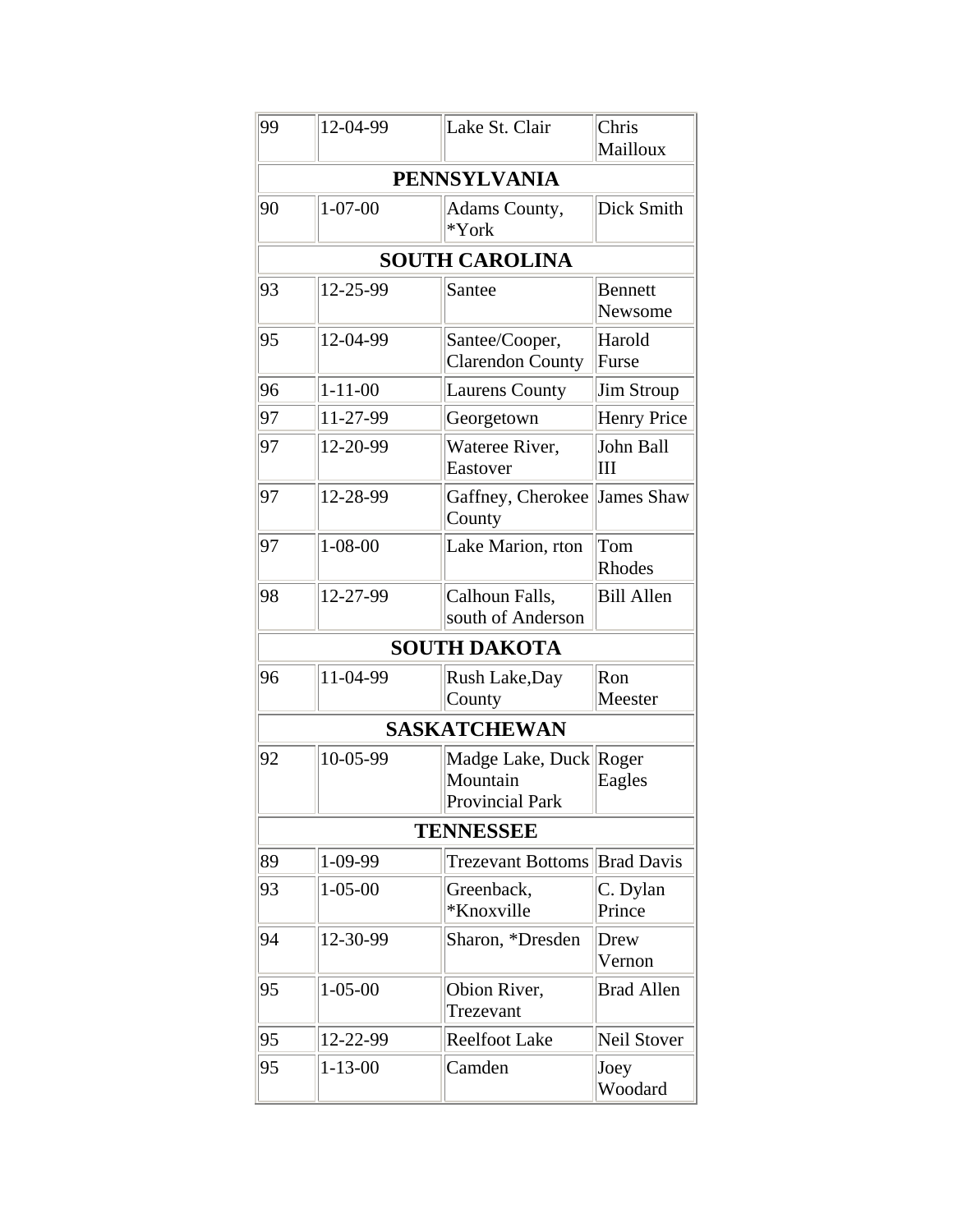| 96 | $1 - 07 - 99$ | Cumberland City                              | Jim<br><b>Burchett</b>   |
|----|---------------|----------------------------------------------|--------------------------|
| 96 | 1-24-99       | White Oak<br>Bottoms, Hardin<br>County       | Larry<br>Powers          |
| 96 | $1 - 05 - 00$ | Hatchie River<br>Bottoms, Bolivar            | Rickey<br>Hazlegrove     |
| 98 | $1 - 08 - 99$ | Athens                                       | <b>Tracy Wade</b>        |
| 98 | 1-09-99       | Paris                                        | Randall<br>Minor         |
| 98 | 1-15-99       | Alamo                                        | Richard<br>Riddle        |
| 98 | 12-29-98      | Old Hickory Lake                             | Erik Knight              |
| 98 | $1 - 31 - 00$ | <b>Cumberland City</b>                       | Matt<br><b>Baggett</b>   |
| 99 | 12-28-99      | Kentucky Lake,<br><b>Big Sandy</b>           | Ron<br><b>Ballinger</b>  |
| 99 | $1 - 30 - 00$ | Maryville, south of Jeff Kelley<br>Knoxville |                          |
| 99 | $1 - 23 - 00$ | Cheatham WMA,<br><b>Ashland City</b>         | Ron Carrier              |
| 99 | 12-22-99      | Obion Bottoms,<br>McKenzie                   | Rick<br>Churchwell       |
|    |               | <b>VIRGINIA</b>                              |                          |
| 95 | $1 - 02 - 99$ | King William<br>County                       | <b>James</b><br>McInteer |
| 96 | 12-27-99      | Charles City off<br>the James River          | Allen<br>Maxwell         |
| 97 | 12-01-99      | Smithfield,<br>*Newport News                 | Neil<br><b>Brennan</b>   |
|    |               | <b>WISCONSIN</b>                             |                          |
| 93 | 10-18-99      | Wisconsin River,<br>Mosinee                  | Rich<br>Grandell         |
| 96 | 10-23-99      | Lake Poygan                                  | Dan Brown                |
| 98 | 10-03-99      | Grantsburg                                   | John<br>Sauerberg        |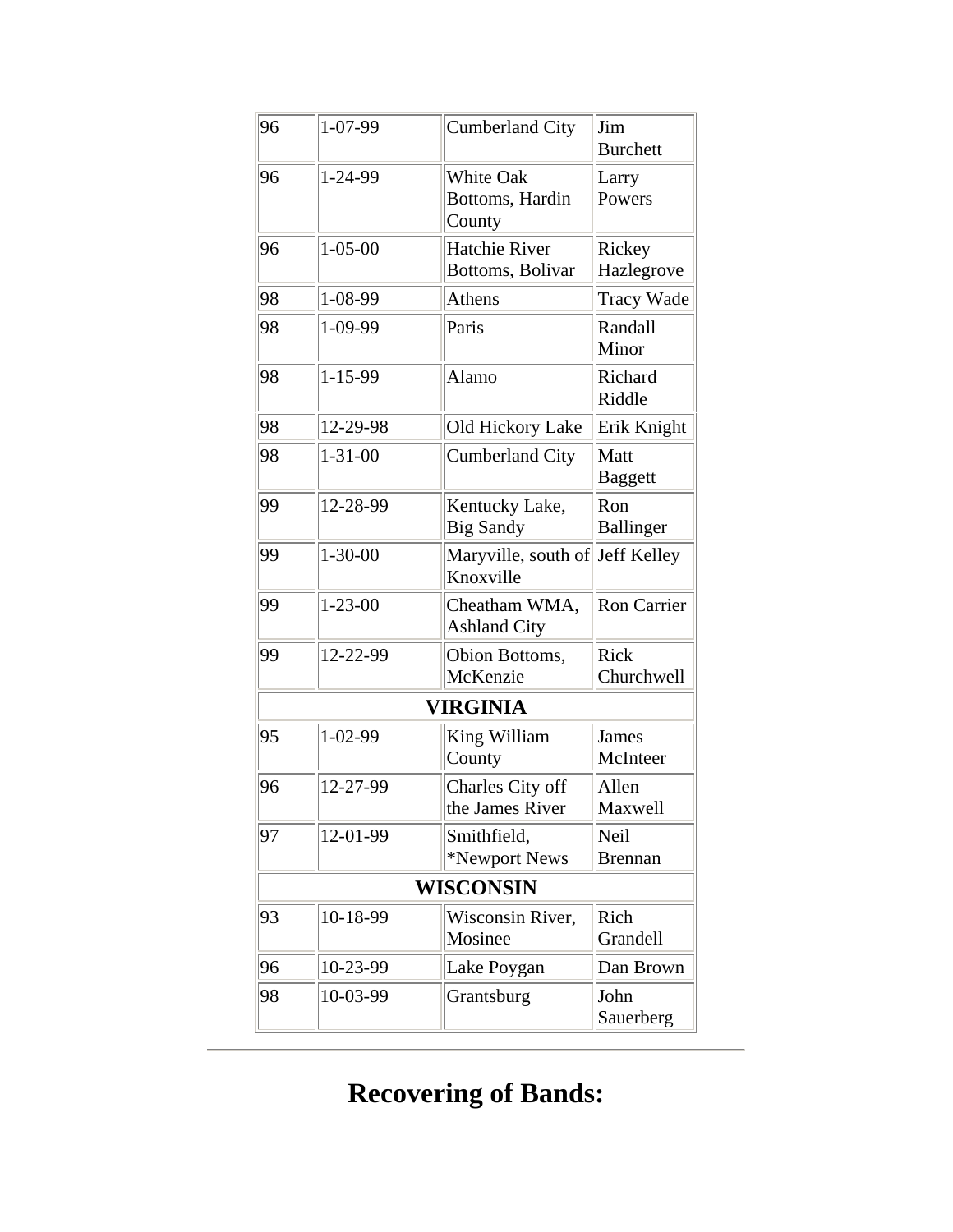|                   | <b>ALABAMA</b>      |                                       |  |
|-------------------|---------------------|---------------------------------------|--|
| Yr.<br>of<br>Band | Recovered  Location |                                       |  |
| 93                | 01-11-99            | Courtland, Decatur                    |  |
| 94                | 01-13-99            | Decatur                               |  |
| 95                | 01-30-99            | Flint River, Huntsville               |  |
| 96                | 12-30-98            | *Cherokee, Tuscumbia                  |  |
| 96                | 01-25-99            | Demopolis                             |  |
| 96                | 01-12-99            | Athens                                |  |
| 98                | 01-01-99            | Stevenson, Racoon<br>MgmtA.           |  |
| 98                | 01-11-99            | TN River, Bridgeport                  |  |
|                   |                     | <b>ARKANSAS</b>                       |  |
| 91                | 12-10-98            | Ethel, SE of Stuttgart                |  |
| 93                | 12-06-98            | *Marked Tree, Trumann                 |  |
| 93                | 11-20-98            | W. of Stuttgart                       |  |
| 94                | 11-27-98            | Bayou De View,<br>Woodruff Co.        |  |
| 96                | 01-01-99            | Turrell                               |  |
| 96                | 12-02-98            | Des Arc, Prairie Co.                  |  |
| 96                | 01-09-99            | Stuttgart                             |  |
| 96                | 12-18-98            | *St. Francis River,<br>Marion         |  |
| 97                | 11-30-98            | <b>Shirley Bay/Rainy Brake</b><br>WMA |  |
| 98                | 12-22-98            | <b>Black River</b>                    |  |
|                   |                     | <b>GEORGIA</b>                        |  |
| 97                | 12-26-98            | Oconee River, S. of<br>Athens         |  |
| <b>ILLINOIS</b>   |                     |                                       |  |
| 92                | 11-20-98            | Lacon, Marshall Co.                   |  |
| 94                | 12-26-98            | *Elkville, Carbondale                 |  |
| 95                | 11-03-98            | Treadway Lake,<br><b>Browning</b>     |  |

During the year ending JANUARY, 1999 Jack Miner duck bands were recovered in: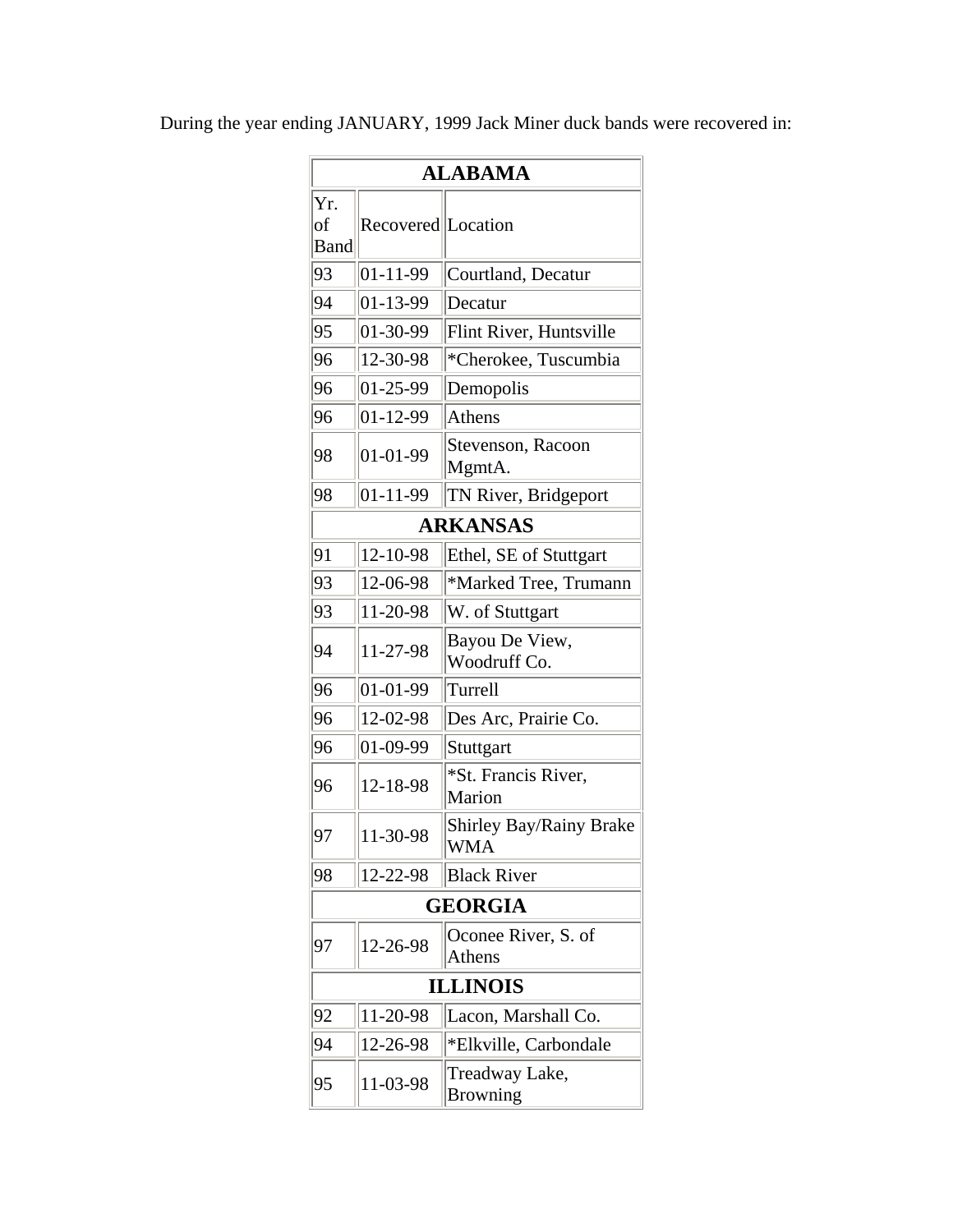| 97 | 11-13-98       | Galena (MS River NW<br>ILL.)        |
|----|----------------|-------------------------------------|
| 97 | 12-16-98       | *Carlyle Lake, Palatine             |
| 97 | 11-15-98       | Plainsfield                         |
| 97 | 11-22-98       | Carlyle Lake                        |
|    |                | <b>INDIANA</b>                      |
| 93 | 12-31-98       | *Linton, Columbus                   |
| 95 | 12-31-98       | Hardy Lake, Scott Co.               |
| 96 | 11-14-98       | Plymouth                            |
| 96 | $01 - 11 - 99$ | *Wabash/ Ohio Rivers,<br>Mt. Vernon |
| 97 | 11-28-98       | Crooked Lake (NE of<br>IND)         |
| 97 | 01-10-99       | White River,<br>Martinsville        |
| 98 | 12-20-98       | Columbus                            |
| 98 | $01 - 14 - 98$ | Ohio River, Rising Sun              |
| 98 | 01-09-99       | Ohio River, Aurora                  |
|    |                | <b>IOWA</b>                         |
| 97 | 10-10-98       | Ingham Lake, Emmet<br>Co.           |
|    |                | <b>KENTUCKY</b>                     |
| 92 | 01-13-99       | Dawson Springs                      |
| 93 | 01-17-99       | Hardin, Clark River                 |
| 95 | 01-17-99       | *Winchester, Lexington              |
| 96 | 11-25-98       | Versailles (W. of<br>Lexington)     |
| 97 | 01-10-98       | Clear Creek, Hopkins<br>Co.         |
| 97 | 01-06-99       | Tolu, Ohio River (W.<br>KY)         |
| 97 | 01-14-99       | *Maysville, Alexandria              |
| 98 | 01-06-99       | Licking River, Farmers              |
|    |                | LOUISIANA                           |
| 96 | 12-14-98       | *Chenyville, La Fayette             |
| 96 | 12-31-98       | Lake Arthur                         |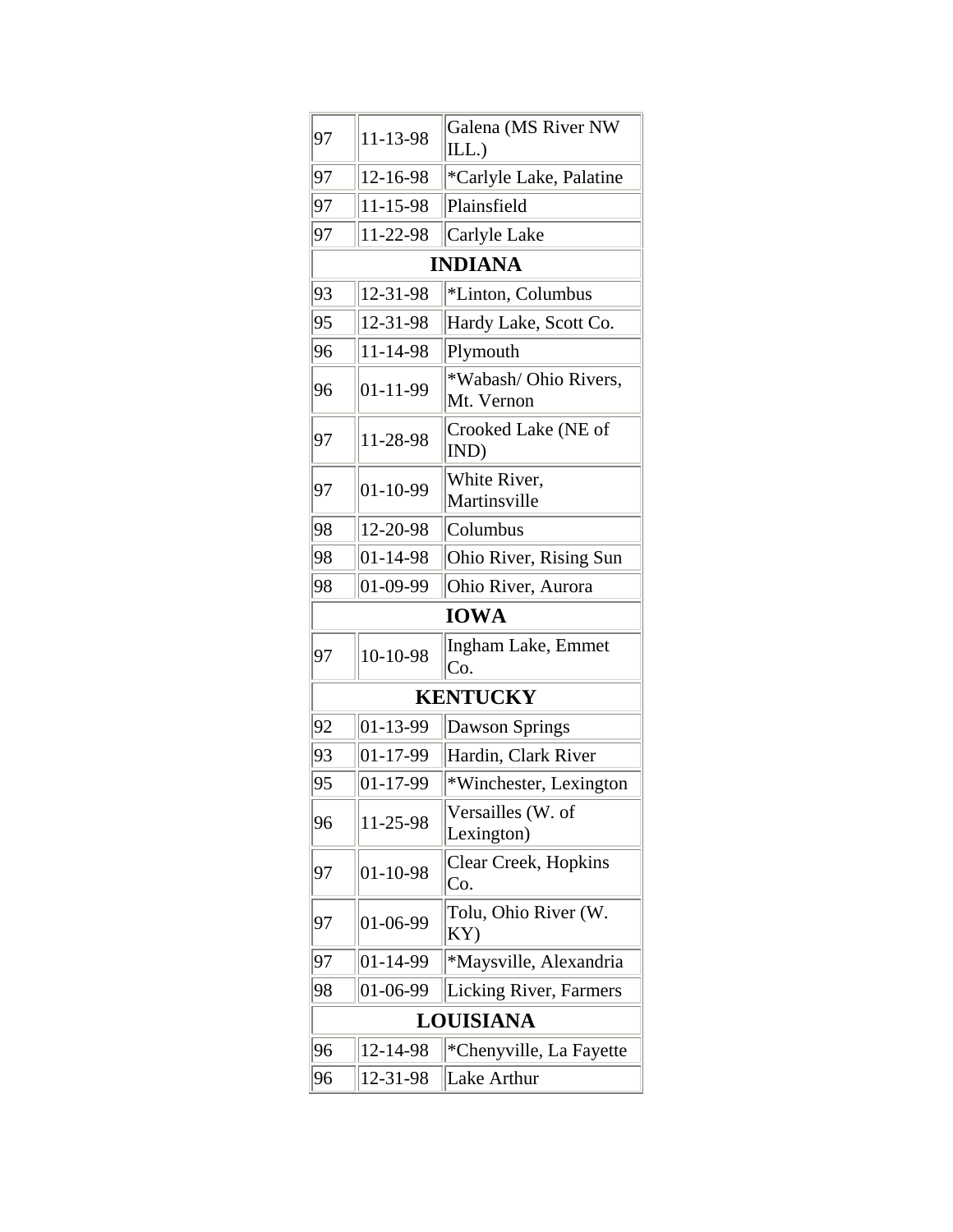| 97                 | 12-20-97        | Russell Sage WMA,<br>Monroe                  |  |  |
|--------------------|-----------------|----------------------------------------------|--|--|
| <b>MARYLAND</b>    |                 |                                              |  |  |
| 96                 | 12-18-98        | Wye East River, Easton                       |  |  |
|                    | <b>MICHIGAN</b> |                                              |  |  |
| 94                 | 11-04-98        | Harsens island, Algonac                      |  |  |
| 94                 | 11-25-98        | Harsens island, Algonac                      |  |  |
| 94                 | 12-03-98        | Harsens island, Algonac                      |  |  |
| 95                 | 11-27-97        | *Shiawassee River SGA,<br><b>St. Charles</b> |  |  |
| 95                 | 10-12-98        | Fish Pt. SGA, St. Charles                    |  |  |
| 95                 | 10-19-98        | Wigwam Bay, Standish                         |  |  |
| 95                 | 12-03-98        | Allegan                                      |  |  |
| 96                 | 12-08-97        | Harsens island, Algonac                      |  |  |
| 96                 | 05-26-98        | Temperance                                   |  |  |
| 96                 | 10-03-98        | St. Martin's Bay,<br>Mackinac Sts.           |  |  |
| 96                 | 10-14-98        | East Lake, N. of St.<br>Ignace               |  |  |
| 96                 | 10-28-98        | Alpena                                       |  |  |
| 96                 | 11-19-98        | *Grande Mere, St.<br>Joseph                  |  |  |
| 97                 | 10-05-97        | Monroe                                       |  |  |
| 97                 | 11-28-97        | Harsens island, Algonac                      |  |  |
| 97                 | 12-01-98        | Monroe (Fermi Plant)                         |  |  |
| 98                 | 10-14-98        | Harsens island, Algonac                      |  |  |
| 98                 | 11-14-98        | Harsens island, Algonac                      |  |  |
| 98                 | 11-25-98        | Pt. Mouillee, Monroe                         |  |  |
| <b>MINNESOTA</b>   |                 |                                              |  |  |
| 92                 | 10-03-98        | Ortonville, SD Border                        |  |  |
| 93                 | 09-26-98        | Thief Lake WMA,<br>Gatzke                    |  |  |
| 95                 | 10-05-98        | Nicollet Co., S Central<br>MN                |  |  |
| 97                 | 10-25-98        | Indian Lake, Winthrop                        |  |  |
| <b>MISSISSIPPI</b> |                 |                                              |  |  |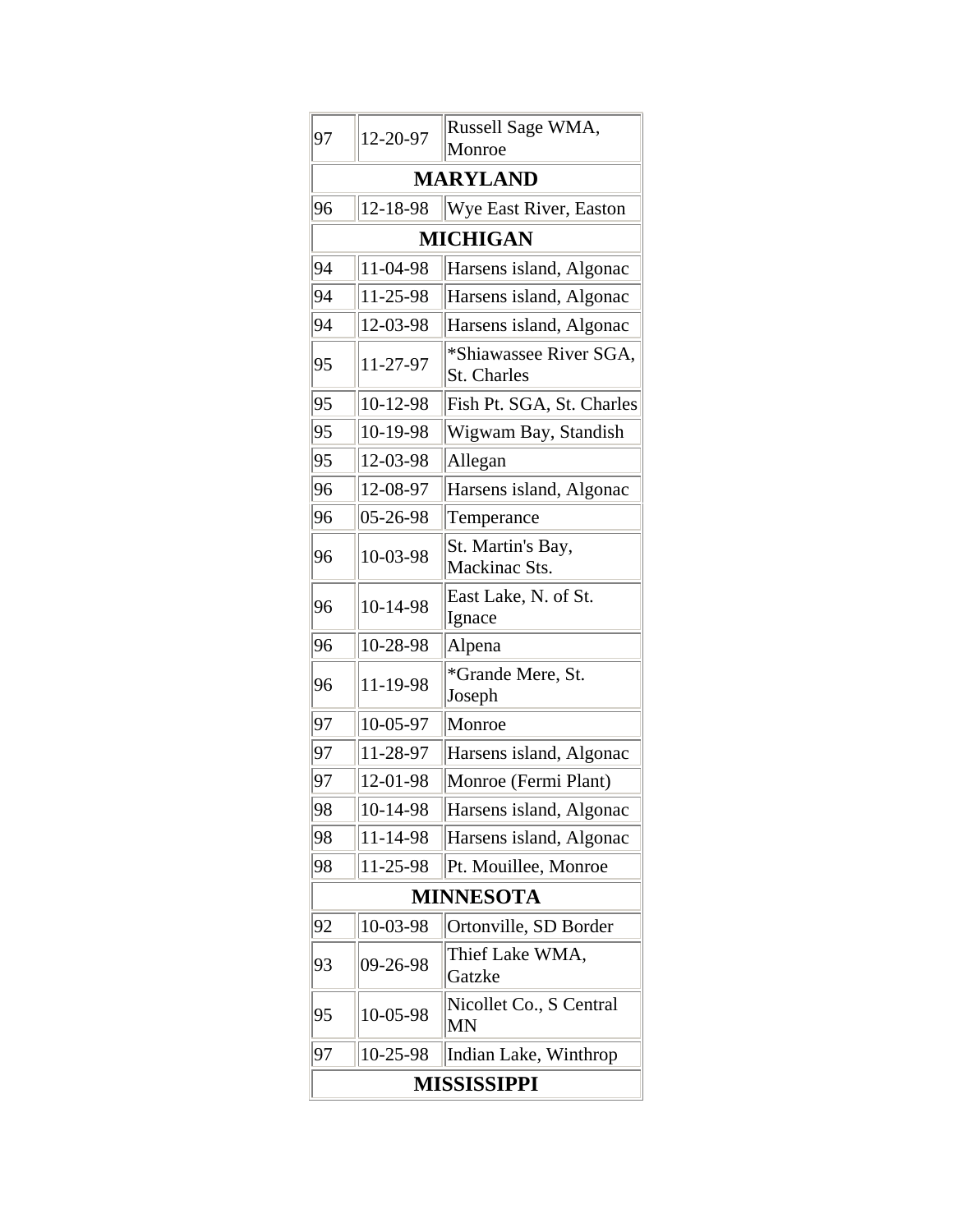| 92                    | $ 01-17-99$      | Carmack                                    |  |  |  |
|-----------------------|------------------|--------------------------------------------|--|--|--|
| 94                    | $01 - 15 - 98$   | Ruleville                                  |  |  |  |
| 95                    | 12-21-97         | Jefferson Davis Co.,<br>Prentiss           |  |  |  |
| 96                    | 12-27-97         | *Greenwood, Cleveland                      |  |  |  |
| 96                    | 01-15-99         | Hatchie River, Alcorn<br>Co.               |  |  |  |
| 98                    | $ 01-02-99$      | Marks (NW Miss.)                           |  |  |  |
| 98                    | 01-03-99         | Tuscumbia BTM,<br>Corinth                  |  |  |  |
|                       | <b>MISSOURI</b>  |                                            |  |  |  |
| 93                    | 11-26-98         | Joplin                                     |  |  |  |
| <b>NEW YORK</b>       |                  |                                            |  |  |  |
| 95                    | 11-15-98         | Douglas Isl., St.<br><b>Lawrence River</b> |  |  |  |
| 96                    | 10-10-98         | *Kendall, Rochester                        |  |  |  |
| <b>NORTH CAROLINA</b> |                  |                                            |  |  |  |
| 94                    | $ 01-02-99$      | Wadesboro                                  |  |  |  |
| 94                    | 01-05-98         | Hickory                                    |  |  |  |
| 94                    | $ 01-05-99$      | Lake Tillery, Norwood                      |  |  |  |
| 96                    | 12-14-98         | Lake Waccamaw                              |  |  |  |
| 96                    | $ 01 - 14 - 99$  | N. of Murfreesboro                         |  |  |  |
| 96                    | 01-09-99         | NE. of Greensboro                          |  |  |  |
| 97                    | $ 01 - 16 - 99 $ | John's River, Morganton                    |  |  |  |
| 97                    | 01-05-99         | Dunn, Cumberland Co.                       |  |  |  |
| 97                    | $ 01-20-99$      | Garner, S. of Raleigh                      |  |  |  |
| <b>NORTH DAKATO</b>   |                  |                                            |  |  |  |
| 96                    | 10-04-98         | *Alsen, Fargo                              |  |  |  |
| <b>OHIO</b>           |                  |                                            |  |  |  |
| 92                    | 11-07-97         | Seneca Lake, Guernsey<br>Co.               |  |  |  |
| 92                    | 12-20-97         | Port Clinton, Muddy<br>Creek Bay           |  |  |  |
| 93                    | 01-04-99         | *Highland Co., Hillsboro                   |  |  |  |
| 94                    | 11-07-98         | <b>Ottawa County</b>                       |  |  |  |
| 94                    | 01-15-99         | *Scioto River                              |  |  |  |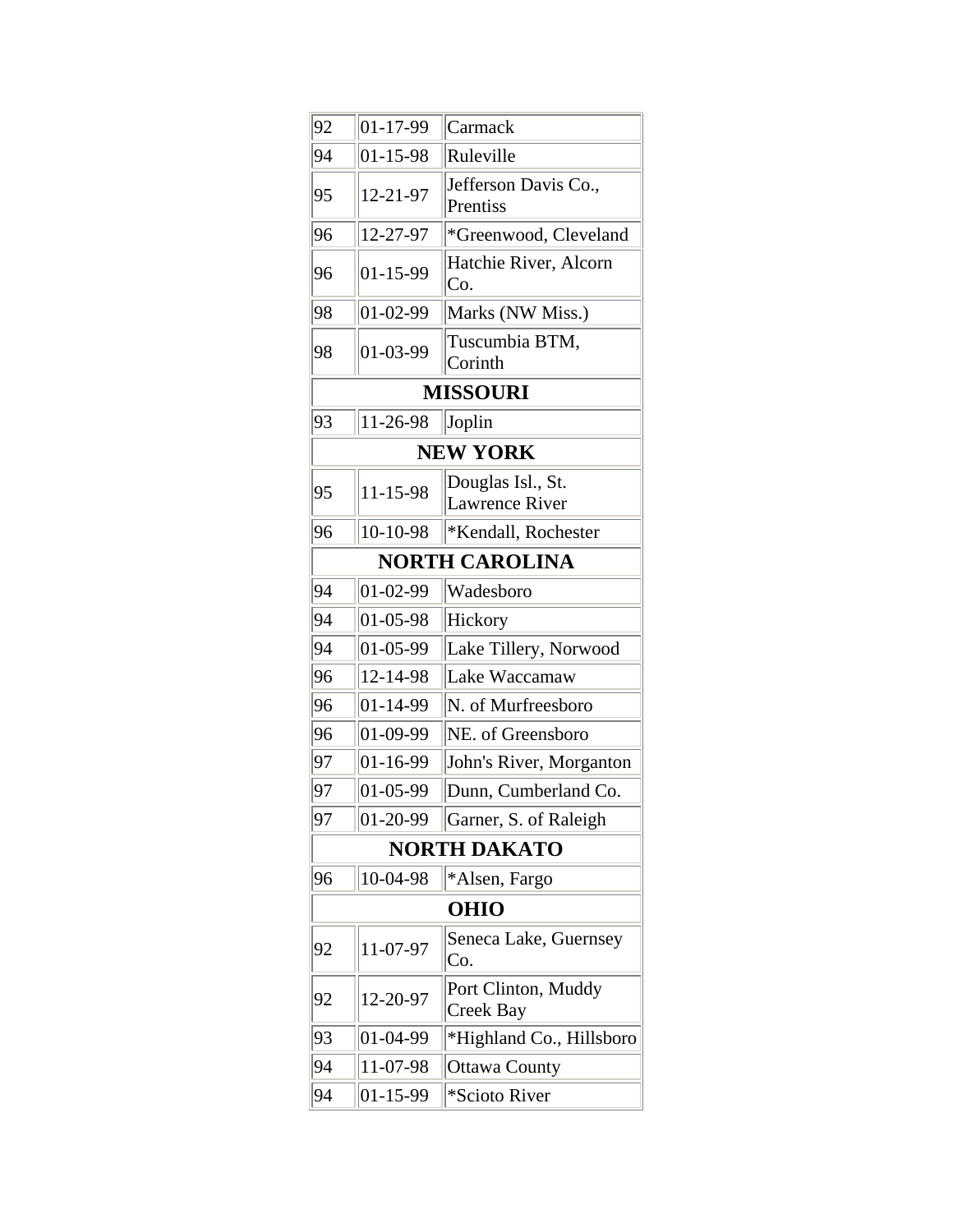|    |                 | Portsmouth                       |  |  |  |
|----|-----------------|----------------------------------|--|--|--|
| 96 | 10-22-98        | Clear Fork Res.,<br>Lexington    |  |  |  |
| 96 | 12-21-98        | Buckeye Lake, E. of<br>Columbus  |  |  |  |
| 96 | 12-22-98        | Wooster                          |  |  |  |
| 97 | 12-14-97        | <b>Sandusky Bay</b>              |  |  |  |
| 97 | 12-23-97        | Gallipolis Locks, Ohio<br>River  |  |  |  |
| 97 | 12-30-98        | East Fork Lake,<br>Williamsburg  |  |  |  |
| 97 | $ 01-09-99$     | Scioto River, Columbus           |  |  |  |
| 97 | 12-20-97        | Port Clinton, Muddy<br>Creek Bay |  |  |  |
| 98 | 11-03-98        | Port Clinton                     |  |  |  |
| 98 | 11-23-98        | Huron                            |  |  |  |
| 98 | 12-19-98        | Port Clinton                     |  |  |  |
| 98 | 01-10-99        | *East Fork Lake,<br>Cincinnati   |  |  |  |
| 98 | $ 01 - 11 - 99$ | Ohio River, Manchester           |  |  |  |
| 98 | 12-26-98        | Rocky Fork S.P.,<br>Hillsboro    |  |  |  |
| 98 | N/G             | Pipe Creek, Sandusky             |  |  |  |
| 98 | $ 01-10-99$     | Circleville, S. Columbus         |  |  |  |
|    | <b>ONTARIO</b>  |                                  |  |  |  |
| 93 | 11-12-98        | Chatham                          |  |  |  |
| 94 | 11-15-97        | Hamilton, St. Williams           |  |  |  |
| 94 | 10-01-98        | Walpole Island                   |  |  |  |
| 95 | 11-01-97        | Hamilton, Flamborough            |  |  |  |
| 96 | 12-06-97        | Cambridge                        |  |  |  |
| 96 | 04-28-98        | Havelock, Peterborough<br>Co.    |  |  |  |
| 96 | 11-06-97        | London, Varna                    |  |  |  |
| 96 | 10-18-98        | Douglas                          |  |  |  |
| 96 | 10-16-98        | Walpole Island                   |  |  |  |
| 96 | 10-21-98        | Cedar Creek, Kingsville          |  |  |  |
| 96 | 09-28-98        | Harvey Twsp.,                    |  |  |  |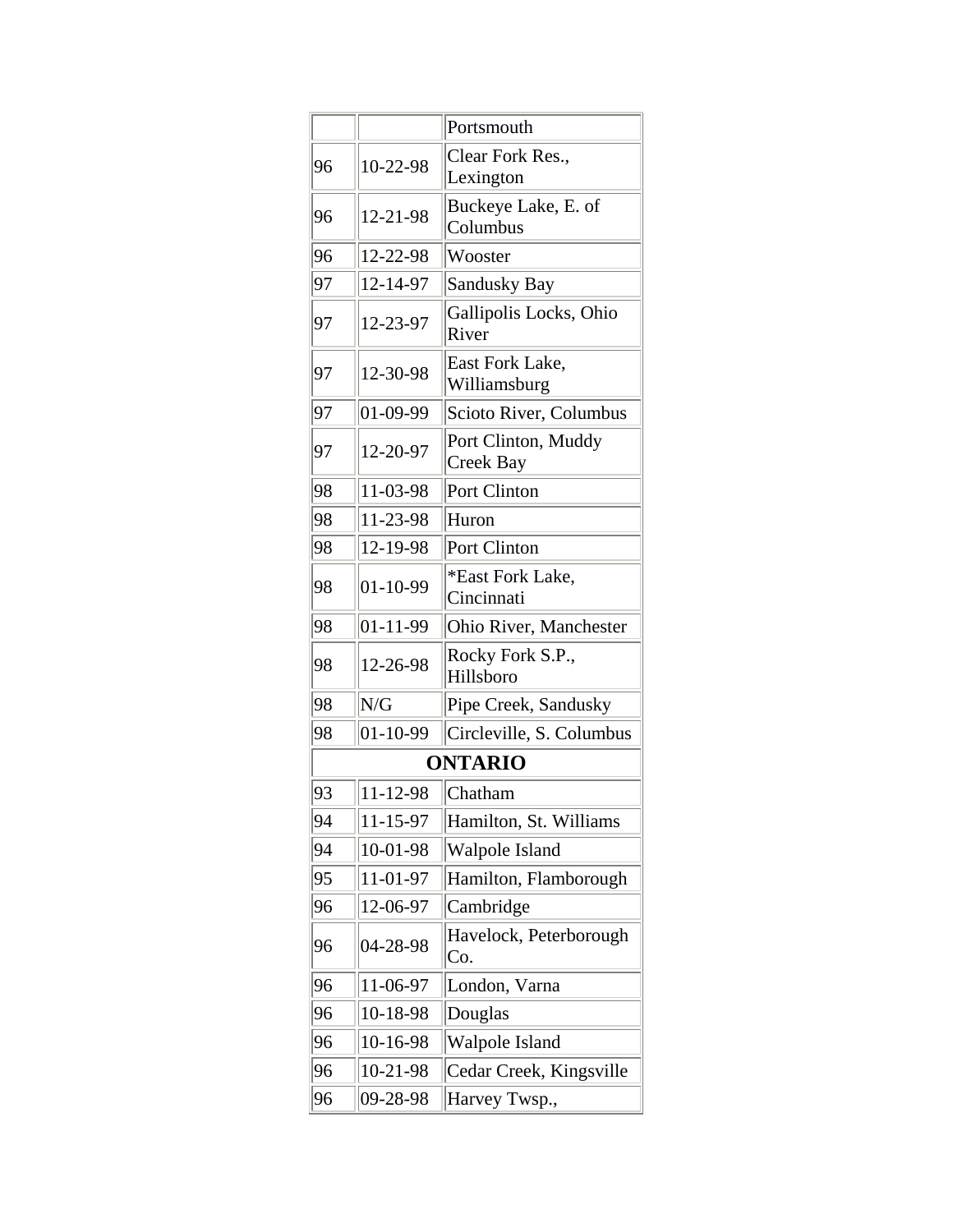|                       |                     | Peterborough Co.                            |  |  |
|-----------------------|---------------------|---------------------------------------------|--|--|
| 96                    | 11-24-98            | Walpole Island, Big<br><b>Shooters Club</b> |  |  |
| 97                    | 11-22-97            | Ridgetown                                   |  |  |
| 97                    | 10-31-97            | Kingsville                                  |  |  |
| 97                    | 08-29-98            | Tiny Marsh WA,<br>Elmvale                   |  |  |
| 97                    | 09-21-98            | Denison Twsp., Sudbury                      |  |  |
| 97                    | 10-19-98            | Mitchell's Bay, L. St.<br>Clair             |  |  |
| 97                    | 10-15-98            | Cedar Creek, Kingsville                     |  |  |
| 97                    | 10-27-98            | Long Point                                  |  |  |
| 97                    | 10-08-98            | St. Luke's Bay, L. St.<br>Clair             |  |  |
| 97                    | 12-12-98            | Waterford, N. of Simcoe                     |  |  |
| 97                    | 10-13-98            | Walpole Island, Big<br><b>Shooters Club</b> |  |  |
| 98                    | 10-24-98            | Mitchell's Bay, L. St.<br>Clair             |  |  |
| 98                    | 10-22-98            | Cedar Creek, Kingsville                     |  |  |
| 98                    | 10-31-98            | Amherstburg, Detroit<br>River               |  |  |
| 98                    | 11-17-98            | Lighthouse Cove, L. St.<br>Clair            |  |  |
|                       | <b>PENNSYLVANIA</b> |                                             |  |  |
| 94                    | 10-19-98            | Susquehanna River,<br>Towanda               |  |  |
| 96                    | 12-29-98            | Erie                                        |  |  |
| <b>OUEBEC</b>         |                     |                                             |  |  |
| 94                    | 10-03-98            | Rouyn, Noranda                              |  |  |
| 97                    | 11-05-98            | Valleyfield                                 |  |  |
| <b>SOUTH CAROLINA</b> |                     |                                             |  |  |
| 95                    | 12-16-98            | Santa Delta, Georgetown                     |  |  |
| 96                    | 01-16-99            | Greer, East of Greenville                   |  |  |
| 97                    | 12-23-98            | Hartsville                                  |  |  |
| 98                    | 01-13-99            | Greer, East of Greenville                   |  |  |
| TENNESSEE             |                     |                                             |  |  |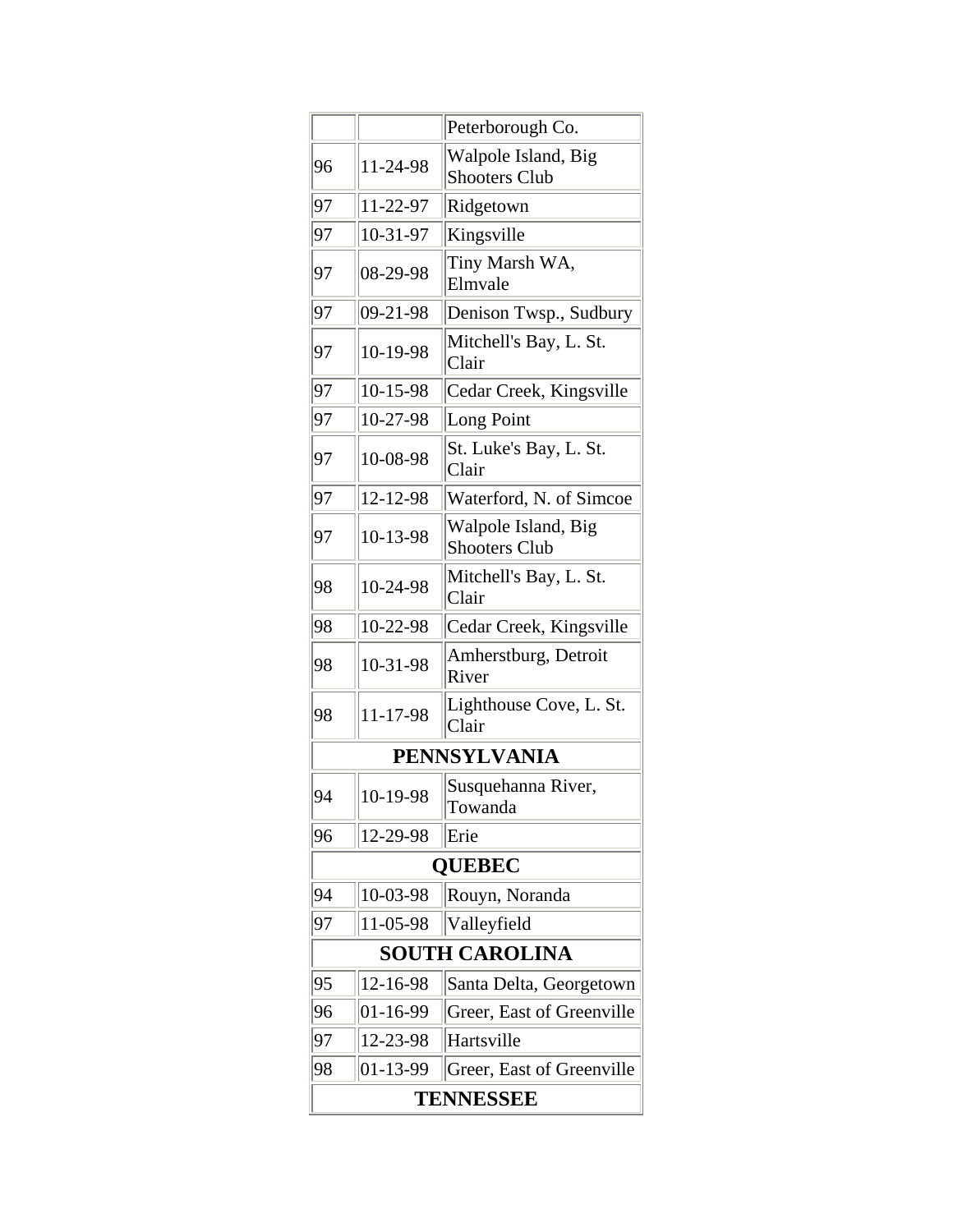| 89            | 12-28-98       | Lick Greek, Kentucky<br>Lake       |
|---------------|----------------|------------------------------------|
| 91            | 12-27-97       | Kentucky Lake, NE of<br>Camden     |
| 92            | 11-23-98       | Kentucky Lake, New<br>Johnsonville |
| 93            | 01-05-98       | Winchester                         |
| 93            | $01 - 12 - 99$ | *Old Hickory Lake,<br>Nashville    |
| 94            | 01-31-99       | Clarksville                        |
| 95            | 01-16-99       | Knoxville, TN River                |
| 95            | 01-16-99       | Knoxville, TN River                |
| 95            | 12-26-98       | W. Sandy WMA, Henry<br>Co.         |
| 96            | $01 - 01 - 99$ | Nickajack Lake, TN<br>River        |
| 96            | 01-10-99       | Cowan, Franklin Co.                |
| 96            | 12-27-98       | Cumberland River,<br>Nashville     |
| 96            | 01-30-99       | *Gleason, Jackson                  |
| 96            | 12-22-98       | Paris, Springville BTM             |
| 96            | 12-22-98       | N. Fork Deer BTM.,<br>Dyersburg    |
| 97            | 01-07-98       | Dover, Stewart County              |
| 97            | 12-05-98       | Rockwood, SW of<br>Knoxville       |
| 97            | 01-27-99       | White Oak BTM.<br>Henderson        |
| 98            | 12-22-98       | *Greenfield, Jackson               |
| 98            | 01-12-99       | Knoxville, TN River                |
| 98            | 01-24-99       | <b>Buffalo River, Waverly</b>      |
| 98            | 01-17-99       | Obion, Obion County                |
| 98            | 01-17-99       | Bear Creek, Barkley<br>Lake        |
| 98            | 12-25-98       | Gibson Co., Greenfield             |
| 98            | 12-22-98       | Ardmore, Alabama Line              |
| WEST VIRGINIA |                |                                    |